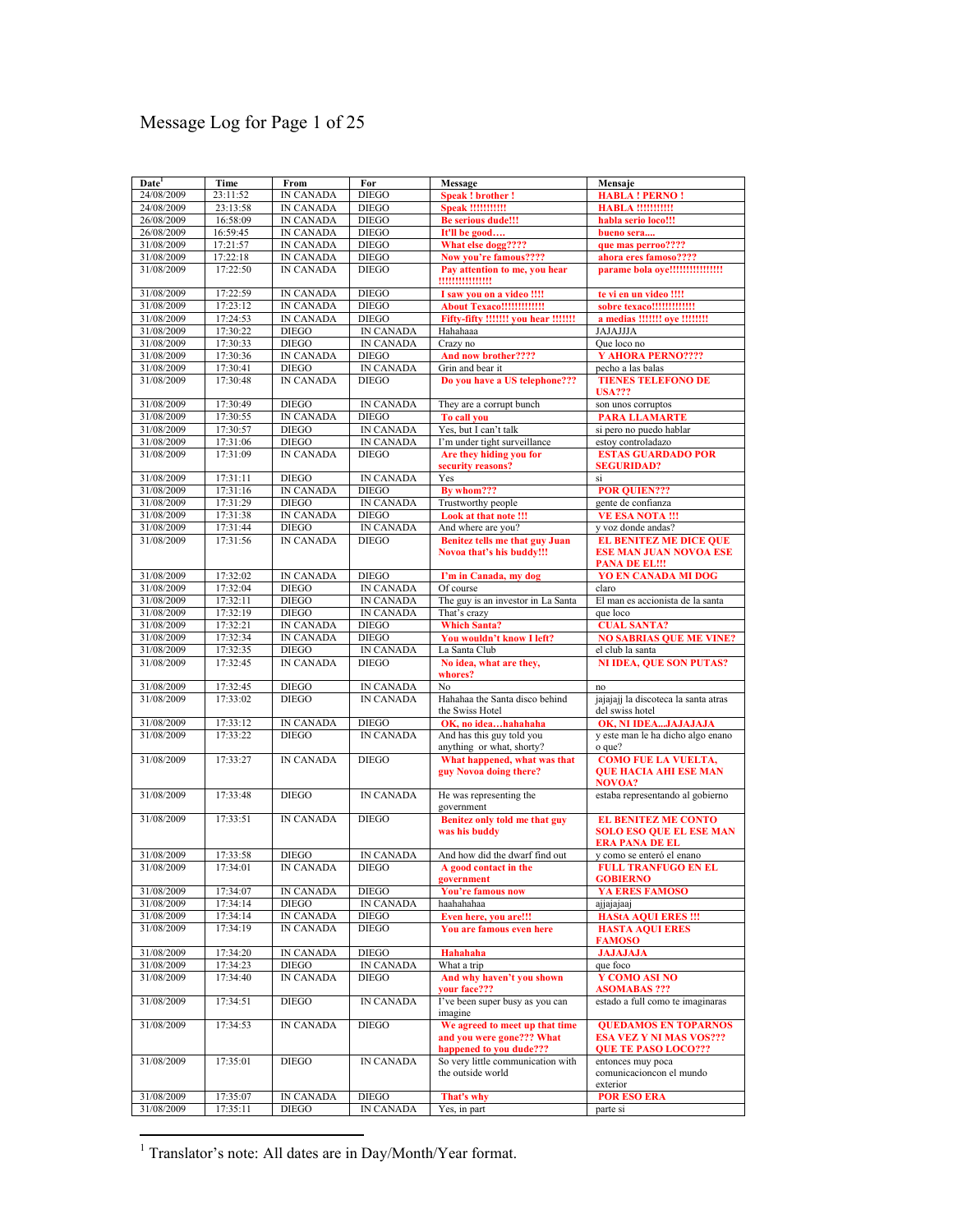| 31/08/2009 | 17.35.24 | <b>DIEGO</b>     | <b>IN CANADA</b> | I didn't want any of my buddies to                                                         | no queria que nadie de mis panas                                                                                             |
|------------|----------|------------------|------------------|--------------------------------------------------------------------------------------------|------------------------------------------------------------------------------------------------------------------------------|
|            |          |                  |                  | be near me                                                                                 | este cerca mio                                                                                                               |
| 31/08/2009 | 17:35:35 | <b>IN CANADA</b> | <b>DIEGO</b>     | <b>Because of their safety?</b>                                                            | <b>POR SEGURIDAD?</b>                                                                                                        |
| 31/08/2009 | 17:35:49 | <b>DIEGO</b>     | <b>IN CANADA</b> | Of course, so they don't mess<br>with them or involve them in<br>problems                  | claro para que no les jodan o<br>meterles en problemas de gana                                                               |
| 31/08/2009 | 17.35.59 | <b>IN CANADA</b> | <b>DIEGO</b>     | What a trip!!!                                                                             | <b>OUE FOCO!!!</b>                                                                                                           |
| 31/08/2009 | 17:36:05 | <b>DIEGO</b>     | <b>IN CANADA</b> | Yes, it's a major trip                                                                     | si esta focote                                                                                                               |
| 31/08/2009 | 17:36:09 | <b>IN CANADA</b> | <b>DIEGO</b>     | And now what's next?                                                                       | <b>Y AHORA QUE SE VIENE?</b>                                                                                                 |
| 31/08/2009 | 17:36:32 | <b>DIEGO</b>     | <b>IN CANADA</b> | Now into the ring with the other<br>side, we'll see who wins                               | ahora a los punetes con el otro<br>lado veamos quien gana                                                                    |
| 31/08/2009 | 17.36.41 | <b>IN CANADA</b> | <b>DIEGO</b>     | Hahahahaha, it's a fight!                                                                  | <b>JAJAJAJAJA SE ARMO!</b>                                                                                                   |
| 31/08/2009 | 17:36:46 | <b>DIEGO</b>     | <b>IN CANADA</b> | Right away                                                                                 | de una                                                                                                                       |
| 31/08/2009 | 17:36:47 | <b>DIEGO</b>     | <b>IN CANADA</b> | hahahahaa                                                                                  | jajajajaaj                                                                                                                   |
| 31/08/2009 | 17:36:52 | <b>IN CANADA</b> | <b>DIEGO</b>     | But will they consider it valid<br>evidence in the US?                                     | PERO LE TOMARAN COMO<br><b>PRUEBA VALIDA EN USA?</b>                                                                         |
| 31/08/2009 | 17:37:05 | <b>DIEGO</b>     | <b>IN CANADA</b> | It hasn't gotten to that yet                                                               | no llega a esa parte todavia                                                                                                 |
| 31/08/2009 | 17:37:32 | <b>IN CANADA</b> | <b>DIEGO</b>     | This is going to take a while!!!<br>This thing is only happening<br>tomorrow and next week | <b>ESTO VA TOMAR</b><br><b>TIEMPO!!! RECIEN</b><br><b>MAÑANA SERA LA</b><br><b>FOCA.ESTA Y LA</b><br><b>SIGUIENTE SEMANA</b> |
| 31/08/2009 | 17:37:46 | <b>IN CANADA</b> | <b>DIEGO</b>     | <b>You'll make the news</b>                                                                | <b>VAS A SER NOTICIA</b>                                                                                                     |
| 31/08/2009 | 17.38.00 | <b>IN CANADA</b> | <b>DIEGO</b>     | They should call you to testify<br>at the Attorney General's Office                        | <b>TE HAN DE LLAMAR A</b><br><b>DECLARAR A LA FISCALIA</b>                                                                   |
| 31/08/2009 | 17.38.05 | <b>DIEGO</b>     | <b>IN CANADA</b> | But bro, my recommendation is<br>that you not talk to your friends<br>from you-know-where  | pero bro te recomiendo que no<br>hables con tus amigos de donde<br>va sabes                                                  |
| 31/08/2009 | 17:38:23 | <b>DIEGO</b>     | <b>IN CANADA</b> | Because AM is involved                                                                     | por que AM esta involucrado                                                                                                  |

## Message Log for Page 2 of 25

| 31/08/2009 | 17:38:23 | <b>IN CANADA</b> | <b>DIEGO</b>     | With whom?                                    | <b>CON QUIENES?</b>            |
|------------|----------|------------------|------------------|-----------------------------------------------|--------------------------------|
| 31/08/2009 | 17:38:41 | <b>DIEGO</b>     | <b>IN CANADA</b> | The ones from 35                              | los de la 35                   |
| 31/08/2009 | 17:38:44 | <b>IN CANADA</b> | <b>DIEGO</b>     | 0 <sup>K</sup>                                | $\overline{\text{OK}}$         |
| 31/08/2009 | 17:38:47 | <b>DIEGO</b>     | <b>IN CANADA</b> | Or with A M                                   | o con A M                      |
| 31/08/2009 | 17:38:50 | <b>IN CANADA</b> | <b>DIEGO</b>     | Who else is there???                          | <b>OUIENES MAS ESTAN ??</b>    |
| 31/08/2009 | 17:39:06 | <b>IN CANADA</b> | <b>DIEGO</b>     | I don't have contact with anyone              | <b>AQUI NO TENGO</b>           |
|            |          |                  |                  | here                                          | <b>CONTACTO CON NADIE</b>      |
| 31/08/2009 | 17:39:13 | <b>IN CANADA</b> | <b>DIEGO</b>     | <b>Here I</b> just work and shop              | <b>AOUI SOLO TRABAJO Y</b>     |
|            |          |                  |                  |                                               | <b>SHOPPING</b>                |
| 31/08/2009 | 17:39:15 | <b>IN CANADA</b> | <b>DIEGO</b>     | Hahahahaha                                    | <b>JAJAJAJAJA</b>              |
| 31/08/2009 | 17:39:28 | <b>DIEGO</b>     | <b>IN CANADA</b> | Basically he's the only one whose name        | Basicamente el es el unico que |
|            |          |                  |                  | doesn't show up much there, but               | no sale bien el nombre ahi     |
|            |          |                  |                  | nobody else besides the sister of the one     | pero nadie mas aparte de la    |
|            |          |                  |                  | we already know about                         | hermana del que va sabemos     |
| 31/08/2009 | 17:39:36 | <b>DIEGO</b>     | <b>IN CANADA</b> | Hahaha, what a great life                     | jajajaj que rica vida          |
| 31/08/2009 | 17:39:49 | <b>IN CANADA</b> | <b>DIEGO</b>     | Is that what life is like here, dude???       | <b>AOUI ES ASI LA VIDA</b>     |
|            |          |                  |                  |                                               | <b>LOCO???</b>                 |
| 31/08/2009 | 17:39:51 | <b>IN CANADA</b> | <b>DIEGO</b>     | <b>You know</b>                               | <b>VOS SABES</b>               |
| 31/08/2009 | 17:39:57 | <b>IN CANADA</b> | <b>DIEGO</b>     | <b>Kind of ABOMBE</b>                         | <b>MEDIO ABOMBE</b>            |
| 31/08/2009 | 17:40:03 | <b>DIEGO</b>     | <b>IN CANADA</b> | Yes, totally abombe                           | si ful abombe                  |
| 31/08/2009 | 17:40:10 | <b>IN CANADA</b> | <b>DIEGO</b>     | And everything's far                          | <b>Y TODO LEJOS</b>            |
| 31/08/2009 | 17:40:20 | <b>IN CANADA</b> | <b>DIEGO</b>     | It's shit, nothing like the parties at        | <b>UNA VERGA NADA</b>          |
|            |          |                  |                  | the UIO                                       | <b>COMO LAS PARTIES DE</b>     |
|            |          |                  |                  |                                               | <b>UIO</b>                     |
| 31/08/2009 | 17:40:21 | <b>DIEGO</b>     | <b>IN CANADA</b> | And I don't know when I can return to         | y no se cuando pueda regresar  |
|            |          |                  |                  | the country, so I have to get used to it      | al pais asi que me tengo que   |
|            |          |                  |                  |                                               | acostumbrar                    |
| 31/08/2009 | 17:40:36 | <b>DIEGO</b>     | <b>IN CANADA</b> | Or I have to go through Locombia <sup>2</sup> | o me he de ir por locombia     |
| 31/08/2009 | 17:40:40 | <b>DIEGO</b>     | <b>IN CANADA</b> | We'll meet up there                           | ahi coordinamos                |
| 31/08/2009 | 17:40:46 | <b>IN CANADA</b> | <b>DIEGO</b>     | Where are you?                                | <b>DONDE ANDAS?</b>            |
| 31/08/2009 | 17:40:46 | <b>DIEGO</b>     | <b>IN CANADA</b> | We'll all drop in on them                     | para caerles en monton         |
| 31/08/2009 | 17:40:49 | <b>DIEGO</b>     | <b>IN CANADA</b> | In the U.S.                                   | en usa                         |
| 31/08/2009 | 17:41:02 | <b>IN CANADA</b> | <b>DIEGO</b>     | We're right next door                         | <b>ESTAMOS A UN PASO</b>       |
| 31/08/2009 | 17:41:08 | <b>DIEGO</b>     | <b>IN CANADA</b> | Of course                                     | claro                          |
| 31/08/2009 | 17:41:21 | <b>DIEGO</b>     | <b>IN CANADA</b> | Once things calm down we definitely           | que se calmen las aguas y nos  |
|            |          |                  |                  | have to see each other                        | tenemos que ver de ley         |
| 31/08/2009 | 17:41:33 | <b>IN CANADA</b> | <b>DIEGO</b>     | Come over, by brother!                        | <b>ASOMA POR ACA</b>           |
|            |          |                  |                  |                                               | <b>PERNO!</b>                  |
| 31/08/2009 | 17:41:39 | <b>DIEGO</b>     | <b>IN CANADA</b> | Listen, and how did you find out?             | oye y como te enteraste ?      |
| 31/08/2009 | 17:41:44 | <b>DIEGO</b>     | <b>IN CANADA</b> | Reading the newspaper                         | levendo el periodico           |
|            |          |                  |                  |                                               |                                |

2 Translator's note: Crazy Colombia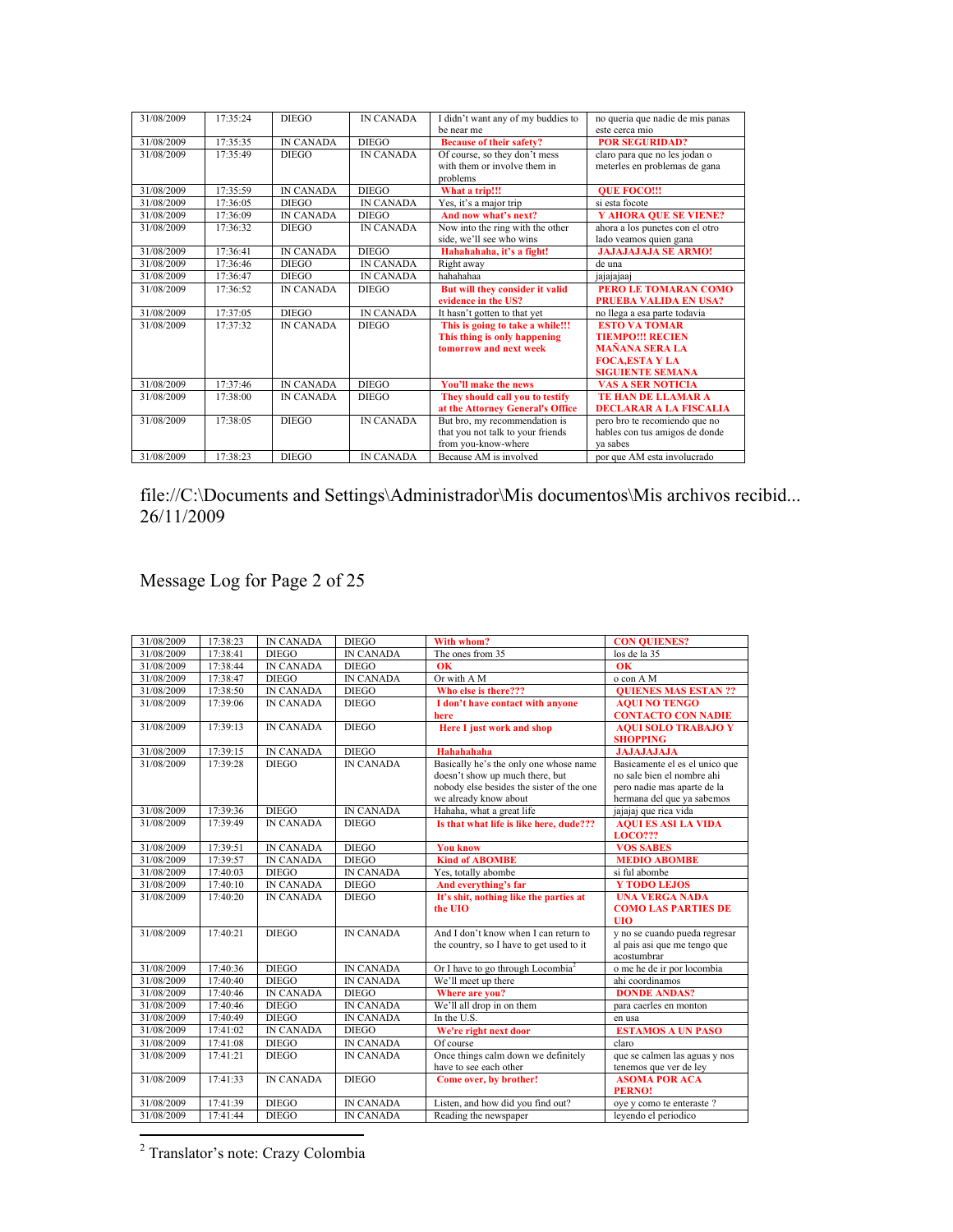| 31/08/2009 | 17:41:48 | <b>IN CANADA</b> | <b>DIEGO</b>     | <b>Reading the Comercio</b>                                                                                                                    | <b>LEYENDO EL</b><br><b>COMERCIO</b>                                                                 |
|------------|----------|------------------|------------------|------------------------------------------------------------------------------------------------------------------------------------------------|------------------------------------------------------------------------------------------------------|
| 31/08/2009 | 17:41:56 | <b>IN CANADA</b> | <b>DIEGO</b>     | I'm always reading                                                                                                                             | <b>SIEMPRE LEO</b>                                                                                   |
| 31/08/2009 | 17:41:58 | IN CANADA        | <b>DIEGO</b>     | <b>Everyday</b>                                                                                                                                | <b>TODOS LOS DIAS</b>                                                                                |
| 31/08/2009 | 17:42:04 | <b>DIEGO</b>     | <b>IN CANADA</b> | I'm the same, I'm a news addict                                                                                                                | yo igual soy adicto a las<br>noticias                                                                |
| 31/08/2009 | 17:42:05 | <b>IN CANADA</b> | <b>DIEGO</b>     | A news addict                                                                                                                                  | <b>ADICTO A LAS</b><br><b>NOTICIAS</b>                                                               |
| 31/08/2009 | 17:42:10 | <b>IN CANADA</b> | <b>DIEGO</b>     | Hahahahaha                                                                                                                                     | <b>JAJAJAJAJA</b>                                                                                    |
| 31/08/2009 | 17:42:12 | <b>IN CANADA</b> | <b>DIEGO</b>     | Of course fff                                                                                                                                  | <b>CLARO FFF</b>                                                                                     |
| 31/08/2009 | 17:42:14 | <b>DIEGO</b>     | <b>IN CANADA</b> | That's my doggg                                                                                                                                | esa es mi perrro                                                                                     |
| 31/08/2009 | 17:42:27 | <b>DIEGO</b>     | IN CANADA        | Okay brother, I'll let you go because I                                                                                                        | bueno hermano te dejo que                                                                            |
|            |          |                  |                  | have to make a call                                                                                                                            | estoy entrando a una llamada                                                                         |
| 31/08/2009 | 17:42:37 | <b>IN CANADA</b> | <b>DIEGO</b>     | Hev, CV                                                                                                                                        | <b>OYE CV</b>                                                                                        |
| 31/08/2009 | 17:42:46 | <b>DIEGO</b>     | <b>IN CANADA</b> | Go ahead                                                                                                                                       | dime                                                                                                 |
| 31/08/2009 | 17.42.51 | <b>IN CANADA</b> | <b>DIEGO</b>     | Pay attention when I write to you!<br>Now are you going to play the tough<br>$guy?$ ??                                                         | <b>PARAME BOLA CUANDO</b><br><b>TE ESCRIBA!!! AHORA</b><br><b>TE VAS AHACER EL</b><br><b>DURO???</b> |
| 31/08/2009 | 17:42:56 | <b>DIEGO</b>     | <b>IN CANADA</b> | Never                                                                                                                                          | nunca                                                                                                |
| 31/08/2009 | 17:42:59 | <b>IN CANADA</b> | <b>DIEGO</b>     | Hahahahaha                                                                                                                                     | <b>JAJAJAJAJA</b>                                                                                    |
| 31/08/2009 | 17:43:00 | <b>DIEGO</b>     | <b>IN CANADA</b> | Right away                                                                                                                                     | de una                                                                                               |
| 31/08/2009 | 17:43:23 | <b>DIEGO</b>     | <b>IN CANADA</b> | For sure, so we can talk that way,<br>because I can't talk on the telephone                                                                    | de ley para comversar asi por<br>que no puedo hablar con<br>telefono                                 |
| 31/08/2009 | 17:43:36 | <b>IN CANADA</b> | <b>DIEGO</b>     | <b>Bummer</b>                                                                                                                                  | <b>FOCO</b>                                                                                          |
| 31/08/2009 | 17:43:37 | <b>DIEGO</b>     | IN CANADA        | That way nobody bothers me                                                                                                                     | asi nadie me jode                                                                                    |
| 31/08/2009 | 17:43:40 | <b>DIEGO</b>     | IN CANADA        | Hahahaaha                                                                                                                                      | jajajjajaj                                                                                           |
| 31/08/2009 | 17:43:48 | <b>IN CANADA</b> | <b>DIEGO</b>     | And I wanted to call you with my<br>free phone calls                                                                                           | <b>YO QUE TE QUERIA</b><br><b>LLAMAR CON MIS FREE</b><br><b>PHONE CALLS</b>                          |
| 31/08/2009 | 17:44:14 | <b>DIEGO</b>     | <b>IN CANADA</b> | Real soon I'm going to buy myself a<br>cell phone that nobody knows about,<br>and I'll give you the number, but I<br>haven't had time for that | de una me voy a comprar un<br>cell que nadie sepa y te lo doy<br>pero no he tenidotiempo para<br>eso |
| 31/08/2009 | 17:44:34 | <b>IN CANADA</b> | <b>DIEGO</b>     | <b>Buy a number on Skype</b>                                                                                                                   | <b>COMPRA UN NUMERO</b><br><b>EN SKYPE</b>                                                           |
| 31/08/2009 | 17:44:45 | <b>IN CANADA</b> | <b>DIEGO</b>     | On your computer, and you can<br>receive calls                                                                                                 | <b>EN TU COMPU Y</b><br><b>PUEDES RECIBIR</b><br><b>LLAMADAS</b>                                     |
| 31/08/2009 | 17:44:54 | <b>DIEGO</b>     | <b>IN CANADA</b> | That's good                                                                                                                                    | esa es buena                                                                                         |
| 31/08/2009 | 17:44:58 | <b>DIEGO</b>     | IN CANADA        | Okay brother, I'm going                                                                                                                        | bueno hermano me voy                                                                                 |
| 31/08/2009 | 17:45:03 | <b>IN CANADA</b> | <b>DIEGO</b>     | \$8.00 U.S. monthly                                                                                                                            | <b>8 USD MENSUALES</b>                                                                               |
| 31/08/2009 | 17:45:06 | <b>IN CANADA</b> | <b>DIEGO</b>     | Hev                                                                                                                                            | <b>OYE</b>                                                                                           |
| 31/08/2009 | 17:45:09 | <b>IN CANADA</b> | <b>DIEGO</b>     | Who's AM?                                                                                                                                      | <b>QUIEN ES AM?</b>                                                                                  |
| 31/08/2009 | 17:45:11 | <b>IN CANADA</b> | <b>DIEGO</b>     | $\overline{2}$                                                                                                                                 | $\overline{?}$                                                                                       |
| 31/08/2009 | 17:45:29 | <b>DIEGO</b>     | <b>IN CANADA</b> | Alexis                                                                                                                                         | Alexis                                                                                               |
| 31/08/2009 | 17:46:37 | <b>IN CANADA</b> | <b>DIEGO</b>     | That guy's involved in everything                                                                                                              | <b>ESE ESTA EN TODAS</b>                                                                             |
| 31/08/2009 | 17:46:39 | <b>IN CANADA</b> | <b>DIEGO</b>     | Hahahahahahaa                                                                                                                                  | <b>JAJAJAJAJAJAJAA</b>                                                                               |
| 31/08/2009 | 17:46:41 | <b>DIEGO</b>     | <b>IN CANADA</b> | Yes                                                                                                                                            | si                                                                                                   |
| 31/08/2009 | 17:46:44 | IN CANADA        | <b>DIEGO</b>     | I'm not surprised                                                                                                                              | <b>NO ME SORPRENDE</b>                                                                               |
| 31/08/2009 | 17:46:58 | <b>IN CANADA</b> | <b>DIEGO</b>     | It was worth a lot for those guys,<br>he's involved there!                                                                                     | <b>VALIERON ESOS MANES</b><br><b>PURO CHORO ESTA AHI</b><br><b>METIDO!</b>                           |
| 31/08/2009 | 17:47:09 | IN CANADA        | <b>DIEGO</b>     | The revolution!                                                                                                                                | <b>LA ROVOLUCION!</b>                                                                                |
| 31/08/2009 | 17:47:13 | <b>DIEGO</b>     | <b>IN CANADA</b> | Dude I've got to go, they're calling me,<br>we'll talk tomorrow                                                                                | perro me voy que me estan<br>jodiendo hablemos mana                                                  |
| 31/08/2009 | 17:47:16 | <b>DIEGO</b>     | <b>IN CANADA</b> | Yes, that's true                                                                                                                               | si es verdad                                                                                         |
| 31/08/2009 | 17:47:25 | <b>IN CANADA</b> | <b>DIEGO</b>     | See you later                                                                                                                                  | <b>NOS VEMOS</b>                                                                                     |
| 31/08/2009 | 22:11:18 | <b>IN CANADA</b> | <b>DIEGO</b>     | <b>ACMIPT</b>                                                                                                                                  | <b>ACMIPT</b>                                                                                        |
| 02/09/2009 | 0:04:00  | <b>IN CANADA</b> | <b>DIEGO</b>     | You there???                                                                                                                                   | estas???                                                                                             |
| 02/09/2009 | 0:04:54  | <b>DIEGO</b>     | IN CANADA        | Yes                                                                                                                                            | si                                                                                                   |
| 02/09/2009 | 0:05:02  | <b>DIEGO</b>     | <b>IN CANADA</b> | I'll be right there                                                                                                                            | Ya llegue                                                                                            |
| 02/09/2009 | 0:05:09  | <b>IN CANADA</b> | <b>DIEGO</b>     | Now you are the most famous of<br>them all!!!                                                                                                  | ahora si eres el mas famoso<br>Ш                                                                     |
| 02/09/2009 | 0:05:14  | <b>DIEGO</b>     | IN CANADA        | Hahahahaahaha                                                                                                                                  | jajajajaajaja                                                                                        |
| 02/09/2009 | 0:05:22  | <b>DIEGO</b>     | IN CANADA        | Yes, it's a major trip                                                                                                                         | si esta focote                                                                                       |

Message Log for Page 3 of 25

| 02/09/2009 | 0:05:43 | <sup>'</sup> CANADA<br>IN | <b>DIEGO</b>        | wild!<br>m<br>otally                     | foquisimo!               |
|------------|---------|---------------------------|---------------------|------------------------------------------|--------------------------|
| 02/09/2009 | 0:05:53 | <b>DIEGO</b>              | <b>CANADA</b><br>IN | Did<br>rvthing already?<br>vou see every | va viste todo?           |
| 02/09/2009 | 0:05:54 | ' CANADA<br>IN            | <b>DIEGO</b>        | did they<br>And<br>give<br>- how<br>m    | 999<br>dieron???<br>спяк |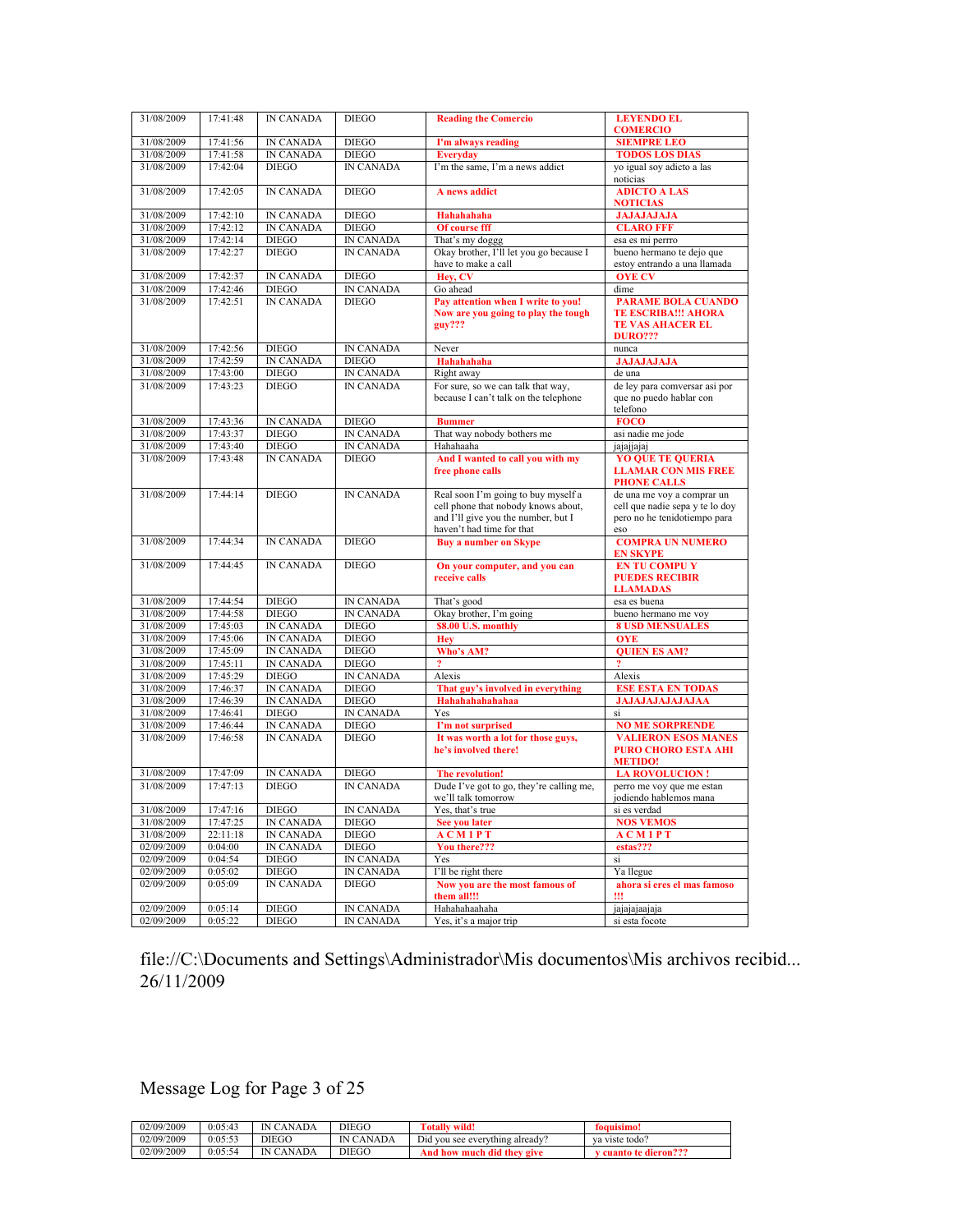| 02/09/2009<br>0:05:57<br>IN CANADA<br><b>DIEGO</b><br><b>Yes fff</b><br>sifff<br>02/09/2009<br>0:06:18<br><b>DIEGO</b><br><b>IN CANADA</b><br>A thank you<br>un gracias<br>$DIEGO$<br>02/09/2009<br>0:06:21<br><b>IN CANADA</b><br>Hahahaha<br>ajajajajaj<br>02/09/2009<br>0:06:25<br><b>IN CANADA</b><br><b>DIEGO</b><br>OK<br>ok<br>02/09/2009<br><b>DIEGO</b><br><b>IN CANADA</b><br>0:06:51<br>Let's see how this thing evolves<br>veamos como se va<br>desarrollando la cosa<br><b>DIEGO</b><br>02/09/2009<br>0:06:57<br><b>IN CANADA</b><br>It's like a soap opera<br>parece novela<br>The damn judge says that he hasn't<br>el descarado del juez dice que<br>02/09/2009<br>0:07:24<br><b>DIEGO</b><br>IN CANADA<br>said what's so obvious, what an<br>no ha dicho lo que esta ahi<br>asshole<br>clarisimo que descarado<br>02/09/2009<br>0:08:05<br><b>IN CANADA</b><br><b>DIEGO</b><br>So, everything depends on how<br>osea que todo depende como<br>things turn out<br>salgan las cosas<br>02/09/2009<br>0:08:07<br><b>IN CANADA</b><br><b>DIEGO</b><br>Yes, I get it<br>si te cacho<br>02/09/2009<br>0:08:20<br><b>IN CANADA</b><br><b>DIEGO</b><br>If the trial falls apart $+++++$<br>si se cae el jucio $+++++$<br>02/09/2009<br>0:08:24<br>IN CANADA<br><b>DIEGO</b><br>If it doesn't fall apart +<br>si no se cae +<br>02/09/2009<br>0:08:26<br><b>IN CANADA</b><br><b>DIEGO</b><br>Hahahahaha<br>jajajajaja<br>02/09/2009<br>0:08:38<br><b>IN CANADA</b><br><b>DIEGO</b><br>You won!!! Anyways!!!<br>ya ganaste !!! en todo caso !!!<br>02/09/2009<br>Yes, in addition the people from the<br>si ademas que este correo saben<br>0:08:46<br><b>DIEGO</b><br><b>IN CANADA</b><br>35 know about this e-mail, so I don't<br>los de la 35 entonces no se<br>know how secure it is to talk, but I<br>cuan sguro es hablar pero no he<br>haven't had time to look into a secure<br>tenido tiemnpo de verme un<br>cell phone<br>cell seguro<br><b>DIEGO</b><br>Of course<br>02/09/2009<br>0:08:55<br><b>IN CANADA</b><br>claro<br>02/09/2009<br>0:09:12<br><b>IN CANADA</b><br><b>DIEGO</b><br><b>Request a line</b><br>pide una linea<br>02/09/2009<br><b>IN CANADA</b><br><b>DIEGO</b><br>Or buy online<br>0:09:18<br>o compra online<br><b>DIEGO</b><br>Yes, I'm working on that already<br>02/09/2009<br>0:09:23<br>IN CANADA<br>si ya estoy en esas<br>hoy tarde voy acomprar un<br>02/09/2009<br>0:09:40<br><b>DIEGO</b><br><b>IN CANADA</b><br>This afternoon I'm going to buy a<br>magic jack<br>magic jack<br><b>IN CANADA</b><br>Besides the legal aspects, now it's a<br>aparte de lo legal ahora es un<br>02/09/2009<br>0:09:47<br><b>DIEGO</b><br>major scandal!!!<br>escandalo foco !!!<br>02/09/2009<br>0:10:01<br><b>IN CANADA</b><br><b>DIEGO</b><br><b>On Skype</b><br>en skype<br>02/09/2009<br>0:10:09<br><b>IN CANADA</b><br><b>DIEGO</b><br>That's this<br>ahi es esto<br>02/09/2009<br>0:10:13<br><b>IN CANADA</b><br><b>DIEGO</b><br><b>Everything!</b><br>todo!<br>IN CANADA<br>02/09/2009<br>0:10:24<br><b>DIEGO</b><br>And do you plan to return to<br>y piensas regresar al<br><b>Ecuador some day?</b><br>Ecuador algun dia?<br>02/09/2009<br><b>DIEGO</b><br>IN CANADA<br>de ley<br>0:10:28<br>For sure<br>0:11:11<br><b>DIEGO</b><br><b>IN CANADA</b><br>If you've noticed, the government is<br>02/09/2009<br>si te das cuenta el gobirno se<br>playing dumb and the others are going<br>esta haciendo el loco y los otros<br>to hide, so eventually I don't see why<br>se van a esconder asi que<br>not, or the the right time, no<br>eventualmente no veo por que<br>no or el momento no<br><b>IN CANADA</b><br>02/09/2009<br>0:12:49<br><b>DIEGO</b><br>And when do you have to testify at<br>y cuando tengas que declarar<br>the District Attorney's Office<br>en la Fiscalia<br>Well, there are mechanisms in place so<br><b>IN CANADA</b><br>bueno hay mecanismos donde<br>02/09/2009<br>0:13:29<br><b>DIEGO</b><br>you can do it in different neutral<br>se puede hacer en diferentes<br>places because I have a problem<br>lugares neutrales porque yo<br>tengo problema en declarar<br>testifying<br><b>IN CANADA</b><br>I have no problem with testifying<br>no tengo problema en declarar<br>02/09/2009<br>0:13:44<br><b>DIEGO</b><br>(Why do you have/because you)<br>02/09/2009<br><b>IN CANADA</b><br><b>DIEGO</b><br>0:13:48<br>porque tienes problema en<br>have a problem testifying <sup>3</sup><br>declarar<br>02/09/2009<br>IN CANADA<br><b>DIEGO</b><br>OК<br>ok<br>0:13:53<br>If you don't testify it would be seen<br>02/09/2009<br>0:14:09<br><b>IN CANADA</b><br><b>DIEGO</b><br>si no declaras se veria como<br>like you are hiding something<br>algo esconder<br>You're hiding<br>02/09/2009<br>0:14:13<br><b>IN CANADA</b><br><b>DIEGO</b><br>escondes<br>02/09/2009<br>0:14:41<br><b>DIEGO</b><br><b>IN CANADA</b><br>Of course, for security reasons I<br>claro por seguridad en el pais<br>wouldn't do it in the country, they'd<br>no lo haria tendrian que mandar<br>a alguien a algun consulado o<br>have to send someone or some<br>consulate, or somethig like that<br>algo de eso<br>y quien de los panas sabia?<br>And which of your buddies knew?<br>02/09/2009<br>0:15:19<br>IN CANADA<br><b>DIEGO</b><br>02/09/2009<br>0:15:33<br><b>DIEGO</b><br>IN CANADA<br>Nobody<br>nadier<br>02/09/2009<br><b>DIEGO</b><br>Nobody, but they weren't surprised<br>0:15:54<br>IN CANADA<br>nadie, pero no se sorprenden<br><b>IN CANADA</b><br>02/09/2009<br>0:15:59<br><b>DIEGO</b><br>Hahahahaha<br>jajajajaja<br>02/09/2009<br>You know it<br>0:16:00<br><b>DIEGO</b><br>IN CANADA<br>ya tu sabes<br>02/09/2009<br>0:16:06<br>IN CANADA<br>I do! I'm shocked<br><b>DIEGO</b><br>yo si ! me quede culo<br>02/09/2009<br>IN CANADA<br>0:16:31<br><b>DIEGO</b><br><b>Barona</b> also<br><b>Barona</b> tambien<br>02/09/2009<br>IN CANADA<br>0:16:35<br><b>DIEGO</b><br><b>Benitez also</b><br><b>Benitez tambien</b><br>IN CANADA<br><b>DIEGO</b><br>02/09/2009<br>0:16:39<br>I haven't talked to the rest of them<br>el resto no he hablado<br>0:16:40<br><b>DIEGO</b><br>IN CANADA<br>No way, you surprised, well it must be<br>02/09/2009<br>que va vos sorprendido, bueno<br>from what you get from the other side,<br>por lo que les cachas al otro<br>and you're more informed than the<br>lado debe ser y estas mas<br>other ones in the real world<br>informado que los otros del<br>mundo real<br>02/09/2009<br>y benito estaba en Ecuador?<br>0:17:00<br><b>DIEGO</b><br>And was Benito in Ecuador?<br><b>IN CANADA</b><br>02/09/2009<br><b>IN CANADA</b><br>0:17:13<br><b>DIEGO</b><br>simon<br><b>Yes sir</b><br>02/09/2009<br><b>IN CANADA</b><br><b>DIEGO</b><br>0:17:19<br><b>Benito is in Chile</b><br><b>Benito esta en Chile</b><br>02/09/2009<br><b>DIEGO</b><br><b>IN CANADA</b><br>Shit<br>0:17:43<br>que cague<br>02/09/2009<br><b>IN CANADA</b><br>And have you spoken to the rest of<br>y has hablado con el resto del<br>0:17:57<br><b>DIEGO</b><br>the crew?<br>crew?<br>No, not at all, I mean they've written<br>no para nada o sea me han<br>02/09/2009<br>0:18:47<br><b>DIEGO</b><br>IN CANADA<br>me and sent e-mail like Jorge, Pablo,<br>escrito y han mandado e mail<br>Hartmut, Carpio adores me, but<br>tipo eljorge, pablo, hartmut, el<br>talking like this, like with you, no<br>carpio me adora y asi pero asi |  |  | you??? |  |
|-------------------------------------------------------------------------------------------------------------------------------------------------------------------------------------------------------------------------------------------------------------------------------------------------------------------------------------------------------------------------------------------------------------------------------------------------------------------------------------------------------------------------------------------------------------------------------------------------------------------------------------------------------------------------------------------------------------------------------------------------------------------------------------------------------------------------------------------------------------------------------------------------------------------------------------------------------------------------------------------------------------------------------------------------------------------------------------------------------------------------------------------------------------------------------------------------------------------------------------------------------------------------------------------------------------------------------------------------------------------------------------------------------------------------------------------------------------------------------------------------------------------------------------------------------------------------------------------------------------------------------------------------------------------------------------------------------------------------------------------------------------------------------------------------------------------------------------------------------------------------------------------------------------------------------------------------------------------------------------------------------------------------------------------------------------------------------------------------------------------------------------------------------------------------------------------------------------------------------------------------------------------------------------------------------------------------------------------------------------------------------------------------------------------------------------------------------------------------------------------------------------------------------------------------------------------------------------------------------------------------------------------------------------------------------------------------------------------------------------------------------------------------------------------------------------------------------------------------------------------------------------------------------------------------------------------------------------------------------------------------------------------------------------------------------------------------------------------------------------------------------------------------------------------------------------------------------------------------------------------------------------------------------------------------------------------------------------------------------------------------------------------------------------------------------------------------------------------------------------------------------------------------------------------------------------------------------------------------------------------------------------------------------------------------------------------------------------------------------------------------------------------------------------------------------------------------------------------------------------------------------------------------------------------------------------------------------------------------------------------------------------------------------------------------------------------------------------------------------------------------------------------------------------------------------------------------------------------------------------------------------------------------------------------------------------------------------------------------------------------------------------------------------------------------------------------------------------------------------------------------------------------------------------------------------------------------------------------------------------------------------------------------------------------------------------------------------------------------------------------------------------------------------------------------------------------------------------------------------------------------------------------------------------------------------------------------------------------------------------------------------------------------------------------------------------------------------------------------------------------------------------------------------------------------------------------------------------------------------------------------------------------------------------------------------------------------------------------------------------------------------------------------------------------------------------------------------------------------------------------------------------------------------------------------------------------------------------------------------------------------------------------------------------------------------------------------------------------------------------------------------------------------------------------------------------------------------------------------------------------------------------------------------------------------------------------------------------------------------------------------------------------------------------------------------------------------------------------------------------------------------------------------------------------------------------------------------------------------------------------------------------------------------------------------------------------------------------------------------------------------------------------------------------------------------------------------------------------------------------------------------------------------------------------------------------------------------------------------------------------------------------------------------------------------------------------------------------------------------------------------------------------------------------------------------------------------------------------------------------------------------------------------------------------------------------------------------------------------------------------------------------------------------------------------------------------------------------------------------------------------------------------------------------------------------------------------------------------------------------------------------------------------------------------------------------------------------------------------------------------------------------------------------------------------------|--|--|--------|--|
|                                                                                                                                                                                                                                                                                                                                                                                                                                                                                                                                                                                                                                                                                                                                                                                                                                                                                                                                                                                                                                                                                                                                                                                                                                                                                                                                                                                                                                                                                                                                                                                                                                                                                                                                                                                                                                                                                                                                                                                                                                                                                                                                                                                                                                                                                                                                                                                                                                                                                                                                                                                                                                                                                                                                                                                                                                                                                                                                                                                                                                                                                                                                                                                                                                                                                                                                                                                                                                                                                                                                                                                                                                                                                                                                                                                                                                                                                                                                                                                                                                                                                                                                                                                                                                                                                                                                                                                                                                                                                                                                                                                                                                                                                                                                                                                                                                                                                                                                                                                                                                                                                                                                                                                                                                                                                                                                                                                                                                                                                                                                                                                                                                                                                                                                                                                                                                                                                                                                                                                                                                                                                                                                                                                                                                                                                                                                                                                                                                                                                                                                                                                                                                                                                                                                                                                                                                                                                                                                                                                                                                                                                                                                                                                                                                                                                                                                                                                                                               |  |  |        |  |
|                                                                                                                                                                                                                                                                                                                                                                                                                                                                                                                                                                                                                                                                                                                                                                                                                                                                                                                                                                                                                                                                                                                                                                                                                                                                                                                                                                                                                                                                                                                                                                                                                                                                                                                                                                                                                                                                                                                                                                                                                                                                                                                                                                                                                                                                                                                                                                                                                                                                                                                                                                                                                                                                                                                                                                                                                                                                                                                                                                                                                                                                                                                                                                                                                                                                                                                                                                                                                                                                                                                                                                                                                                                                                                                                                                                                                                                                                                                                                                                                                                                                                                                                                                                                                                                                                                                                                                                                                                                                                                                                                                                                                                                                                                                                                                                                                                                                                                                                                                                                                                                                                                                                                                                                                                                                                                                                                                                                                                                                                                                                                                                                                                                                                                                                                                                                                                                                                                                                                                                                                                                                                                                                                                                                                                                                                                                                                                                                                                                                                                                                                                                                                                                                                                                                                                                                                                                                                                                                                                                                                                                                                                                                                                                                                                                                                                                                                                                                                               |  |  |        |  |
|                                                                                                                                                                                                                                                                                                                                                                                                                                                                                                                                                                                                                                                                                                                                                                                                                                                                                                                                                                                                                                                                                                                                                                                                                                                                                                                                                                                                                                                                                                                                                                                                                                                                                                                                                                                                                                                                                                                                                                                                                                                                                                                                                                                                                                                                                                                                                                                                                                                                                                                                                                                                                                                                                                                                                                                                                                                                                                                                                                                                                                                                                                                                                                                                                                                                                                                                                                                                                                                                                                                                                                                                                                                                                                                                                                                                                                                                                                                                                                                                                                                                                                                                                                                                                                                                                                                                                                                                                                                                                                                                                                                                                                                                                                                                                                                                                                                                                                                                                                                                                                                                                                                                                                                                                                                                                                                                                                                                                                                                                                                                                                                                                                                                                                                                                                                                                                                                                                                                                                                                                                                                                                                                                                                                                                                                                                                                                                                                                                                                                                                                                                                                                                                                                                                                                                                                                                                                                                                                                                                                                                                                                                                                                                                                                                                                                                                                                                                                                               |  |  |        |  |
|                                                                                                                                                                                                                                                                                                                                                                                                                                                                                                                                                                                                                                                                                                                                                                                                                                                                                                                                                                                                                                                                                                                                                                                                                                                                                                                                                                                                                                                                                                                                                                                                                                                                                                                                                                                                                                                                                                                                                                                                                                                                                                                                                                                                                                                                                                                                                                                                                                                                                                                                                                                                                                                                                                                                                                                                                                                                                                                                                                                                                                                                                                                                                                                                                                                                                                                                                                                                                                                                                                                                                                                                                                                                                                                                                                                                                                                                                                                                                                                                                                                                                                                                                                                                                                                                                                                                                                                                                                                                                                                                                                                                                                                                                                                                                                                                                                                                                                                                                                                                                                                                                                                                                                                                                                                                                                                                                                                                                                                                                                                                                                                                                                                                                                                                                                                                                                                                                                                                                                                                                                                                                                                                                                                                                                                                                                                                                                                                                                                                                                                                                                                                                                                                                                                                                                                                                                                                                                                                                                                                                                                                                                                                                                                                                                                                                                                                                                                                                               |  |  |        |  |
|                                                                                                                                                                                                                                                                                                                                                                                                                                                                                                                                                                                                                                                                                                                                                                                                                                                                                                                                                                                                                                                                                                                                                                                                                                                                                                                                                                                                                                                                                                                                                                                                                                                                                                                                                                                                                                                                                                                                                                                                                                                                                                                                                                                                                                                                                                                                                                                                                                                                                                                                                                                                                                                                                                                                                                                                                                                                                                                                                                                                                                                                                                                                                                                                                                                                                                                                                                                                                                                                                                                                                                                                                                                                                                                                                                                                                                                                                                                                                                                                                                                                                                                                                                                                                                                                                                                                                                                                                                                                                                                                                                                                                                                                                                                                                                                                                                                                                                                                                                                                                                                                                                                                                                                                                                                                                                                                                                                                                                                                                                                                                                                                                                                                                                                                                                                                                                                                                                                                                                                                                                                                                                                                                                                                                                                                                                                                                                                                                                                                                                                                                                                                                                                                                                                                                                                                                                                                                                                                                                                                                                                                                                                                                                                                                                                                                                                                                                                                                               |  |  |        |  |
|                                                                                                                                                                                                                                                                                                                                                                                                                                                                                                                                                                                                                                                                                                                                                                                                                                                                                                                                                                                                                                                                                                                                                                                                                                                                                                                                                                                                                                                                                                                                                                                                                                                                                                                                                                                                                                                                                                                                                                                                                                                                                                                                                                                                                                                                                                                                                                                                                                                                                                                                                                                                                                                                                                                                                                                                                                                                                                                                                                                                                                                                                                                                                                                                                                                                                                                                                                                                                                                                                                                                                                                                                                                                                                                                                                                                                                                                                                                                                                                                                                                                                                                                                                                                                                                                                                                                                                                                                                                                                                                                                                                                                                                                                                                                                                                                                                                                                                                                                                                                                                                                                                                                                                                                                                                                                                                                                                                                                                                                                                                                                                                                                                                                                                                                                                                                                                                                                                                                                                                                                                                                                                                                                                                                                                                                                                                                                                                                                                                                                                                                                                                                                                                                                                                                                                                                                                                                                                                                                                                                                                                                                                                                                                                                                                                                                                                                                                                                                               |  |  |        |  |
|                                                                                                                                                                                                                                                                                                                                                                                                                                                                                                                                                                                                                                                                                                                                                                                                                                                                                                                                                                                                                                                                                                                                                                                                                                                                                                                                                                                                                                                                                                                                                                                                                                                                                                                                                                                                                                                                                                                                                                                                                                                                                                                                                                                                                                                                                                                                                                                                                                                                                                                                                                                                                                                                                                                                                                                                                                                                                                                                                                                                                                                                                                                                                                                                                                                                                                                                                                                                                                                                                                                                                                                                                                                                                                                                                                                                                                                                                                                                                                                                                                                                                                                                                                                                                                                                                                                                                                                                                                                                                                                                                                                                                                                                                                                                                                                                                                                                                                                                                                                                                                                                                                                                                                                                                                                                                                                                                                                                                                                                                                                                                                                                                                                                                                                                                                                                                                                                                                                                                                                                                                                                                                                                                                                                                                                                                                                                                                                                                                                                                                                                                                                                                                                                                                                                                                                                                                                                                                                                                                                                                                                                                                                                                                                                                                                                                                                                                                                                                               |  |  |        |  |
|                                                                                                                                                                                                                                                                                                                                                                                                                                                                                                                                                                                                                                                                                                                                                                                                                                                                                                                                                                                                                                                                                                                                                                                                                                                                                                                                                                                                                                                                                                                                                                                                                                                                                                                                                                                                                                                                                                                                                                                                                                                                                                                                                                                                                                                                                                                                                                                                                                                                                                                                                                                                                                                                                                                                                                                                                                                                                                                                                                                                                                                                                                                                                                                                                                                                                                                                                                                                                                                                                                                                                                                                                                                                                                                                                                                                                                                                                                                                                                                                                                                                                                                                                                                                                                                                                                                                                                                                                                                                                                                                                                                                                                                                                                                                                                                                                                                                                                                                                                                                                                                                                                                                                                                                                                                                                                                                                                                                                                                                                                                                                                                                                                                                                                                                                                                                                                                                                                                                                                                                                                                                                                                                                                                                                                                                                                                                                                                                                                                                                                                                                                                                                                                                                                                                                                                                                                                                                                                                                                                                                                                                                                                                                                                                                                                                                                                                                                                                                               |  |  |        |  |
|                                                                                                                                                                                                                                                                                                                                                                                                                                                                                                                                                                                                                                                                                                                                                                                                                                                                                                                                                                                                                                                                                                                                                                                                                                                                                                                                                                                                                                                                                                                                                                                                                                                                                                                                                                                                                                                                                                                                                                                                                                                                                                                                                                                                                                                                                                                                                                                                                                                                                                                                                                                                                                                                                                                                                                                                                                                                                                                                                                                                                                                                                                                                                                                                                                                                                                                                                                                                                                                                                                                                                                                                                                                                                                                                                                                                                                                                                                                                                                                                                                                                                                                                                                                                                                                                                                                                                                                                                                                                                                                                                                                                                                                                                                                                                                                                                                                                                                                                                                                                                                                                                                                                                                                                                                                                                                                                                                                                                                                                                                                                                                                                                                                                                                                                                                                                                                                                                                                                                                                                                                                                                                                                                                                                                                                                                                                                                                                                                                                                                                                                                                                                                                                                                                                                                                                                                                                                                                                                                                                                                                                                                                                                                                                                                                                                                                                                                                                                                               |  |  |        |  |
|                                                                                                                                                                                                                                                                                                                                                                                                                                                                                                                                                                                                                                                                                                                                                                                                                                                                                                                                                                                                                                                                                                                                                                                                                                                                                                                                                                                                                                                                                                                                                                                                                                                                                                                                                                                                                                                                                                                                                                                                                                                                                                                                                                                                                                                                                                                                                                                                                                                                                                                                                                                                                                                                                                                                                                                                                                                                                                                                                                                                                                                                                                                                                                                                                                                                                                                                                                                                                                                                                                                                                                                                                                                                                                                                                                                                                                                                                                                                                                                                                                                                                                                                                                                                                                                                                                                                                                                                                                                                                                                                                                                                                                                                                                                                                                                                                                                                                                                                                                                                                                                                                                                                                                                                                                                                                                                                                                                                                                                                                                                                                                                                                                                                                                                                                                                                                                                                                                                                                                                                                                                                                                                                                                                                                                                                                                                                                                                                                                                                                                                                                                                                                                                                                                                                                                                                                                                                                                                                                                                                                                                                                                                                                                                                                                                                                                                                                                                                                               |  |  |        |  |
|                                                                                                                                                                                                                                                                                                                                                                                                                                                                                                                                                                                                                                                                                                                                                                                                                                                                                                                                                                                                                                                                                                                                                                                                                                                                                                                                                                                                                                                                                                                                                                                                                                                                                                                                                                                                                                                                                                                                                                                                                                                                                                                                                                                                                                                                                                                                                                                                                                                                                                                                                                                                                                                                                                                                                                                                                                                                                                                                                                                                                                                                                                                                                                                                                                                                                                                                                                                                                                                                                                                                                                                                                                                                                                                                                                                                                                                                                                                                                                                                                                                                                                                                                                                                                                                                                                                                                                                                                                                                                                                                                                                                                                                                                                                                                                                                                                                                                                                                                                                                                                                                                                                                                                                                                                                                                                                                                                                                                                                                                                                                                                                                                                                                                                                                                                                                                                                                                                                                                                                                                                                                                                                                                                                                                                                                                                                                                                                                                                                                                                                                                                                                                                                                                                                                                                                                                                                                                                                                                                                                                                                                                                                                                                                                                                                                                                                                                                                                                               |  |  |        |  |
|                                                                                                                                                                                                                                                                                                                                                                                                                                                                                                                                                                                                                                                                                                                                                                                                                                                                                                                                                                                                                                                                                                                                                                                                                                                                                                                                                                                                                                                                                                                                                                                                                                                                                                                                                                                                                                                                                                                                                                                                                                                                                                                                                                                                                                                                                                                                                                                                                                                                                                                                                                                                                                                                                                                                                                                                                                                                                                                                                                                                                                                                                                                                                                                                                                                                                                                                                                                                                                                                                                                                                                                                                                                                                                                                                                                                                                                                                                                                                                                                                                                                                                                                                                                                                                                                                                                                                                                                                                                                                                                                                                                                                                                                                                                                                                                                                                                                                                                                                                                                                                                                                                                                                                                                                                                                                                                                                                                                                                                                                                                                                                                                                                                                                                                                                                                                                                                                                                                                                                                                                                                                                                                                                                                                                                                                                                                                                                                                                                                                                                                                                                                                                                                                                                                                                                                                                                                                                                                                                                                                                                                                                                                                                                                                                                                                                                                                                                                                                               |  |  |        |  |
|                                                                                                                                                                                                                                                                                                                                                                                                                                                                                                                                                                                                                                                                                                                                                                                                                                                                                                                                                                                                                                                                                                                                                                                                                                                                                                                                                                                                                                                                                                                                                                                                                                                                                                                                                                                                                                                                                                                                                                                                                                                                                                                                                                                                                                                                                                                                                                                                                                                                                                                                                                                                                                                                                                                                                                                                                                                                                                                                                                                                                                                                                                                                                                                                                                                                                                                                                                                                                                                                                                                                                                                                                                                                                                                                                                                                                                                                                                                                                                                                                                                                                                                                                                                                                                                                                                                                                                                                                                                                                                                                                                                                                                                                                                                                                                                                                                                                                                                                                                                                                                                                                                                                                                                                                                                                                                                                                                                                                                                                                                                                                                                                                                                                                                                                                                                                                                                                                                                                                                                                                                                                                                                                                                                                                                                                                                                                                                                                                                                                                                                                                                                                                                                                                                                                                                                                                                                                                                                                                                                                                                                                                                                                                                                                                                                                                                                                                                                                                               |  |  |        |  |
|                                                                                                                                                                                                                                                                                                                                                                                                                                                                                                                                                                                                                                                                                                                                                                                                                                                                                                                                                                                                                                                                                                                                                                                                                                                                                                                                                                                                                                                                                                                                                                                                                                                                                                                                                                                                                                                                                                                                                                                                                                                                                                                                                                                                                                                                                                                                                                                                                                                                                                                                                                                                                                                                                                                                                                                                                                                                                                                                                                                                                                                                                                                                                                                                                                                                                                                                                                                                                                                                                                                                                                                                                                                                                                                                                                                                                                                                                                                                                                                                                                                                                                                                                                                                                                                                                                                                                                                                                                                                                                                                                                                                                                                                                                                                                                                                                                                                                                                                                                                                                                                                                                                                                                                                                                                                                                                                                                                                                                                                                                                                                                                                                                                                                                                                                                                                                                                                                                                                                                                                                                                                                                                                                                                                                                                                                                                                                                                                                                                                                                                                                                                                                                                                                                                                                                                                                                                                                                                                                                                                                                                                                                                                                                                                                                                                                                                                                                                                                               |  |  |        |  |
|                                                                                                                                                                                                                                                                                                                                                                                                                                                                                                                                                                                                                                                                                                                                                                                                                                                                                                                                                                                                                                                                                                                                                                                                                                                                                                                                                                                                                                                                                                                                                                                                                                                                                                                                                                                                                                                                                                                                                                                                                                                                                                                                                                                                                                                                                                                                                                                                                                                                                                                                                                                                                                                                                                                                                                                                                                                                                                                                                                                                                                                                                                                                                                                                                                                                                                                                                                                                                                                                                                                                                                                                                                                                                                                                                                                                                                                                                                                                                                                                                                                                                                                                                                                                                                                                                                                                                                                                                                                                                                                                                                                                                                                                                                                                                                                                                                                                                                                                                                                                                                                                                                                                                                                                                                                                                                                                                                                                                                                                                                                                                                                                                                                                                                                                                                                                                                                                                                                                                                                                                                                                                                                                                                                                                                                                                                                                                                                                                                                                                                                                                                                                                                                                                                                                                                                                                                                                                                                                                                                                                                                                                                                                                                                                                                                                                                                                                                                                                               |  |  |        |  |
|                                                                                                                                                                                                                                                                                                                                                                                                                                                                                                                                                                                                                                                                                                                                                                                                                                                                                                                                                                                                                                                                                                                                                                                                                                                                                                                                                                                                                                                                                                                                                                                                                                                                                                                                                                                                                                                                                                                                                                                                                                                                                                                                                                                                                                                                                                                                                                                                                                                                                                                                                                                                                                                                                                                                                                                                                                                                                                                                                                                                                                                                                                                                                                                                                                                                                                                                                                                                                                                                                                                                                                                                                                                                                                                                                                                                                                                                                                                                                                                                                                                                                                                                                                                                                                                                                                                                                                                                                                                                                                                                                                                                                                                                                                                                                                                                                                                                                                                                                                                                                                                                                                                                                                                                                                                                                                                                                                                                                                                                                                                                                                                                                                                                                                                                                                                                                                                                                                                                                                                                                                                                                                                                                                                                                                                                                                                                                                                                                                                                                                                                                                                                                                                                                                                                                                                                                                                                                                                                                                                                                                                                                                                                                                                                                                                                                                                                                                                                                               |  |  |        |  |
|                                                                                                                                                                                                                                                                                                                                                                                                                                                                                                                                                                                                                                                                                                                                                                                                                                                                                                                                                                                                                                                                                                                                                                                                                                                                                                                                                                                                                                                                                                                                                                                                                                                                                                                                                                                                                                                                                                                                                                                                                                                                                                                                                                                                                                                                                                                                                                                                                                                                                                                                                                                                                                                                                                                                                                                                                                                                                                                                                                                                                                                                                                                                                                                                                                                                                                                                                                                                                                                                                                                                                                                                                                                                                                                                                                                                                                                                                                                                                                                                                                                                                                                                                                                                                                                                                                                                                                                                                                                                                                                                                                                                                                                                                                                                                                                                                                                                                                                                                                                                                                                                                                                                                                                                                                                                                                                                                                                                                                                                                                                                                                                                                                                                                                                                                                                                                                                                                                                                                                                                                                                                                                                                                                                                                                                                                                                                                                                                                                                                                                                                                                                                                                                                                                                                                                                                                                                                                                                                                                                                                                                                                                                                                                                                                                                                                                                                                                                                                               |  |  |        |  |
|                                                                                                                                                                                                                                                                                                                                                                                                                                                                                                                                                                                                                                                                                                                                                                                                                                                                                                                                                                                                                                                                                                                                                                                                                                                                                                                                                                                                                                                                                                                                                                                                                                                                                                                                                                                                                                                                                                                                                                                                                                                                                                                                                                                                                                                                                                                                                                                                                                                                                                                                                                                                                                                                                                                                                                                                                                                                                                                                                                                                                                                                                                                                                                                                                                                                                                                                                                                                                                                                                                                                                                                                                                                                                                                                                                                                                                                                                                                                                                                                                                                                                                                                                                                                                                                                                                                                                                                                                                                                                                                                                                                                                                                                                                                                                                                                                                                                                                                                                                                                                                                                                                                                                                                                                                                                                                                                                                                                                                                                                                                                                                                                                                                                                                                                                                                                                                                                                                                                                                                                                                                                                                                                                                                                                                                                                                                                                                                                                                                                                                                                                                                                                                                                                                                                                                                                                                                                                                                                                                                                                                                                                                                                                                                                                                                                                                                                                                                                                               |  |  |        |  |
|                                                                                                                                                                                                                                                                                                                                                                                                                                                                                                                                                                                                                                                                                                                                                                                                                                                                                                                                                                                                                                                                                                                                                                                                                                                                                                                                                                                                                                                                                                                                                                                                                                                                                                                                                                                                                                                                                                                                                                                                                                                                                                                                                                                                                                                                                                                                                                                                                                                                                                                                                                                                                                                                                                                                                                                                                                                                                                                                                                                                                                                                                                                                                                                                                                                                                                                                                                                                                                                                                                                                                                                                                                                                                                                                                                                                                                                                                                                                                                                                                                                                                                                                                                                                                                                                                                                                                                                                                                                                                                                                                                                                                                                                                                                                                                                                                                                                                                                                                                                                                                                                                                                                                                                                                                                                                                                                                                                                                                                                                                                                                                                                                                                                                                                                                                                                                                                                                                                                                                                                                                                                                                                                                                                                                                                                                                                                                                                                                                                                                                                                                                                                                                                                                                                                                                                                                                                                                                                                                                                                                                                                                                                                                                                                                                                                                                                                                                                                                               |  |  |        |  |
|                                                                                                                                                                                                                                                                                                                                                                                                                                                                                                                                                                                                                                                                                                                                                                                                                                                                                                                                                                                                                                                                                                                                                                                                                                                                                                                                                                                                                                                                                                                                                                                                                                                                                                                                                                                                                                                                                                                                                                                                                                                                                                                                                                                                                                                                                                                                                                                                                                                                                                                                                                                                                                                                                                                                                                                                                                                                                                                                                                                                                                                                                                                                                                                                                                                                                                                                                                                                                                                                                                                                                                                                                                                                                                                                                                                                                                                                                                                                                                                                                                                                                                                                                                                                                                                                                                                                                                                                                                                                                                                                                                                                                                                                                                                                                                                                                                                                                                                                                                                                                                                                                                                                                                                                                                                                                                                                                                                                                                                                                                                                                                                                                                                                                                                                                                                                                                                                                                                                                                                                                                                                                                                                                                                                                                                                                                                                                                                                                                                                                                                                                                                                                                                                                                                                                                                                                                                                                                                                                                                                                                                                                                                                                                                                                                                                                                                                                                                                                               |  |  |        |  |
|                                                                                                                                                                                                                                                                                                                                                                                                                                                                                                                                                                                                                                                                                                                                                                                                                                                                                                                                                                                                                                                                                                                                                                                                                                                                                                                                                                                                                                                                                                                                                                                                                                                                                                                                                                                                                                                                                                                                                                                                                                                                                                                                                                                                                                                                                                                                                                                                                                                                                                                                                                                                                                                                                                                                                                                                                                                                                                                                                                                                                                                                                                                                                                                                                                                                                                                                                                                                                                                                                                                                                                                                                                                                                                                                                                                                                                                                                                                                                                                                                                                                                                                                                                                                                                                                                                                                                                                                                                                                                                                                                                                                                                                                                                                                                                                                                                                                                                                                                                                                                                                                                                                                                                                                                                                                                                                                                                                                                                                                                                                                                                                                                                                                                                                                                                                                                                                                                                                                                                                                                                                                                                                                                                                                                                                                                                                                                                                                                                                                                                                                                                                                                                                                                                                                                                                                                                                                                                                                                                                                                                                                                                                                                                                                                                                                                                                                                                                                                               |  |  |        |  |
|                                                                                                                                                                                                                                                                                                                                                                                                                                                                                                                                                                                                                                                                                                                                                                                                                                                                                                                                                                                                                                                                                                                                                                                                                                                                                                                                                                                                                                                                                                                                                                                                                                                                                                                                                                                                                                                                                                                                                                                                                                                                                                                                                                                                                                                                                                                                                                                                                                                                                                                                                                                                                                                                                                                                                                                                                                                                                                                                                                                                                                                                                                                                                                                                                                                                                                                                                                                                                                                                                                                                                                                                                                                                                                                                                                                                                                                                                                                                                                                                                                                                                                                                                                                                                                                                                                                                                                                                                                                                                                                                                                                                                                                                                                                                                                                                                                                                                                                                                                                                                                                                                                                                                                                                                                                                                                                                                                                                                                                                                                                                                                                                                                                                                                                                                                                                                                                                                                                                                                                                                                                                                                                                                                                                                                                                                                                                                                                                                                                                                                                                                                                                                                                                                                                                                                                                                                                                                                                                                                                                                                                                                                                                                                                                                                                                                                                                                                                                                               |  |  |        |  |
|                                                                                                                                                                                                                                                                                                                                                                                                                                                                                                                                                                                                                                                                                                                                                                                                                                                                                                                                                                                                                                                                                                                                                                                                                                                                                                                                                                                                                                                                                                                                                                                                                                                                                                                                                                                                                                                                                                                                                                                                                                                                                                                                                                                                                                                                                                                                                                                                                                                                                                                                                                                                                                                                                                                                                                                                                                                                                                                                                                                                                                                                                                                                                                                                                                                                                                                                                                                                                                                                                                                                                                                                                                                                                                                                                                                                                                                                                                                                                                                                                                                                                                                                                                                                                                                                                                                                                                                                                                                                                                                                                                                                                                                                                                                                                                                                                                                                                                                                                                                                                                                                                                                                                                                                                                                                                                                                                                                                                                                                                                                                                                                                                                                                                                                                                                                                                                                                                                                                                                                                                                                                                                                                                                                                                                                                                                                                                                                                                                                                                                                                                                                                                                                                                                                                                                                                                                                                                                                                                                                                                                                                                                                                                                                                                                                                                                                                                                                                                               |  |  |        |  |
|                                                                                                                                                                                                                                                                                                                                                                                                                                                                                                                                                                                                                                                                                                                                                                                                                                                                                                                                                                                                                                                                                                                                                                                                                                                                                                                                                                                                                                                                                                                                                                                                                                                                                                                                                                                                                                                                                                                                                                                                                                                                                                                                                                                                                                                                                                                                                                                                                                                                                                                                                                                                                                                                                                                                                                                                                                                                                                                                                                                                                                                                                                                                                                                                                                                                                                                                                                                                                                                                                                                                                                                                                                                                                                                                                                                                                                                                                                                                                                                                                                                                                                                                                                                                                                                                                                                                                                                                                                                                                                                                                                                                                                                                                                                                                                                                                                                                                                                                                                                                                                                                                                                                                                                                                                                                                                                                                                                                                                                                                                                                                                                                                                                                                                                                                                                                                                                                                                                                                                                                                                                                                                                                                                                                                                                                                                                                                                                                                                                                                                                                                                                                                                                                                                                                                                                                                                                                                                                                                                                                                                                                                                                                                                                                                                                                                                                                                                                                                               |  |  |        |  |
|                                                                                                                                                                                                                                                                                                                                                                                                                                                                                                                                                                                                                                                                                                                                                                                                                                                                                                                                                                                                                                                                                                                                                                                                                                                                                                                                                                                                                                                                                                                                                                                                                                                                                                                                                                                                                                                                                                                                                                                                                                                                                                                                                                                                                                                                                                                                                                                                                                                                                                                                                                                                                                                                                                                                                                                                                                                                                                                                                                                                                                                                                                                                                                                                                                                                                                                                                                                                                                                                                                                                                                                                                                                                                                                                                                                                                                                                                                                                                                                                                                                                                                                                                                                                                                                                                                                                                                                                                                                                                                                                                                                                                                                                                                                                                                                                                                                                                                                                                                                                                                                                                                                                                                                                                                                                                                                                                                                                                                                                                                                                                                                                                                                                                                                                                                                                                                                                                                                                                                                                                                                                                                                                                                                                                                                                                                                                                                                                                                                                                                                                                                                                                                                                                                                                                                                                                                                                                                                                                                                                                                                                                                                                                                                                                                                                                                                                                                                                                               |  |  |        |  |
|                                                                                                                                                                                                                                                                                                                                                                                                                                                                                                                                                                                                                                                                                                                                                                                                                                                                                                                                                                                                                                                                                                                                                                                                                                                                                                                                                                                                                                                                                                                                                                                                                                                                                                                                                                                                                                                                                                                                                                                                                                                                                                                                                                                                                                                                                                                                                                                                                                                                                                                                                                                                                                                                                                                                                                                                                                                                                                                                                                                                                                                                                                                                                                                                                                                                                                                                                                                                                                                                                                                                                                                                                                                                                                                                                                                                                                                                                                                                                                                                                                                                                                                                                                                                                                                                                                                                                                                                                                                                                                                                                                                                                                                                                                                                                                                                                                                                                                                                                                                                                                                                                                                                                                                                                                                                                                                                                                                                                                                                                                                                                                                                                                                                                                                                                                                                                                                                                                                                                                                                                                                                                                                                                                                                                                                                                                                                                                                                                                                                                                                                                                                                                                                                                                                                                                                                                                                                                                                                                                                                                                                                                                                                                                                                                                                                                                                                                                                                                               |  |  |        |  |
|                                                                                                                                                                                                                                                                                                                                                                                                                                                                                                                                                                                                                                                                                                                                                                                                                                                                                                                                                                                                                                                                                                                                                                                                                                                                                                                                                                                                                                                                                                                                                                                                                                                                                                                                                                                                                                                                                                                                                                                                                                                                                                                                                                                                                                                                                                                                                                                                                                                                                                                                                                                                                                                                                                                                                                                                                                                                                                                                                                                                                                                                                                                                                                                                                                                                                                                                                                                                                                                                                                                                                                                                                                                                                                                                                                                                                                                                                                                                                                                                                                                                                                                                                                                                                                                                                                                                                                                                                                                                                                                                                                                                                                                                                                                                                                                                                                                                                                                                                                                                                                                                                                                                                                                                                                                                                                                                                                                                                                                                                                                                                                                                                                                                                                                                                                                                                                                                                                                                                                                                                                                                                                                                                                                                                                                                                                                                                                                                                                                                                                                                                                                                                                                                                                                                                                                                                                                                                                                                                                                                                                                                                                                                                                                                                                                                                                                                                                                                                               |  |  |        |  |
|                                                                                                                                                                                                                                                                                                                                                                                                                                                                                                                                                                                                                                                                                                                                                                                                                                                                                                                                                                                                                                                                                                                                                                                                                                                                                                                                                                                                                                                                                                                                                                                                                                                                                                                                                                                                                                                                                                                                                                                                                                                                                                                                                                                                                                                                                                                                                                                                                                                                                                                                                                                                                                                                                                                                                                                                                                                                                                                                                                                                                                                                                                                                                                                                                                                                                                                                                                                                                                                                                                                                                                                                                                                                                                                                                                                                                                                                                                                                                                                                                                                                                                                                                                                                                                                                                                                                                                                                                                                                                                                                                                                                                                                                                                                                                                                                                                                                                                                                                                                                                                                                                                                                                                                                                                                                                                                                                                                                                                                                                                                                                                                                                                                                                                                                                                                                                                                                                                                                                                                                                                                                                                                                                                                                                                                                                                                                                                                                                                                                                                                                                                                                                                                                                                                                                                                                                                                                                                                                                                                                                                                                                                                                                                                                                                                                                                                                                                                                                               |  |  |        |  |
|                                                                                                                                                                                                                                                                                                                                                                                                                                                                                                                                                                                                                                                                                                                                                                                                                                                                                                                                                                                                                                                                                                                                                                                                                                                                                                                                                                                                                                                                                                                                                                                                                                                                                                                                                                                                                                                                                                                                                                                                                                                                                                                                                                                                                                                                                                                                                                                                                                                                                                                                                                                                                                                                                                                                                                                                                                                                                                                                                                                                                                                                                                                                                                                                                                                                                                                                                                                                                                                                                                                                                                                                                                                                                                                                                                                                                                                                                                                                                                                                                                                                                                                                                                                                                                                                                                                                                                                                                                                                                                                                                                                                                                                                                                                                                                                                                                                                                                                                                                                                                                                                                                                                                                                                                                                                                                                                                                                                                                                                                                                                                                                                                                                                                                                                                                                                                                                                                                                                                                                                                                                                                                                                                                                                                                                                                                                                                                                                                                                                                                                                                                                                                                                                                                                                                                                                                                                                                                                                                                                                                                                                                                                                                                                                                                                                                                                                                                                                                               |  |  |        |  |
|                                                                                                                                                                                                                                                                                                                                                                                                                                                                                                                                                                                                                                                                                                                                                                                                                                                                                                                                                                                                                                                                                                                                                                                                                                                                                                                                                                                                                                                                                                                                                                                                                                                                                                                                                                                                                                                                                                                                                                                                                                                                                                                                                                                                                                                                                                                                                                                                                                                                                                                                                                                                                                                                                                                                                                                                                                                                                                                                                                                                                                                                                                                                                                                                                                                                                                                                                                                                                                                                                                                                                                                                                                                                                                                                                                                                                                                                                                                                                                                                                                                                                                                                                                                                                                                                                                                                                                                                                                                                                                                                                                                                                                                                                                                                                                                                                                                                                                                                                                                                                                                                                                                                                                                                                                                                                                                                                                                                                                                                                                                                                                                                                                                                                                                                                                                                                                                                                                                                                                                                                                                                                                                                                                                                                                                                                                                                                                                                                                                                                                                                                                                                                                                                                                                                                                                                                                                                                                                                                                                                                                                                                                                                                                                                                                                                                                                                                                                                                               |  |  |        |  |
|                                                                                                                                                                                                                                                                                                                                                                                                                                                                                                                                                                                                                                                                                                                                                                                                                                                                                                                                                                                                                                                                                                                                                                                                                                                                                                                                                                                                                                                                                                                                                                                                                                                                                                                                                                                                                                                                                                                                                                                                                                                                                                                                                                                                                                                                                                                                                                                                                                                                                                                                                                                                                                                                                                                                                                                                                                                                                                                                                                                                                                                                                                                                                                                                                                                                                                                                                                                                                                                                                                                                                                                                                                                                                                                                                                                                                                                                                                                                                                                                                                                                                                                                                                                                                                                                                                                                                                                                                                                                                                                                                                                                                                                                                                                                                                                                                                                                                                                                                                                                                                                                                                                                                                                                                                                                                                                                                                                                                                                                                                                                                                                                                                                                                                                                                                                                                                                                                                                                                                                                                                                                                                                                                                                                                                                                                                                                                                                                                                                                                                                                                                                                                                                                                                                                                                                                                                                                                                                                                                                                                                                                                                                                                                                                                                                                                                                                                                                                                               |  |  |        |  |
|                                                                                                                                                                                                                                                                                                                                                                                                                                                                                                                                                                                                                                                                                                                                                                                                                                                                                                                                                                                                                                                                                                                                                                                                                                                                                                                                                                                                                                                                                                                                                                                                                                                                                                                                                                                                                                                                                                                                                                                                                                                                                                                                                                                                                                                                                                                                                                                                                                                                                                                                                                                                                                                                                                                                                                                                                                                                                                                                                                                                                                                                                                                                                                                                                                                                                                                                                                                                                                                                                                                                                                                                                                                                                                                                                                                                                                                                                                                                                                                                                                                                                                                                                                                                                                                                                                                                                                                                                                                                                                                                                                                                                                                                                                                                                                                                                                                                                                                                                                                                                                                                                                                                                                                                                                                                                                                                                                                                                                                                                                                                                                                                                                                                                                                                                                                                                                                                                                                                                                                                                                                                                                                                                                                                                                                                                                                                                                                                                                                                                                                                                                                                                                                                                                                                                                                                                                                                                                                                                                                                                                                                                                                                                                                                                                                                                                                                                                                                                               |  |  |        |  |
|                                                                                                                                                                                                                                                                                                                                                                                                                                                                                                                                                                                                                                                                                                                                                                                                                                                                                                                                                                                                                                                                                                                                                                                                                                                                                                                                                                                                                                                                                                                                                                                                                                                                                                                                                                                                                                                                                                                                                                                                                                                                                                                                                                                                                                                                                                                                                                                                                                                                                                                                                                                                                                                                                                                                                                                                                                                                                                                                                                                                                                                                                                                                                                                                                                                                                                                                                                                                                                                                                                                                                                                                                                                                                                                                                                                                                                                                                                                                                                                                                                                                                                                                                                                                                                                                                                                                                                                                                                                                                                                                                                                                                                                                                                                                                                                                                                                                                                                                                                                                                                                                                                                                                                                                                                                                                                                                                                                                                                                                                                                                                                                                                                                                                                                                                                                                                                                                                                                                                                                                                                                                                                                                                                                                                                                                                                                                                                                                                                                                                                                                                                                                                                                                                                                                                                                                                                                                                                                                                                                                                                                                                                                                                                                                                                                                                                                                                                                                                               |  |  |        |  |
|                                                                                                                                                                                                                                                                                                                                                                                                                                                                                                                                                                                                                                                                                                                                                                                                                                                                                                                                                                                                                                                                                                                                                                                                                                                                                                                                                                                                                                                                                                                                                                                                                                                                                                                                                                                                                                                                                                                                                                                                                                                                                                                                                                                                                                                                                                                                                                                                                                                                                                                                                                                                                                                                                                                                                                                                                                                                                                                                                                                                                                                                                                                                                                                                                                                                                                                                                                                                                                                                                                                                                                                                                                                                                                                                                                                                                                                                                                                                                                                                                                                                                                                                                                                                                                                                                                                                                                                                                                                                                                                                                                                                                                                                                                                                                                                                                                                                                                                                                                                                                                                                                                                                                                                                                                                                                                                                                                                                                                                                                                                                                                                                                                                                                                                                                                                                                                                                                                                                                                                                                                                                                                                                                                                                                                                                                                                                                                                                                                                                                                                                                                                                                                                                                                                                                                                                                                                                                                                                                                                                                                                                                                                                                                                                                                                                                                                                                                                                                               |  |  |        |  |
|                                                                                                                                                                                                                                                                                                                                                                                                                                                                                                                                                                                                                                                                                                                                                                                                                                                                                                                                                                                                                                                                                                                                                                                                                                                                                                                                                                                                                                                                                                                                                                                                                                                                                                                                                                                                                                                                                                                                                                                                                                                                                                                                                                                                                                                                                                                                                                                                                                                                                                                                                                                                                                                                                                                                                                                                                                                                                                                                                                                                                                                                                                                                                                                                                                                                                                                                                                                                                                                                                                                                                                                                                                                                                                                                                                                                                                                                                                                                                                                                                                                                                                                                                                                                                                                                                                                                                                                                                                                                                                                                                                                                                                                                                                                                                                                                                                                                                                                                                                                                                                                                                                                                                                                                                                                                                                                                                                                                                                                                                                                                                                                                                                                                                                                                                                                                                                                                                                                                                                                                                                                                                                                                                                                                                                                                                                                                                                                                                                                                                                                                                                                                                                                                                                                                                                                                                                                                                                                                                                                                                                                                                                                                                                                                                                                                                                                                                                                                                               |  |  |        |  |
|                                                                                                                                                                                                                                                                                                                                                                                                                                                                                                                                                                                                                                                                                                                                                                                                                                                                                                                                                                                                                                                                                                                                                                                                                                                                                                                                                                                                                                                                                                                                                                                                                                                                                                                                                                                                                                                                                                                                                                                                                                                                                                                                                                                                                                                                                                                                                                                                                                                                                                                                                                                                                                                                                                                                                                                                                                                                                                                                                                                                                                                                                                                                                                                                                                                                                                                                                                                                                                                                                                                                                                                                                                                                                                                                                                                                                                                                                                                                                                                                                                                                                                                                                                                                                                                                                                                                                                                                                                                                                                                                                                                                                                                                                                                                                                                                                                                                                                                                                                                                                                                                                                                                                                                                                                                                                                                                                                                                                                                                                                                                                                                                                                                                                                                                                                                                                                                                                                                                                                                                                                                                                                                                                                                                                                                                                                                                                                                                                                                                                                                                                                                                                                                                                                                                                                                                                                                                                                                                                                                                                                                                                                                                                                                                                                                                                                                                                                                                                               |  |  |        |  |
|                                                                                                                                                                                                                                                                                                                                                                                                                                                                                                                                                                                                                                                                                                                                                                                                                                                                                                                                                                                                                                                                                                                                                                                                                                                                                                                                                                                                                                                                                                                                                                                                                                                                                                                                                                                                                                                                                                                                                                                                                                                                                                                                                                                                                                                                                                                                                                                                                                                                                                                                                                                                                                                                                                                                                                                                                                                                                                                                                                                                                                                                                                                                                                                                                                                                                                                                                                                                                                                                                                                                                                                                                                                                                                                                                                                                                                                                                                                                                                                                                                                                                                                                                                                                                                                                                                                                                                                                                                                                                                                                                                                                                                                                                                                                                                                                                                                                                                                                                                                                                                                                                                                                                                                                                                                                                                                                                                                                                                                                                                                                                                                                                                                                                                                                                                                                                                                                                                                                                                                                                                                                                                                                                                                                                                                                                                                                                                                                                                                                                                                                                                                                                                                                                                                                                                                                                                                                                                                                                                                                                                                                                                                                                                                                                                                                                                                                                                                                                               |  |  |        |  |
|                                                                                                                                                                                                                                                                                                                                                                                                                                                                                                                                                                                                                                                                                                                                                                                                                                                                                                                                                                                                                                                                                                                                                                                                                                                                                                                                                                                                                                                                                                                                                                                                                                                                                                                                                                                                                                                                                                                                                                                                                                                                                                                                                                                                                                                                                                                                                                                                                                                                                                                                                                                                                                                                                                                                                                                                                                                                                                                                                                                                                                                                                                                                                                                                                                                                                                                                                                                                                                                                                                                                                                                                                                                                                                                                                                                                                                                                                                                                                                                                                                                                                                                                                                                                                                                                                                                                                                                                                                                                                                                                                                                                                                                                                                                                                                                                                                                                                                                                                                                                                                                                                                                                                                                                                                                                                                                                                                                                                                                                                                                                                                                                                                                                                                                                                                                                                                                                                                                                                                                                                                                                                                                                                                                                                                                                                                                                                                                                                                                                                                                                                                                                                                                                                                                                                                                                                                                                                                                                                                                                                                                                                                                                                                                                                                                                                                                                                                                                                               |  |  |        |  |
|                                                                                                                                                                                                                                                                                                                                                                                                                                                                                                                                                                                                                                                                                                                                                                                                                                                                                                                                                                                                                                                                                                                                                                                                                                                                                                                                                                                                                                                                                                                                                                                                                                                                                                                                                                                                                                                                                                                                                                                                                                                                                                                                                                                                                                                                                                                                                                                                                                                                                                                                                                                                                                                                                                                                                                                                                                                                                                                                                                                                                                                                                                                                                                                                                                                                                                                                                                                                                                                                                                                                                                                                                                                                                                                                                                                                                                                                                                                                                                                                                                                                                                                                                                                                                                                                                                                                                                                                                                                                                                                                                                                                                                                                                                                                                                                                                                                                                                                                                                                                                                                                                                                                                                                                                                                                                                                                                                                                                                                                                                                                                                                                                                                                                                                                                                                                                                                                                                                                                                                                                                                                                                                                                                                                                                                                                                                                                                                                                                                                                                                                                                                                                                                                                                                                                                                                                                                                                                                                                                                                                                                                                                                                                                                                                                                                                                                                                                                                                               |  |  |        |  |
|                                                                                                                                                                                                                                                                                                                                                                                                                                                                                                                                                                                                                                                                                                                                                                                                                                                                                                                                                                                                                                                                                                                                                                                                                                                                                                                                                                                                                                                                                                                                                                                                                                                                                                                                                                                                                                                                                                                                                                                                                                                                                                                                                                                                                                                                                                                                                                                                                                                                                                                                                                                                                                                                                                                                                                                                                                                                                                                                                                                                                                                                                                                                                                                                                                                                                                                                                                                                                                                                                                                                                                                                                                                                                                                                                                                                                                                                                                                                                                                                                                                                                                                                                                                                                                                                                                                                                                                                                                                                                                                                                                                                                                                                                                                                                                                                                                                                                                                                                                                                                                                                                                                                                                                                                                                                                                                                                                                                                                                                                                                                                                                                                                                                                                                                                                                                                                                                                                                                                                                                                                                                                                                                                                                                                                                                                                                                                                                                                                                                                                                                                                                                                                                                                                                                                                                                                                                                                                                                                                                                                                                                                                                                                                                                                                                                                                                                                                                                                               |  |  |        |  |
|                                                                                                                                                                                                                                                                                                                                                                                                                                                                                                                                                                                                                                                                                                                                                                                                                                                                                                                                                                                                                                                                                                                                                                                                                                                                                                                                                                                                                                                                                                                                                                                                                                                                                                                                                                                                                                                                                                                                                                                                                                                                                                                                                                                                                                                                                                                                                                                                                                                                                                                                                                                                                                                                                                                                                                                                                                                                                                                                                                                                                                                                                                                                                                                                                                                                                                                                                                                                                                                                                                                                                                                                                                                                                                                                                                                                                                                                                                                                                                                                                                                                                                                                                                                                                                                                                                                                                                                                                                                                                                                                                                                                                                                                                                                                                                                                                                                                                                                                                                                                                                                                                                                                                                                                                                                                                                                                                                                                                                                                                                                                                                                                                                                                                                                                                                                                                                                                                                                                                                                                                                                                                                                                                                                                                                                                                                                                                                                                                                                                                                                                                                                                                                                                                                                                                                                                                                                                                                                                                                                                                                                                                                                                                                                                                                                                                                                                                                                                                               |  |  |        |  |
|                                                                                                                                                                                                                                                                                                                                                                                                                                                                                                                                                                                                                                                                                                                                                                                                                                                                                                                                                                                                                                                                                                                                                                                                                                                                                                                                                                                                                                                                                                                                                                                                                                                                                                                                                                                                                                                                                                                                                                                                                                                                                                                                                                                                                                                                                                                                                                                                                                                                                                                                                                                                                                                                                                                                                                                                                                                                                                                                                                                                                                                                                                                                                                                                                                                                                                                                                                                                                                                                                                                                                                                                                                                                                                                                                                                                                                                                                                                                                                                                                                                                                                                                                                                                                                                                                                                                                                                                                                                                                                                                                                                                                                                                                                                                                                                                                                                                                                                                                                                                                                                                                                                                                                                                                                                                                                                                                                                                                                                                                                                                                                                                                                                                                                                                                                                                                                                                                                                                                                                                                                                                                                                                                                                                                                                                                                                                                                                                                                                                                                                                                                                                                                                                                                                                                                                                                                                                                                                                                                                                                                                                                                                                                                                                                                                                                                                                                                                                                               |  |  |        |  |
|                                                                                                                                                                                                                                                                                                                                                                                                                                                                                                                                                                                                                                                                                                                                                                                                                                                                                                                                                                                                                                                                                                                                                                                                                                                                                                                                                                                                                                                                                                                                                                                                                                                                                                                                                                                                                                                                                                                                                                                                                                                                                                                                                                                                                                                                                                                                                                                                                                                                                                                                                                                                                                                                                                                                                                                                                                                                                                                                                                                                                                                                                                                                                                                                                                                                                                                                                                                                                                                                                                                                                                                                                                                                                                                                                                                                                                                                                                                                                                                                                                                                                                                                                                                                                                                                                                                                                                                                                                                                                                                                                                                                                                                                                                                                                                                                                                                                                                                                                                                                                                                                                                                                                                                                                                                                                                                                                                                                                                                                                                                                                                                                                                                                                                                                                                                                                                                                                                                                                                                                                                                                                                                                                                                                                                                                                                                                                                                                                                                                                                                                                                                                                                                                                                                                                                                                                                                                                                                                                                                                                                                                                                                                                                                                                                                                                                                                                                                                                               |  |  |        |  |
|                                                                                                                                                                                                                                                                                                                                                                                                                                                                                                                                                                                                                                                                                                                                                                                                                                                                                                                                                                                                                                                                                                                                                                                                                                                                                                                                                                                                                                                                                                                                                                                                                                                                                                                                                                                                                                                                                                                                                                                                                                                                                                                                                                                                                                                                                                                                                                                                                                                                                                                                                                                                                                                                                                                                                                                                                                                                                                                                                                                                                                                                                                                                                                                                                                                                                                                                                                                                                                                                                                                                                                                                                                                                                                                                                                                                                                                                                                                                                                                                                                                                                                                                                                                                                                                                                                                                                                                                                                                                                                                                                                                                                                                                                                                                                                                                                                                                                                                                                                                                                                                                                                                                                                                                                                                                                                                                                                                                                                                                                                                                                                                                                                                                                                                                                                                                                                                                                                                                                                                                                                                                                                                                                                                                                                                                                                                                                                                                                                                                                                                                                                                                                                                                                                                                                                                                                                                                                                                                                                                                                                                                                                                                                                                                                                                                                                                                                                                                                               |  |  |        |  |
|                                                                                                                                                                                                                                                                                                                                                                                                                                                                                                                                                                                                                                                                                                                                                                                                                                                                                                                                                                                                                                                                                                                                                                                                                                                                                                                                                                                                                                                                                                                                                                                                                                                                                                                                                                                                                                                                                                                                                                                                                                                                                                                                                                                                                                                                                                                                                                                                                                                                                                                                                                                                                                                                                                                                                                                                                                                                                                                                                                                                                                                                                                                                                                                                                                                                                                                                                                                                                                                                                                                                                                                                                                                                                                                                                                                                                                                                                                                                                                                                                                                                                                                                                                                                                                                                                                                                                                                                                                                                                                                                                                                                                                                                                                                                                                                                                                                                                                                                                                                                                                                                                                                                                                                                                                                                                                                                                                                                                                                                                                                                                                                                                                                                                                                                                                                                                                                                                                                                                                                                                                                                                                                                                                                                                                                                                                                                                                                                                                                                                                                                                                                                                                                                                                                                                                                                                                                                                                                                                                                                                                                                                                                                                                                                                                                                                                                                                                                                                               |  |  |        |  |
|                                                                                                                                                                                                                                                                                                                                                                                                                                                                                                                                                                                                                                                                                                                                                                                                                                                                                                                                                                                                                                                                                                                                                                                                                                                                                                                                                                                                                                                                                                                                                                                                                                                                                                                                                                                                                                                                                                                                                                                                                                                                                                                                                                                                                                                                                                                                                                                                                                                                                                                                                                                                                                                                                                                                                                                                                                                                                                                                                                                                                                                                                                                                                                                                                                                                                                                                                                                                                                                                                                                                                                                                                                                                                                                                                                                                                                                                                                                                                                                                                                                                                                                                                                                                                                                                                                                                                                                                                                                                                                                                                                                                                                                                                                                                                                                                                                                                                                                                                                                                                                                                                                                                                                                                                                                                                                                                                                                                                                                                                                                                                                                                                                                                                                                                                                                                                                                                                                                                                                                                                                                                                                                                                                                                                                                                                                                                                                                                                                                                                                                                                                                                                                                                                                                                                                                                                                                                                                                                                                                                                                                                                                                                                                                                                                                                                                                                                                                                                               |  |  |        |  |
|                                                                                                                                                                                                                                                                                                                                                                                                                                                                                                                                                                                                                                                                                                                                                                                                                                                                                                                                                                                                                                                                                                                                                                                                                                                                                                                                                                                                                                                                                                                                                                                                                                                                                                                                                                                                                                                                                                                                                                                                                                                                                                                                                                                                                                                                                                                                                                                                                                                                                                                                                                                                                                                                                                                                                                                                                                                                                                                                                                                                                                                                                                                                                                                                                                                                                                                                                                                                                                                                                                                                                                                                                                                                                                                                                                                                                                                                                                                                                                                                                                                                                                                                                                                                                                                                                                                                                                                                                                                                                                                                                                                                                                                                                                                                                                                                                                                                                                                                                                                                                                                                                                                                                                                                                                                                                                                                                                                                                                                                                                                                                                                                                                                                                                                                                                                                                                                                                                                                                                                                                                                                                                                                                                                                                                                                                                                                                                                                                                                                                                                                                                                                                                                                                                                                                                                                                                                                                                                                                                                                                                                                                                                                                                                                                                                                                                                                                                                                                               |  |  |        |  |
|                                                                                                                                                                                                                                                                                                                                                                                                                                                                                                                                                                                                                                                                                                                                                                                                                                                                                                                                                                                                                                                                                                                                                                                                                                                                                                                                                                                                                                                                                                                                                                                                                                                                                                                                                                                                                                                                                                                                                                                                                                                                                                                                                                                                                                                                                                                                                                                                                                                                                                                                                                                                                                                                                                                                                                                                                                                                                                                                                                                                                                                                                                                                                                                                                                                                                                                                                                                                                                                                                                                                                                                                                                                                                                                                                                                                                                                                                                                                                                                                                                                                                                                                                                                                                                                                                                                                                                                                                                                                                                                                                                                                                                                                                                                                                                                                                                                                                                                                                                                                                                                                                                                                                                                                                                                                                                                                                                                                                                                                                                                                                                                                                                                                                                                                                                                                                                                                                                                                                                                                                                                                                                                                                                                                                                                                                                                                                                                                                                                                                                                                                                                                                                                                                                                                                                                                                                                                                                                                                                                                                                                                                                                                                                                                                                                                                                                                                                                                                               |  |  |        |  |
|                                                                                                                                                                                                                                                                                                                                                                                                                                                                                                                                                                                                                                                                                                                                                                                                                                                                                                                                                                                                                                                                                                                                                                                                                                                                                                                                                                                                                                                                                                                                                                                                                                                                                                                                                                                                                                                                                                                                                                                                                                                                                                                                                                                                                                                                                                                                                                                                                                                                                                                                                                                                                                                                                                                                                                                                                                                                                                                                                                                                                                                                                                                                                                                                                                                                                                                                                                                                                                                                                                                                                                                                                                                                                                                                                                                                                                                                                                                                                                                                                                                                                                                                                                                                                                                                                                                                                                                                                                                                                                                                                                                                                                                                                                                                                                                                                                                                                                                                                                                                                                                                                                                                                                                                                                                                                                                                                                                                                                                                                                                                                                                                                                                                                                                                                                                                                                                                                                                                                                                                                                                                                                                                                                                                                                                                                                                                                                                                                                                                                                                                                                                                                                                                                                                                                                                                                                                                                                                                                                                                                                                                                                                                                                                                                                                                                                                                                                                                                               |  |  |        |  |
|                                                                                                                                                                                                                                                                                                                                                                                                                                                                                                                                                                                                                                                                                                                                                                                                                                                                                                                                                                                                                                                                                                                                                                                                                                                                                                                                                                                                                                                                                                                                                                                                                                                                                                                                                                                                                                                                                                                                                                                                                                                                                                                                                                                                                                                                                                                                                                                                                                                                                                                                                                                                                                                                                                                                                                                                                                                                                                                                                                                                                                                                                                                                                                                                                                                                                                                                                                                                                                                                                                                                                                                                                                                                                                                                                                                                                                                                                                                                                                                                                                                                                                                                                                                                                                                                                                                                                                                                                                                                                                                                                                                                                                                                                                                                                                                                                                                                                                                                                                                                                                                                                                                                                                                                                                                                                                                                                                                                                                                                                                                                                                                                                                                                                                                                                                                                                                                                                                                                                                                                                                                                                                                                                                                                                                                                                                                                                                                                                                                                                                                                                                                                                                                                                                                                                                                                                                                                                                                                                                                                                                                                                                                                                                                                                                                                                                                                                                                                                               |  |  |        |  |
|                                                                                                                                                                                                                                                                                                                                                                                                                                                                                                                                                                                                                                                                                                                                                                                                                                                                                                                                                                                                                                                                                                                                                                                                                                                                                                                                                                                                                                                                                                                                                                                                                                                                                                                                                                                                                                                                                                                                                                                                                                                                                                                                                                                                                                                                                                                                                                                                                                                                                                                                                                                                                                                                                                                                                                                                                                                                                                                                                                                                                                                                                                                                                                                                                                                                                                                                                                                                                                                                                                                                                                                                                                                                                                                                                                                                                                                                                                                                                                                                                                                                                                                                                                                                                                                                                                                                                                                                                                                                                                                                                                                                                                                                                                                                                                                                                                                                                                                                                                                                                                                                                                                                                                                                                                                                                                                                                                                                                                                                                                                                                                                                                                                                                                                                                                                                                                                                                                                                                                                                                                                                                                                                                                                                                                                                                                                                                                                                                                                                                                                                                                                                                                                                                                                                                                                                                                                                                                                                                                                                                                                                                                                                                                                                                                                                                                                                                                                                                               |  |  |        |  |
|                                                                                                                                                                                                                                                                                                                                                                                                                                                                                                                                                                                                                                                                                                                                                                                                                                                                                                                                                                                                                                                                                                                                                                                                                                                                                                                                                                                                                                                                                                                                                                                                                                                                                                                                                                                                                                                                                                                                                                                                                                                                                                                                                                                                                                                                                                                                                                                                                                                                                                                                                                                                                                                                                                                                                                                                                                                                                                                                                                                                                                                                                                                                                                                                                                                                                                                                                                                                                                                                                                                                                                                                                                                                                                                                                                                                                                                                                                                                                                                                                                                                                                                                                                                                                                                                                                                                                                                                                                                                                                                                                                                                                                                                                                                                                                                                                                                                                                                                                                                                                                                                                                                                                                                                                                                                                                                                                                                                                                                                                                                                                                                                                                                                                                                                                                                                                                                                                                                                                                                                                                                                                                                                                                                                                                                                                                                                                                                                                                                                                                                                                                                                                                                                                                                                                                                                                                                                                                                                                                                                                                                                                                                                                                                                                                                                                                                                                                                                                               |  |  |        |  |
|                                                                                                                                                                                                                                                                                                                                                                                                                                                                                                                                                                                                                                                                                                                                                                                                                                                                                                                                                                                                                                                                                                                                                                                                                                                                                                                                                                                                                                                                                                                                                                                                                                                                                                                                                                                                                                                                                                                                                                                                                                                                                                                                                                                                                                                                                                                                                                                                                                                                                                                                                                                                                                                                                                                                                                                                                                                                                                                                                                                                                                                                                                                                                                                                                                                                                                                                                                                                                                                                                                                                                                                                                                                                                                                                                                                                                                                                                                                                                                                                                                                                                                                                                                                                                                                                                                                                                                                                                                                                                                                                                                                                                                                                                                                                                                                                                                                                                                                                                                                                                                                                                                                                                                                                                                                                                                                                                                                                                                                                                                                                                                                                                                                                                                                                                                                                                                                                                                                                                                                                                                                                                                                                                                                                                                                                                                                                                                                                                                                                                                                                                                                                                                                                                                                                                                                                                                                                                                                                                                                                                                                                                                                                                                                                                                                                                                                                                                                                                               |  |  |        |  |
|                                                                                                                                                                                                                                                                                                                                                                                                                                                                                                                                                                                                                                                                                                                                                                                                                                                                                                                                                                                                                                                                                                                                                                                                                                                                                                                                                                                                                                                                                                                                                                                                                                                                                                                                                                                                                                                                                                                                                                                                                                                                                                                                                                                                                                                                                                                                                                                                                                                                                                                                                                                                                                                                                                                                                                                                                                                                                                                                                                                                                                                                                                                                                                                                                                                                                                                                                                                                                                                                                                                                                                                                                                                                                                                                                                                                                                                                                                                                                                                                                                                                                                                                                                                                                                                                                                                                                                                                                                                                                                                                                                                                                                                                                                                                                                                                                                                                                                                                                                                                                                                                                                                                                                                                                                                                                                                                                                                                                                                                                                                                                                                                                                                                                                                                                                                                                                                                                                                                                                                                                                                                                                                                                                                                                                                                                                                                                                                                                                                                                                                                                                                                                                                                                                                                                                                                                                                                                                                                                                                                                                                                                                                                                                                                                                                                                                                                                                                                                               |  |  |        |  |
|                                                                                                                                                                                                                                                                                                                                                                                                                                                                                                                                                                                                                                                                                                                                                                                                                                                                                                                                                                                                                                                                                                                                                                                                                                                                                                                                                                                                                                                                                                                                                                                                                                                                                                                                                                                                                                                                                                                                                                                                                                                                                                                                                                                                                                                                                                                                                                                                                                                                                                                                                                                                                                                                                                                                                                                                                                                                                                                                                                                                                                                                                                                                                                                                                                                                                                                                                                                                                                                                                                                                                                                                                                                                                                                                                                                                                                                                                                                                                                                                                                                                                                                                                                                                                                                                                                                                                                                                                                                                                                                                                                                                                                                                                                                                                                                                                                                                                                                                                                                                                                                                                                                                                                                                                                                                                                                                                                                                                                                                                                                                                                                                                                                                                                                                                                                                                                                                                                                                                                                                                                                                                                                                                                                                                                                                                                                                                                                                                                                                                                                                                                                                                                                                                                                                                                                                                                                                                                                                                                                                                                                                                                                                                                                                                                                                                                                                                                                                                               |  |  |        |  |
|                                                                                                                                                                                                                                                                                                                                                                                                                                                                                                                                                                                                                                                                                                                                                                                                                                                                                                                                                                                                                                                                                                                                                                                                                                                                                                                                                                                                                                                                                                                                                                                                                                                                                                                                                                                                                                                                                                                                                                                                                                                                                                                                                                                                                                                                                                                                                                                                                                                                                                                                                                                                                                                                                                                                                                                                                                                                                                                                                                                                                                                                                                                                                                                                                                                                                                                                                                                                                                                                                                                                                                                                                                                                                                                                                                                                                                                                                                                                                                                                                                                                                                                                                                                                                                                                                                                                                                                                                                                                                                                                                                                                                                                                                                                                                                                                                                                                                                                                                                                                                                                                                                                                                                                                                                                                                                                                                                                                                                                                                                                                                                                                                                                                                                                                                                                                                                                                                                                                                                                                                                                                                                                                                                                                                                                                                                                                                                                                                                                                                                                                                                                                                                                                                                                                                                                                                                                                                                                                                                                                                                                                                                                                                                                                                                                                                                                                                                                                                               |  |  |        |  |
|                                                                                                                                                                                                                                                                                                                                                                                                                                                                                                                                                                                                                                                                                                                                                                                                                                                                                                                                                                                                                                                                                                                                                                                                                                                                                                                                                                                                                                                                                                                                                                                                                                                                                                                                                                                                                                                                                                                                                                                                                                                                                                                                                                                                                                                                                                                                                                                                                                                                                                                                                                                                                                                                                                                                                                                                                                                                                                                                                                                                                                                                                                                                                                                                                                                                                                                                                                                                                                                                                                                                                                                                                                                                                                                                                                                                                                                                                                                                                                                                                                                                                                                                                                                                                                                                                                                                                                                                                                                                                                                                                                                                                                                                                                                                                                                                                                                                                                                                                                                                                                                                                                                                                                                                                                                                                                                                                                                                                                                                                                                                                                                                                                                                                                                                                                                                                                                                                                                                                                                                                                                                                                                                                                                                                                                                                                                                                                                                                                                                                                                                                                                                                                                                                                                                                                                                                                                                                                                                                                                                                                                                                                                                                                                                                                                                                                                                                                                                                               |  |  |        |  |
|                                                                                                                                                                                                                                                                                                                                                                                                                                                                                                                                                                                                                                                                                                                                                                                                                                                                                                                                                                                                                                                                                                                                                                                                                                                                                                                                                                                                                                                                                                                                                                                                                                                                                                                                                                                                                                                                                                                                                                                                                                                                                                                                                                                                                                                                                                                                                                                                                                                                                                                                                                                                                                                                                                                                                                                                                                                                                                                                                                                                                                                                                                                                                                                                                                                                                                                                                                                                                                                                                                                                                                                                                                                                                                                                                                                                                                                                                                                                                                                                                                                                                                                                                                                                                                                                                                                                                                                                                                                                                                                                                                                                                                                                                                                                                                                                                                                                                                                                                                                                                                                                                                                                                                                                                                                                                                                                                                                                                                                                                                                                                                                                                                                                                                                                                                                                                                                                                                                                                                                                                                                                                                                                                                                                                                                                                                                                                                                                                                                                                                                                                                                                                                                                                                                                                                                                                                                                                                                                                                                                                                                                                                                                                                                                                                                                                                                                                                                                                               |  |  |        |  |
|                                                                                                                                                                                                                                                                                                                                                                                                                                                                                                                                                                                                                                                                                                                                                                                                                                                                                                                                                                                                                                                                                                                                                                                                                                                                                                                                                                                                                                                                                                                                                                                                                                                                                                                                                                                                                                                                                                                                                                                                                                                                                                                                                                                                                                                                                                                                                                                                                                                                                                                                                                                                                                                                                                                                                                                                                                                                                                                                                                                                                                                                                                                                                                                                                                                                                                                                                                                                                                                                                                                                                                                                                                                                                                                                                                                                                                                                                                                                                                                                                                                                                                                                                                                                                                                                                                                                                                                                                                                                                                                                                                                                                                                                                                                                                                                                                                                                                                                                                                                                                                                                                                                                                                                                                                                                                                                                                                                                                                                                                                                                                                                                                                                                                                                                                                                                                                                                                                                                                                                                                                                                                                                                                                                                                                                                                                                                                                                                                                                                                                                                                                                                                                                                                                                                                                                                                                                                                                                                                                                                                                                                                                                                                                                                                                                                                                                                                                                                                               |  |  |        |  |
|                                                                                                                                                                                                                                                                                                                                                                                                                                                                                                                                                                                                                                                                                                                                                                                                                                                                                                                                                                                                                                                                                                                                                                                                                                                                                                                                                                                                                                                                                                                                                                                                                                                                                                                                                                                                                                                                                                                                                                                                                                                                                                                                                                                                                                                                                                                                                                                                                                                                                                                                                                                                                                                                                                                                                                                                                                                                                                                                                                                                                                                                                                                                                                                                                                                                                                                                                                                                                                                                                                                                                                                                                                                                                                                                                                                                                                                                                                                                                                                                                                                                                                                                                                                                                                                                                                                                                                                                                                                                                                                                                                                                                                                                                                                                                                                                                                                                                                                                                                                                                                                                                                                                                                                                                                                                                                                                                                                                                                                                                                                                                                                                                                                                                                                                                                                                                                                                                                                                                                                                                                                                                                                                                                                                                                                                                                                                                                                                                                                                                                                                                                                                                                                                                                                                                                                                                                                                                                                                                                                                                                                                                                                                                                                                                                                                                                                                                                                                                               |  |  |        |  |
|                                                                                                                                                                                                                                                                                                                                                                                                                                                                                                                                                                                                                                                                                                                                                                                                                                                                                                                                                                                                                                                                                                                                                                                                                                                                                                                                                                                                                                                                                                                                                                                                                                                                                                                                                                                                                                                                                                                                                                                                                                                                                                                                                                                                                                                                                                                                                                                                                                                                                                                                                                                                                                                                                                                                                                                                                                                                                                                                                                                                                                                                                                                                                                                                                                                                                                                                                                                                                                                                                                                                                                                                                                                                                                                                                                                                                                                                                                                                                                                                                                                                                                                                                                                                                                                                                                                                                                                                                                                                                                                                                                                                                                                                                                                                                                                                                                                                                                                                                                                                                                                                                                                                                                                                                                                                                                                                                                                                                                                                                                                                                                                                                                                                                                                                                                                                                                                                                                                                                                                                                                                                                                                                                                                                                                                                                                                                                                                                                                                                                                                                                                                                                                                                                                                                                                                                                                                                                                                                                                                                                                                                                                                                                                                                                                                                                                                                                                                                                               |  |  |        |  |
|                                                                                                                                                                                                                                                                                                                                                                                                                                                                                                                                                                                                                                                                                                                                                                                                                                                                                                                                                                                                                                                                                                                                                                                                                                                                                                                                                                                                                                                                                                                                                                                                                                                                                                                                                                                                                                                                                                                                                                                                                                                                                                                                                                                                                                                                                                                                                                                                                                                                                                                                                                                                                                                                                                                                                                                                                                                                                                                                                                                                                                                                                                                                                                                                                                                                                                                                                                                                                                                                                                                                                                                                                                                                                                                                                                                                                                                                                                                                                                                                                                                                                                                                                                                                                                                                                                                                                                                                                                                                                                                                                                                                                                                                                                                                                                                                                                                                                                                                                                                                                                                                                                                                                                                                                                                                                                                                                                                                                                                                                                                                                                                                                                                                                                                                                                                                                                                                                                                                                                                                                                                                                                                                                                                                                                                                                                                                                                                                                                                                                                                                                                                                                                                                                                                                                                                                                                                                                                                                                                                                                                                                                                                                                                                                                                                                                                                                                                                                                               |  |  |        |  |
|                                                                                                                                                                                                                                                                                                                                                                                                                                                                                                                                                                                                                                                                                                                                                                                                                                                                                                                                                                                                                                                                                                                                                                                                                                                                                                                                                                                                                                                                                                                                                                                                                                                                                                                                                                                                                                                                                                                                                                                                                                                                                                                                                                                                                                                                                                                                                                                                                                                                                                                                                                                                                                                                                                                                                                                                                                                                                                                                                                                                                                                                                                                                                                                                                                                                                                                                                                                                                                                                                                                                                                                                                                                                                                                                                                                                                                                                                                                                                                                                                                                                                                                                                                                                                                                                                                                                                                                                                                                                                                                                                                                                                                                                                                                                                                                                                                                                                                                                                                                                                                                                                                                                                                                                                                                                                                                                                                                                                                                                                                                                                                                                                                                                                                                                                                                                                                                                                                                                                                                                                                                                                                                                                                                                                                                                                                                                                                                                                                                                                                                                                                                                                                                                                                                                                                                                                                                                                                                                                                                                                                                                                                                                                                                                                                                                                                                                                                                                                               |  |  |        |  |
|                                                                                                                                                                                                                                                                                                                                                                                                                                                                                                                                                                                                                                                                                                                                                                                                                                                                                                                                                                                                                                                                                                                                                                                                                                                                                                                                                                                                                                                                                                                                                                                                                                                                                                                                                                                                                                                                                                                                                                                                                                                                                                                                                                                                                                                                                                                                                                                                                                                                                                                                                                                                                                                                                                                                                                                                                                                                                                                                                                                                                                                                                                                                                                                                                                                                                                                                                                                                                                                                                                                                                                                                                                                                                                                                                                                                                                                                                                                                                                                                                                                                                                                                                                                                                                                                                                                                                                                                                                                                                                                                                                                                                                                                                                                                                                                                                                                                                                                                                                                                                                                                                                                                                                                                                                                                                                                                                                                                                                                                                                                                                                                                                                                                                                                                                                                                                                                                                                                                                                                                                                                                                                                                                                                                                                                                                                                                                                                                                                                                                                                                                                                                                                                                                                                                                                                                                                                                                                                                                                                                                                                                                                                                                                                                                                                                                                                                                                                                                               |  |  |        |  |
|                                                                                                                                                                                                                                                                                                                                                                                                                                                                                                                                                                                                                                                                                                                                                                                                                                                                                                                                                                                                                                                                                                                                                                                                                                                                                                                                                                                                                                                                                                                                                                                                                                                                                                                                                                                                                                                                                                                                                                                                                                                                                                                                                                                                                                                                                                                                                                                                                                                                                                                                                                                                                                                                                                                                                                                                                                                                                                                                                                                                                                                                                                                                                                                                                                                                                                                                                                                                                                                                                                                                                                                                                                                                                                                                                                                                                                                                                                                                                                                                                                                                                                                                                                                                                                                                                                                                                                                                                                                                                                                                                                                                                                                                                                                                                                                                                                                                                                                                                                                                                                                                                                                                                                                                                                                                                                                                                                                                                                                                                                                                                                                                                                                                                                                                                                                                                                                                                                                                                                                                                                                                                                                                                                                                                                                                                                                                                                                                                                                                                                                                                                                                                                                                                                                                                                                                                                                                                                                                                                                                                                                                                                                                                                                                                                                                                                                                                                                                                               |  |  |        |  |
|                                                                                                                                                                                                                                                                                                                                                                                                                                                                                                                                                                                                                                                                                                                                                                                                                                                                                                                                                                                                                                                                                                                                                                                                                                                                                                                                                                                                                                                                                                                                                                                                                                                                                                                                                                                                                                                                                                                                                                                                                                                                                                                                                                                                                                                                                                                                                                                                                                                                                                                                                                                                                                                                                                                                                                                                                                                                                                                                                                                                                                                                                                                                                                                                                                                                                                                                                                                                                                                                                                                                                                                                                                                                                                                                                                                                                                                                                                                                                                                                                                                                                                                                                                                                                                                                                                                                                                                                                                                                                                                                                                                                                                                                                                                                                                                                                                                                                                                                                                                                                                                                                                                                                                                                                                                                                                                                                                                                                                                                                                                                                                                                                                                                                                                                                                                                                                                                                                                                                                                                                                                                                                                                                                                                                                                                                                                                                                                                                                                                                                                                                                                                                                                                                                                                                                                                                                                                                                                                                                                                                                                                                                                                                                                                                                                                                                                                                                                                                               |  |  |        |  |
|                                                                                                                                                                                                                                                                                                                                                                                                                                                                                                                                                                                                                                                                                                                                                                                                                                                                                                                                                                                                                                                                                                                                                                                                                                                                                                                                                                                                                                                                                                                                                                                                                                                                                                                                                                                                                                                                                                                                                                                                                                                                                                                                                                                                                                                                                                                                                                                                                                                                                                                                                                                                                                                                                                                                                                                                                                                                                                                                                                                                                                                                                                                                                                                                                                                                                                                                                                                                                                                                                                                                                                                                                                                                                                                                                                                                                                                                                                                                                                                                                                                                                                                                                                                                                                                                                                                                                                                                                                                                                                                                                                                                                                                                                                                                                                                                                                                                                                                                                                                                                                                                                                                                                                                                                                                                                                                                                                                                                                                                                                                                                                                                                                                                                                                                                                                                                                                                                                                                                                                                                                                                                                                                                                                                                                                                                                                                                                                                                                                                                                                                                                                                                                                                                                                                                                                                                                                                                                                                                                                                                                                                                                                                                                                                                                                                                                                                                                                                                               |  |  |        |  |
|                                                                                                                                                                                                                                                                                                                                                                                                                                                                                                                                                                                                                                                                                                                                                                                                                                                                                                                                                                                                                                                                                                                                                                                                                                                                                                                                                                                                                                                                                                                                                                                                                                                                                                                                                                                                                                                                                                                                                                                                                                                                                                                                                                                                                                                                                                                                                                                                                                                                                                                                                                                                                                                                                                                                                                                                                                                                                                                                                                                                                                                                                                                                                                                                                                                                                                                                                                                                                                                                                                                                                                                                                                                                                                                                                                                                                                                                                                                                                                                                                                                                                                                                                                                                                                                                                                                                                                                                                                                                                                                                                                                                                                                                                                                                                                                                                                                                                                                                                                                                                                                                                                                                                                                                                                                                                                                                                                                                                                                                                                                                                                                                                                                                                                                                                                                                                                                                                                                                                                                                                                                                                                                                                                                                                                                                                                                                                                                                                                                                                                                                                                                                                                                                                                                                                                                                                                                                                                                                                                                                                                                                                                                                                                                                                                                                                                                                                                                                                               |  |  |        |  |
|                                                                                                                                                                                                                                                                                                                                                                                                                                                                                                                                                                                                                                                                                                                                                                                                                                                                                                                                                                                                                                                                                                                                                                                                                                                                                                                                                                                                                                                                                                                                                                                                                                                                                                                                                                                                                                                                                                                                                                                                                                                                                                                                                                                                                                                                                                                                                                                                                                                                                                                                                                                                                                                                                                                                                                                                                                                                                                                                                                                                                                                                                                                                                                                                                                                                                                                                                                                                                                                                                                                                                                                                                                                                                                                                                                                                                                                                                                                                                                                                                                                                                                                                                                                                                                                                                                                                                                                                                                                                                                                                                                                                                                                                                                                                                                                                                                                                                                                                                                                                                                                                                                                                                                                                                                                                                                                                                                                                                                                                                                                                                                                                                                                                                                                                                                                                                                                                                                                                                                                                                                                                                                                                                                                                                                                                                                                                                                                                                                                                                                                                                                                                                                                                                                                                                                                                                                                                                                                                                                                                                                                                                                                                                                                                                                                                                                                                                                                                                               |  |  |        |  |
|                                                                                                                                                                                                                                                                                                                                                                                                                                                                                                                                                                                                                                                                                                                                                                                                                                                                                                                                                                                                                                                                                                                                                                                                                                                                                                                                                                                                                                                                                                                                                                                                                                                                                                                                                                                                                                                                                                                                                                                                                                                                                                                                                                                                                                                                                                                                                                                                                                                                                                                                                                                                                                                                                                                                                                                                                                                                                                                                                                                                                                                                                                                                                                                                                                                                                                                                                                                                                                                                                                                                                                                                                                                                                                                                                                                                                                                                                                                                                                                                                                                                                                                                                                                                                                                                                                                                                                                                                                                                                                                                                                                                                                                                                                                                                                                                                                                                                                                                                                                                                                                                                                                                                                                                                                                                                                                                                                                                                                                                                                                                                                                                                                                                                                                                                                                                                                                                                                                                                                                                                                                                                                                                                                                                                                                                                                                                                                                                                                                                                                                                                                                                                                                                                                                                                                                                                                                                                                                                                                                                                                                                                                                                                                                                                                                                                                                                                                                                                               |  |  |        |  |
|                                                                                                                                                                                                                                                                                                                                                                                                                                                                                                                                                                                                                                                                                                                                                                                                                                                                                                                                                                                                                                                                                                                                                                                                                                                                                                                                                                                                                                                                                                                                                                                                                                                                                                                                                                                                                                                                                                                                                                                                                                                                                                                                                                                                                                                                                                                                                                                                                                                                                                                                                                                                                                                                                                                                                                                                                                                                                                                                                                                                                                                                                                                                                                                                                                                                                                                                                                                                                                                                                                                                                                                                                                                                                                                                                                                                                                                                                                                                                                                                                                                                                                                                                                                                                                                                                                                                                                                                                                                                                                                                                                                                                                                                                                                                                                                                                                                                                                                                                                                                                                                                                                                                                                                                                                                                                                                                                                                                                                                                                                                                                                                                                                                                                                                                                                                                                                                                                                                                                                                                                                                                                                                                                                                                                                                                                                                                                                                                                                                                                                                                                                                                                                                                                                                                                                                                                                                                                                                                                                                                                                                                                                                                                                                                                                                                                                                                                                                                                               |  |  |        |  |
|                                                                                                                                                                                                                                                                                                                                                                                                                                                                                                                                                                                                                                                                                                                                                                                                                                                                                                                                                                                                                                                                                                                                                                                                                                                                                                                                                                                                                                                                                                                                                                                                                                                                                                                                                                                                                                                                                                                                                                                                                                                                                                                                                                                                                                                                                                                                                                                                                                                                                                                                                                                                                                                                                                                                                                                                                                                                                                                                                                                                                                                                                                                                                                                                                                                                                                                                                                                                                                                                                                                                                                                                                                                                                                                                                                                                                                                                                                                                                                                                                                                                                                                                                                                                                                                                                                                                                                                                                                                                                                                                                                                                                                                                                                                                                                                                                                                                                                                                                                                                                                                                                                                                                                                                                                                                                                                                                                                                                                                                                                                                                                                                                                                                                                                                                                                                                                                                                                                                                                                                                                                                                                                                                                                                                                                                                                                                                                                                                                                                                                                                                                                                                                                                                                                                                                                                                                                                                                                                                                                                                                                                                                                                                                                                                                                                                                                                                                                                                               |  |  |        |  |
|                                                                                                                                                                                                                                                                                                                                                                                                                                                                                                                                                                                                                                                                                                                                                                                                                                                                                                                                                                                                                                                                                                                                                                                                                                                                                                                                                                                                                                                                                                                                                                                                                                                                                                                                                                                                                                                                                                                                                                                                                                                                                                                                                                                                                                                                                                                                                                                                                                                                                                                                                                                                                                                                                                                                                                                                                                                                                                                                                                                                                                                                                                                                                                                                                                                                                                                                                                                                                                                                                                                                                                                                                                                                                                                                                                                                                                                                                                                                                                                                                                                                                                                                                                                                                                                                                                                                                                                                                                                                                                                                                                                                                                                                                                                                                                                                                                                                                                                                                                                                                                                                                                                                                                                                                                                                                                                                                                                                                                                                                                                                                                                                                                                                                                                                                                                                                                                                                                                                                                                                                                                                                                                                                                                                                                                                                                                                                                                                                                                                                                                                                                                                                                                                                                                                                                                                                                                                                                                                                                                                                                                                                                                                                                                                                                                                                                                                                                                                                               |  |  |        |  |
|                                                                                                                                                                                                                                                                                                                                                                                                                                                                                                                                                                                                                                                                                                                                                                                                                                                                                                                                                                                                                                                                                                                                                                                                                                                                                                                                                                                                                                                                                                                                                                                                                                                                                                                                                                                                                                                                                                                                                                                                                                                                                                                                                                                                                                                                                                                                                                                                                                                                                                                                                                                                                                                                                                                                                                                                                                                                                                                                                                                                                                                                                                                                                                                                                                                                                                                                                                                                                                                                                                                                                                                                                                                                                                                                                                                                                                                                                                                                                                                                                                                                                                                                                                                                                                                                                                                                                                                                                                                                                                                                                                                                                                                                                                                                                                                                                                                                                                                                                                                                                                                                                                                                                                                                                                                                                                                                                                                                                                                                                                                                                                                                                                                                                                                                                                                                                                                                                                                                                                                                                                                                                                                                                                                                                                                                                                                                                                                                                                                                                                                                                                                                                                                                                                                                                                                                                                                                                                                                                                                                                                                                                                                                                                                                                                                                                                                                                                                                                               |  |  |        |  |
|                                                                                                                                                                                                                                                                                                                                                                                                                                                                                                                                                                                                                                                                                                                                                                                                                                                                                                                                                                                                                                                                                                                                                                                                                                                                                                                                                                                                                                                                                                                                                                                                                                                                                                                                                                                                                                                                                                                                                                                                                                                                                                                                                                                                                                                                                                                                                                                                                                                                                                                                                                                                                                                                                                                                                                                                                                                                                                                                                                                                                                                                                                                                                                                                                                                                                                                                                                                                                                                                                                                                                                                                                                                                                                                                                                                                                                                                                                                                                                                                                                                                                                                                                                                                                                                                                                                                                                                                                                                                                                                                                                                                                                                                                                                                                                                                                                                                                                                                                                                                                                                                                                                                                                                                                                                                                                                                                                                                                                                                                                                                                                                                                                                                                                                                                                                                                                                                                                                                                                                                                                                                                                                                                                                                                                                                                                                                                                                                                                                                                                                                                                                                                                                                                                                                                                                                                                                                                                                                                                                                                                                                                                                                                                                                                                                                                                                                                                                                                               |  |  |        |  |
|                                                                                                                                                                                                                                                                                                                                                                                                                                                                                                                                                                                                                                                                                                                                                                                                                                                                                                                                                                                                                                                                                                                                                                                                                                                                                                                                                                                                                                                                                                                                                                                                                                                                                                                                                                                                                                                                                                                                                                                                                                                                                                                                                                                                                                                                                                                                                                                                                                                                                                                                                                                                                                                                                                                                                                                                                                                                                                                                                                                                                                                                                                                                                                                                                                                                                                                                                                                                                                                                                                                                                                                                                                                                                                                                                                                                                                                                                                                                                                                                                                                                                                                                                                                                                                                                                                                                                                                                                                                                                                                                                                                                                                                                                                                                                                                                                                                                                                                                                                                                                                                                                                                                                                                                                                                                                                                                                                                                                                                                                                                                                                                                                                                                                                                                                                                                                                                                                                                                                                                                                                                                                                                                                                                                                                                                                                                                                                                                                                                                                                                                                                                                                                                                                                                                                                                                                                                                                                                                                                                                                                                                                                                                                                                                                                                                                                                                                                                                                               |  |  |        |  |
|                                                                                                                                                                                                                                                                                                                                                                                                                                                                                                                                                                                                                                                                                                                                                                                                                                                                                                                                                                                                                                                                                                                                                                                                                                                                                                                                                                                                                                                                                                                                                                                                                                                                                                                                                                                                                                                                                                                                                                                                                                                                                                                                                                                                                                                                                                                                                                                                                                                                                                                                                                                                                                                                                                                                                                                                                                                                                                                                                                                                                                                                                                                                                                                                                                                                                                                                                                                                                                                                                                                                                                                                                                                                                                                                                                                                                                                                                                                                                                                                                                                                                                                                                                                                                                                                                                                                                                                                                                                                                                                                                                                                                                                                                                                                                                                                                                                                                                                                                                                                                                                                                                                                                                                                                                                                                                                                                                                                                                                                                                                                                                                                                                                                                                                                                                                                                                                                                                                                                                                                                                                                                                                                                                                                                                                                                                                                                                                                                                                                                                                                                                                                                                                                                                                                                                                                                                                                                                                                                                                                                                                                                                                                                                                                                                                                                                                                                                                                                               |  |  |        |  |
|                                                                                                                                                                                                                                                                                                                                                                                                                                                                                                                                                                                                                                                                                                                                                                                                                                                                                                                                                                                                                                                                                                                                                                                                                                                                                                                                                                                                                                                                                                                                                                                                                                                                                                                                                                                                                                                                                                                                                                                                                                                                                                                                                                                                                                                                                                                                                                                                                                                                                                                                                                                                                                                                                                                                                                                                                                                                                                                                                                                                                                                                                                                                                                                                                                                                                                                                                                                                                                                                                                                                                                                                                                                                                                                                                                                                                                                                                                                                                                                                                                                                                                                                                                                                                                                                                                                                                                                                                                                                                                                                                                                                                                                                                                                                                                                                                                                                                                                                                                                                                                                                                                                                                                                                                                                                                                                                                                                                                                                                                                                                                                                                                                                                                                                                                                                                                                                                                                                                                                                                                                                                                                                                                                                                                                                                                                                                                                                                                                                                                                                                                                                                                                                                                                                                                                                                                                                                                                                                                                                                                                                                                                                                                                                                                                                                                                                                                                                                                               |  |  |        |  |
|                                                                                                                                                                                                                                                                                                                                                                                                                                                                                                                                                                                                                                                                                                                                                                                                                                                                                                                                                                                                                                                                                                                                                                                                                                                                                                                                                                                                                                                                                                                                                                                                                                                                                                                                                                                                                                                                                                                                                                                                                                                                                                                                                                                                                                                                                                                                                                                                                                                                                                                                                                                                                                                                                                                                                                                                                                                                                                                                                                                                                                                                                                                                                                                                                                                                                                                                                                                                                                                                                                                                                                                                                                                                                                                                                                                                                                                                                                                                                                                                                                                                                                                                                                                                                                                                                                                                                                                                                                                                                                                                                                                                                                                                                                                                                                                                                                                                                                                                                                                                                                                                                                                                                                                                                                                                                                                                                                                                                                                                                                                                                                                                                                                                                                                                                                                                                                                                                                                                                                                                                                                                                                                                                                                                                                                                                                                                                                                                                                                                                                                                                                                                                                                                                                                                                                                                                                                                                                                                                                                                                                                                                                                                                                                                                                                                                                                                                                                                                               |  |  |        |  |
|                                                                                                                                                                                                                                                                                                                                                                                                                                                                                                                                                                                                                                                                                                                                                                                                                                                                                                                                                                                                                                                                                                                                                                                                                                                                                                                                                                                                                                                                                                                                                                                                                                                                                                                                                                                                                                                                                                                                                                                                                                                                                                                                                                                                                                                                                                                                                                                                                                                                                                                                                                                                                                                                                                                                                                                                                                                                                                                                                                                                                                                                                                                                                                                                                                                                                                                                                                                                                                                                                                                                                                                                                                                                                                                                                                                                                                                                                                                                                                                                                                                                                                                                                                                                                                                                                                                                                                                                                                                                                                                                                                                                                                                                                                                                                                                                                                                                                                                                                                                                                                                                                                                                                                                                                                                                                                                                                                                                                                                                                                                                                                                                                                                                                                                                                                                                                                                                                                                                                                                                                                                                                                                                                                                                                                                                                                                                                                                                                                                                                                                                                                                                                                                                                                                                                                                                                                                                                                                                                                                                                                                                                                                                                                                                                                                                                                                                                                                                                               |  |  |        |  |
|                                                                                                                                                                                                                                                                                                                                                                                                                                                                                                                                                                                                                                                                                                                                                                                                                                                                                                                                                                                                                                                                                                                                                                                                                                                                                                                                                                                                                                                                                                                                                                                                                                                                                                                                                                                                                                                                                                                                                                                                                                                                                                                                                                                                                                                                                                                                                                                                                                                                                                                                                                                                                                                                                                                                                                                                                                                                                                                                                                                                                                                                                                                                                                                                                                                                                                                                                                                                                                                                                                                                                                                                                                                                                                                                                                                                                                                                                                                                                                                                                                                                                                                                                                                                                                                                                                                                                                                                                                                                                                                                                                                                                                                                                                                                                                                                                                                                                                                                                                                                                                                                                                                                                                                                                                                                                                                                                                                                                                                                                                                                                                                                                                                                                                                                                                                                                                                                                                                                                                                                                                                                                                                                                                                                                                                                                                                                                                                                                                                                                                                                                                                                                                                                                                                                                                                                                                                                                                                                                                                                                                                                                                                                                                                                                                                                                                                                                                                                                               |  |  |        |  |
|                                                                                                                                                                                                                                                                                                                                                                                                                                                                                                                                                                                                                                                                                                                                                                                                                                                                                                                                                                                                                                                                                                                                                                                                                                                                                                                                                                                                                                                                                                                                                                                                                                                                                                                                                                                                                                                                                                                                                                                                                                                                                                                                                                                                                                                                                                                                                                                                                                                                                                                                                                                                                                                                                                                                                                                                                                                                                                                                                                                                                                                                                                                                                                                                                                                                                                                                                                                                                                                                                                                                                                                                                                                                                                                                                                                                                                                                                                                                                                                                                                                                                                                                                                                                                                                                                                                                                                                                                                                                                                                                                                                                                                                                                                                                                                                                                                                                                                                                                                                                                                                                                                                                                                                                                                                                                                                                                                                                                                                                                                                                                                                                                                                                                                                                                                                                                                                                                                                                                                                                                                                                                                                                                                                                                                                                                                                                                                                                                                                                                                                                                                                                                                                                                                                                                                                                                                                                                                                                                                                                                                                                                                                                                                                                                                                                                                                                                                                                                               |  |  |        |  |
|                                                                                                                                                                                                                                                                                                                                                                                                                                                                                                                                                                                                                                                                                                                                                                                                                                                                                                                                                                                                                                                                                                                                                                                                                                                                                                                                                                                                                                                                                                                                                                                                                                                                                                                                                                                                                                                                                                                                                                                                                                                                                                                                                                                                                                                                                                                                                                                                                                                                                                                                                                                                                                                                                                                                                                                                                                                                                                                                                                                                                                                                                                                                                                                                                                                                                                                                                                                                                                                                                                                                                                                                                                                                                                                                                                                                                                                                                                                                                                                                                                                                                                                                                                                                                                                                                                                                                                                                                                                                                                                                                                                                                                                                                                                                                                                                                                                                                                                                                                                                                                                                                                                                                                                                                                                                                                                                                                                                                                                                                                                                                                                                                                                                                                                                                                                                                                                                                                                                                                                                                                                                                                                                                                                                                                                                                                                                                                                                                                                                                                                                                                                                                                                                                                                                                                                                                                                                                                                                                                                                                                                                                                                                                                                                                                                                                                                                                                                                                               |  |  |        |  |

<sup>3</sup> Translator's note: the sentence can be read either way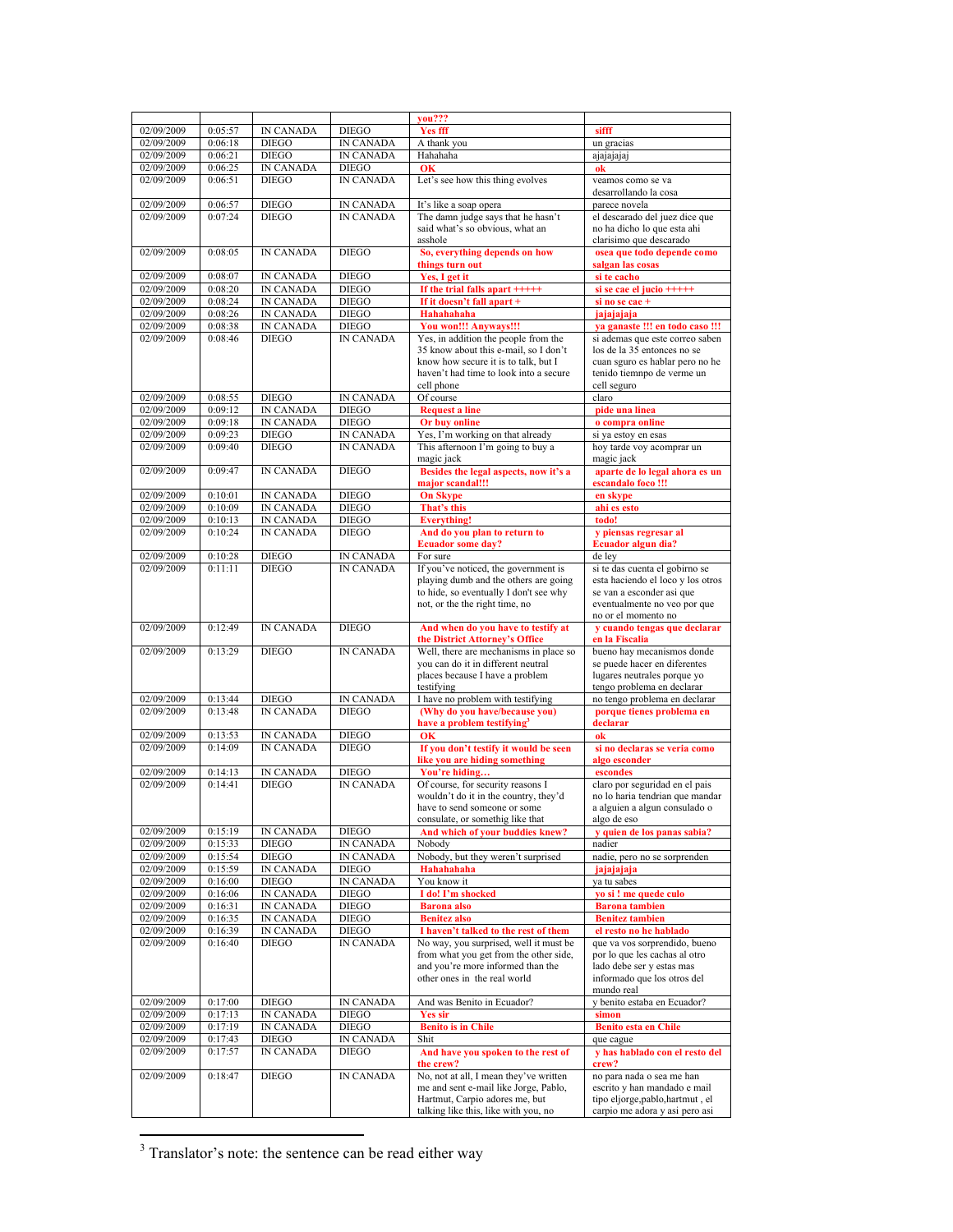|            |             |                  |                  |                                                                                                                                                                                                                           | hablar como contigo no                                                                                                                                                                                         |
|------------|-------------|------------------|------------------|---------------------------------------------------------------------------------------------------------------------------------------------------------------------------------------------------------------------------|----------------------------------------------------------------------------------------------------------------------------------------------------------------------------------------------------------------|
| 02/09/2009 | 0:19:24     | <b>IN CANADA</b> | <b>DIEGO</b>     | And what do they say???                                                                                                                                                                                                   | v que dicen ???                                                                                                                                                                                                |
| 02/09/2009 | 0.20.03     | <b>IN CANADA</b> | <b>DIEGO</b>     | Don't get all snooty on us later, now<br>that you're in with the Jet Set                                                                                                                                                  | que no te hagas el rico<br>despues, ahora que eres del<br><b>JetSet</b>                                                                                                                                        |
| 02/09/2009 | 0:20:05     | <b>IN CANADA</b> | <b>DIEGO</b>     | Hahahahaha                                                                                                                                                                                                                | jajajajaja                                                                                                                                                                                                     |
| 02/09/2009 | 0.20.21     | <b>DIEGO</b>     | <b>IN CANADA</b> | What a trip that things are crazy for<br>Pablo, a guy from the Alianza went<br>looking for him and he obviously<br>played dumb, because he was aware of<br>that since we've been friends not just<br>through this, hahaha | focote que la cosa esta loca al<br>Pablo le fueron a buscar un<br>man de alianza y el obviamente<br>se hizo el loco por que ya<br>estaba intruido de eso desde<br>que somos amigos no solo por<br>esto jajajaj |
| 02/09/2009 | 0:20:34     | <b>DIEGO</b>     | <b>IN CANADA</b> | No way, never, always, dogggg                                                                                                                                                                                             | que va nunca siempre perrrrrro                                                                                                                                                                                 |
| 02/09/2009 | 0:21:21     | <b>DIEGO</b>     | <b>IN CANADA</b> | I am ready to go back and tear up the<br>city                                                                                                                                                                             | ya quiero regresar y reventar la<br>ciudad                                                                                                                                                                     |
| 02/09/2009 | 0.21.39     | <b>DIEGO</b>     | <b>IN CANADA</b> | A super trip with crazy partying                                                                                                                                                                                          | un super trip farra loca                                                                                                                                                                                       |
| 02/09/2009 | 0:21:46     | <b>DIEGO</b>     | <b>IN CANADA</b> | We have to meet up                                                                                                                                                                                                        | hay que coordinar                                                                                                                                                                                              |
| 02/09/2009 | 0:22:21     | <b>DIEGO</b>     | <b>IN CANADA</b> | Brother, I'll be back soon                                                                                                                                                                                                | perno ya regreso                                                                                                                                                                                               |
| 02/09/2009 | 0:23:01     | <b>IN CANADA</b> | <b>DIEGO</b>     | <b>Hev</b>                                                                                                                                                                                                                | ove                                                                                                                                                                                                            |
| 02/09/2009 | 0:09:28     | <b>DIEGO</b>     | <b>IN CANADA</b> | Say something, my brother                                                                                                                                                                                                 | hable mi perno                                                                                                                                                                                                 |
| 02/09/2009 | $0.09 - 42$ | <b>IN CANADA</b> | <b>DIEGO</b>     | What else, brother?                                                                                                                                                                                                       | <b>OUE MAS VEA PERNO?</b>                                                                                                                                                                                      |
| 02/09/2009 | 0.09.54     | <b>DIEGO</b>     | <b>IN CANADA</b> | Just reading the world news, dude                                                                                                                                                                                         | ahi pues loco leyendo las<br>noticias mundiales                                                                                                                                                                |
| 02/09/2009 | 0.10.19     | <b>DIEGO</b>     | <b>IN CANADA</b> | All the magazines you can imagine are<br>looking for me to interview me                                                                                                                                                   | me buscan de todas las revistas<br>que te puedes imaginar para<br>entrevistarme                                                                                                                                |

## Message Log for Page 4 of 25

| 02/09/2009 | 0:10:26     | <b>IN CANADA</b> | <b>DIEGO</b>     | Hahahahahahahahaha                                                                                                                                                                                                                      | <b>JAJAJAJAJAJAJAJAJA</b>                                                                                                                                                                           |
|------------|-------------|------------------|------------------|-----------------------------------------------------------------------------------------------------------------------------------------------------------------------------------------------------------------------------------------|-----------------------------------------------------------------------------------------------------------------------------------------------------------------------------------------------------|
| 02/09/2009 | 0:10:31     | <b>DIEGO</b>     | <b>IN CANADA</b> | I think I'm going to auction it                                                                                                                                                                                                         | creo que lo voy a subastar                                                                                                                                                                          |
| 02/09/2009 | 0:10:34     | <b>DIEGO</b>     | <b>IN CANADA</b> | Hahahahaha                                                                                                                                                                                                                              | jajajajajajaj                                                                                                                                                                                       |
| 02/09/2009 | 0:10:42     | <b>IN CANADA</b> | <b>DIEGO</b>     | Shit!!! be serious!!! As long as<br>vou don't come out in SOHO!!!                                                                                                                                                                       | <b>CHUCHA!!! HABLA SERIO!!!</b><br><b>CON TAL QUE NO SALGAS</b><br><b>EN SOHO!!!</b>                                                                                                                |
| 02/09/2009 | 0:10:53     | <b>DIEGO</b>     | <b>IN CANADA</b> | Naked                                                                                                                                                                                                                                   | llucho                                                                                                                                                                                              |
| 02/09/2009 | 0:11:01     | <b>IN CANADA</b> | <b>DIEGO</b>     | For sure!!! You have to sell<br>vour interview!!!                                                                                                                                                                                       | <b>DE LEY !!! TIENES QUE</b><br><b>VENDER TU ENTREVISTA !!!</b>                                                                                                                                     |
| 02/09/2009 | 0:11:20     | <b>IN CANADA</b> | <b>DIEGO</b>     | Everything is for sale, and it<br>has a price!                                                                                                                                                                                          | <b>TODO SE VENDE Y TIENE</b><br><b>UN PRECIO!</b>                                                                                                                                                   |
| 02/09/2009 | 0:11:25     | IN CANADA        | <b>DIEGO</b>     | <b>Almost everything!</b>                                                                                                                                                                                                               | <b>CASI TODO!</b>                                                                                                                                                                                   |
| 02/09/2009 | 0:11:38     | <b>IN CANADA</b> | <b>DIEGO</b>     | It's totally normal for you to<br>sell your interview                                                                                                                                                                                   | <b>ES RE NORMAL QUE</b><br><b>VENDAS TU ENTREVISTA</b>                                                                                                                                              |
| 02/09/2009 | 0:11:47     | <b>IN CANADA</b> | <b>DIEGO</b>     | And do they let you move<br>around freely or not?                                                                                                                                                                                       | <b>Y TE DEJAN MOVERTE</b><br><b>LIBREMENTE O NO?</b>                                                                                                                                                |
| 02/09/2009 | 0.11:51     | <b>DIEGO</b>     | <b>IN CANADA</b> | I don't think I'm going to do<br>anything until things progress a bit<br>more                                                                                                                                                           | no creo que voy a hacer nada<br>hasta que la cosa se desarrolle un<br>poco mas                                                                                                                      |
| 02/09/2009 | 0:12:11     | <b>IN CANADA</b> | <b>DIEGO</b>     | For sure you already have your<br>advisors                                                                                                                                                                                              | DE LEY QUE TIENES YA<br><b>TUS ASESORES</b>                                                                                                                                                         |
| 02/09/2009 | 0:12:24     | <b>DIEGO</b>     | <b>IN CANADA</b> | Yes, of course nobody can stop<br>me from talking to whomever I<br>want, but since it's still evolving                                                                                                                                  | si claro nadie me puede impedir<br>hablar con quien quiera pero como<br>todavia se esta desarrollando                                                                                               |
| 02/09/2009 | 0:12:40     | <b>DIEGO</b>     | <b>IN CANADA</b> | Of course, two legal offices that<br>don't even let me rest                                                                                                                                                                             | claro 2 buffets de abogados que<br>no me dejan ni respirar                                                                                                                                          |
| 02/09/2009 | $0.12 - 43$ | <b>IN CANADA</b> | <b>DIEGO</b>     | I read that they're not going to<br>pay                                                                                                                                                                                                 | <b>LEI QUE NO VAN A PAGAR</b>                                                                                                                                                                       |
| 02/09/2009 | 0:13:09     | <b>IN CANADA</b> | <b>DIEGO</b>     | One word too many, and you<br>crash                                                                                                                                                                                                     | <b>UNA PALABRA DEMAS Y</b><br><b>TOPES</b>                                                                                                                                                          |
| 02/09/2009 | 0:13:25     | <b>DIEGO</b>     | <b>IN CANADA</b> | You know I haven't talked to<br>them, they know all this, but if<br>you saw it in the press, there must<br>be some truth to it                                                                                                          | sabes que no he hablado con ellos<br>estan a full con todo esto pero si<br>viste en la prensa debe tener algo<br>de cierto                                                                          |
| 02/09/2009 | 0:13:28     | <b>IN CANADA</b> | <b>DIEGO</b>     | And this guy AM, what part did<br>he play there?                                                                                                                                                                                        | Y ESTE MAN AM QUE PITO<br><b>TOCABA AHI?</b>                                                                                                                                                        |
| 02/09/2009 | 0:13:45     | <b>DIEGO</b>     | <b>IN CANADA</b> | That guy coordinated everything<br>from the top                                                                                                                                                                                         | el man coordinaba todo desde<br>arriba                                                                                                                                                              |
| 02/09/2009 | 0:14:40     | <b>DIEGO</b>     | <b>IN CANADA</b> | And you know he was saved<br>because we were going to meet<br>with him in Ambato, he invited us,<br>but I became a bit suspicious<br>because the tough guy was going<br>to be there also, and I din't want<br>things messed up, get it? | y sabes que se salvo porque nos<br>ibamos a reunir con el en ambato<br>nos invito pero me dio como que<br>un poco de recelo por que iba a<br>estar el duro tambien ahi y no<br>quise cagarla cachas |
| 02/09/2009 | 0:15:07     | <b>IN CANADA</b> | <b>DIEGO</b>     | <b>Yes sir</b>                                                                                                                                                                                                                          | <b>SIMON</b>                                                                                                                                                                                        |
| 02/09/2009 | 0:15:13     | <b>IN CANADA</b> | <b>DIEGO</b>     | You felt sorry for the tough                                                                                                                                                                                                            | <b>TE DIO PENA EL DURO?</b>                                                                                                                                                                         |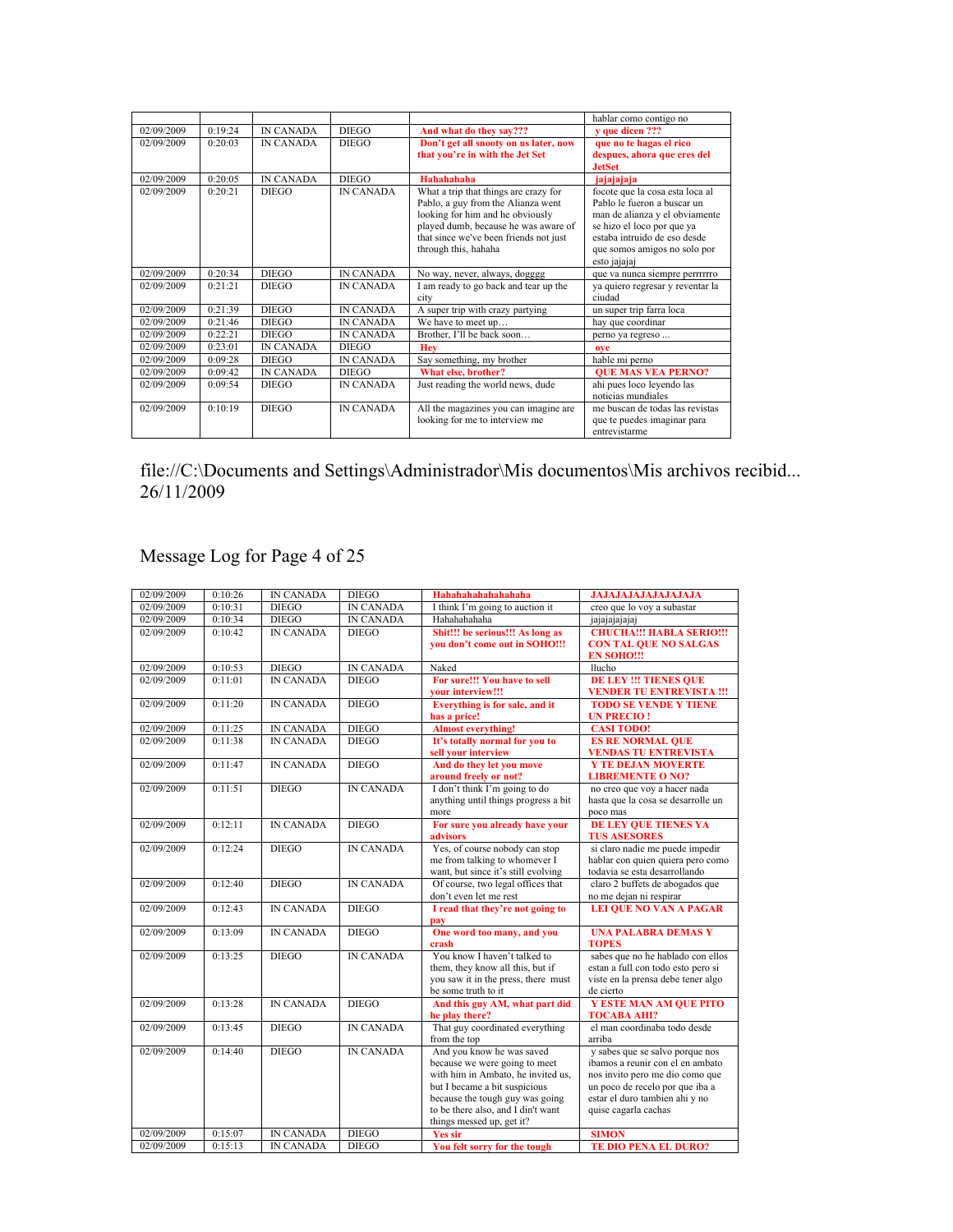|            |          |                  |                  | guy?                                |                                    |
|------------|----------|------------------|------------------|-------------------------------------|------------------------------------|
|            |          |                  |                  |                                     |                                    |
| 02/09/2009 | 0:16:18  | <b>DIEGO</b>     | <b>IN CANADA</b> | You know, it was more so it         | sabes que fue mas por no cagarla   |
|            |          |                  |                  | wouln't be a total mess, I mean it  | todo ,o sea hubiera sido           |
|            |          |                  |                  | would have been too big, if it's    | demasiado grande, si asi ya esta   |
|            |          |                  |                  | like this now imagine I mean        | como esta imaginateo sea           |
| 02/09/2009 | 0:16:42  | IN CANADA        | <b>DIEGO</b>     | A trip!                             | focote!                            |
| 02/09/2009 | 0:17:36  | <b>DIEGO</b>     | <b>IN CANADA</b> | And I'll tell you I managed it      | y te cuento que la cosa la maneje  |
|            |          |                  |                  |                                     | suave por que pude haber llegado   |
|            |          |                  |                  | calmly because I could have gone    |                                    |
|            |          |                  |                  | as far as having the tough guy's    | al punto de tenerle a la hermana   |
|            |          |                  |                  | sister accepting the money and I    | del duro recibiendo el dinero y    |
|            |          |                  |                  | decided not to                      | decidi que no                      |
| 02/09/2009 | 0:17:51  | IN CANADA        | <b>DIEGO</b>     | <b>Because???</b>                   | por???                             |
| 02/09/2009 | 0:18:10  | <b>IN CANADA</b> | <b>DIEGO</b>     | Do you think that guy would         | crees que la man hubiese           |
|            |          |                  |                  | have accepted the money???          | recibido el dinero???              |
| 02/09/2009 | 0:18:35  | <b>DIEGO</b>     | <b>IN CANADA</b> | Because if you realize the last     | por que si te das cuenta el ultimo |
|            |          |                  |                  | video was made on June 22,          | video fue hecho el 22 de junio     |
|            |          |                  |                  | correct, and if you pay attention,  | correcto y si pones atencion la    |
|            |          |                  |                  | the company found out on the 5th,   | compania se entero el 5 cachas ya  |
|            |          |                  |                  |                                     | fue como que                       |
|            |          |                  |                  | you see, it was as if               |                                    |
| 02/09/2009 | 0:18:53  | <b>DIEGO</b>     | <b>IN CANADA</b> | They're calling me, I'll talk to    | me estan llamando ya te hablo      |
|            |          |                  |                  | vou soon                            |                                    |
| 02/09/2009 | 0:18:57  | <b>IN CANADA</b> | <b>DIEGO</b>     | $\overline{\text{OK}}$              | Ok                                 |
| 04/09/2009 | 11:10:40 | <b>DIEGO</b>     | <b>IN CANADA</b> | What was it brother                 | Que fue perno                      |
| 04/09/2009 | 11:10:50 | IN CANADA        | <b>DIEGO</b>     | What else, brother?                 | que mas ve perno?                  |
| 04/09/2009 | 11:10:58 | <b>IN CANADA</b> | <b>DIEGO</b>     | Did you read the news?              | <b>Leiste las news</b>             |
| 04/09/2009 | 11:11:32 | <b>DIEGO</b>     | <b>IN CANADA</b> | What do they say?                   | Oue dicen?                         |
|            |          |                  |                  |                                     |                                    |
| 04/09/2009 | 11:11:42 | <b>DIEGO</b>     | <b>IN CANADA</b> | Which ones, which?                  | de cuantas cual?                   |
| 04/09/2009 | 11:12:05 | <b>IN CANADA</b> | <b>DIEGO</b>     | They are going to bring a           | que van a demandar a la            |
|            |          |                  |                  | lawsuit against Texaco for          | Texaco por haber realizado un      |
|            |          |                  |                  | consipiracy                         | complot                            |
| 04/09/2009 | 11:12:48 | <b>DIEGO</b>     | <b>IN CANADA</b> | First they have to prove it's a     | Primero tienen que probar que es   |
|            |          |                  |                  | conspiracy and that is super        | un complot y eso es cagadazo       |
|            |          |                  |                  | difficult                           |                                    |
| 04/09/2009 | 11:13:15 | <b>IN CANADA</b> | <b>DIEGO</b>     |                                     |                                    |
|            |          |                  |                  |                                     |                                    |
|            |          |                  |                  | http://www.ecuadorinmediato.c       | http://www.ecuadorinmediato.c      |
|            |          |                  |                  | om/Noticias/news user view/fre      | om/Noticias/news user view/fre     |
|            |          |                  |                  | nte_de_defensa_-112117              | nte_de_defensa_-112117             |
| 04/09/2009 | 11:13:38 | <b>IN CANADA</b> | <b>DIEGO</b>     | They say the translations have      | dicen que las traducciones estan   |
|            |          |                  |                  | been altered                        | alteradas                          |
| 04/09/2009 | 11:14:01 | <b>DIEGO</b>     | <b>IN CANADA</b> | That Fajardo guy is lost in         | ese fajardo esta perdido en el     |
|            |          |                  |                  | space did you listen to the         | espacioescuchaste la entrevista?   |
|            |          |                  |                  | interview?                          |                                    |
| 04/09/2009 | 11:14:07 | <b>IN CANADA</b> | <b>DIEGO</b>     | That's where the plaintiff's        | por ahi va la defensa de los       |
|            |          |                  |                  | defense is going, that it's a       | demandates que es un complot       |
|            |          |                  |                  |                                     |                                    |
|            |          |                  |                  | conspiracy to stop the trial        | para tumbar el juicio              |
| 04/09/2009 | 11:14:14 | IN CANADA        | <b>DIEGO</b>     | <b>Yes sir</b>                      | simon                              |
| 04/09/2009 | 11:14:48 | <b>IN CANADA</b> | <b>DIEGO</b>     | They're also saying, why didn't     | tambien dicen que porque no        |
|            |          |                  |                  | they file the lawsuit in the        | presentaron en la Fiscalia la      |
|            |          |                  |                  | <b>District Attorney's Office?</b>  | denuncia                           |
| 04/09/2009 | 11:15:11 | <b>DIEGO</b>     | <b>IN CANADA</b> | You see, this man says that it was  | cacha que dice este man que iba    |
|            |          |                  |                  | a million for the plaintiffs when   | un millon para demandantes         |
|            |          |                  |                  | that was only what they were        | cuando eso era solamente lo que    |
|            |          |                  |                  | requesting to allocate the          | estaban pidiendo para asignar los  |
|            |          |                  |                  | remediation contracts for 8 billion | contratos de remediacion por 8 mil |
|            |          |                  |                  |                                     | millones                           |
| 04/09/2009 | 11:15:32 | <b>DIEGO</b>     | <b>IN CANADA</b> |                                     | de ahi ellos iban a participar de  |
|            |          |                  |                  | So they were going to get a part    |                                    |
|            |          |                  |                  | of the earnings from the            | las ganancias de la remediacion    |
|            |          |                  |                  | remediation                         |                                    |
| 04/09/2009 | 11:15:37 | IN CANADA        | DIEGO            | Listen to the interview, it's       | escucha la entrevista esta en      |
|            |          |                  |                  | audio                               | audio                              |
| 04/09/2009 | 11:15:44 | <b>DIEGO</b>     | <b>IN CANADA</b> | Yes, I already listened to the      | si ya la escuche toda              |
|            |          |                  |                  | whole thing                         |                                    |
| 04/09/2009 | 11:16:21 | <b>IN CANADA</b> | <b>DIEGO</b>     | But they say that I'm going,        | pero dicen que voy el Weine no     |
|            |          |                  |                  | Weine are not remediators but       | son remediadores sino que          |
|            |          |                  |                  | they went in order to do the        | fueron con el fin de hacer la      |
|            |          |                  |                  | recording, you get it, and some     | grabacion cachas y de otro man     |
|            |          |                  |                  | other guy                           |                                    |
|            |          |                  | <b>DIEGO</b>     |                                     |                                    |
| 04/09/2009 | 11:16:31 | IN CANADA        |                  | It's a new, separate trial          | es un nuevo juicio aparte          |
| 04/09/2009 | 11:17:51 | <b>DIEGO</b>     | <b>IN CANADA</b> | Of course, but that's a lie because | claro pero eso es mentira por que  |
|            |          |                  |                  | Wayne's company is Mexico, it       | la compania es mexico del wayne    |
|            |          |                  |                  | exists and they've already done     | existe y ya hanhecho               |
|            |          |                  |                  |                                     |                                    |
|            |          |                  |                  | remediations, and also that I have  | remediaciones y ademas que yo      |
|            |          |                  |                  | another company that does           | tengo otra empresa que hace        |
|            |          |                  |                  | remediations and it's even been     | remediaciones y esta inclusive     |
|            |          |                  |                  | approved with those parameters      | aprobada con esos parametros       |
| 04/09/2009 | 11:17:58 | <b>IN CANADA</b> | <b>DIEGO</b>     |                                     |                                    |
|            |          |                  |                  |                                     |                                    |
|            |          |                  |                  | http://lahora.com.ec/frontEnd/m     | http://lahora.com.ec/frontEnd/m    |
|            |          |                  |                  | ain.php?idSeccion=927393            | ain.php?idSeccion=927393           |
| 04/09/2009 | 11:18:29 | IN CANADA        | <b>DIEGO</b>     | <b>OK</b>                           | Ok                                 |
| 04/09/2009 | 11:18:35 | IN CANADA        | <b>DIEGO</b>     | Look at this news story             | mira esta noticia                  |
| 04/09/2009 | 11:18:57 | <b>DIEGO</b>     | <b>IN CANADA</b> | You know, the more they             | sabes que mientras mas se          |
|            |          |                  |                  | concentrate on saying that, when    | concentrenen decir eso cuando sea  |
|            |          |                  |                  | it's proven to be true they'll have | comprobado que es verdad se        |
|            |          |                  |                  | no ground to stand on               | quedan sin piso                    |
| 04/09/2009 | 11:19:55 | <b>DIEGO</b>     | IN CANADA        | What these guys should do, since    | lo que estos manes deberian        |
|            |          |                  |                  | supposedly they are independent     | hacer ya que se supone que son     |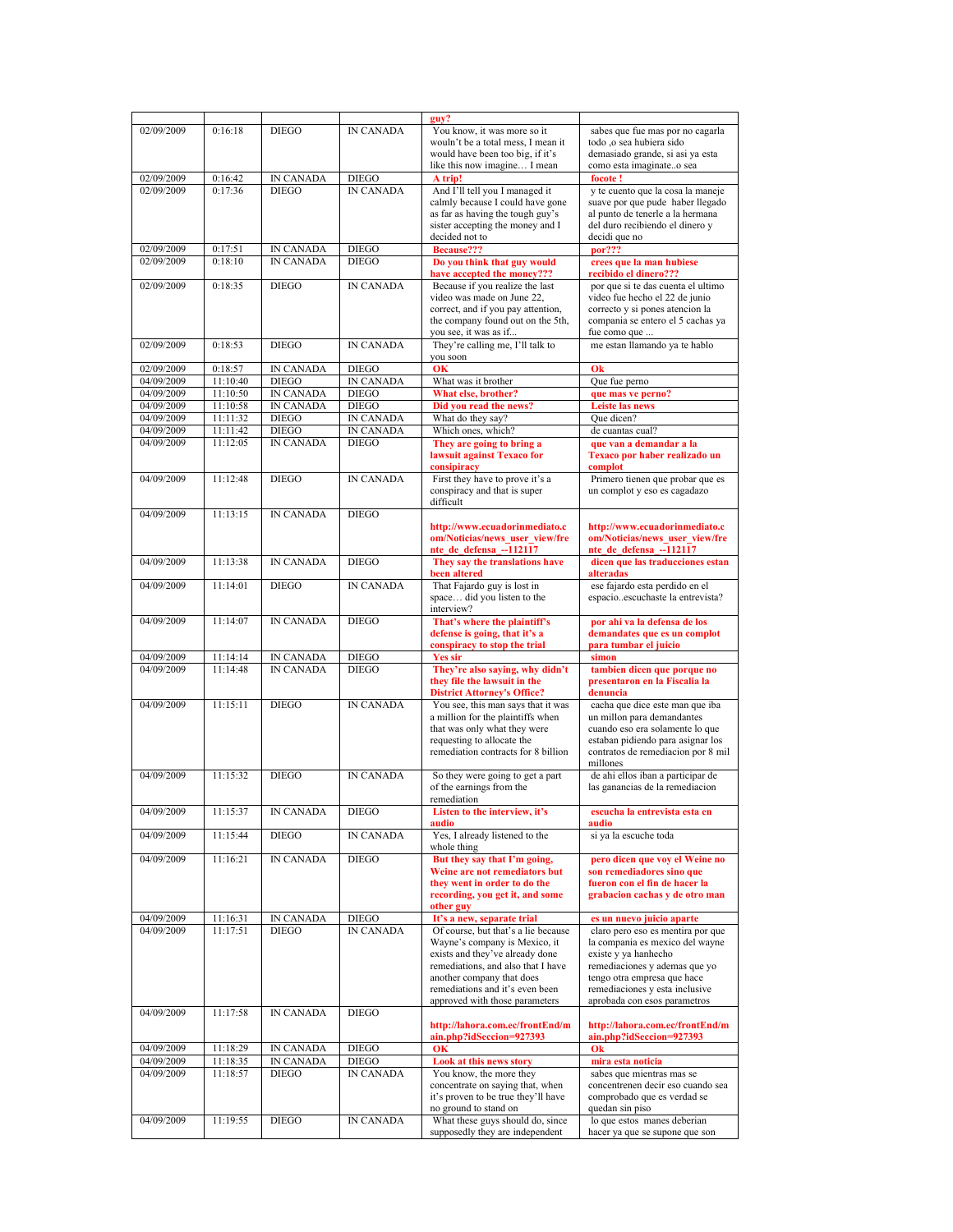|            |          |                  |                  | from the judge, is not waste more  | idependientes del juez es no       |
|------------|----------|------------------|------------------|------------------------------------|------------------------------------|
|            |          |                  |                  | time, and dismiss this judge so    | perder mas tiempo y destituir a    |
|            |          |                  |                  | they get another one, (why are     | este juez para que les pongan otro |
|            |          |                  |                  | they're into defending this        | por que le defienden tanto a este  |
|            |          |                  |                  | judge/because they're into         | juez                               |
|            |          |                  |                  | defending this judge) <sup>4</sup> |                                    |
| 04/09/2009 | 1:19:56  | <b>IN CANADA</b> | <b>DIEGO</b>     | I've heard that                    | eso he escuchado                   |
| 04/09/2009 | 11.20.26 | <b>IN CANADA</b> | <b>DIEGO</b>     | If they change the judge are       | si le cambian al juez es aceptar   |
|            |          |                  |                  | they accepting the recordings      | las grabaciones                    |
| 04/09/2009 | 1:20:28  | <b>IN CANADA</b> | <b>DIEGO</b>     | You get it?                        | cachas                             |
| 04/09/2009 | 11.20.37 | <b>DIEGO</b>     | <b>IN CANADA</b> | But that depends on the District   | pero eso depende de la fiscalia    |
|            |          |                  |                  | Attorney's Office                  |                                    |

Message Log for Page 5 of 25

| 04/09/2009 | 11:21:12 | <b>DIEGO</b>     | <b>IN CANADA</b> | And there is no investigation yet,                                           | y no hay ningua investigacion                                            |
|------------|----------|------------------|------------------|------------------------------------------------------------------------------|--------------------------------------------------------------------------|
| 04/09/2009 | 11:21:15 | <b>IN CANADA</b> | <b>DIEGO</b>     | they are playing dirty again<br>I don't think they should say that           | todavia estan prevaricando otra vez<br>creo que no debieron decir que si |
|            |          |                  |                  | if they lose they are not going to                                           | pierden no van a pagar                                                   |
|            |          |                  |                  | pay                                                                          |                                                                          |
| 04/09/2009 | 11:22:47 | <b>IN CANADA</b> | <b>DIEGO</b>     | And that they are going to file a                                            | y que en USA van a poner una                                             |
|            |          |                  |                  | lawsuit against Texaco in the U.S.                                           | denuncia contra Texaco por                                               |
|            |          |                  |                  | for corruption is that true?                                                 | corrupcion, es verdad eso?                                               |
| 04/09/2009 | 11:23:22 | <b>DIEGO</b>     | <b>IN CANADA</b> | It's because it's a fact, before                                             | es que es un hecho, antes de enviar                                      |
|            |          |                  |                  | sending the videos do you think                                              | los videos tu crees que me creyeron                                      |
|            |          |                  |                  | they believed me right away and                                              | de una y dijieron ya pongamoslos                                         |
|            |          |                  |                  | said, yeah, let's go ahead and put                                           | en la web. Para nada fueron analisis                                     |
|            |          |                  |                  | them on the web. No way, there<br>were forensic analyses on the audio        | forensicos de audio y video hecho                                        |
|            |          |                  |                  | and video done by approved                                                   | por companias aprobadas por cortes<br>en estas unidos lo que ellos no    |
|            |          |                  |                  | companies ordered by courts in the                                           | saben entonces si la fiscalia se le                                      |
|            |          |                  |                  | United States. So what they don't                                            | ocurre decir que no son originales                                       |
|            |          |                  |                  | know, if the Attorney General                                                | yo creo que el pais pierde toda su                                       |
|            |          |                  |                  | Office decides to say they aren't                                            | credibilidad ya que antes que se le                                      |
|            |          |                  |                  | orginals I think the country would                                           | muestre al ecua                                                          |
|            |          |                  |                  | lose all its credibility, since before                                       |                                                                          |
|            |          |                  |                  | it's shown to the Ecua                                                       |                                                                          |
| 04/09/2009 | 11:23:59 | <b>IN CANADA</b> | <b>DIEGO</b>     | I don't know about that                                                      | eso no se                                                                |
| 04/09/2009 | 11:24:10 | <b>IN CANADA</b> | <b>DIEGO</b>     | I'm telling you want I've read                                               | yo te cuento lo que he leido y he                                        |
|            |          |                  |                  | and heard                                                                    | escuchado                                                                |
| 04/09/2009 | 11:24:15 | <b>DIEGO</b>     | <b>IN CANADA</b> | It's already been shown to the U.S.                                          | ya se le mostro al gob de usa y solo                                     |
|            |          |                  |                  | gov and they're just waiting for the                                         | estan esperando que la fiscalia meta                                     |
|            |          |                  |                  | Attorney General's Office to step in                                         | la pata y diga no son buenos y                                           |
|            |          |                  |                  | and say they're no good and prove                                            | comprueban que no solo es el                                             |
|            |          |                  |                  | that it's not just the judicial system<br>and and good bye Free Trader (sic) | sistema judicial y NOS VEMOS<br>FREE TRADER AGREEMENTS s                 |
|            |          |                  |                  | Agreements if the judge, if not all                                          | el juez si no todo                                                       |
| 04/09/2009 | 11:24:49 | <b>DIEGO</b>     | <b>IN CANADA</b> | You get it                                                                   | Si me cachas                                                             |
| 04/09/2009 | 11:24:51 | <b>IN CANADA</b> | <b>DIEGO</b>     | But what free trader agreements                                              | pero cuales free trader                                                  |
|            |          |                  |                  | does the U.S. have with Ecuador?                                             | agreements tiene Ecuador con                                             |
|            |          |                  |                  |                                                                              | USA?                                                                     |
| 04/09/2009 | 11:25:32 | <b>DIEGO</b>     | <b>IN CANADA</b> | The preferential tariffs, my brother,                                        | las preferencias arancelias pues mi                                      |
|            |          |                  |                  | which are not Ecuador's right, it's a                                        | perno que no son un derecho del                                          |
|            |          |                  |                  | privilege they've been given                                                 | Ecuador son un privilegio que les<br>han dado                            |
| 04/09/2009 | 11:25:46 | <b>IN CANADA</b> | <b>DIEGO</b>     | But that's for the anti-narcotic                                             | pero es por la lucha antinarcotica                                       |
|            |          |                  |                  | efforts                                                                      |                                                                          |
| 04/09/2009 | 11:25:58 | <b>DIEGO</b>     | <b>IN CANADA</b> | That's just one part                                                         | esa es una parte nada mas                                                |
| 04/09/2009 | 11:26:05 | <b>DIEGO</b>     | <b>IN CANADA</b> | Get this                                                                     | cacha esto                                                               |
| 04/09/2009 | 11:27:25 | <b>DIEGO</b>     | <b>IN CANADA</b> | At first they started to say that the                                        | al principio comenzaron a decir que                                      |
|            |          |                  |                  | transcriptions have been altered, but                                        | las transcribciones estan alteradas                                      |
|            |          |                  |                  | Lenin Moreno got it together and                                             | pero el lenin moreno ya se porto                                         |
|            |          |                  |                  | said having the technicians                                                  | pilas y dijo esto no es algo politico                                    |
|            |          |                  |                  | review it to see if it's real, not                                           | que revisen los tecnicos si es                                           |
|            |          |                  |                  | political, I mean, so he doesn't shit<br>on the country anymore, it would be | verdadero, o sea no le hagan mas<br>cagadas al pais mejor botenle rapido |
|            |          |                  |                  | better to get rid of the judge quickly                                       | al juez                                                                  |
| 04/09/2009 | 11:28:02 | <b>DIEGO</b>     | <b>IN CANADA</b> | That'll be the next step, what                                               | eso es lo que va a marcar el                                             |
|            |          |                  |                  | comes out of the investigation of the                                        | siguiente paso lo que diga la                                            |
|            |          |                  |                  | Attorney General's Office                                                    | investigacion de la fiscalia                                             |
| 04/09/2009 | 11:28:29 | <b>IN CANADA</b> | <b>DIEGO</b>     | But that's why you have to go                                                | pero para eso tienes que ir a                                            |
|            |          |                  |                  | and testify                                                                  | declarar                                                                 |
| 04/09/2009 | 11:28:33 | <b>IN CANADA</b> | <b>DIEGO</b>     | For sure!                                                                    | de ley !                                                                 |
|            |          |                  |                  |                                                                              |                                                                          |

 $4$  Translator's note: the Spanish text can be read either way

 $\overline{a}$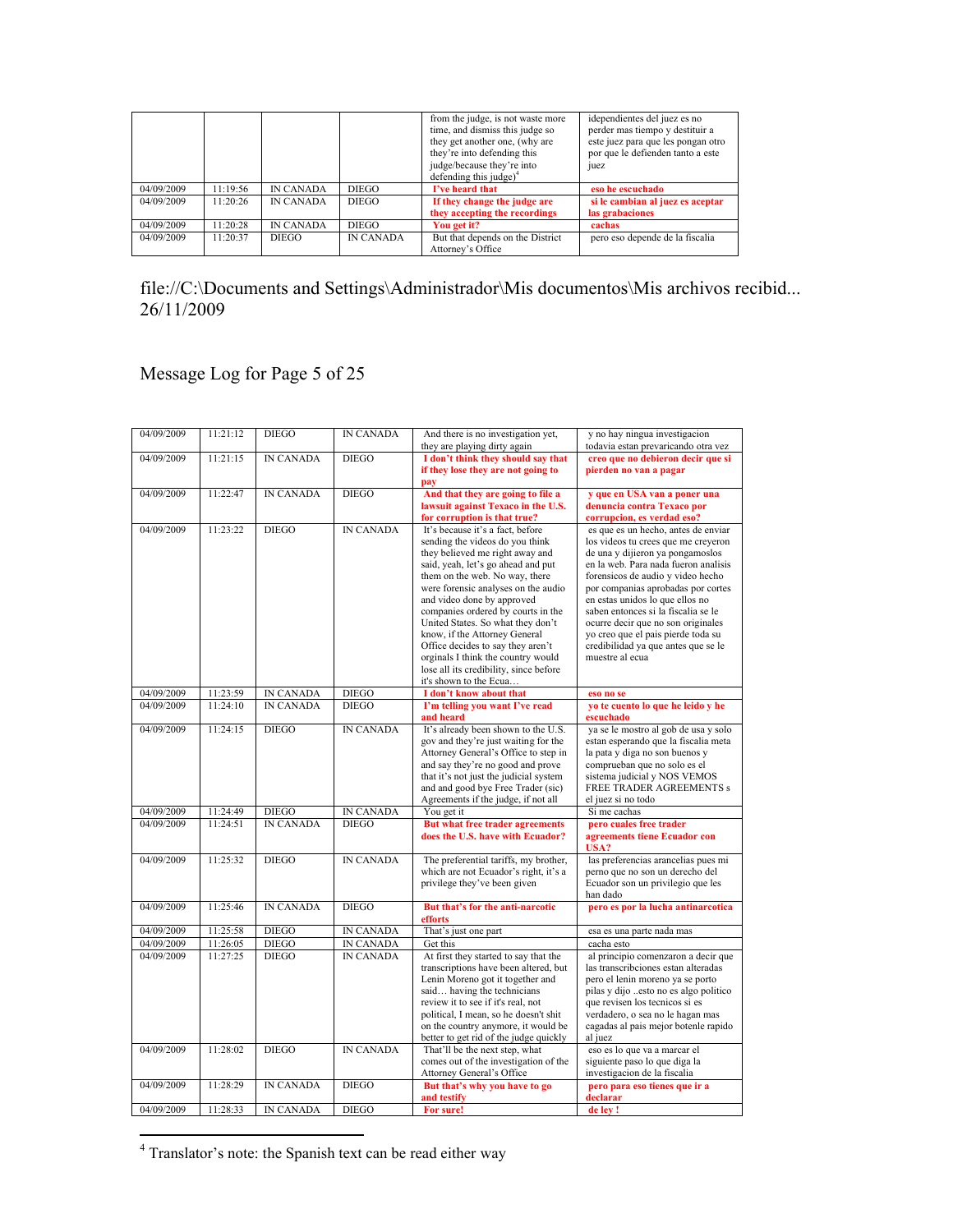| 04/09/2009               | 11:28:38             | <b>DIEGO</b>                 | <b>IN CANADA</b>                     | And to top it off, most people in the                                         | y para colmo la mayoria de gente                                           |
|--------------------------|----------------------|------------------------------|--------------------------------------|-------------------------------------------------------------------------------|----------------------------------------------------------------------------|
|                          |                      |                              |                                      | videos are outside of the country<br>but I am going to testify and you'll     | que esta en los videos esta fuera del<br>paispero yo si voy a declarar y   |
|                          |                      |                              |                                      | see how things are cleared up                                                 | veras quelas cosas se aclaran                                              |
| 04/09/2009               | 11:28:53             | <b>IN CANADA</b>             | <b>DIEGO</b>                         | And how is it that they're out of                                             | y como asi estan fuera del pais?                                           |
| 04/09/2009               | 11:29:23             | <b>DIEGO</b>                 | <b>IN CANADA</b>                     | the country?<br>Because they escaped                                          | por que se escaparon                                                       |
| 04/09/2009               | 11:29:54             | IN CANADA                    | <b>DIEGO</b>                         | <b>Because?</b>                                                               | por?                                                                       |
| 04/09/2009               | 11:31:01             | <b>DIEGO</b>                 | <b>IN CANADA</b>                     | I'm here for security reasons, but if                                         | yo estoy aqui apor seguridad pero                                          |
|                          |                      |                              |                                      | the Attorney General's Office has to                                          | si tiene la fiscalia que enviar a                                          |
|                          |                      |                              |                                      | send someone to a consulate here                                              | alguien a un consulado aca yo asisto                                       |
|                          |                      |                              |                                      | I'll attend, unlike the others who<br>won't go, I'll show my face and I       | a diferencia de los otros que no van<br>a ir yo si voy a dar la cara y ya  |
|                          |                      |                              |                                      | already have hired lawyers in                                                 | tengo contratados abogados en                                              |
|                          |                      |                              |                                      | Ecuador to manage that stuff for                                              | ecuador para que manejen esa                                               |
|                          |                      |                              |                                      | me nothing to hide, nothing to<br>fear, my brother                            | gestionel no debe no teme mi<br>perno                                      |
| 04/09/2009               | 11:31:26             | <b>DIEGO</b>                 | IN CANADA                            | $Now \dots$                                                                   | ahora                                                                      |
| 04/09/2009               | 11:32:38             | <b>DIEGO</b>                 | <b>IN CANADA</b>                     | I'm going to testify here in the                                              | donde voy a hacer mis                                                      |
|                          |                      |                              |                                      | USA because here is where they'll                                             | declaraciones es aqui en USA por                                           |
|                          |                      |                              |                                      | see transparently that everything is<br>the original and they won't allow     | que es aqui donde se va a ver<br>transparentemente que todo es             |
|                          |                      |                              |                                      | the company's property to be                                                  | original y no van a permitir que                                           |
|                          |                      |                              |                                      | confiscated                                                                   | secuestren los bienes de la                                                |
| 04/09/2009               | 11:32:47             | <b>IN CANADA</b>             | <b>DIEGO</b>                         | From what I heard you have to                                                 | compania<br>de lo que escuche tienes que                                   |
|                          |                      |                              |                                      | testify in the Attorney General's                                             | declarar en la fiscalia                                                    |
|                          |                      |                              |                                      | <b>Office</b>                                                                 |                                                                            |
| 04/09/2009<br>04/09/2009 | 11:32:54<br>11:33:14 | <b>DIEGO</b><br><b>DIEGO</b> | <b>IN CANADA</b><br><b>IN CANADA</b> | There are ways<br>And if what they really are                                 | hay formas<br>y si en verdad lo que a ellos les                            |
|                          |                      |                              |                                      | interested in is seeking the truth, it                                        | interesa es buscar la verdad se                                            |
|                          |                      |                              |                                      | can be done in the consulate here                                             | puede hacer en el consulado aqui                                           |
| 04/09/2009               | 11:33:40             | <b>IN CANADA</b>             | <b>DIEGO</b>                         | I have no idea about that                                                     | eso si ni idea                                                             |
| 04/09/2009               | 11:33:52             | <b>DIEGO</b>                 | <b>IN CANADA</b>                     | And if not, I'll simply do it in a<br>court here and the defendants won't     | y si no yo simplemente lo hago<br>para una corte aqui y los                |
|                          |                      |                              |                                      | have any ground to stand on,                                                  | demandantes se quedan sin piso por                                         |
|                          |                      |                              |                                      | because if they skip, how are they                                            | que si salten donde van a cobrar?                                          |
| 04/09/2009               | 11:34:44             | <b>IN CANADA</b>             | <b>DIEGO</b>                         | going to collect?<br>It's very complicated                                    |                                                                            |
| $\frac{04}{09/2009}$     | 11:35:24             | <b>DIEGO</b>                 | <b>IN CANADA</b>                     | They can say, like they are already                                           | es bien complejo<br>ellos pueden decir como ya estan                       |
|                          |                      |                              |                                      | saying, trying to twist the                                                   | diciendo tratando de desviar la                                            |
|                          |                      |                              |                                      | information, that it's no longer 27                                           | informacion que ya no son 27 mil si                                        |
|                          |                      |                              |                                      | billion but 34 billion; they can say<br>that it's trillions but if they don't | no 34 mil millones pueden decir que<br>son trillones que si no se les cree |
|                          |                      |                              |                                      | believe them here, they won't have                                            | aca no tienen donde cobrar                                                 |
|                          |                      |                              |                                      | any place to collect it                                                       |                                                                            |
| 04/09/2009               | 11:37:08             | <b>DIEGO</b>                 | <b>IN CANADA</b>                     | I mean, they've managed it poorly,<br>the government over there didn't        | o sea la han manejado mal, falto un<br>estratega por parte del gobierno de |
|                          |                      |                              |                                      | have a strategy and if the, if the trial                                      | alla y si es que si es que el juicio no                                    |
|                          |                      |                              |                                      | isn't vacated, it will start from zero                                        | se anuila comienza desde cero y eso                                        |
|                          |                      |                              |                                      | and that's another 20 years or<br>longer, and I don't know whom               | es otros 20 anos o mas y yo nose a<br>quien van acomvencer ahora de que    |
|                          |                      |                              |                                      | they'll convince now to lend them                                             | les preste plata por otros veinte anos                                     |
|                          |                      |                              |                                      | money for another 20 years                                                    |                                                                            |
| 04/09/2009               | 11:37:41             | <b>DIEGO</b>                 | <b>IN CANADA</b>                     | They're corrupt and they already                                              | estos corruptos tenia la plata                                             |
| 04/09/2009               | 11:37:44             | <b>IN CANADA</b>             | <b>DIEGO</b>                         | spent the money<br>And how is it that those guys left                         | gastada ya<br>y estos manes como asi se fueron?                            |
|                          |                      |                              |                                      | like that?                                                                    |                                                                            |
| 04/09/2009<br>04/09/2009 | 11:37:46<br>11:39:37 | <b>IN CANADA</b>             | <b>DIEGO</b><br><b>IN CANADA</b>     | The others<br>Because they know they screwed                                  | los otros<br>por que saben que la cagaron y                                |
|                          |                      | DIEGO                        |                                      | up and they know that, for example,                                           | saben que por ejemplo yo no digo                                           |
|                          |                      |                              |                                      | I don't say go and find from                                                  | nada en contra de nadie lo que hago                                        |
|                          |                      |                              |                                      | anyone, what I do is document it                                              | es documentar quienes tienen que                                           |
|                          |                      |                              |                                      | the ones who have some explaining<br>to do are those corrupt guys from        | dar explicaciones son los corruptos<br>de los videos, yo creo qeu el       |
|                          |                      |                              |                                      | the videos, I think that the president                                        | presidente deberia agradecerme                                             |
|                          |                      |                              |                                      | should thank me after the                                                     | despues de la investigacion por                                            |
|                          |                      |                              |                                      | investigation for having exposed<br>this and having taken the iniciative      | haver desenmascarado esto y tener<br>la iniciativa de enviar esto a cortes |
|                          |                      |                              |                                      | to send this to international courts                                          | internacionales para que las dos                                           |
|                          |                      |                              |                                      | so both sides have a fair trial                                               | partes tengan un juicio justo                                              |
| 04/09/2009<br>04/09/2009 | 11:39:40<br>11:40:01 | DIEGO<br><b>DIEGO</b>        | IN CANADA<br><b>IN CANADA</b>        | If it isn't vacated<br>And commit to clean up the                             | si es que no se anula<br>y comprometerse a la limpiar el                   |
|                          |                      |                              |                                      | judicial system, but as we both                                               | sistema judicial pero como ya                                              |
|                          |                      |                              |                                      | know yes sir                                                                  | sabemos ya simon                                                           |
| 04/09/2009               | 11:40:23             | <b>IN CANADA</b>             | <b>DIEGO</b>                         | The bummer is that they're<br>attacking Pierina                               | la huevada es que le meten a la<br>Pierina                                 |
| 04/09/2009               | 11:40:44             | <b>DIEGO</b>                 | <b>IN CANADA</b>                     | But they'll have to explain what                                              | pero lo que hablan de ella tendran                                         |
| 04/09/2009               | 11:40:52             | <b>IN CANADA</b>             | <b>DIEGO</b>                         | they say about her<br>You see, it's a direct attack                           | que explicar<br>cachas es un ataque directo                                |
|                          |                      |                              |                                      | against the president, so they take                                           | contra el presidente, entonces lo                                          |
|                          |                      |                              |                                      | it as an attack against the<br>government                                     | toman como un ataque contra el<br>gobierno                                 |
| 04/09/2009               | 11:41:18             | <b>DIEGO</b>                 | IN CANADA                            | He can't stop a fair trial just                                               | no puede parar una investigacion                                           |
|                          |                      |                              |                                      | because it's his sister, that would                                           | justa solo por que es su hermana eso                                       |
| 04/09/2009               | 11:42:04             | <b>DIEGO</b>                 | <b>IN CANADA</b>                     | make him part of a corrupt system<br>If they prove that she was involved,     | lo haria parte de un sistema corrupto<br>si se comprueba que ella estaba   |
|                          |                      |                              |                                      | then let the chips fall where they                                            | involucrada pues caiga quien caiga                                         |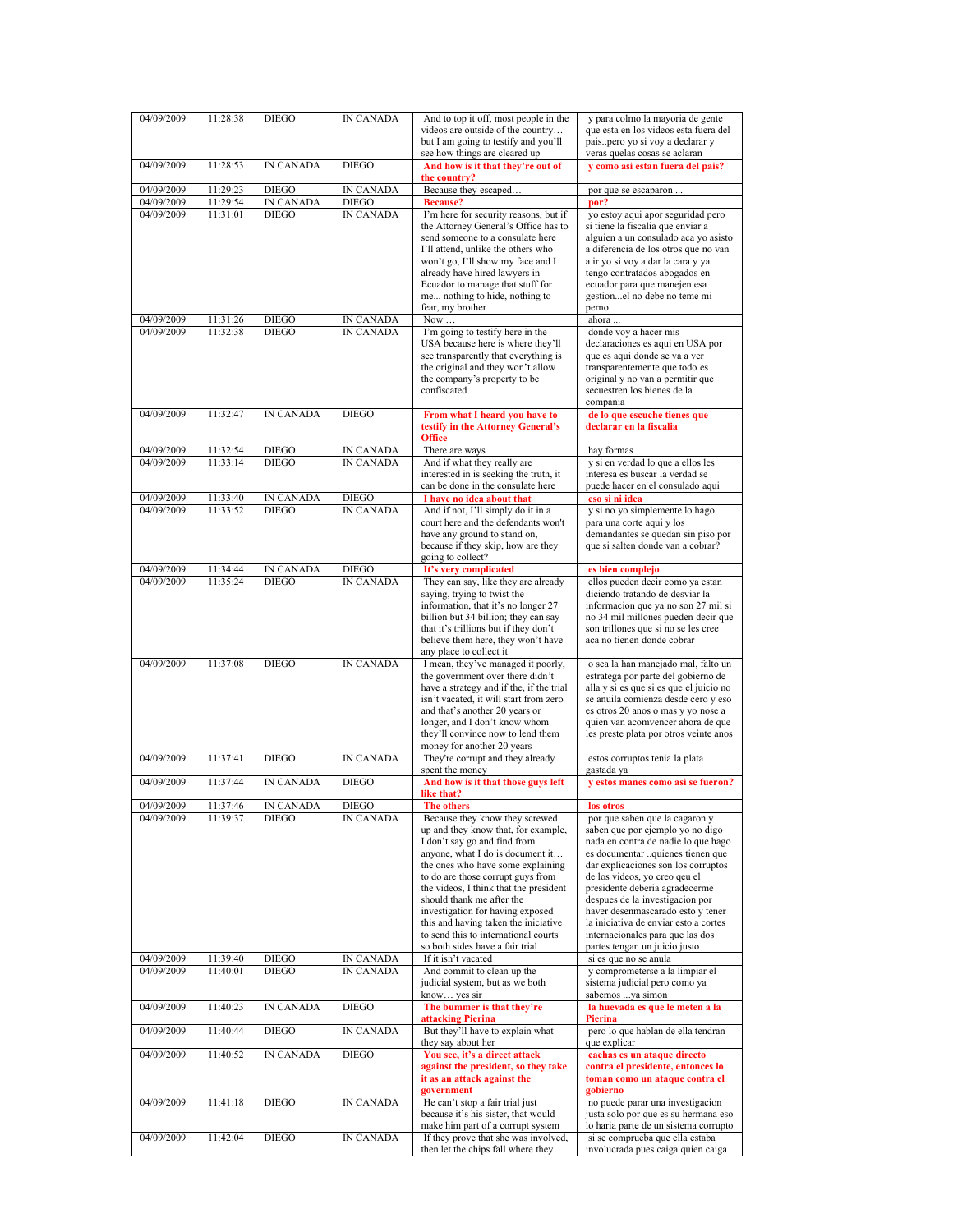|            |          |                  |                  | may, or because she's his sister, she<br>can't be tried                                                                 | o por que es la hermana no puede<br>ser juzgada                                                   |
|------------|----------|------------------|------------------|-------------------------------------------------------------------------------------------------------------------------|---------------------------------------------------------------------------------------------------|
| 04/09/2009 | 11.42.40 | <b>IN CANADA</b> | <b>DIEGO</b>     | Of course she can, but we'll have<br>to see what they say about the<br>videos, if they accept them as<br>evidence first | de lev que si pero habra que ver<br>dicen que sobre los videos, si<br>aceptan como prueba primero |
| 04/09/2009 | 11.42.42 | DIEGO            | <b>IN CANADA</b> | But I'm telling you that it's better if<br>they say whether the videos are real.<br>but since she isn't in them         | por eso te digo que mejor diga si<br>son verdad los videos pero como<br>ella no sale              |

## Message Log for Page 6 of 25

|                          |                      |                                      |                                      | Just like, no problem                                          | Ahi como que freso                                                     |
|--------------------------|----------------------|--------------------------------------|--------------------------------------|----------------------------------------------------------------|------------------------------------------------------------------------|
| 04/09/2009               | 11:43:30             | <b>DIEGO</b>                         | <b>IN CANADA</b>                     | You know what, dude, just                                      | es que sabes loco aqui en confianza                                    |
|                          |                      |                                      |                                      | between the two of us, the videos                              | los videos y todo esto no fue                                          |
|                          |                      |                                      |                                      | and all that wasn't altered at all, I'm                        | alterado para nada yo te digo yo los                                   |
| 04/09/2009               | 11:44:08             | <b>IN CANADA</b>                     | <b>DIEGO</b>                         | telling you I made them                                        | hize<br>cuando dicen alterados se                                      |
|                          |                      |                                      |                                      | When they say altered are they<br>saving that they're not well | refieren a que no estan bien                                           |
|                          |                      |                                      |                                      | translated or something else                                   | traducidos o otras cosas                                               |
| 04/09/2009               | 11:44:14             | <b>DIEGO</b>                         | <b>IN CANADA</b>                     | I made                                                         | hice                                                                   |
| 04/09/2009               | 11:44:18             | <b>IN CANADA</b>                     | <b>DIEGO</b>                         | When they're not legal                                         | cuando no son legales                                                  |
| 04/09/2009               | 11:44:38             | <b>DIEGO</b>                         | <b>IN CANADA</b>                     | It's because the judge says that it's                          | es que el juez dice que es un                                          |
|                          |                      |                                      |                                      | a fake, that he didn't say that                                | montaje que el no dijo eso                                             |
| 04/09/2009               | 11:44:49             | <b>IN CANADA</b>                     | <b>DIEGO</b>                         | And is it true that in the USA it's                            | v es verdad que en USA es ilegal                                       |
|                          |                      |                                      |                                      | illegal to make that kind of<br>recording, like Fajardo says?  | hacer este tipo de grabaciones<br>como dice el Fajardo?                |
| 04/09/2009               | 11:45:18             | <b>DIEGO</b>                         | <b>IN CANADA</b>                     | And the translations are perfect bro                           | y las traducciones bro son perfectas                                   |
|                          |                      |                                      |                                      | and the parts that are really                                  | y las partes que son realmente                                         |
|                          |                      |                                      |                                      | complicated to hear were fair, it's                            | complicadas se escuchar fueron                                         |
|                          |                      |                                      |                                      | putting it there, also                                         | justos es poner ahi tambien                                            |
| 04/09/2009               | 11:45:36             | <b>DIEGO</b>                         | <b>IN CANADA</b>                     | It wasn't made here                                            | no fue hecho aqui                                                      |
| 04/09/2009               | 11:45:57             | <b>IN CANADA</b>                     | <b>DIEGO</b>                         | And what do the Texaco lawyers                                 | y los abogados de Texaco que                                           |
|                          |                      |                                      |                                      | sav?                                                           | dicen?                                                                 |
| 04/09/2009<br>04/09/2009 | 11:46:08<br>11:46:52 | <b>DIEGO</b><br><b>DIEGO</b>         | <b>IN CANADA</b><br><b>IN CANADA</b> | About what part?<br>Brother, I'll be right back, I have to     | de que parte?<br>perno ya regreso me te que ir a ver                   |
|                          |                      |                                      |                                      | go see some letters                                            | unas carptas                                                           |
| 04/09/2009               | 11:46:56             | <b>DIEGO</b>                         | <b>IN CANADA</b>                     | folders                                                        | carpetas                                                               |
| 04/09/2009               | 11:46:57             | <b>DIEGO</b>                         | <b>IN CANADA</b>                     | ahahahaa                                                       | ajajajaaj                                                              |
| 04/09/2009               | 11:47:10             | <b>IN CANADA</b>                     | <b>DIEGO</b>                         | Okay                                                           | listo                                                                  |
| 04/09/2009               | 11:47:11             | <b>IN CANADA</b>                     | <b>DIEGO</b>                         | <b>Brother!!!!</b>                                             | perno!!!!                                                              |
| 15/09/2009               | 14:09:36             | <b>DIEGO</b>                         | IN CANADA                            | Speak                                                          | Habla                                                                  |
| 15/09/2009               | 14:09:46             | <b>DIEGO</b>                         | <b>IN CANADA</b>                     | Canadian brother                                               | Perno canadiense                                                       |
|                          |                      |                                      |                                      |                                                                |                                                                        |
| 15/09/2009               | 14:10:08             | <b>IN CANADA</b>                     | <b>DIEGO</b>                         | <b>Dogggggg</b>                                                | <b>PERRRO</b>                                                          |
| 15/09/2009               | 14:10:32             | <b>IN CANADA</b>                     | <b>DIEGO</b>                         | <b>Yes dude!!!! I went to Quebec</b>                           | <b>SI LOCO!!! ME FUI DE VIAJE</b><br><b>A QUEBEC</b>                   |
| 15/09/2009               | 14:10:35             | <b>IN CANADA</b>                     | <b>DIEGO</b>                         | What's new with you?                                           | <b>VOS QUE MAS?</b>                                                    |
| 15/09/2009               | 14:10:51             | <b>IN CANADA</b>                     | <b>DIEGO</b>                         | Are you still in Jony?                                         | <b>SIGUES EN LA JONY?</b>                                              |
| 15/09/2009               | 14:10:53             | <b>DIEGO</b>                         | <b>IN CANADA</b>                     | Nothing, all's well                                            | nada,todo bien                                                         |
| 15/09/2009               | 14:10:56             | <b>DIEGO</b>                         | <b>IN CANADA</b>                     | Yes                                                            | si                                                                     |
| 15/09/2009               | 14:11:00             | <b>DIEGO</b>                         | <b>IN CANADA</b>                     | Just right here                                                | aqui mismo                                                             |
| 15/09/2009               | 14:11:06             | <b>DIEGO</b>                         | <b>IN CANADA</b>                     | I'm going to return to my country                              | que me voy a regresar al pais                                          |
| 15/09/2009               | 14:11:17             | <b>DIEGO</b>                         | IN CANADA                            | They'll kill me                                                | me matan                                                               |
| 15/09/2009               | 14:11:19<br>14:11:22 | <b>DIEGO</b><br><b>IN CANADA</b>     | <b>IN CANADA</b><br><b>DIEGO</b>     | hahahaha                                                       | jajajajajaj                                                            |
| 15/09/2009               |                      |                                      |                                      | Jajajajajaja, tell me how's the<br>intrigue going              | <b>JAJAJAJAJAJAJA CUENTA</b><br><b>COMO VAN LAS INTRIGAS</b>           |
| 15/09/2009               | 14.12.04             | <b>DIEGO</b>                         | <b>IN CANADA</b>                     | Everything's the same, I mean                                  | todo igual o sea todomundo niega                                       |
|                          |                      |                                      |                                      | everyone denies having participated                            | haber participado en el video el                                       |
|                          |                      |                                      |                                      | in the video, the Attorney General                             | fiscalpiensa que es un montaje de la                                   |
|                          |                      |                                      |                                      | thinks it's a Company fake, but that                           | compania pero eso era de esperarse                                     |
|                          |                      |                                      |                                      | was expected                                                   |                                                                        |
| 15/09/2009<br>15/09/2009 | 14:12:37<br>14:12:51 | <b>IN CANADA</b><br><b>IN CANADA</b> | <b>DIEGO</b><br><b>DIEGO</b>         | Really!                                                        | <b>ASI ES!</b>                                                         |
| 15/09/2009               | 14:12:57             | <b>IN CANADA</b>                     | <b>DIEGO</b>                         | Denying father and mother!<br>Denving father and mother!       | <b>NEGAS ES PADRE Y MADRE!</b><br><b>NEGAR ES PADRE Y MADRE</b>        |
| 15/09/2009               | 14:13:05             | <b>DIEGO</b>                         | <b>IN CANADA</b>                     | Let's see how things progress,                                 | veamos como se desarrolla la cosa                                      |
|                          |                      |                                      |                                      | there's still a long ways to go                                | todaviahay bastatante tela para                                        |
|                          |                      |                                      |                                      |                                                                | cortar                                                                 |
| 15/09/2009               | 14:13:06             | <b>IN CANADA</b>                     | <b>DIEGO</b>                         | Get it!                                                        | <b>CACHAS!</b>                                                         |
| 15/09/2009               | 14:13:11             | <b>DIEGO</b>                         | <b>IN CANADA</b>                     | Yes                                                            | si                                                                     |
| 15/09/2009               | 14:13:40             | <b>IN CANADA</b>                     | <b>DIEGO</b>                         | From what I've seen they're<br>going to start new trials       | POR LO QUE HE VISTO SE<br><b>VAN A INICAR NUEVOS</b><br><b>JUICIOS</b> |
| 15/09/2009               | 14:14:01             | <b>IN CANADA</b>                     | <b>DIEGO</b>                         | We'll have to see if the Attorney                              | <b>HABRA QUE VER SI EL</b>                                             |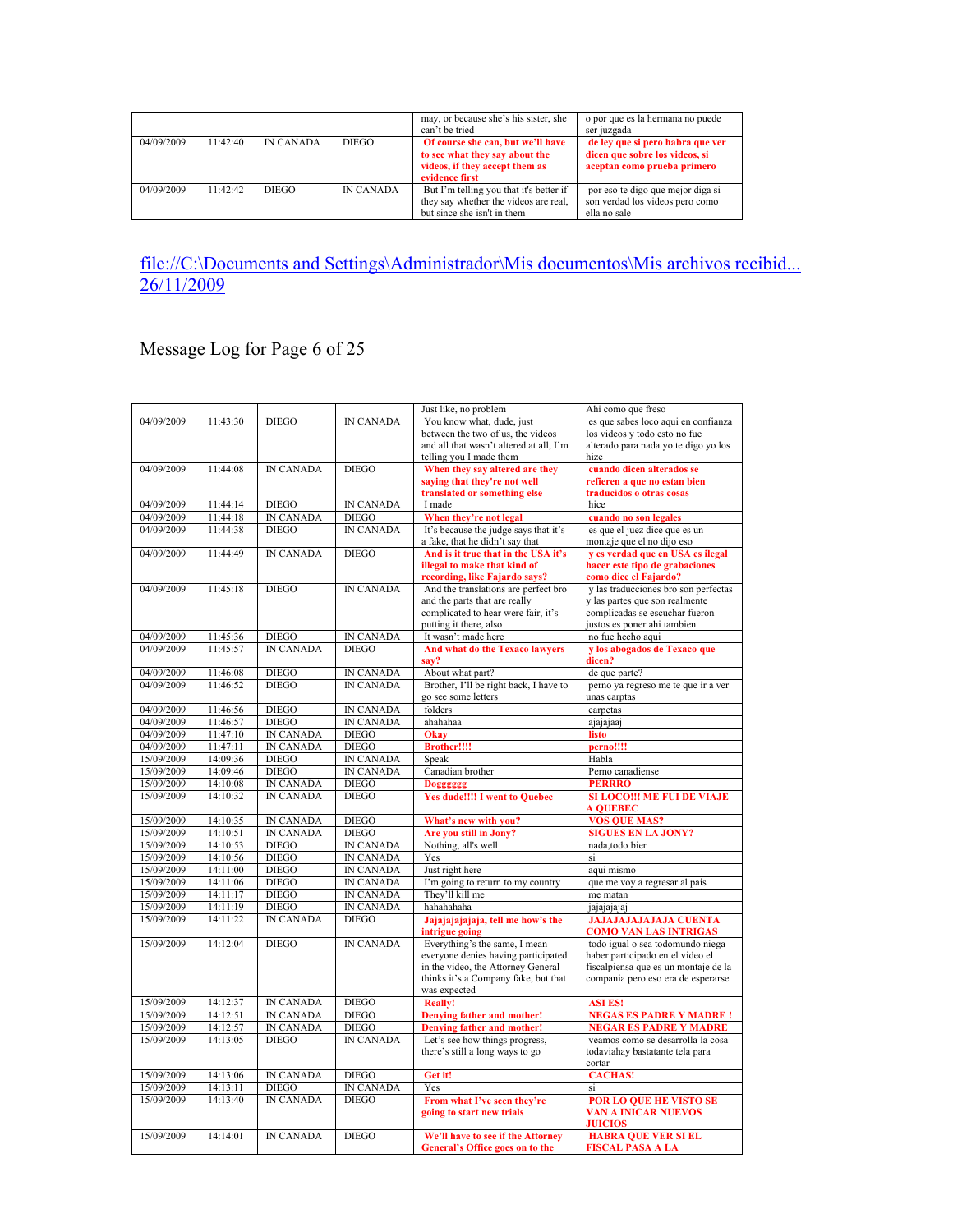|                          |                      |                                  |                           | trial                                                                      | <b>INSTRUCCION FISCAL</b>                                                  |
|--------------------------|----------------------|----------------------------------|---------------------------|----------------------------------------------------------------------------|----------------------------------------------------------------------------|
| 15/09/2009               | 14:14:15             | <b>IN CANADA</b>                 | <b>DIEGO</b>              | If they don't find merit that                                              | <b>SI NO ENCUENTRA MERITOS</b>                                             |
|                          |                      |                                  |                           | won't go any further                                                       | <b>AHI QUEDA ESO</b>                                                       |
| 15/09/2009               | 14:14:22             | <b>IN CANADA</b>                 | <b>DIEGO</b>              | Also, it's not binding                                                     | <b>ADEMAS QUE NO ES</b><br><b>VINCULANTE</b>                               |
| 15/09/2009               | 14:14:23             | <b>DIEGO</b>                     | <b>IN CANADA</b>          | Yes, well the government is so                                             | si pues el gobierno esta tan metido                                        |
|                          |                      |                                  |                           | involved that instead of<br>investigating the corruption they              | que en vez de hacer la investigacion<br>del hecho de corrupcion prefieren  |
|                          |                      |                                  |                           | prefer to sue the company                                                  | demandarle a la compania                                                   |
| 15/09/2009               | 14:15:12             | <b>IN CANADA</b>                 | <b>DIEGO</b>              | And the judge recuses himself                                              | <b>Y LO QUE EL JUEZ SE</b>                                                 |
|                          |                      |                                  |                           | from hearing the case, you see                                             | <b>ESCUSO DE CONOCER LA</b><br><b>CAUSA COMO VESp</b>                      |
| 15/09/2009               | 14:15:13             | IN CANADA                        | <b>DIEGO</b>              | $\overline{\mathbf{?}}$                                                    | $\overline{\mathbf{?}}$                                                    |
| 15/09/2009               | 14:16:03             | <b>DIEGO</b>                     | <b>IN CANADA</b>          | It was the most logical thing, he                                          | era lo mas logico, no puede seguir                                         |
|                          |                      |                                  |                           | can't hear the same one, but now                                           | conociendo la misma, pero ahora se                                         |
|                          |                      |                                  |                           | they have to void all his previous<br>decisions.                           | tiene que anular todo su fallos<br>anteriores.                             |
| 15/09/2009               | 14:16:31             | <b>IN CANADA</b>                 | <b>DIEGO</b>              | I see that as really screwed up,                                           | <b>ESO SI LE VEO RE CAGADO</b>                                             |
|                          |                      |                                  |                           | but well, anyway, and how does it                                          | PERO EN FIN, Y VOS COMO                                                    |
|                          |                      |                                  |                           | affect you?                                                                | <b>QUEDAS?</b>                                                             |
| 15/09/2009               | 14:18:06             | <b>DIEGO</b>                     | <b>IN CANADA</b>          | I mean, I'm on stand by because in<br>the end I have to tell everything as | o sea yo estoy en stand by por que<br>al final de cuentas tengo que contar |
|                          |                      |                                  |                           | it happened, because they say that                                         | todo como paso, por que dicen que                                          |
|                          |                      |                                  |                           | the company knew about this and                                            | la compania sabia de esto y que                                            |
|                          |                      |                                  |                           | that they planned it, but that's not                                       | ellos lo planearron, pero no es asi                                        |
|                          |                      |                                  |                           | the way it is. Probably they'll do it<br>in a court here to justify that   | probablemente lo haga en una corte<br>aca para justificar que en ecuador   |
|                          |                      |                                  |                           | everything in Ecuador is corrupt                                           | todo esta corrupto y se anule el                                           |
|                          |                      |                                  |                           | and vacate the trial                                                       | juicio                                                                     |
| 15/09/2009               | 14:18:25             | <b>DIEGO</b>                     | IN CANADA                 | Check mate                                                                 | jaque mate                                                                 |
| 15/09/2009               | 14:19:06             | <b>DIEGO</b>                     | <b>IN CANADA</b>          | Meanwhile the more the<br>government intervenes and the                    | mientras mas intervenga el<br>gobierno y el físcal y todos sigan           |
|                          |                      |                                  |                           | Attorney General and everyone                                              | diciendo mentiras mas pruebas nos                                          |
|                          |                      |                                  |                           | continues to lie, they more evidence                                       | dan para demonstrar que alla la cosa                                       |
|                          |                      |                                  |                           | we have to show that things aren't                                         | no es transparente                                                         |
| 15/09/2009               | 14:19:15             | <b>IN CANADA</b>                 | <b>DIEGO</b>              | transparent there<br><b>OK</b>                                             | <b>OK</b>                                                                  |
| 15/09/2009               | 14:19:30             | <b>IN CANADA</b>                 | <b>DIEGO</b>              | So you're not going to testify at                                          | <b>ENTONCES NO VAS A</b>                                                   |
|                          |                      |                                  |                           | the Attorney General's office of                                           | <b>DECLARAR ANTE LA</b>                                                    |
|                          |                      |                                  |                           | Ecuador?                                                                   | <b>FISCALIA DE ECUADOR?</b>                                                |
| 15/09/2009<br>15/09/2009 | 14:19:38<br>14:20:03 | <b>DIEGO</b><br><b>IN CANADA</b> | IN CANADA<br><b>DIEGO</b> | I'd like to<br>That would show that there was                              | si quisera<br><b>ESO DEMOSTRARIA QUE NO</b>                                |
|                          |                      |                                  |                           | nothing hidden                                                             | <b>HUBO NADA OSCURO</b>                                                    |
| 15/09/2009               | 14:20:18             | <b>DIEGO</b>                     | <b>IN CANADA</b>          | But the truth is that it has more                                          | pero la verdad es que donde tiene                                          |
|                          |                      |                                  |                           | weight here because their property<br>is here, and if there's nobody here  | peso es aca por que aca es donde<br>tienen los bienes y si no hay nadie    |
|                          |                      |                                  |                           | who listens to Ecuador, then the                                           | aca que le haga caso al ecuador se                                         |
|                          |                      |                                  |                           | sentence is just a piece of paper                                          | quedan con su sentencia en papel                                           |
| 15/09/2009               | 14:20:49             | <b>IN CANADA</b>                 | <b>DIEGO</b>              | with no power to carry it out, get it?                                     | sin poder ejecutarla cachas?                                               |
|                          |                      |                                  |                           | Absolutely, but the judge there<br>sent it to Ecuador for them to          | <b>SIMON PERO EL JUEZ DE</b><br><b>ALLA ENVIO A ECUADOR</b>                |
|                          |                      |                                  |                           | proceed with the case over there                                           | <b>PARA QUE SE SIGA LA</b>                                                 |
|                          |                      |                                  |                           |                                                                            | <b>CAUSA ALLA</b>                                                          |
| 15/09/2009               | 14.21.17             | <b>IN CANADA</b>                 | <b>DIEGO</b>              | As long as they don't show there<br>was an illegal act, it's not legally   | <b>MIENTRAS NO SE</b>                                                      |
|                          |                      |                                  |                           | binding                                                                    | <b>DEMUESTRE QUE HUBO UN</b><br><b>ACTO ILEGAL NO TIENE</b>                |
|                          |                      |                                  |                           |                                                                            | <b>NINGUNA VINCULACION</b>                                                 |
| 15/09/2009               | 14:21:19             | <b>DIEGO</b>                     | <b>IN CANADA</b>          | Of course, thinking that justice was                                       | claro pensando que la justicia era                                         |
|                          |                      |                                  |                           | honest with everyone, this shows                                           | recta epro con todo esto                                                   |
| 15/09/2009               | 14:21:39             | <b>DIEGO</b>                     | <b>IN CANADA</b>          | the opposite<br>But who decides if there were                              | demostramos lo contrario<br>pero quien determina si hubo acto              |
|                          |                      |                                  |                           | corrupt acts?                                                              | de corrupcion?                                                             |
| 15/09/2009               | 14:22:09             | <b>DIEGO</b>                     | IN CANADA                 | The same prosecutor who is suing                                           | el mismo fiscal que esta                                                   |
|                          |                      |                                  |                           | the company, and he says it's a<br>fake.                                   | demandando a la compania, y dice<br>que es montaje                         |
| 15/09/2009               | 14:22:09             | <b>IN CANADA</b>                 | <b>DIEGO</b>              | And what about that anti-                                                  | Y SOBRE ESA LEY DE ANTI                                                    |
|                          |                      |                                  |                           | corruption law for corporations                                            | <b>CORRUPCION PARA LAS</b>                                                 |
|                          |                      |                                  |                           | both inside and outside of the                                             | <b>CORPORACIONES DENTRO Y</b>                                              |
|                          |                      |                                  |                           | <b>USA???</b>                                                              | <b>FUERA DE USA ???</b>                                                    |

Message Log for Page 7 of 25

| 15/09/2009 | 14:22:23 | <b>IN CANADA</b> | <b>DIEGO</b> | He said it's an assumption         | <b>DIJO SE PRESUME</b>         |
|------------|----------|------------------|--------------|------------------------------------|--------------------------------|
| 15/09/2009 | 14.22.30 | IN CANADA        | DIEGO        | When they say assume               | <b>CUANDO DICEN</b>            |
|            |          |                  |              |                                    | <b>PRESUMIBLE</b>              |
| 5/09/2009  | 14:22:38 | IN CANADA        | DIEGO        | It's because it could be, but it's | <b>ES OUE PUDE SER PERO NO</b> |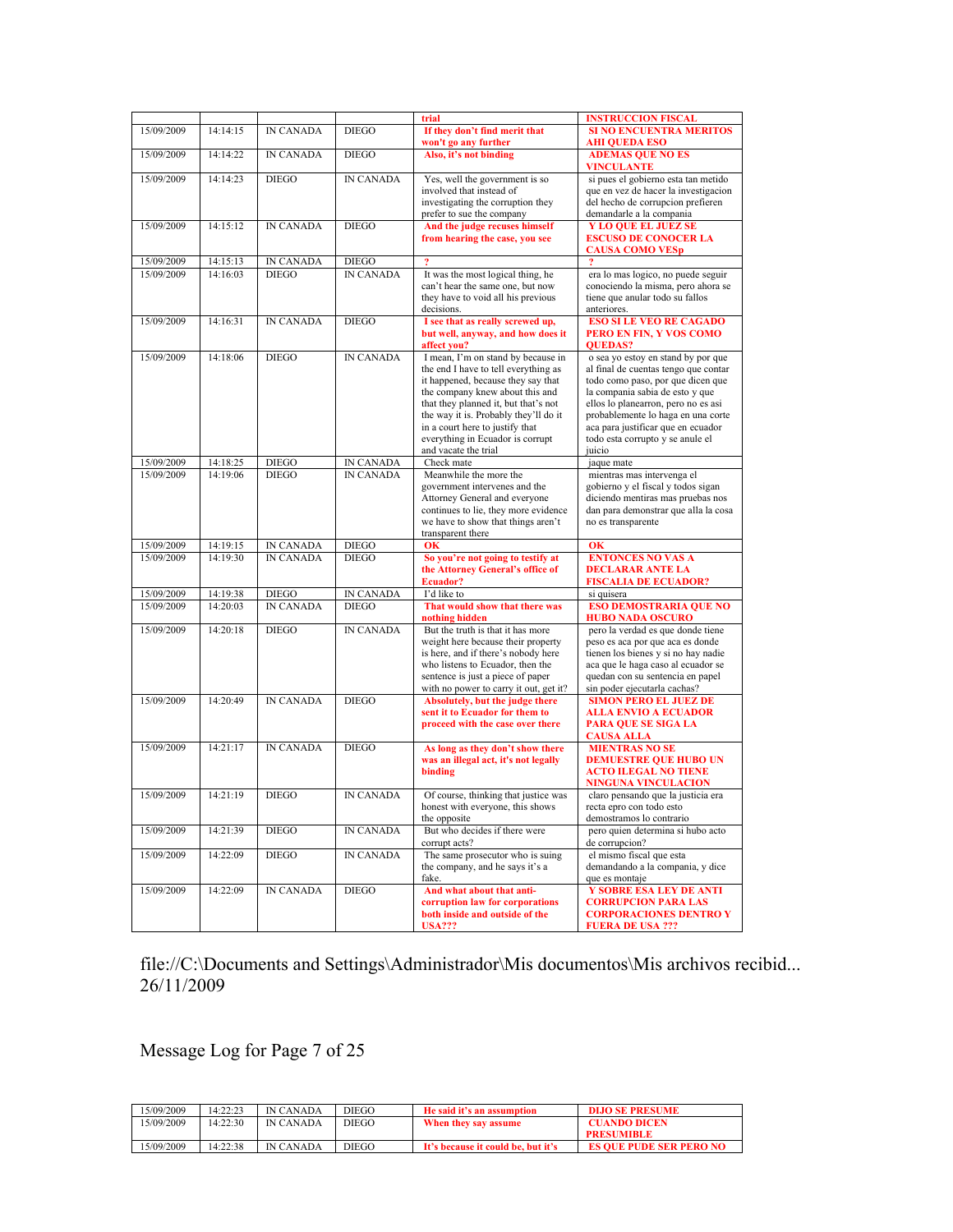|                          |                      |                               |                                      | not an affirmation of anything                                                                                                                                                                 | <b>ES UNA AFIRMACION DE</b><br><b>NADA</b>                                                                                                                                             |
|--------------------------|----------------------|-------------------------------|--------------------------------------|------------------------------------------------------------------------------------------------------------------------------------------------------------------------------------------------|----------------------------------------------------------------------------------------------------------------------------------------------------------------------------------------|
| 15/09/2009               | 14:22:50             | <b>DIEGO</b>                  | <b>IN CANADA</b>                     | But it doesn't affect the company                                                                                                                                                              | pero no le afecta a la compania por                                                                                                                                                    |
|                          |                      |                               |                                      | because they didn't participate in                                                                                                                                                             | que ellos no incurrieron en ningun                                                                                                                                                     |
|                          |                      |                               |                                      | any act of corruption, that's just talk                                                                                                                                                        | acto de corrupcion es pura labia                                                                                                                                                       |
|                          |                      |                               |                                      | to shift attention from what really<br>happened                                                                                                                                                | para desviar la atencion de lo que en<br>verdad paso                                                                                                                                   |
| 15/09/2009               | 14:23:06             | <b>IN CANADA</b>              | <b>DIEGO</b>                         | <b>But were there bribes?</b>                                                                                                                                                                  | PERO HUBO EL SOBORNO?                                                                                                                                                                  |
| 15/09/2009               | 14:23:10             | <b>DIEGO</b>                  | <b>IN CANADA</b>                     | No                                                                                                                                                                                             | no                                                                                                                                                                                     |
| 15/09/2009               | 14:23:17             | <b>IN CANADA</b>              | <b>DIEGO</b>                         | Then there was nothing illicit?                                                                                                                                                                | <b>ENTONCES NU HUBO</b><br><b>ILICITO?</b>                                                                                                                                             |
| 15/09/2009               | 14:23:20             | <b>DIEGO</b>                  | <b>IN CANADA</b>                     | By whom?                                                                                                                                                                                       | por parte de quien?                                                                                                                                                                    |
| 15/09/2009               | 14:23:34             | <b>IN CANADA</b>              | <b>DIEGO</b>                         | What's the crime?                                                                                                                                                                              | <b>CUAL ES EL DELITO?</b>                                                                                                                                                              |
| 15/09/2009               | 14:23:40             | <b>DIEGO</b>                  | <b>IN CANADA</b>                     | They asked for 3 million, but no<br>money was exchanged or anything                                                                                                                            | ellos piden los 3 millones pero no<br>hubo entrega de dinero ni nada                                                                                                                   |
| 15/09/2009               | 14:24:11             | <b>DIEGO</b>                  | <b>IN CANADA</b>                     | It depends on your point of view;<br>the judge thinks a crime was<br>comitted, I don't, and the company<br>doesn't either                                                                      | es que depende de que punto de<br>vista lo veas, para el juez si hay<br>delito para mi no y para la<br>compania tampoco                                                                |
| 15/09/2009               | 14:24:28             | <b>IN CANADA</b>              | <b>DIEGO</b>                         | But what was the judge's crime?                                                                                                                                                                | PERO CUAL FUE EL DELITO<br><b>DEL JUEZ?</b>                                                                                                                                            |
| 15/09/2009               | 14:24:54             | <b>DIEGO</b>                  | <b>IN CANADA</b>                     | To meet and plea bargain while the<br>case was in the discovery phase                                                                                                                          | reunirse y adelantar sentencia<br>mientras el proceso esta en etapa de<br>recepcion de pruebas                                                                                         |
| 15/09/2009               | 14:25:07             | <b>IN CANADA</b>              | <b>DIEGO</b>                         | <b>Malfeasance</b>                                                                                                                                                                             | prevaricato                                                                                                                                                                            |
| 15/09/2009               | 14:25:10             | <b>DIEGO</b>                  | <b>IN CANADA</b>                     | Miscarriage of justice,                                                                                                                                                                        | prevaricar,                                                                                                                                                                            |
| 15/09/2009<br>15/09/2009 | 14:25:11<br>14:25:13 | <b>DIEGO</b><br><b>DIEGO</b>  | <b>IN CANADA</b><br><b>IN CANADA</b> | Yes<br>Also                                                                                                                                                                                    | si<br>ademas                                                                                                                                                                           |
| 15/09/2009               | 14:25:13             | <b>IN CANADA</b>              | <b>DIEGO</b>                         | OK                                                                                                                                                                                             | ok                                                                                                                                                                                     |
| 15/09/2009               | 14:25:46             | <b>IN CANADA</b>              | <b>DIEGO</b>                         | And where do you stand???<br>What are you going to do in the<br><b>USA?</b>                                                                                                                    | v vos en que quedas??? que vas a<br>hacer en USA?                                                                                                                                      |
| 15/09/2009               | 14:26:05             | <b>DIEGO</b>                  | <b>IN CANADA</b>                     | So the judge is only one part of<br>this, if you look deeply into things<br>you'll realize the judge was just<br>another government pawn to get<br>money                                       | o sea el juez es solo una parte de<br>esto, si vez las cosas de fondo te vas<br>a dar cuenta que el juez era una<br>ficha mas del gobierno para meterse<br>el billete                  |
| 15/09/2009               | 14:26:21             | <b>DIEGO</b>                  | <b>IN CANADA</b>                     | I live the "dolce vita," hahahahaa                                                                                                                                                             | yo vivir la dolche vita hajajjajaaj                                                                                                                                                    |
| 15/09/2009               | 14:26:41             | <b>IN CANADA</b>              | <b>DIEGO</b>                         | Hahahahahaha                                                                                                                                                                                   | jajajajajajaja                                                                                                                                                                         |
| 15/09/2009               | 14:26:53             | <b>IN CANADA</b>              | <b>DIEGO</b>                         | It's all the same to you no matter<br>what happens                                                                                                                                             | a vos de da igual pase loq ue pase                                                                                                                                                     |
| 15/09/2009               | 14:27:18             | <b>DIEGO</b>                  | <b>IN CANADA</b>                     | Check it out, I haven't testified<br>once, imagine I disappear and say<br>that everything is planned by the<br>company                                                                         | cacha que no he dado ni una sola<br>declaracion, imaginate queme raye<br>y diga quetodo lo planea la<br>compania                                                                       |
| 15/09/2009               | 14:27:22             | <b>DIEGO</b>                  | <b>IN CANADA</b>                     | <b>Ooooooo</b>                                                                                                                                                                                 | uyuuuyuuyyy                                                                                                                                                                            |
| 15/09/2009<br>15/09/2009 | 14:27:48<br>14:27:55 | <b>DIEGO</b><br><b>DIEGO</b>  | <b>IN CANADA</b><br><b>IN CANADA</b> | Or I don't know<br>Any other crazy thing                                                                                                                                                       | ono se<br>cualquier otra cosa loca                                                                                                                                                     |
| 15/09/2009               | 14:27:57             | <b>DIEGO</b>                  | <b>IN CANADA</b>                     | Hahahahaha                                                                                                                                                                                     | jajajajajajaj                                                                                                                                                                          |
| 15/09/2009               | 14:28:02             | <b>IN CANADA</b>              | <b>DIEGO</b>                         | Hahahaha                                                                                                                                                                                       | jajajaja                                                                                                                                                                               |
| 15/09/2009               | 14:28:03             | <b>DIEGO</b>                  | <b>IN CANADA</b>                     | I'm a loose cannon                                                                                                                                                                             | soy una bala perdida                                                                                                                                                                   |
| 15/09/2009<br>15/09/2009 | 14:28:05             | <b>DIEGO</b>                  | <b>IN CANADA</b>                     | Hahahaa                                                                                                                                                                                        | jajajajja                                                                                                                                                                              |
|                          | 14:28:09             | <b>IN CANADA</b>              | <b>DIEGO</b>                         | You're worth your weight in gold<br>to both sides                                                                                                                                              | vos vales oro para las dos partes                                                                                                                                                      |
| 15/09/2009               | 14:28:11             | <b>IN CANADA</b>              | <b>DIEGO</b>                         | Hahahahahaha                                                                                                                                                                                   | jajajajajaja                                                                                                                                                                           |
| 15/09/2009               | 14:28:15             | <b>DIEGO</b>                  | <b>IN CANADA</b>                     | Of course                                                                                                                                                                                      | jclaro                                                                                                                                                                                 |
| 15/09/2009               | 14:28:27             | <b>IN CANADA</b>              | <b>DIEGO</b>                         | If you say you were pressured<br>and they promised you a castle in<br>the sky, you get it???                                                                                                   | si dices que fuiste presionado y<br>que te prometieron el oro el moro<br>cachas???                                                                                                     |
| 15/09/2009               | 14:28:52             | <b>DIEGO</b>                  | IN CANADA                            | They'll shit themselves, because<br>the corruption law would apply in<br>that case, and they'd close down<br>their operations in the U.S.                                                      | se cagan pro que ahi si aplica la ley<br>esa de corrupcion y les cierran las<br>operaciones en EEUU                                                                                    |
| 15/09/2009               | 14:28:53             | <b>IN CANADA</b>              | <b>DIEGO</b>                         | Or if they didn't pay you what<br>they should!                                                                                                                                                 | o que no te pagaron lo que<br>debian!                                                                                                                                                  |
| 15/09/2009               | 14:29:01             | <b>IN CANADA</b>              | <b>DIEGO</b>                         | Hahahahahahahahaha                                                                                                                                                                             | jajajajajajajajaja                                                                                                                                                                     |
| 15/09/2009               | 14:29:03             | IN CANADA                     | <b>DIEGO</b>                         | What a trip!                                                                                                                                                                                   | que foco!                                                                                                                                                                              |
| 15/09/2009<br>15/09/2009 | 14:29:11<br>14:29:17 | <b>DIEGO</b><br><b>DIEGO</b>  | <b>IN CANADA</b><br><b>IN CANADA</b> | Hahahahaa, of course<br>You're bad                                                                                                                                                             | jajajajaj claro<br>eres malo                                                                                                                                                           |
| 15/09/2009               | 14:29:22             | <b>IN CANADA</b>              | <b>DIEGO</b>                         | You're really bad!                                                                                                                                                                             | vos eres malandro!                                                                                                                                                                     |
| 15/09/2009               | 14:29:23             | <b>DIEGO</b>                  | <b>IN CANADA</b>                     | That's why I like you so much                                                                                                                                                                  | por eso me caes del putas                                                                                                                                                              |
| 15/09/2009               | 14:29:45             | IN CANADA                     | <b>DIEGO</b>                         | If you take good care of business                                                                                                                                                              | si le haces bien el business pudes                                                                                                                                                     |
| 15/09/2009               | 14:30:42             | <b>DIEGO</b>                  | <b>IN CANADA</b>                     | vou can do wonders<br>Yes, I've thought about all that, but<br>also in my original motives, which<br>was never to blackmail them, I<br>mean, like I said, I prefer to have<br>powerful friends | hacer maravillas<br>si he pensado en todo eso pero<br>tambien en mis motivos originales<br>que nunca fueron chantajearles, o<br>sea como te explico prefiero tener<br>amigos poderosos |
| 15/09/2009               | 14:31:14             | <b>DIEGO</b>                  | IN CANADA                            | Now, nothing's written in stone                                                                                                                                                                | ahora nada esta en piedra no                                                                                                                                                           |
| 15/09/2009               | 14:31:19             | <b>IN CANADA</b>              | <b>DIEGO</b>                         | Hahahahahaha                                                                                                                                                                                   | jajajajajajaja                                                                                                                                                                         |
| 15/09/2009               | 14:31:26             | IN CANADA                     | <b>DIEGO</b>                         | You can do anything on paper                                                                                                                                                                   | el papel aguanta todo                                                                                                                                                                  |
| 15/09/2009<br>15/09/2009 | 14:31:30<br>14:31:32 | <b>IN CANADA</b><br>IN CANADA | <b>DIEGO</b><br><b>DIEGO</b>         | Not on stone<br>That's right                                                                                                                                                                   | la piedra no<br>tal cual                                                                                                                                                               |
| 15/09/2009               | 14:31:35             | <b>DIEGO</b>                  | <b>IN CANADA</b>                     | That's it                                                                                                                                                                                      | esa es                                                                                                                                                                                 |
| 15/09/2009               | 14:32:13             | <b>DIEGO</b>                  | IN CANADA                            | It would be better if you managed<br>the auction                                                                                                                                               | mejor deberias tu manejar la<br>subasta                                                                                                                                                |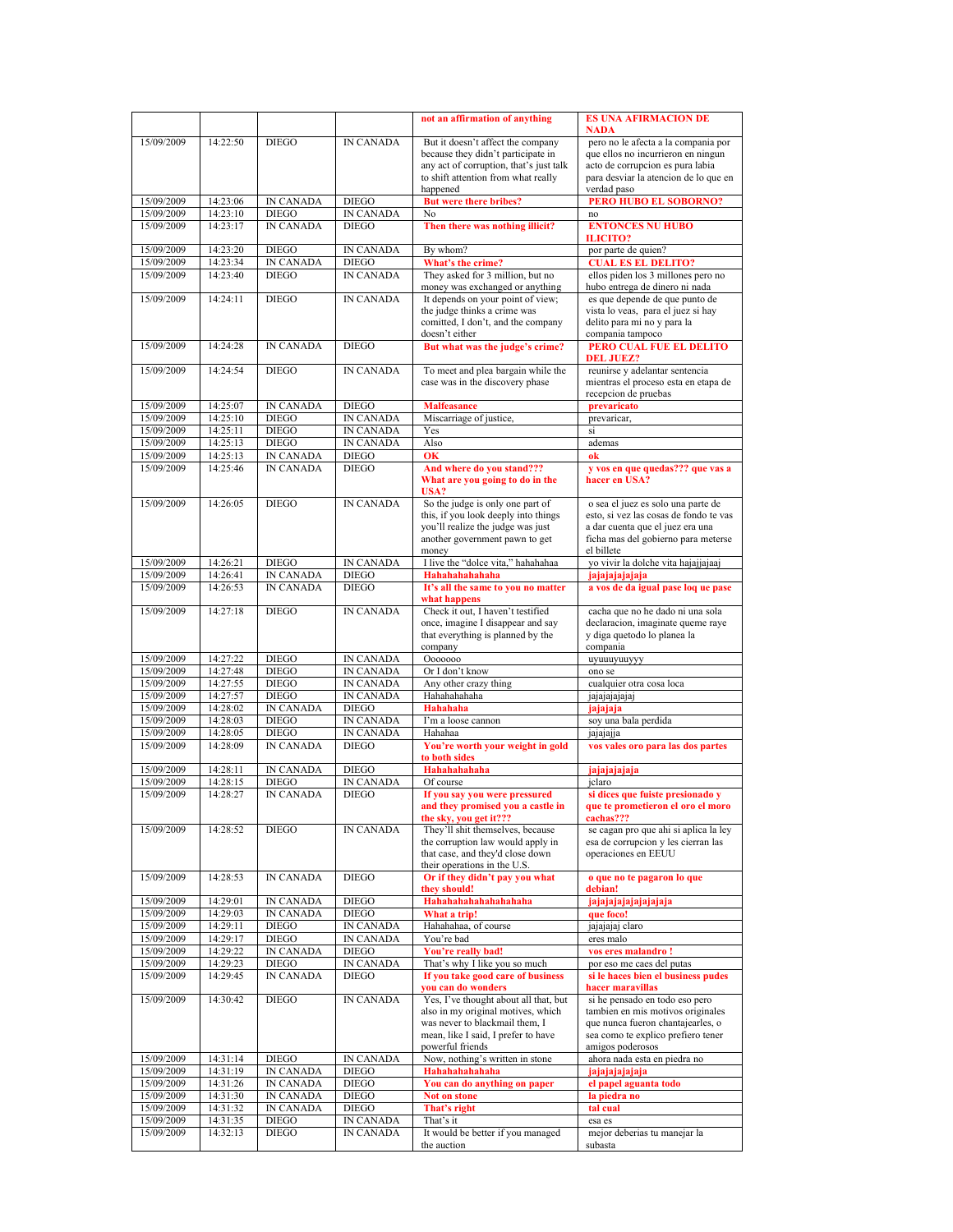| 15/09/2009 | 14:32:33 | <b>DIEGO</b>     | <b>IN CANADA</b> | So I don't have to face it, and you   | para yo no frentiar y les llamas a |
|------------|----------|------------------|------------------|---------------------------------------|------------------------------------|
|            |          |                  |                  | call the plaintiffs and tell them how | los demandantes y le dices cuanto  |
|            |          |                  |                  | much there is?                        | hay?                               |
| 15/09/2009 | 14:32:55 | <b>IN CANADA</b> | <b>DIEGO</b>     | Hahahahahahahahahaha                  | jajajajajajajajajajaja             |
| 15/09/2009 | 14:33:06 | <b>IN CANADA</b> | <b>DIEGO</b>     |                                       |                                    |
|            |          |                  |                  |                                       | iajajajaaaaaaaaaaaaaaaaaaaaaa      |
|            |          |                  |                  |                                       |                                    |
|            |          |                  |                  | зазазаза                              | зазазазаза                         |
| 15/09/2009 | 14:33:11 | <b>DIEGO</b>     | <b>IN CANADA</b> | 10% commission                        | 10 % de comision                   |
| 15/09/2009 | 14:33:12 | <b>IN CANADA</b> | <b>DIEGO</b>     | <b>Commission for me too</b>          | vo comision tambien                |
| 15/09/2009 | 14:33:17 | <b>IN CANADA</b> | <b>DIEGO</b>     |                                       | habla serio!!!!!!!!!!!!!!!!!!!!!!  |
| 15/09/2009 | 14:33:18 | <b>DIEGO</b>     | <b>IN CANADA</b> | 10                                    | 10                                 |
| 15/09/2009 | 14:33:23 | <b>DIEGO</b>     | <b>IN CANADA</b> | What if                               | que tal                            |
| 15/09/2009 | 14:33:26 | <b>DIEGO</b>     | <b>IN CANADA</b> | You win                               | que ganas                          |
| 15/09/2009 | 14:33:34 | <b>DIEGO</b>     | <b>IN CANADA</b> | I don't like happy endings            | no me gustan los happy endings     |
| 15/09/2009 | 14:33:34 | <b>IN CANADA</b> | <b>DIEGO</b>     | How much do I earn???                 | cuanto gano???                     |
| 15/09/2009 | 14:33:40 | <b>IN CANADA</b> | <b>DIEGO</b>     | <b>Hahahahahahahaaaaaaaaaaaa</b>      | jajajajajajajaaaaaaaaaa            |
| 15/09/2009 | 14:33:49 | <b>IN CANADA</b> | <b>DIEGO</b>     | <b>But how much should I tell</b>     | pero cuanto les digo?              |
|            |          |                  |                  | them?                                 |                                    |
| 15/09/2009 | 14:33:57 | <b>DIEGO</b>     | <b>IN CANADA</b> | Don't be crazy                        | no seas loco                       |
| 15/09/2009 | 14:34:01 | <b>IN CANADA</b> | <b>DIEGO</b>     | There should be a base                | debe haber una base                |
| 15/09/2009 | 14:34:05 | <b>DIEGO</b>     | <b>IN CANADA</b> | Let's leave it on stand by            | dejemosle en stand by              |
| 15/09/2009 | 14:34:07 | <b>IN CANADA</b> | <b>DIEGO</b>     | The bidding begins at?                | la subaste empieza en?             |

Message Log for Page 8 of 25

| 15/09/2009 | 14:34:15 | <b>DIEGO</b>     | <b>IN CANADA</b> | 200 M                                                                                                                                                                     | 200 M                                                                                                                                                       |
|------------|----------|------------------|------------------|---------------------------------------------------------------------------------------------------------------------------------------------------------------------------|-------------------------------------------------------------------------------------------------------------------------------------------------------------|
| 15/09/2009 | 14:34:18 | <b>IN CANADA</b> | <b>DIEGO</b>     | 1, 10, 100 million???                                                                                                                                                     | 1, 10, 100 millones???                                                                                                                                      |
| 15/09/2009 | 14:34:24 | <b>DIEGO</b>     | <b>IN CANADA</b> | 100                                                                                                                                                                       | 100                                                                                                                                                         |
| 15/09/2009 | 14:34:26 | <b>DIEGO</b>     | <b>IN CANADA</b> | Hahahahahaha                                                                                                                                                              | ajjajaajajajaj                                                                                                                                              |
| 15/09/2009 | 14:34:32 | <b>IN CANADA</b> | <b>DIEGO</b>     | $200$ million = 20 here                                                                                                                                                   | $200$ millones = $20$ para aca                                                                                                                              |
| 15/09/2009 | 14:34:38 | <b>DIEGO</b>     | <b>IN CANADA</b> | Yeah                                                                                                                                                                      | va pues                                                                                                                                                     |
| 15/09/2009 | 14:34:40 | <b>IN CANADA</b> | <b>DIEGO</b>     | It sounds good                                                                                                                                                            | suena biena                                                                                                                                                 |
| 15/09/2009 | 14:34:45 | <b>IN CANADA</b> | <b>DIEGO</b>     | Hahahahahahahahahaha                                                                                                                                                      | jajajajajajajajajaja                                                                                                                                        |
| 15/09/2009 | 14:34:50 | <b>IN CANADA</b> | <b>DIEGO</b>     | <b>That's doing business</b>                                                                                                                                              | eso es hacer business                                                                                                                                       |
| 15/09/2009 | 14:35:03 | <b>DIEGO</b>     | <b>IN CANADA</b> | This is shit                                                                                                                                                              | que cague                                                                                                                                                   |
| 15/09/2009 | 14:35:06 | <b>IN CANADA</b> | <b>DIEGO</b>     | Let me see what info I can get                                                                                                                                            | deja ver que consigo de info                                                                                                                                |
| 15/09/2009 | 14:35:13 | <b>DIEGO</b>     | <b>IN CANADA</b> | Give me a sec, I'll be right back                                                                                                                                         | dame un seg va regreso                                                                                                                                      |
| 15/09/2009 | 14:35:16 | <b>IN CANADA</b> | <b>DIEGO</b>     | OK                                                                                                                                                                        | ok                                                                                                                                                          |
| 15/09/2009 | 14:36:45 | <b>IN CANADA</b> | <b>DIEGO</b>     | Now I'm going to nickname you<br><b>GOLDEN BOY</b>                                                                                                                        | ahora te voy a apodar GOLDEN<br>BOY                                                                                                                         |
| 15/09/2009 | 14:37:50 | <b>DIEGO</b>     | <b>IN CANADA</b> | Hahahaaa                                                                                                                                                                  | ajjajjja                                                                                                                                                    |
| 15/09/2009 | 14:38:17 | <b>IN CANADA</b> | <b>DIEGO</b>     | <b>Even better 100 MILLION BOY</b>                                                                                                                                        | <b>MEJOR 100 MILLON BOY</b>                                                                                                                                 |
| 15/09/2009 | 14:38:34 | <b>DIEGO</b>     | <b>IN CANADA</b> | You know that the gringo went off<br>on them                                                                                                                              | sabes que el gringo se les rayo                                                                                                                             |
| 15/09/2009 | 14:38:50 | <b>DIEGO</b>     | <b>IN CANADA</b> | But this is super confidential info.<br>don't talk about it with anyone                                                                                                   | pero esto es info super confidencial<br>no comentes con nadie                                                                                               |
| 15/09/2009 | 14:39:02 | <b>IN CANADA</b> | <b>DIEGO</b>     | <b>What happened???</b>                                                                                                                                                   | <b>OUE PASO???</b>                                                                                                                                          |
| 15/09/2009 | 14:39:56 | <b>DIEGO</b>     | <b>IN CANADA</b> | The guy told them I want \$\$\$\$\$\$\$\$<br>and they didn't say anything to him<br>and they got him a lawyer and the<br>guy went and fired the lawyer and<br>disappeared | el man les dijo quiero \$\$\$\$\$\$\$\$ y<br>no le dicen nada y le pusieron un<br>abogado y el man cogio y le<br>despidio al abogado y esta<br>desaparecido |
| 15/09/2009 | 14:40:09 | <b>DIEGO</b>     | <b>IN CANADA</b> | And they're also looking for that<br>guy                                                                                                                                  | y al man tambien le estan buscando                                                                                                                          |
| 15/09/2009 | 14:40:36 | <b>IN CANADA</b> | <b>DIEGO</b>     | 33333333                                                                                                                                                                  | iajajajajajaaaaaaaaaaaaaaaaaaa<br>aa                                                                                                                        |
| 15/09/2009 | 14:40:58 | <b>DIEGO</b>     | <b>IN CANADA</b> | Of course he's different because he<br>doesn't have a relationship with the<br>company, but the guy is crazy                                                              | claro que el es diferente por que no<br>tiene relacion con la compania pero<br>elman esta loco                                                              |
| 15/09/2009 | 14:40:58 | <b>IN CANADA</b> | <b>DIEGO</b>     | He asked them for 1 million US<br>dollars???                                                                                                                              | 1 millon de usd les pidio???                                                                                                                                |
| 15/09/2009 | 14:41:03 | <b>DIEGO</b>     | <b>IN CANADA</b> | I don't know                                                                                                                                                              | no se                                                                                                                                                       |
| 15/09/2009 | 14:41:08 | <b>DIEGO</b>     | <b>IN CANADA</b> | More, I think                                                                                                                                                             | mas creo                                                                                                                                                    |
| 15/09/2009 | 14:41:10 | <b>IN CANADA</b> | <b>DIEGO</b>     | Hahahahahahahaaaaaaaaaaaa<br>aaaaaaaaaaaa                                                                                                                                 | jajajajajajajajaaaaaaaaaaaaaaa<br>aaaaaaaa                                                                                                                  |
| 15/09/2009 | 14:41:17 | <b>IN CANADA</b> | <b>DIEGO</b>     | 9 million???                                                                                                                                                              | 9 millones???                                                                                                                                               |
| 15/09/2009 | 14:41:21 | <b>DIEGO</b>     | <b>IN CANADA</b> | They are shitting porcupines                                                                                                                                              | estan pariendo pinas                                                                                                                                        |
| 15/09/2009 | 14:41:24 | <b>DIEGO</b>     | <b>IN CANADA</b> | No idea                                                                                                                                                                   | ni idea                                                                                                                                                     |
| 15/09/2009 | 14:41:27 | <b>IN CANADA</b> | <b>DIEGO</b>     | 7 or 8 figures?                                                                                                                                                           | 7 u 8 cifras?                                                                                                                                               |
| 15/09/2009 | 14:41:32 | <b>DIEGO</b>     | <b>IN CANADA</b> | I really don't know                                                                                                                                                       | no se en verdad                                                                                                                                             |
| 15/09/2009 | 14:41:37 | <b>IN CANADA</b> | <b>DIEGO</b>     | Hahahaaaaaaaaaaaaaaaaaaaa                                                                                                                                                 | jajajaaaaaaaaaaaaaaaa                                                                                                                                       |
| 15/09/2009 | 14:41:53 | <b>DIEGO</b>     | <b>IN CANADA</b> | But that leaves me as the only<br>possibility, get it                                                                                                                     | pero eso me deja como el unico<br>posible cachas                                                                                                            |
| 15/09/2009 | 14:41:54 | <b>DIEGO</b>     | <b>IN CANADA</b> | Hahahahaha                                                                                                                                                                | jajajjaajajaj                                                                                                                                               |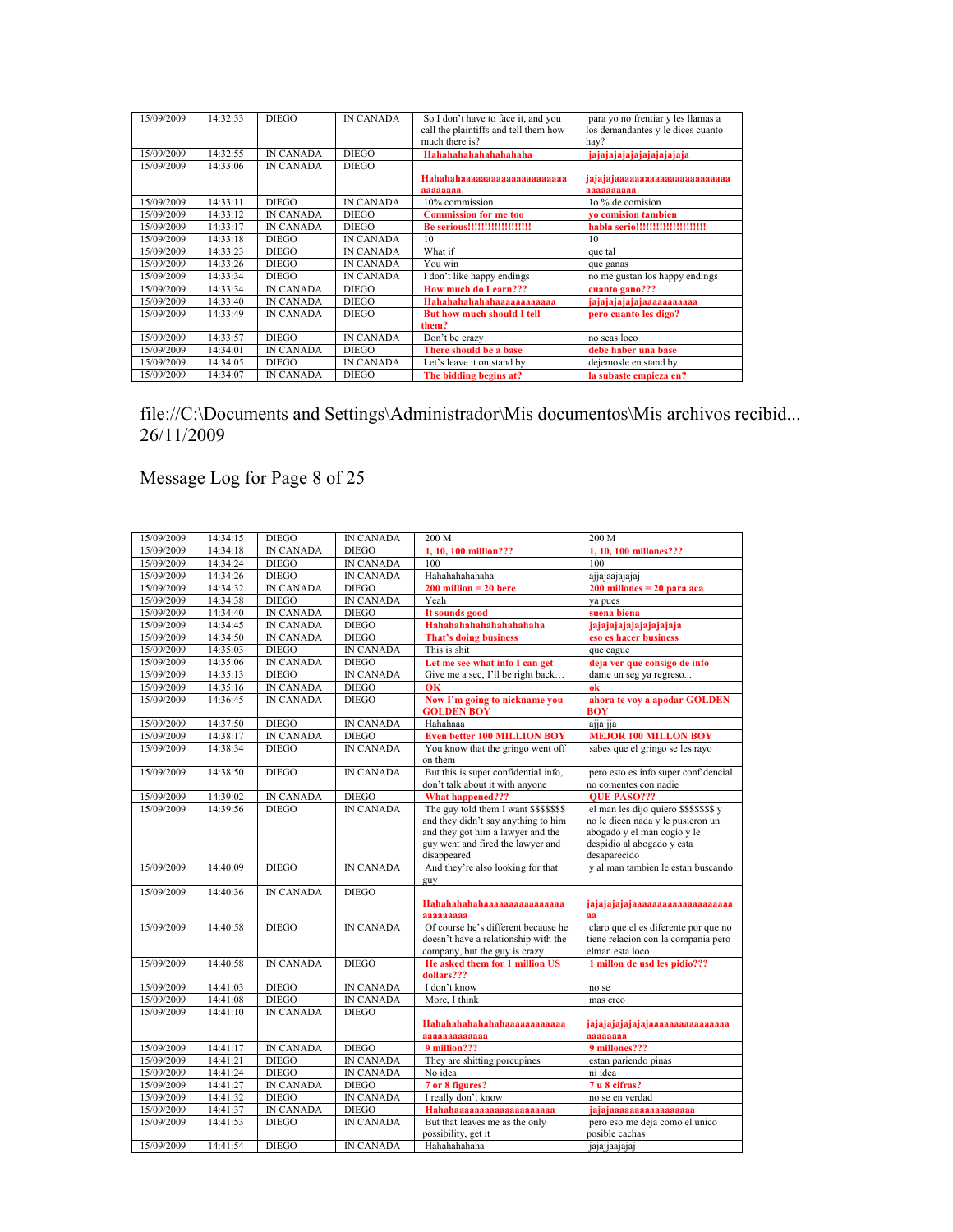| 15/09/2009 | 14:41:55 | <b>IN CANADA</b> | <b>DIEGO</b>     | This is too much, hardcore!!!                                                                                                            | estos es demasiado, hardcore!!!                                                                                                                   |
|------------|----------|------------------|------------------|------------------------------------------------------------------------------------------------------------------------------------------|---------------------------------------------------------------------------------------------------------------------------------------------------|
| 15/09/2009 | 14:42:07 | <b>DIEGO</b>     | <b>IN CANADA</b> | Divide it and you know what                                                                                                              | divide y ya tu sabes                                                                                                                              |
| 15/09/2009 | 14:42:20 | <b>IN CANADA</b> | <b>DIEGO</b>     | You are fucking crazy !!!!                                                                                                               | vou are fucking crazy !!!!                                                                                                                        |
| 15/09/2009 | 14:42:38 | <b>DIEGO</b>     | <b>IN CANADA</b> | I had to get rid of the competition                                                                                                      | tenia que eliminar la competencia                                                                                                                 |
| 15/09/2009 | 14:42:43 | <b>IN CANADA</b> | <b>DIEGO</b>     | <b>You are too "HARDCORE 100</b><br><b>MILLON BOY"</b>                                                                                   | <b>TU ERES "HARDCORE 100</b><br><b>MILLON BOY"</b>                                                                                                |
| 15/09/2009 | 14:42:49 | <b>DIEGO</b>     | <b>IN CANADA</b> | So I piqued his interest                                                                                                                 | entonces le calente la orja                                                                                                                       |
| 15/09/2009 | 14:42:54 | <b>DIEGO</b>     | <b>IN CANADA</b> | interest                                                                                                                                 | oreja                                                                                                                                             |
| 15/09/2009 | 14:42:55 | <b>IN CANADA</b> | <b>DIEGO</b>     | Hahahahaaaaaaaaaaaaaaaaaaa                                                                                                               | <b>JAJAJAJAAAAAAAAAAAAAA</b>                                                                                                                      |
| 15/09/2009 | 14:43:02 | <b>DIEGO</b>     | <b>IN CANADA</b> | hahahahahaha                                                                                                                             | jajajaajajajja                                                                                                                                    |
| 15/09/2009 | 14:43:04 | <b>DIEGO</b>     | <b>IN CANADA</b> | hahahahahaha                                                                                                                             | jajajajajaja                                                                                                                                      |
| 15/09/2009 | 14:43:14 | <b>IN CANADA</b> | <b>DIEGO</b>     | And you want to do business like<br>that, go to the crazy Bertha's<br>house dude!!!                                                      | <b>Y ASI QUIERES HACER</b><br><b>BUSINESS ANDATE A LA</b><br><b>CASA DE LA VERTA LOCO !!!</b>                                                     |
| 15/09/2009 | 14:43:23 | <b>IN CANADA</b> | <b>DIEGO</b>     | Then later you'll sell me!!!!!!                                                                                                          | <b>LUEGO ME VAS A</b><br><b>VENDER!!!!!!!</b>                                                                                                     |
| 15/09/2009 | 14:43:24 | <b>DIEGO</b>     | <b>IN CANADA</b> | hahahahaaa                                                                                                                               | jajajaajajaaa                                                                                                                                     |
| 15/09/2009 | 14:43:29 | <b>IN CANADA</b> | <b>DIEGO</b>     | Hahahahahaaaaaaaaaaaaaaaaaaa<br>$a$ aaaaaaaaaaaaaaaaaaaaa                                                                                | <b>JAJAJAJAJAJAAAAAAAAAA</b><br>AAAAAAAAAAAAAAAAAAAA<br>A                                                                                         |
| 15/09/2009 | 14:43:30 | <b>DIEGO</b>     | <b>IN CANADA</b> | Piece by piece, organ by organ                                                                                                           | en partes por organos                                                                                                                             |
| 15/09/2009 | 14:43:35 | <b>DIEGO</b>     | <b>IN CANADA</b> | Hahahahahahaa                                                                                                                            | ajjajaajajjajaa                                                                                                                                   |
| 15/09/2009 | 14:43:35 | <b>IN CANADA</b> | <b>DIEGO</b>     | Hahahaaaaaaaaaaaaaaaaaaaaaaa<br>aaaaaaaaaaa                                                                                              | <b>JAJAJAAAAAAAAAAAAAAAA</b><br>ΑΑΑΑΑΑΑΑΑΑ                                                                                                        |
| 15/09/2009 | 14:43:43 | <b>IN CANADA</b> | <b>DIEGO</b>     | And how much do you cost????                                                                                                             | <b>Y TU CUANTO CUESTAS????</b>                                                                                                                    |
| 15/09/2009 | 14:43:52 | <b>DIEGO</b>     | <b>IN CANADA</b> | Never, my doggy, really, I didn't<br>do anything, he went crazy all by<br>himself                                                        | nunca mi perrro en verdad yo no<br>hice nada el solito se aloco                                                                                   |
| 15/09/2009 | 14:43:52 | <b>IN CANADA</b> | <b>DIEGO</b>     | Do you want to see????                                                                                                                   | <b>OUIERES VER????</b>                                                                                                                            |
| 15/09/2009 | 14:43:59 | <b>IN CANADA</b> | <b>DIEGO</b>     | I'll show you                                                                                                                            | YA TE PASO                                                                                                                                        |
| 15/09/2009 | 14:44:05 | <b>DIEGO</b>     | <b>IN CANADA</b> | Let's see                                                                                                                                | a ver                                                                                                                                             |
| 15/09/2009 | 14:44:41 | <b>IN CANADA</b> | <b>DIEGO</b>     | It's a documentary about Mexico<br>and the USA, everything's for<br>sale, everything and everyone is<br>nothing more than just a product | <b>ES UN DOCUMENTAL SOBRE</b><br><b>MEXICO Y USA, TODO ESTA</b><br><b>A LA VENTA, TODO Y TODOS</b><br><b>NO SON MAS QUE UN</b><br><b>PRODUCTO</b> |
| 15/09/2009 | 14:44:48 | <b>IN CANADA</b> | <b>DIEGO</b>     | And it's hilarious                                                                                                                       | <b>Y ES CAGUE DE RISA</b>                                                                                                                         |
| 15/09/2009 | 14:44:50 | <b>IN CANADA</b> | <b>DIEGO</b>     | Look, look                                                                                                                               | <b>MIRA MIRA</b>                                                                                                                                  |
| 15/09/2009 | 14:44:54 | <b>DIEGO</b>     | IN CANADA        | Let's see how funny                                                                                                                      | a ver que cague                                                                                                                                   |
| 15/09/2009 | 14:45:36 | <b>IN CANADA</b> | <b>DIEGO</b>     | http://video.google.com/videoplav<br>?docid=-5585390137772916528#                                                                        | http://video.google.com/videoplay<br>?docid=-5585390137772916528#                                                                                 |
| 15/09/2009 | 14.45.51 | <b>IN CANADA</b> | <b>DIEGO</b>     | <b>And Charlie and Carlos appear</b><br>in it                                                                                            | <b>Y SALE CHARLIE Y CARLOS</b>                                                                                                                    |
| 15/09/2009 | 14:45:56 | <b>IN CANADA</b> | <b>DIEGO</b>     | Benitez, hahahahahahaa                                                                                                                   | <b>BENITEZ, JAJAJAJAJAJJAA</b>                                                                                                                    |
| 15/09/2009 | 14:46:00 | <b>IN CANADA</b> | <b>DIEGO</b>     | <b>Enjoy it there!</b>                                                                                                                   | <b>GOZA AHI!</b>                                                                                                                                  |
| 15/09/2009 | 14:47:07 | <b>DIEGO</b>     | IN CANADA        | It's a movie                                                                                                                             | es una pelicula                                                                                                                                   |
| 15/09/2009 | 14:48:08 | <b>IN CANADA</b> | <b>DIEGO</b>     | It's a documentary that's really<br>well done, look                                                                                      | es un documental super bien<br>hecho mira                                                                                                         |
| 15/09/2009 | 14:48:52 | <b>DIEGO</b>     | <b>IN CANADA</b> | I'm scared, you're putting bad<br>thoughts into my head                                                                                  | que miedo estas poniendo malas<br>ideas en mi cabeza                                                                                              |
| 15/09/2009 | 14:49:08 | <b>IN CANADA</b> | <b>DIEGO</b>     | hahahahahahahahahaaaaaaaaaaa<br>aa                                                                                                       | jajajajajajajajajaaaaaaaaaaaa                                                                                                                     |
| 15/09/2009 | 14:49:18 | <b>IN CANADA</b> | <b>DIEGO</b>     | Do you have a cell yet?                                                                                                                  | va tienes cellu?                                                                                                                                  |
| 15/09/2009 | 14:49:37 | <b>DIEGO</b>     | IN CANADA        | No, I have, I have my MagicJack                                                                                                          | no tengo tengo mi magic jack                                                                                                                      |
| 15/09/2009 | 14:49:49 | <b>DIEGO</b>     | <b>IN CANADA</b> | Soon I'll give you                                                                                                                       | va te dov                                                                                                                                         |

Message Log for Page 9 of 25

| 15/09/2009 | 14:50:02 | <b>IN CANADA</b> | <b>DIEGO</b>     | <b>Go ahead</b>                                                                            | <b>PASA</b>                                                                                |
|------------|----------|------------------|------------------|--------------------------------------------------------------------------------------------|--------------------------------------------------------------------------------------------|
| 15/09/2009 | 14:50:56 | <b>DIEGO</b>     | <b>IN CANADA</b> | 213 261 5568                                                                               | 213 261 5568                                                                               |
| 15/09/2009 | 14:55:18 | <b>DIEGO</b>     | <b>IN CANADA</b> |                                                                                            |                                                                                            |
|            |          |                  |                  | http://www.youtube.com/user/Texa<br>coEcuador#play/user/29615E48528<br>42C4B/3/jsoEUDoOPq8 | http://www.youtube.com/user/Texa<br>coEcuador#play/user/29615E48528<br>42C4B/3/jsoEUDoOPq8 |
| 15/09/2009 | 14:58:15 | <b>DIEGO</b>     | <b>IN CANADA</b> | 925 277 9292 room 422                                                                      | 925 277 9292 room 422                                                                      |
| 15/09/2009 | 15:00:32 | <b>IN CANADA</b> | <b>DIEGO</b>     | <b>Brother</b>                                                                             | <b>PERNO</b>                                                                               |
| 15/09/2009 | 15.00.39 | <b>DIEGO</b>     | <b>IN CANADA</b> | Speak                                                                                      | habla                                                                                      |
| 15/09/2009 | 15:00:45 | <b>IN CANADA</b> | <b>DIEGO</b>     | I'll call vou soon                                                                         | YA TE LLAMO                                                                                |
| 15/09/2009 | 15:00:48 | <b>DIEGO</b>     | <b>IN CANADA</b> | OK                                                                                         | ok                                                                                         |
| 15/09/2009 | 15.00.53 | <b>IN CANADA</b> | <b>DIEGO</b>     | This laptop hangs up on me<br>sometimes                                                    | <b>ESTA LAP TOP SE ME</b><br><b>CUELGA A RATOS</b>                                         |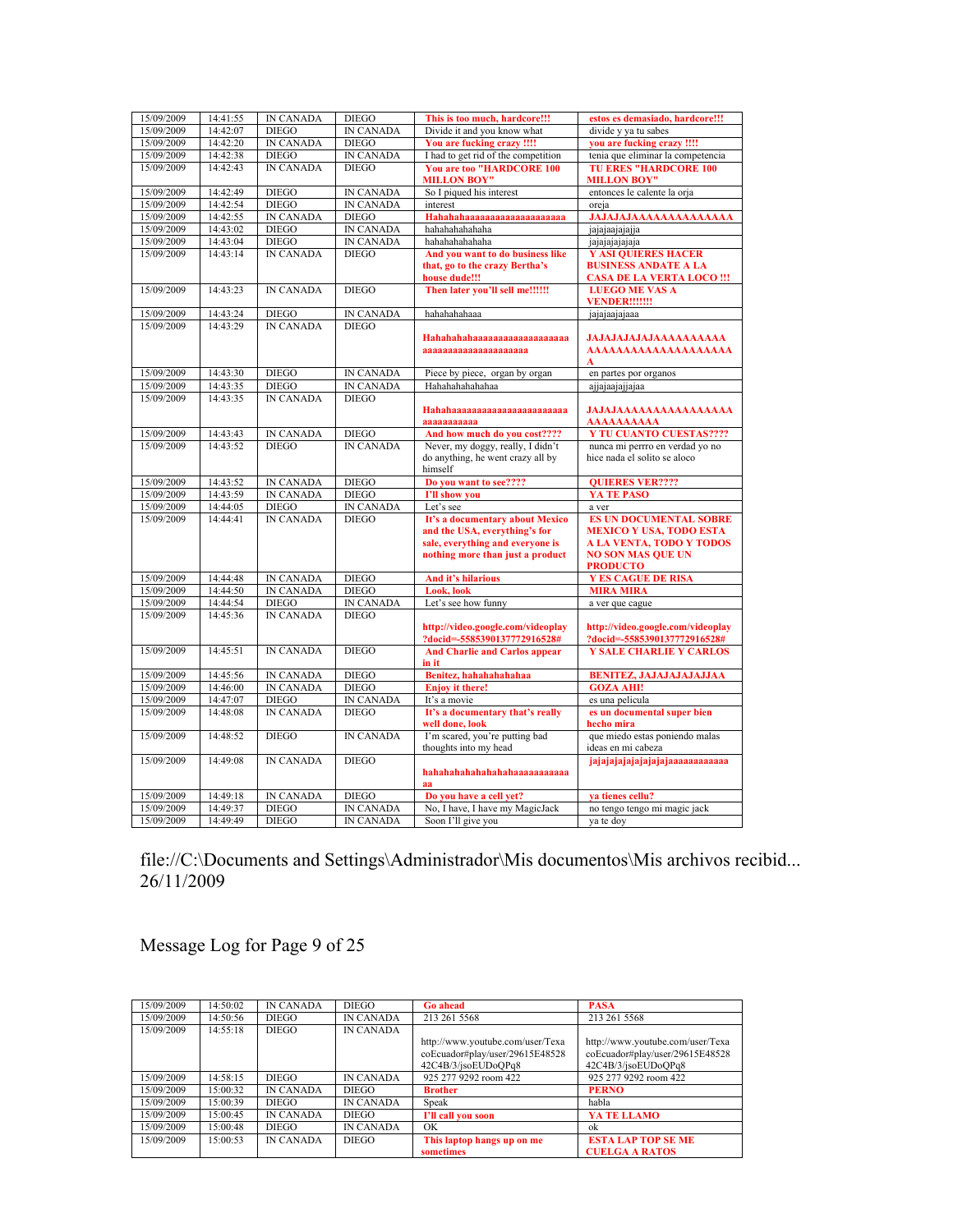| 15/09/2009 | 15:00:56 | <b>IN CANADA</b> | <b>DIEGO</b>     | I need a new one                    | <b>NECESITO UNA NUEVA</b>             |
|------------|----------|------------------|------------------|-------------------------------------|---------------------------------------|
| 15/09/2009 | 15:01:05 | IN CANADA        | <b>DIEGO</b>     | Get me one                          | <b>REGALAME UNA</b>                   |
|            |          |                  |                  |                                     |                                       |
| 15/09/2009 | 15:01:07 | <b>IN CANADA</b> | <b>DIEGO</b>     | Hahahahahahahaha                    | <b>JAJAJAJAJAJAJAJAJA</b>             |
| 15/09/2009 | 15:01:08 | <b>DIEGO</b>     | <b>IN CANADA</b> | hahahahaha                          | ajajjaajajja                          |
|            | 15:01:23 |                  |                  |                                     |                                       |
| 15/09/2009 |          | <b>DIEGO</b>     | <b>IN CANADA</b> | Are you watching the video          | ya estas viendo el video              |
| 15/09/2009 | 15:01:32 | <b>DIEGO</b>     | <b>IN CANADA</b> | What a trip, I hadn't seen it       | que foco no lo habia visto            |
| 15/09/2009 | 15:01:34 | <b>IN CANADA</b> | <b>DIEGO</b>     | The one I sent you                  | <b>EL QUE TE PASE</b>                 |
|            |          |                  |                  |                                     |                                       |
| 15/09/2009 | 15:01:35 | <b>DIEGO</b>     | <b>IN CANADA</b> | I mean on youtube                   | o sea en youtube                      |
| 15/09/2009 | 15:01:39 | <b>IN CANADA</b> | <b>DIEGO</b>     | No, no                              | NO <sub>NO</sub>                      |
|            |          |                  |                  |                                     |                                       |
| 15/09/2009 | 15:01:39 | <b>DIEGO</b>     | <b>IN CANADA</b> | Not mine                            | no el mio                             |
| 15/09/2009 | 15:01:41 | <b>DIEGO</b>     | <b>IN CANADA</b> | Hahahahaha                          | jajajajajaj                           |
|            |          |                  |                  |                                     |                                       |
| 15/09/2009 | 15:01:42 | <b>IN CANADA</b> | <b>DIEGO</b>     | <b>Now I see you</b>                | YA LE VEO                             |
| 15/09/2009 | 15:01:44 | <b>IN CANADA</b> | <b>DIEGO</b>     | Hahahahahaha                        | <b>JAJAJAJAJAJA</b>                   |
| 15/09/2009 | 15:01:50 | <b>IN CANADA</b> | <b>DIEGO</b>     |                                     |                                       |
|            |          |                  |                  | It's true you are a celebrity       | <b>CIERTO QUE ERES UNA</b>            |
|            |          |                  |                  |                                     | <b>CELEBRIDAD</b>                     |
| 15/09/2009 | 15:02:08 | <b>IN CANADA</b> | <b>DIEGO</b>     | And do the Paparazzi hound you      | <b>Y NO TE ACOSAN LOS</b>             |
|            |          |                  |                  |                                     |                                       |
|            |          |                  |                  |                                     | <b>PAPARAZZIS</b>                     |
| 15/09/2009 | 15:02:27 | <b>DIEGO</b>     | IN CANADA        | No, they hound my lawyers           | no, les acosan a mis abogados         |
| 15/09/2009 | 15:03:48 | <b>IN CANADA</b> | <b>DIEGO</b>     | So you say, I talked to my lawyer   | <b>O SEA VOS DICES: HABLE</b>         |
|            |          |                  |                  |                                     |                                       |
|            |          |                  |                  |                                     | <b>CON MI ABOGADO</b>                 |
| 15/09/2009 | 15:04:04 | <b>DIEGO</b>     | <b>IN CANADA</b> | Yes, hahahahahaha I'll sue anyone   | si jajajajajaj a cualquiera que me    |
|            |          |                  |                  |                                     |                                       |
|            |          |                  |                  | who looks at me funny               | queda viendo mal le demando           |
| 15/09/2009 | 15:04:06 | <b>DIEGO</b>     | <b>IN CANADA</b> | Hahahahahaha                        | ajjaajajajaja                         |
|            |          | <b>IN CANADA</b> |                  | Hahahaaaaaaaaaaa                    |                                       |
| 15/09/2009 | 15:04:26 |                  | <b>DIEGO</b>     |                                     | <b>JAJAJAAAAAAAAAAA</b>               |
| 15/09/2009 | 15:07:07 | <b>IN CANADA</b> | <b>DIEGO</b>     | You're there                        | <b>ESTAS</b>                          |
| 15/09/2009 | 15:07:09 | IN CANADA        | <b>DIEGO</b>     | <b>Brother</b>                      | <b>PERNO</b>                          |
|            |          |                  |                  |                                     |                                       |
| 15/09/2009 | 15:07:19 | <b>IN CANADA</b> | <b>DIEGO</b>     | I'm going to restart my laptop      | <b>LE VOY A REINICIAR MI</b>          |
|            |          |                  |                  |                                     | <b>LAPTOP</b>                         |
|            |          |                  |                  |                                     |                                       |
| 15/09/2009 | 15:07:20 | <b>DIEGO</b>     | <b>IN CANADA</b> | Yes                                 | si                                    |
| 15/09/2009 | 15:07:24 | <b>IN CANADA</b> | <b>DIEGO</b>     | It's screwing up on me              | <b>SE ME HIZO VERGA</b>               |
|            |          |                  |                  |                                     |                                       |
| 15/09/2009 | 15:07:32 | <b>IN CANADA</b> | <b>DIEGO</b>     | You're not going?                   | <b>NO TE VAS?</b>                     |
| 15/09/2009 | 15:07:34 | <b>DIEGO</b>     | <b>IN CANADA</b> | Hahahahaha, I'm going to smoke a    | ajjajajajaj me voy a fumar un         |
|            |          |                  |                  | cigarette, I'll be back in 5        | tabaco regreso en 5                   |
|            |          |                  |                  |                                     |                                       |
| 15/09/2009 | 15:07:40 | <b>DIEGO</b>     | <b>IN CANADA</b> | No, I'll stay here                  | no aqui me quedo                      |
| 15/09/2009 | 15:07:43 | <b>IN CANADA</b> | <b>DIEGO</b>     | <b>Busy!</b>                        | <b>BUSY!</b>                          |
|            |          |                  |                  |                                     |                                       |
| 15/09/2009 | 15:07:44 | <b>IN CANADA</b> | <b>DIEGO</b>     | That's it                           | <b>ESA ES</b>                         |
| 15/09/2009 | 15:07:54 | <b>IN CANADA</b> | <b>DIEGO</b>     | <b>Smoking is harmful to your</b>   | <b>FUMAR ES MALO PARA LA</b>          |
|            |          |                  |                  |                                     |                                       |
|            |          |                  |                  | health                              | <b>SALUD</b>                          |
| 15/09/2009 | 15:08:10 | <b>IN CANADA</b> | <b>DIEGO</b>     | You'll go crazy here, alcohol isn't | <b>OUEDATE LOCO AQUI EL</b>           |
|            |          |                  |                  |                                     | <b>ALCOHOL NO SE VENDE EN</b>         |
|            |          |                  |                  | sold anywhere                       |                                       |
|            |          |                  |                  |                                     | <b>NINGUN LADO</b>                    |
| 15/09/2009 | 15:08:19 | <b>IN CANADA</b> | <b>DIEGO</b>     | Only in some state-run stores       | <b>SOLO EN UNAS TIENDAS</b>           |
|            |          |                  |                  |                                     |                                       |
|            |          |                  |                  |                                     |                                       |
|            |          |                  |                  |                                     | <b>DELE STADO</b>                     |
|            |          |                  |                  |                                     |                                       |
| 15/09/2009 | 15:08:21 | <b>IN CANADA</b> | <b>DIEGO</b>     | Isn't that something?               | <b>OUE TAL???</b>                     |
| 15/09/2009 | 15:11:11 | <b>DIEGO</b>     | <b>IN CANADA</b> | What a trip                         | que foco                              |
|            |          | <b>DIEGO</b>     | <b>IN CANADA</b> |                                     |                                       |
| 15/09/2009 | 15:11:29 |                  |                  | Of course, I've had a drink in 4    | claro yo me he pegado un trago en     |
|            |          |                  |                  | months                              | 4 meses                               |
| 15/09/2009 | 15:11:30 | <b>IN CANADA</b> | <b>DIEGO</b>     | It's easier to get weed             | <b>MAS FACIL CONSEGUIR</b>            |
|            |          |                  |                  |                                     |                                       |
|            |          |                  |                  |                                     | <b>WEED</b>                           |
| 15/09/2009 | 15:11:33 | <b>DIEGO</b>     | <b>IN CANADA</b> | Hahahahaha                          | jajaajajja                            |
|            |          | <b>IN CANADA</b> | <b>DIEGO</b>     |                                     |                                       |
| 15/09/2009 | 15:11:38 |                  |                  | Hahahahahahaaaaaaaaaaa              | <b>JAJAJAJAJAJAJAAAAAAAA</b>          |
| 15/09/2009 | 15:11:49 | <b>DIEGO</b>     | <b>IN CANADA</b> | Hey, Napal is going open a lounge   | oye napal se va a poner un lounge     |
|            |          |                  |                  | in Ouito, no?                       | en quito no?                          |
|            |          |                  |                  |                                     |                                       |
| 15/09/2009 | 15:12:09 | IN CANADA        | <b>DIEGO</b>     | No idea                             | <b>NI IDEA</b>                        |
| 15/09/2009 | 15:12:12 | <b>IN CANADA</b> | <b>DIEGO</b>     | I don't know anything about that    | <b>NO SE NADA DE ESE MAN</b>          |
|            |          |                  |                  |                                     |                                       |
|            |          |                  |                  |                                     |                                       |
| 15/09/2009 | 15:12:15 | <b>IN CANADA</b> | <b>DIEGO</b>     | Have you spoken???                  | <b>VOS HAS HABLADO???</b>             |
| 15/09/2009 | 15:12:44 | <b>DIEGO</b>     | <b>IN CANADA</b> | I saw on Facebook he wrote a        | vi en el facebook que puse una        |
|            |          |                  |                  |                                     |                                       |
|            |          |                  |                  | sentence, the best lounge in Quito  | frase el mejor lounge de quito        |
|            |          |                  |                  | soon                                | pronto                                |
| 15/09/2009 | 15:12:51 | <b>DIEGO</b>     | <b>IN CANADA</b> | He put it                           | que puso el                           |
|            |          |                  |                  |                                     |                                       |
| 15/09/2009 | 15:13:07 | IN CANADA        | <b>DIEGO</b>     | OK                                  | OK                                    |
| 15/09/2009 | 15:13:11 | IN CANADA        | <b>DIEGO</b>     | So you haven't spoken then???       | <b>NO HAS HABLADO</b>                 |
|            |          |                  |                  |                                     | <b>ENTONCES???</b>                    |
|            |          |                  |                  |                                     |                                       |
| 15/09/2009 | 15:13:19 | IN CANADA        | <b>DIEGO</b>     | And what's your Facebook???         | Y TU FACEBOOK CUAL                    |
|            |          |                  |                  |                                     | <b>ES???</b>                          |
|            |          |                  |                  |                                     |                                       |
| 15/09/2009 | 15:13:42 | DIEGO            | <b>IN CANADA</b> | diegoborja@hotmail.com              | diegoborja@hotmail.com                |
| 15/09/2009 | 15:13:55 | <b>DIEGO</b>     | IN CANADA        | But how is it, give me a sec        | pero como esta dame un seg            |
|            |          |                  |                  | hahahahaha                          | hjajajajaja                           |
|            |          |                  |                  |                                     |                                       |
| 15/09/2009 | 15:14:09 | <b>IN CANADA</b> | <b>DIEGO</b>     | I don't understand???               | <b>NO ENTIENDO???</b>                 |
| 15/09/2009 | 15:14:25 | <b>DIEGO</b>     | <b>IN CANADA</b> | Diego Borja                         | diego borja                           |
|            |          |                  |                  |                                     |                                       |
| 15/09/2009 | 15:14:29 | DIEGO            | <b>IN CANADA</b> | Yes diegoborja                      | si diegoborja                         |
| 15/09/2009 | 15:15:28 | <b>DIEGO</b>     | IN CANADA        | But I don't use it much, in fact I  | pero no lo uso mucho, es mas no       |
|            |          |                  |                  |                                     |                                       |
|            |          |                  |                  | don't have pictures or anything     | tengo nada ni fotos por que eso es    |
|            |          |                  |                  | because that's a double-edged       | un arma de doble filo                 |
|            |          |                  |                  | sword                               |                                       |
|            |          |                  |                  |                                     |                                       |
| 15/09/2009 | 15:16:10 | <b>IN CANADA</b> | <b>DIEGO</b>     | Hahahahahahaha                      | <b>JAJAJAJAJAJAJA</b>                 |
| 15/09/2009 | 15:16:15 | IN CANADA        | <b>DIEGO</b>     | It's managed by the CIA             | <b>ES MANEJADO POR LA CIA</b>         |
| 15/09/2009 | 15:16:21 | <b>DIEGO</b>     |                  | I'm scared                          | que miedo                             |
|            |          |                  | IN CANADA        |                                     |                                       |
| 15/09/2009 | 15:16:23 | <b>IN CANADA</b> | <b>DIEGO</b>     | I just recently opened one          | <b>YO RECIEN ME ABRI UNO</b>          |
| 15/09/2009 | 15:16:26 | IN CANADA        | <b>DIEGO</b>     | I don't give a shit                 |                                       |
|            |          |                  |                  |                                     | <b>ME VALE VERGA</b>                  |
| 15/09/2009 | 15:16:43 | IN CANADA        | <b>DIEGO</b>     | <b>But I put totally false</b>      | <b>PERO PUSE FULL DATOS</b>           |
|            |          |                  |                  | information on my profile           | <b>TRUCHOS EN MI PROFILE</b>          |
|            |          |                  |                  |                                     |                                       |
| 15/09/2009 | 15:16:43 | <b>DIEGO</b>     | <b>IN CANADA</b> | Yes, I like to spy on Ramiro's      | si a mi me gusta espiar las fotos del |
| 15/09/2009 | 15:16:48 | <b>DIEGO</b>     | <b>IN CANADA</b> | photos<br>Hahahahaha                | ramniro<br>jajajajaja                 |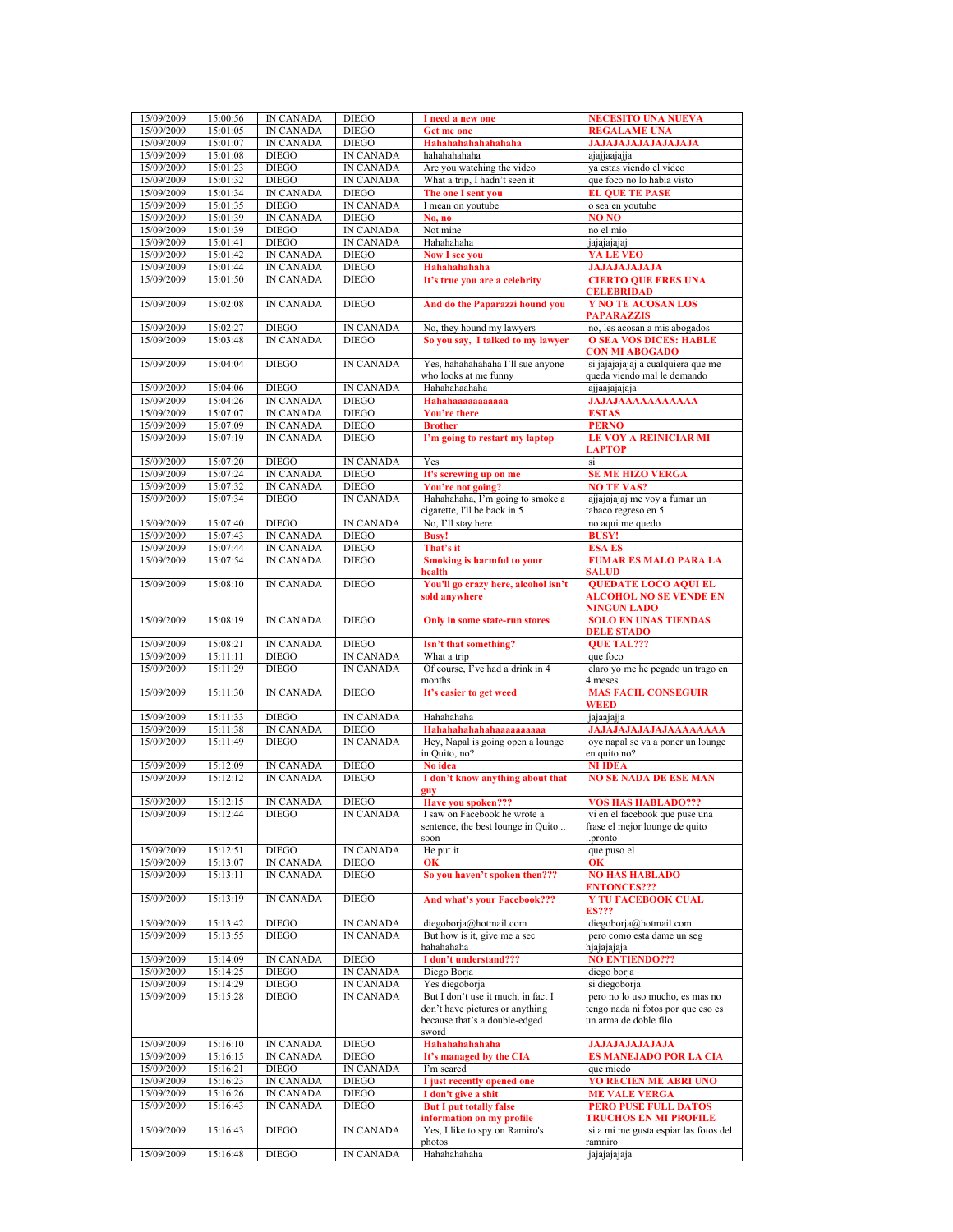| 15/09/2009 | 15.17.14 | <b>DIEGO</b>     | <b>IN CANADA</b> | Ramiro's photos remind me of | las fotos del ramiro me recuerdan |
|------------|----------|------------------|------------------|------------------------------|-----------------------------------|
|            |          |                  |                  | simpler times                | tiempos mas simples               |
| 15/09/2009 | 15.17.22 | DIEGO            | <b>IN CANADA</b> | It calms me                  | me da paz                         |
| 15/09/2009 | 15.17.28 | <b>IN CANADA</b> | <b>DIEGO</b>     | Did you see the strange      | <b>VISTE LAS FOTOS</b>            |
|            |          |                  |                  | photos???                    | <b>CURIOSAS???</b>                |
| 15/09/2009 | 15:17:35 | DIEGO            | <b>IN CANADA</b> | No                           | no                                |

Message Log for Page 10 of 25

| 15/09/2009               | 15:17:56 | <b>IN CANADA</b> | <b>DIEGO</b>     | They are super funny                               | <b>SON UN CAGUE DE RISAS</b>         |
|--------------------------|----------|------------------|------------------|----------------------------------------------------|--------------------------------------|
| 15/09/2009               | 15:18:05 | <b>IN CANADA</b> | <b>DIEGO</b>     | I also made some already                           | <b>YO TAMBIEN YA HICE</b>            |
|                          |          |                  |                  |                                                    | <b>UNASSS</b>                        |
| 15/09/2009               | 15:18:07 | <b>IN CANADA</b> | <b>DIEGO</b>     | <b>Look at this</b>                                | <b>MIRA ESTA</b>                     |
| 15/09/2009               | 15:18:26 | <b>DIEGO</b>     | <b>IN CANADA</b> | Let's seeeeee                                      | a verrrrrr                           |
| 15/09/2009               | 15:20:14 | <b>IN CANADA</b> | <b>DIEGO</b>     | You'll die of laughter                             | <b>TE VAS A CAGAR DE LA</b>          |
|                          |          |                  |                  |                                                    | <b>RISA</b>                          |
| 15/09/2009               | 15:21:06 | <b>DIEGO</b>     | IN CANADA        | Who is it                                          | quien es                             |
| 15/09/2009               | 15:21:27 | <b>IN CANADA</b> | <b>DIEGO</b>     | A guy on the street                                | <b>UN MAN EN LA CALLE</b>            |
| 15/09/2009               | 15:21:32 | <b>IN CANADA</b> | <b>DIEGO</b>     | A homeless guy                                     | <b>UN HOME LESS</b>                  |
| 15/09/2009               | 15:21:36 | <b>DIEGO</b>     | <b>IN CANADA</b> | That's terrible                                    | que danado                           |
| 15/09/2009               | 15:21:56 | <b>DIEGO</b>     | <b>IN CANADA</b> | Brother, I'll be right back, I'm                   | perno ya regreso voy a almorzar      |
|                          |          |                  |                  | going to eat lunch, we'll talk in a                | hablemos al rato                     |
|                          |          |                  |                  | little while                                       |                                      |
| 15/09/2009               | 15:22:20 | <b>DIEGO</b>     | <b>IN CANADA</b> | Don't disappear                                    | no te pierdas                        |
| 15/09/2009               | 15:22:36 | <b>IN CANADA</b> | <b>DIEGO</b>     | Okay, I'll call you in one hour for                | <b>OK TE LLAMO EN 1 HORA</b>         |
|                          |          |                  |                  | sure????                                           |                                      |
| 15/09/2009               | 15:22:43 | <b>DIEGO</b>     | IN CANADA        | Right                                              | <b>DE LEY????</b><br>de una          |
| 15/09/2009               | 15:22:52 | IN CANADA        | <b>DIEGO</b>     |                                                    | <b>SEGURO VERAS</b>                  |
| 15/09/2009               | 15:22:53 | <b>DIEGO</b>     | <b>IN CANADA</b> | For sure, you'll see<br>I'll be here               |                                      |
|                          |          |                  |                  |                                                    | aqui voy a estar                     |
| 15/09/2009               | 15:22:57 | <b>DIEGO</b>     | <b>IN CANADA</b> | For sure                                           | de lev                               |
| 15/09/2009               | 15:22:58 | <b>IN CANADA</b> | <b>DIEGO</b>     | Don't go anywhere                                  | <b>NO TE MUEVAS</b>                  |
| 15/09/2009               | 15:23:01 | <b>IN CANADA</b> | <b>DIEGO</b>     |                                                    |                                      |
|                          |          |                  |                  | Hahahahahahahaaaaaaaaaaaaaa                        | <b>JAJAJAJAJAJAAAAAAAAAAA</b>        |
|                          |          |                  |                  | aaaaaaaaa                                          | AAAAAAAAAA                           |
| 15/09/2009               | 15:23:03 | <b>DIEGO</b>     | <b>IN CANADA</b> | Hahahahaahaha                                      | jajajajajajaa                        |
| 15/09/2009               | 23:11:14 | <b>IN CANADA</b> | <b>DIEGO</b>     | Damn dog!!!!!!!!                                   | <b>PERRRO MALDITO!!!!!!!</b>         |
| 18/09/2009               | 10:28:49 | <b>IN CANADA</b> | <b>DIEGO</b>     |                                                    |                                      |
|                          |          |                  |                  | http://www.skype.com/download/                     | http://www.skype.com/download/       |
|                          |          |                  |                  | skype/windows/                                     | skype/windows/                       |
| 18/09/2009               | 10:29:03 | <b>IN CANADA</b> | <b>DIEGO</b>     | Brother, check it out and see the                  | perno meta ficha y vea las           |
|                          |          |                  |                  | benefits of this software                          | vondades de este software            |
| 18/09/2009               | 10:29:25 | <b>IN CANADA</b> | <b>DIEGO</b>     | Excuse me, benefits!!!!!!!!!!!!                    | perdon bondades!!!!!!!!!!!           |
| 18/09/2009               | 10:29:59 | <b>DIEGO</b>     | <b>IN CANADA</b> | Hahahaha, right away                               | jajajajaj de una                     |
| 18/09/2009               | 10:30:12 | <b>IN CANADA</b> | <b>DIEGO</b>     | If you don't have Skype you're                     | si no tienes skype no estas en       |
|                          |          |                  |                  | totally out of it, dude!                           | nada loco!                           |
| 18/09/2009               | 10:30:14 | <b>DIEGO</b>     | <b>IN CANADA</b> | I'm installing it now                              | ya lo estoy instalando               |
| 18/09/2009               | 10:30:23 | <b>IN CANADA</b> | <b>DIEGO</b>     | And a business man can't be                        | v no vale que un business man no     |
|                          |          |                  |                  | totally out of it                                  | este en nada                         |
| 18/09/2009               | 10:30:29 | <b>DIEGO</b>     | <b>IN CANADA</b> | Hahahahaha                                         | jajajjajajaja                        |
| 18/09/2009               | 10:30:33 | <b>IN CANADA</b> | <b>DIEGO</b>     | Hahahahahahaaaaaaaaaaa                             | jajajajajajaaaaaaaaaaaaa             |
| 18/09/2009               | 10:30:59 | <b>DIEGO</b>     | <b>IN CANADA</b> | No-borders-Escobar no?                             | sinfronterasescobar no?              |
| 18/09/2009               | 10:31:06 | <b>IN CANADA</b> | <b>DIEGO</b>     | And your papers, can you get                       | y los papeles hay como hacer por     |
|                          |          |                  |                  | them there or are you not going to                 | alla o no vas a incursionar en ese   |
|                          |          |                  |                  | get involved in that market???                     | mercado???                           |
| 18/09/2009<br>18/09/2009 | 10:31:09 | IN CANADA        | <b>DIEGO</b>     | For sure                                           | simon                                |
|                          | 10:31:34 | <b>DIEGO</b>     | <b>IN CANADA</b> | No, not now, what for                              | no ya no para que                    |
| 18/09/2009               | 10:31:40 | <b>DIEGO</b>     | <b>IN CANADA</b> | I'm going straight                                 | voy a ir derecho                     |
| 18/09/2009               | 10:31:45 | <b>IN CANADA</b> | <b>DIEGO</b>     | Hahahahahahaaaaaaaaaaaaaa                          | jajajajajajaaaaaaaaaaaaaaaaaa        |
| 18/09/2009               | 10:31:45 | <b>DIEGO</b>     | <b>IN CANADA</b> | Straight to heaven                                 | derecho al cielo                     |
| 18/09/2009               | 10:31:49 | <b>DIEGO</b>     | <b>IN CANADA</b> | Hahahahaha                                         | ajjajajjajaja                        |
| 18/09/2009               | 10:32:40 | <b>IN CANADA</b> | <b>DIEGO</b>     | I was curious about your current                   | tenia curiosidad de tu actual        |
|                          |          |                  |                  | perspective on the world of intra-                 | vision del mundo de los business     |
| 18/09/2009               | 10:33:39 | <b>DIEGO</b>     | <b>IN CANADA</b> | terrestrial business                               | intra terrestres                     |
|                          |          |                  |                  | Hahahahahaa, there's nothing here,                 | ajjaajajajaaj aqui no hay nada todos |
|                          |          |                  |                  | everybody is a nerd, there isn't even              | son unos nerds no hay ni un club     |
| 18/09/2009               | 10:34:02 | <b>DIEGO</b>     | <b>IN CANADA</b> | a club<br>I have to go to San Francisco to see     | tengo que irme hasta san francisco   |
|                          |          |                  |                  | people who are half way normal                     | para ver gente medionormal           |
| 18/09/2009               | 10:34:29 | <b>DIEGO</b>     | <b>IN CANADA</b> | Bro, I'll be back, I have to take the              | bro ya regreso voy a dejarle al      |
|                          |          |                  |                  | shrimp to school                                   | enano a la escuela                   |
| 18/09/2009               | 10:35:24 | IN CANADA        | <b>DIEGO</b>     | OK                                                 | ok                                   |
| 18/09/2009               | 10:41:09 | <b>IN CANADA</b> | <b>DIEGO</b>     |                                                    |                                      |
|                          |          |                  |                  | What's up dude, did you<br>download Skype already? | que fue loco ya te bajaste el        |
| 18/09/2009               | 10:44:15 | <b>IN CANADA</b> | <b>DIEGO</b>     | Okay, see you later                                | skype?<br>buenos nos vemos           |
| 20/09/2009               | 12:25:57 | IN CANADA        | <b>DIEGO</b>     | <b>Dogggggg</b>                                    |                                      |
|                          |          |                  |                  |                                                    | perrro                               |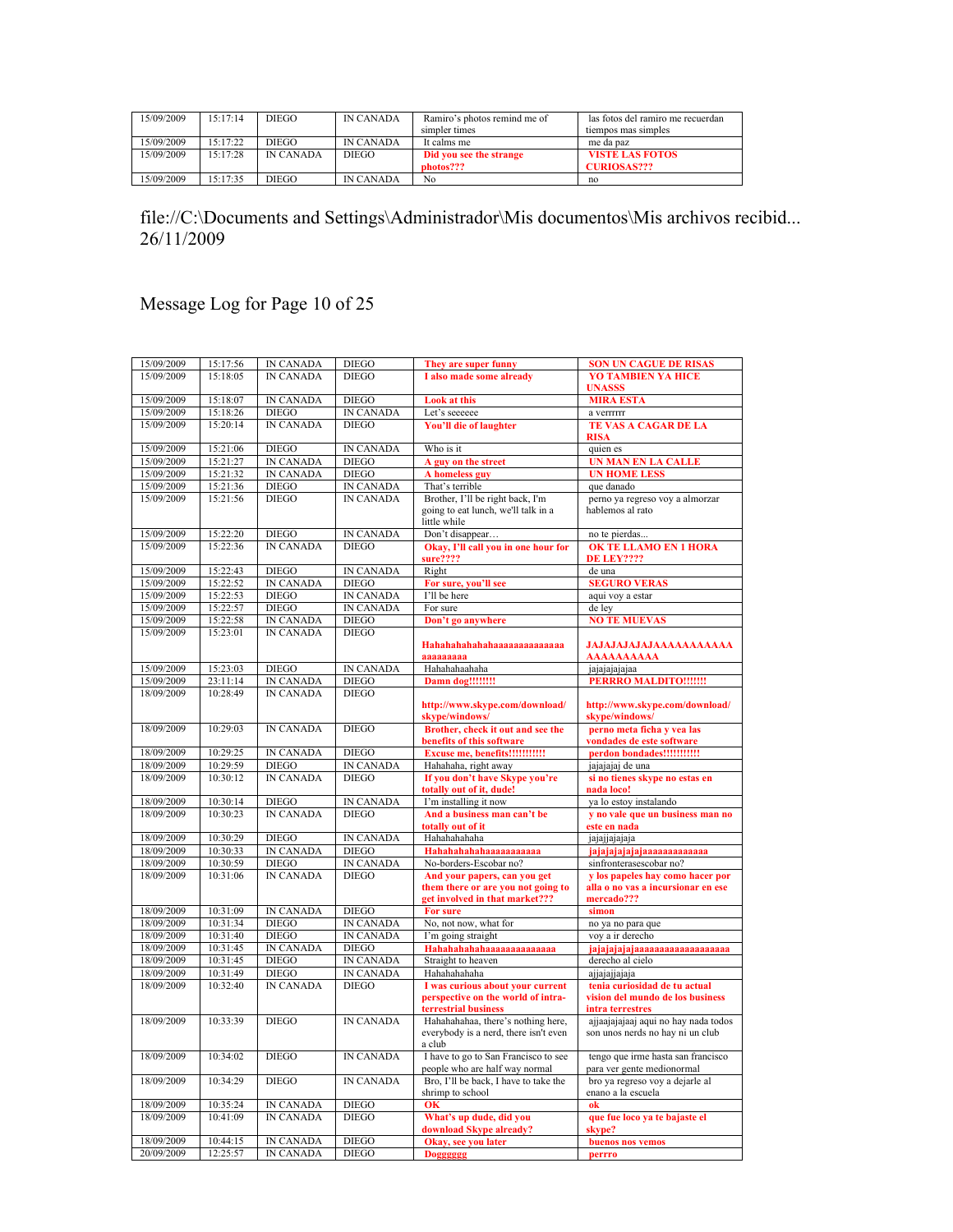| 20/09/2009 | 12:25:59 | <b>IN CANADA</b> | <b>DIEGO</b>     | You there???                                   | estas???                             |
|------------|----------|------------------|------------------|------------------------------------------------|--------------------------------------|
| 25/09/2009 | 13:59:55 | <b>IN CANADA</b> | <b>DIEGO</b>     | Brother, where are you???                      | <b>PERNO DONDE ANDAS???</b>          |
| 29/09/2009 | 17:36:47 | <b>IN CANADA</b> | <b>DIEGO</b>     | Hey, hey!                                      | ove ove!                             |
| 29/09/2009 | 17:37:19 | <b>IN CANADA</b> | <b>DIEGO</b>     | What's happened to you brother,                | que ha sido de vos perno donde       |
|            |          |                  |                  | where are you now, are you still               | andas ahora, sigues vivo             |
|            |          |                  |                  | alive???                                       | todavia???                           |
| 29/09/2009 | 17:38:01 | <b>IN CANADA</b> | <b>DIEGO</b>     | Or did they already make you                   | o va te hicieron Regional            |
|            |          |                  |                  | the Regional Manager of                        | <b>Manager of Texaco ????</b>        |
|            |          |                  |                  | Texaco????                                     |                                      |
| 01/10/2009 | 11:33:01 | <b>DIEGO</b>     | <b>IN CANADA</b> | What else, brother?                            | Oue mas Perno!!                      |
| 01/10/2009 | 11:33:15 | <b>DIEGO</b>     | <b>IN CANADA</b> | Brother in Canada                              | Perno en canada                      |
| 01/10/2009 | 11:33:19 | <b>IN CANADA</b> | <b>DIEGO</b>     | Are you alive still?                           | todavia vives?                       |
| 01/10/2009 | 11:33:21 | <b>IN CANADA</b> | <b>DIEGO</b>     | SOB!                                           | hadp!                                |
| 01/10/2009 | 11:33:23 | <b>DIEGO</b>     | <b>IN CANADA</b> | Hahahahaa, yes                                 | jajajajajaj si                       |
| 01/10/2009 | 11:33:37 | <b>DIEGO</b>     | <b>IN CANADA</b> | Here still fighting                            | aqui todavia en pie de lucha         |
| 01/10/2009 | 11:33:53 | <b>IN CANADA</b> | <b>DIEGO</b>     | Man, I imagine you must be kind                | foco, me imagino que si debes        |
|            |          |                  |                  | of stressed                                    | estar medio estresado                |
| 01/10/2009 | 11:34:31 | <b>IN CANADA</b> | <b>DIEGO</b>     | But once you get over the shock                | pero una vez pasaso el shock         |
|            |          |                  |                  | you get used to it                             | luego ya te acostumbras              |
| 01/10/2009 | 11:34:32 | <b>DIEGO</b>     | <b>IN CANADA</b> | I mean, not because of what                    | o sea no por lo que pase a nivel     |
|            |          |                  |                  | happens at the legal level, more so            | legal, mas por que quiero dejar todo |
|            |          |                  |                  | because I want to have everything              | listo y estoy en tiempos de          |
|            |          |                  |                  | ready and I'm starting the                     | negociacion                          |
|            |          |                  |                  | negotiation                                    |                                      |
| 01/10/2009 | 11:34:34 | <b>IN CANADA</b> | <b>DIEGO</b>     | Yes, or what?                                  | si o que?                            |
| 01/10/2009 | 11:34:44 | <b>DIEGO</b>     | <b>IN CANADA</b> | For sure                                       | cierto                               |
| 01/10/2009 | 11:34:49 | <b>DIEGO</b>     | <b>IN CANADA</b> | And what else?                                 | Y que mas?                           |
| 01/10/2009 | 11:35:08 | <b>DIEGO</b>     | <b>IN CANADA</b> | What news do you have from<br>beloved Ecuador? | que sabes del querido ecuador?       |
| 01/10/2009 | 11:35:14 | <b>IN CANADA</b> | <b>DIEGO</b>     | If I get you, depending on how                 | si te cacho, dependiendo como se     |
|            |          |                  |                  | things turn out, then you have                 | den las cosas entonces tienes mas    |
|            |          |                  |                  | more or less chance to negotiate               | o menos chances para negocias        |
| 01/10/2009 | 11:35:29 | <b>IN CANADA</b> | <b>DIEGO</b>     | <b>To negotiate</b>                            | para negociar                        |
| 01/10/2009 | 11:37:03 | <b>DIEGO</b>     | <b>IN CANADA</b> | Yes, I mean, what that does is                 | si o sea eso lo que hace es          |
|            |          |                  |                  | define when because if things                  | determinar el cuando por que si las  |
|            |          |                  |                  | remain hot I have to keep a low                | cosas siguen calientes yo tengo que  |
|            |          |                  |                  | profile then I hate a low profile, I           | estar perfil bajo entonces yo odio   |
|            |          |                  |                  | like to be boisterous. You know that           | el perfil bajo me guts hacer bulla.  |
|            |          |                  |                  | 5% of a corporation are expatriots,            | Sabess que el 5% en una              |
|            |          |                  |                  | but they make 95% of the noise                 | corporacion son expatriados pero     |
|            |          |                  |                  |                                                | hacen el 95% del ruido               |
| 01/10/2009 | 11:37:10 | <b>IN CANADA</b> | <b>DIEGO</b>     | I don't see you connected on                   | no te veo conectado en el            |
|            |          |                  |                  | Skype???                                       | Skype???                             |
| 01/10/2009 | 11:37:26 | <b>DIEGO</b>     | <b>IN CANADA</b> | Hey                                            | oye                                  |
| 01/10/2009 | 11:37:27 | <b>DIEGO</b>     | <b>IN CANADA</b> | Hev                                            | oye                                  |
| 01/10/2009 | 11:37:30 | <b>DIEGO</b>     | <b>IN CANADA</b> | That's true                                    | cierto                               |

## Message Log for Page 11 of 25

| 01/10/2009               | 11:37:39             | <b>DIEGO</b>                 | <b>IN CANADA</b>                     | You know my wife spends a lot of<br>time on that                                                                                                                                                                                                | sabes que mi esposa pasa en eso                                                                                                                                                                                                                   |
|--------------------------|----------------------|------------------------------|--------------------------------------|-------------------------------------------------------------------------------------------------------------------------------------------------------------------------------------------------------------------------------------------------|---------------------------------------------------------------------------------------------------------------------------------------------------------------------------------------------------------------------------------------------------|
| 01/10/2009               | 11:37:51             | <b>DIEGO</b>                 | <b>IN CANADA</b>                     | And I haven't even been able to<br>connect                                                                                                                                                                                                      | y ni me he podido conectar                                                                                                                                                                                                                        |
| 01/10/2009               | 11:38:03             | <b>DIEGO</b>                 | <b>IN CANADA</b>                     | Hey, another question                                                                                                                                                                                                                           | oye otra pregunta                                                                                                                                                                                                                                 |
| 01/10/2009               | 11:38:10             | <b>IN CANADA</b>             | <b>DIEGO</b>                         | <b>Tell me brother</b>                                                                                                                                                                                                                          | dime pernox                                                                                                                                                                                                                                       |
| 01/10/2009<br>01/10/2009 | 11:39:08<br>11:39:35 | <b>DIEGO</b><br><b>DIEGO</b> | <b>IN CANADA</b><br><b>IN CANADA</b> | You know the company has<br>investigators in Ecuador reviewing<br>a bunch of things, things they no<br>longer want admitted, I mean, if<br>Diego could, I imagine they think<br>they can do something more<br>But obviously those guys who call | tu sabes que la compania tiene<br>investigadores en ecuador revisando<br>la bola de cosas, cosas que ahora no<br>quieren dejar pasar, o sea si el<br>Diego pudo me imagino que creen<br>que pueen hacer algo mas<br>pero obviamente los manes que |
|                          |                      |                              |                                      | the shots don't have our social<br>contacts, so they're hungry for<br>information, as usual                                                                                                                                                     | mandaron no tienen nuestro roce<br>social entonces estan avidos de<br>informacion como siempre                                                                                                                                                    |
| 01/10/2009               | 11:39:40             | <b>DIEGO</b>                 | <b>IN CANADA</b>                     | You get me                                                                                                                                                                                                                                      | va me cachas                                                                                                                                                                                                                                      |
| 01/10/2009               | 11:39:43             | <b>DIEGO</b>                 | <b>IN CANADA</b>                     | Hahahahahahaha                                                                                                                                                                                                                                  | jajajaajajajaj                                                                                                                                                                                                                                    |
| 01/10/2009               | 11:39:50             | <b>IN CANADA</b>             | <b>DIEGO</b>                         | <b>Yes fff</b>                                                                                                                                                                                                                                  | sifff                                                                                                                                                                                                                                             |
| 01/10/2009               | 11:40:01             | <b>IN CANADA</b>             | <b>DIEGO</b>                         | They are not in the game                                                                                                                                                                                                                        | no estan en la jugada                                                                                                                                                                                                                             |
| 01/10/2009               | 11:40:09             | <b>DIEGO</b>                 | <b>IN CANADA</b>                     | Of course                                                                                                                                                                                                                                       | claro                                                                                                                                                                                                                                             |
| 01/10/2009               | 11:40:16             | <b>DIEGO</b>                 | <b>IN CANADA</b>                     | And I'm here and you're there                                                                                                                                                                                                                   | y yo aca y tu alla                                                                                                                                                                                                                                |
| 01/10/2009               | 11:40:37             | <b>IN CANADA</b>             | <b>DIEGO</b>                         | They need to get an infiltrator,                                                                                                                                                                                                                | tienen que meter uno infiltrado                                                                                                                                                                                                                   |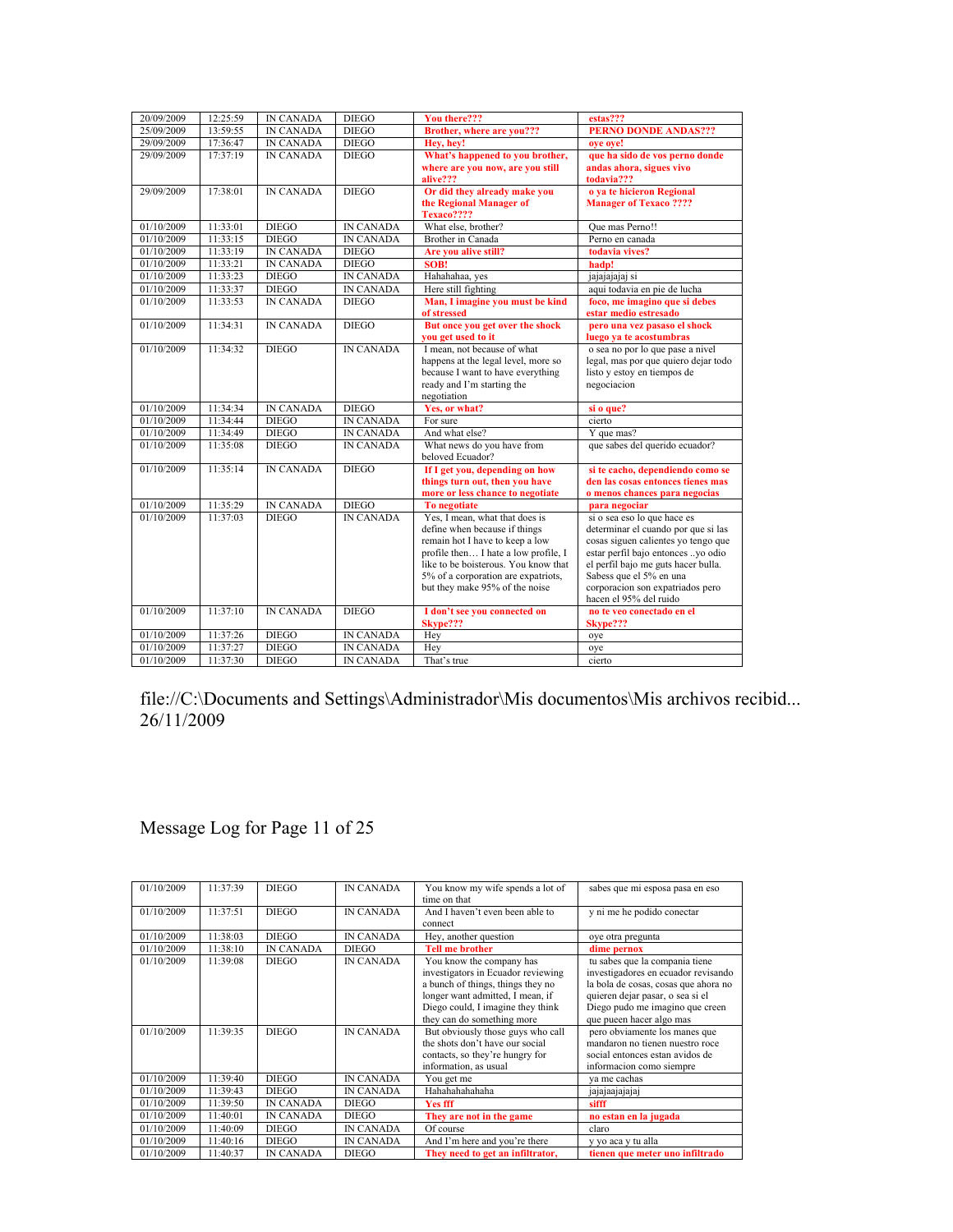|                          |                      |                  |                           | the natives, to destroy!!! Like a                                        | nativos para que destruyan!!!                                          |
|--------------------------|----------------------|------------------|---------------------------|--------------------------------------------------------------------------|------------------------------------------------------------------------|
|                          |                      |                  |                           | virus!!!                                                                 | tipo un virus!!!                                                       |
| 01/10/2009               | 11:40:41             | <b>DIEGO</b>     | IN CANADA                 | They're always calling me to ask                                         | todo el tempo me llamana                                               |
|                          |                      |                  |                           | me things                                                                | preguntar cosas                                                        |
| 01/10/2009               | 11:40:47             | <b>DIEGO</b>     | <b>IN CANADA</b>          | Hahahahaa                                                                | jajajajaaj                                                             |
| 01/10/2009               | 11:40:49             | <b>IN CANADA</b> | <b>DIEGO</b>              | So now you're a consultant                                               | entonces ahora eres consultor                                          |
| 01/10/2009               | 11:41:33             | <b>DIEGO</b>     | <b>IN CANADA</b>          | Damn, on top of everything, mostly<br>they've been surprised with the    | chuta para colmo, mas que nada se<br>han quedado culos con las         |
|                          |                      |                  |                           | conclusions I come up with for                                           | conclusions que saco de las cosas                                      |
|                          |                      |                  |                           | things                                                                   |                                                                        |
| 01/10/2009               | 11:41:44             | <b>IN CANADA</b> | <b>DIEGO</b>              | Hahahahaha                                                               | jajajajaja                                                             |
| 01/10/2009               | 11:42:05             | <b>DIEGO</b>     | <b>IN CANADA</b>          | Hey, and doesn't your dad work at                                        | oye y tu padre no trabaja en la                                        |
|                          |                      |                  |                           | the Attorney General's Office                                            | fiscalia?                                                              |
| 01/10/2009               | 11:42:11             | <b>IN CANADA</b> | <b>DIEGO</b>              | So, you're the one now who                                               | o sea vos eres ahora el que les da                                     |
|                          |                      |                  |                           | shows the new infiltrators the                                           | las flechas por donde ir a los                                         |
|                          |                      |                  |                           | way to go                                                                | nuevos infiltrados                                                     |
| 01/10/2009               | 11:42:16             | <b>DIEGO</b>     | <b>IN CANADA</b>          | No                                                                       | no                                                                     |
| 01/10/2009               | 11:42:20             | <b>DIEGO</b>     | <b>IN CANADA</b>          | Just ideas                                                               | solo conceptos                                                         |
| 01/10/2009               | 11:42:24             | <b>IN CANADA</b> | <b>DIEGO</b>              | OK                                                                       | ok                                                                     |
| 01/10/2009               | 11:42:27             | <b>IN CANADA</b> | <b>DIEGO</b>              | <b>Parameters</b>                                                        | parametros                                                             |
| 01/10/2009               | 11:42:27             | <b>DIEGO</b>     | IN CANADA                 | Like they should go there                                                | como que vayan por ahi                                                 |
| 01/10/2009               | 11:42:39             | <b>DIEGO</b>     | <b>IN CANADA</b>          | If they go there, this is going to                                       | sivan por ahi esto va a pasar ahora                                    |
|                          |                      |                  |                           | happen now go over there                                                 | vayan por alla                                                         |
| 01/10/2009               | 11:42:43             | <b>IN CANADA</b> | <b>DIEGO</b>              | They must have experience                                                | debe ser gente con experiencia                                         |
| 01/10/2009               | 11:42:51             | <b>DIEGO</b>     | <b>IN CANADA</b>          | Yes, they're the best                                                    | si son la bestia                                                       |
| 01/10/2009               | 11:43:17             | <b>DIEGO</b>     | <b>IN CANADA</b>          | Well then, what I was saying about                                       | bueno entonces lo que te decia de                                      |
|                          |                      |                  |                           | your dad, is he still at the Attorney                                    | tu viejo sigue en la fiscalia?                                         |
|                          |                      |                  |                           | General's?                                                               |                                                                        |
| 01/10/2009               | 11:43:20             | <b>IN CANADA</b> | <b>DIEGO</b>              | Still, I don't think the second oil                                      | igual, no creo la segunda                                              |
|                          |                      |                  |                           | company in the world would send                                          | petrolera del mundo envie unos                                         |
| 01/10/2009               | 11:43:39             | <b>IN CANADA</b> | <b>DIEGO</b>              | some jerks<br><b>Chevron Texaco is the second or</b>                     | giles                                                                  |
|                          |                      |                  |                           | the third in the world???                                                | Chevron Texaco es la segunda o<br>tercera en el mundo???               |
| 01/10/2009               | 11:44:07             | <b>DIEGO</b>     | <b>IN CANADA</b>          | I'm not sure, I think the third, but                                     | no estoy seguro creo que la tercera                                    |
|                          |                      |                  |                           | every year the top five change                                           | pero cambian cada ano entre las 5                                      |
|                          |                      |                  |                           | places                                                                   | primeras                                                               |
| 01/10/2009               | 11:44:17             | <b>IN CANADA</b> | <b>DIEGO</b>              | You see, they are among the                                              | viste son de los re duros                                              |
|                          |                      |                  |                           | toughest                                                                 |                                                                        |
| 01/10/2009               | 11:44:27             | <b>IN CANADA</b> | <b>DIEGO</b>              | They must have some really                                               | deben tener unos sicarios                                              |
|                          |                      |                  |                           | tough financial hit men!!!                                               | financieros re duros!!!                                                |
| 01/10/2009               | 11:44:41             | <b>DIEGO</b>     | <b>IN CANADA</b>          | Hey, what happened brother, talk                                         | oye que fue perno habla los de la                                      |
|                          |                      |                  |                           | to the folks at the Attorney                                             | fiscalia pareces abogado                                               |
|                          |                      |                  |                           | General's Office, you seem like a                                        |                                                                        |
|                          |                      |                  |                           | lawyer                                                                   |                                                                        |
| 01/10/2009               | 11:44:43             | <b>DIEGO</b>     | <b>IN CANADA</b>          | hahahaa                                                                  | jajajajaaj                                                             |
| 01/10/2009               | 11:44:49             | <b>IN CANADA</b> | <b>DIEGO</b>              | Hahahahahahaha                                                           | jajajajajaja                                                           |
| 01/10/2009<br>01/10/2009 | 11:44:55             | <b>IN CANADA</b> | <b>DIEGO</b>              | I don't work there                                                       | no trabaja ahi                                                         |
|                          |                      |                  |                           | Let it out                                                               |                                                                        |
|                          | 11:44:57             | <b>DIEGO</b>     | <b>IN CANADA</b>          |                                                                          | sueltalo                                                               |
| 01/10/2009               | 11:45:11             | <b>DIEGO</b>     | <b>IN CANADA</b>          | Is it already out?                                                       | va salio?                                                              |
| 01/10/2009               | 11:45:13             | <b>IN CANADA</b> | <b>DIEGO</b>              | But I have a buddy who's a                                               | pero tengo un pana mio que es                                          |
|                          |                      |                  |                           | professor to those guys, he gives                                        | profesor de los manes, les da                                          |
|                          |                      |                  |                           | teaches post-graduate courses to                                         | clases de postgrado a casi todos                                       |
|                          |                      |                  |                           | almost all of them                                                       |                                                                        |
| 01/10/2009               | 11:45:20             | <b>IN CANADA</b> | <b>DIEGO</b>              | And he's a good budy to                                                  | y es re pana de cualquiera                                             |
|                          |                      | <b>DIEGO</b>     |                           | everyone<br>Hahahahahaha                                                 |                                                                        |
| 01/10/2009<br>01/10/2009 | 11:45:26<br>11:46:02 | <b>IN CANADA</b> | <b>IN CANADA</b><br>DIEGO |                                                                          | jajajaajajaj                                                           |
|                          |                      |                  | <b>IN CANADA</b>          | <b>Connect to Skype brother!!!</b>                                       | conectate al skype perno!!!                                            |
| 01/10/2009               | 11:46:05             | <b>DIEGO</b>     |                           | Well, that's just something that I<br>remembered right now, but it's not | bueno solo es algo que me acorde<br>ahorita pero no es tan importante  |
|                          |                      |                  |                           | so important, we'll see what they                                        | veamos que dicen                                                       |
|                          |                      |                  |                           | say                                                                      |                                                                        |
| 01/10/2009               | 11:46:10             | <b>DIEGO</b>     | IN CANADA                 | I'm going                                                                | ya voy                                                                 |
| 01/10/2009               | 22:44:03             | <b>DIEGO</b>     | <b>IN CANADA</b>          | Hey, when you told me that Napal                                         | Oye cuando me decias que Napal                                         |
|                          |                      |                  |                           | was crazy, was it because of the                                         | estaba Loco fue por lo que le ha                                       |
|                          |                      |                  |                           | stuff he did to Barona?                                                  | dado sus pataditas al Barona?                                          |
| 01/10/2009               | 22:44:22             | IN CANADA        | <b>DIEGO</b>              | <b>Definitely</b>                                                        | simon                                                                  |
| 01/10/2009               | 22:44:27             | <b>IN CANADA</b> | <b>DIEGO</b>              | How did you know, who told                                               | como sabias quien te conto                                             |
|                          |                      |                  |                           | you?                                                                     |                                                                        |
| 01/10/2009               | 22:44:27             | <b>DIEGO</b>     | IN CANADA                 | Well, tell                                                               | pero cuenta                                                            |
| 01/10/2009               | 22:44:34             | <b>DIEGO</b>     | IN CANADA                 | Jordy Boy                                                                | el Jordy Boy                                                           |
| 01/10/2009               | 22:44:49             | <b>DIEGO</b>     | <b>IN CANADA</b>          | What happened, he didn't tell me                                         | como fue la cosa eso no me conto                                       |
|                          |                      |                  |                           | that                                                                     |                                                                        |
| 01/10/2009               | 22:46:39             | <b>IN CANADA</b> | <b>DIEGO</b>              | Barona told me that they were                                            | el Barona me dijo que estaban re                                       |
|                          |                      |                  |                           | really bad off in the morning and                                        | tiezos amanecidos y que el                                             |
|                          |                      |                  |                           | that Barona wanted to go with<br>Napal to his house, but Napal           | Barona queria irse con el Napal a<br>su casa pero el Napal no queria y |
|                          |                      |                  |                           | didn't want to and warned him                                            | le advirtio que si queria subir a su                                   |
|                          |                      |                  |                           | that if he wanted to come up to                                          | dpto le golpeaba y cuando                                              |
|                          |                      |                  |                           | his apartment he'd hit him and                                           | llegaron al dpto de Napal le dio                                       |
|                          |                      |                  |                           | when they arrived at Napal's                                             | su tunda!!!                                                            |
|                          |                      |                  |                           | apartment he gave him a                                                  |                                                                        |
|                          |                      |                  |                           | thrashing!!!                                                             |                                                                        |
| 01/10/2009               | 22:47:04             | <b>DIEGO</b>     | <b>IN CANADA</b>          | No shit                                                                  | no jodas                                                               |
| 01/10/2009               | 22:47:10             | <b>DIEGO</b>     | IN CANADA                 | Crazy you see                                                            | que loco ve                                                            |
| 01/10/2009               | 22:47:32             | IN CANADA        | DIEGO                     | So he left him with a crooked                                            | entonces que le dejo la nariz                                          |
| 01/10/2009               | 22:47:46             | <b>DIEGO</b>     | <b>IN CANADA</b>          | nose and all beat up<br>What a trip, acting like kids                    | virada y golpeado<br>que foco, longos viejos                           |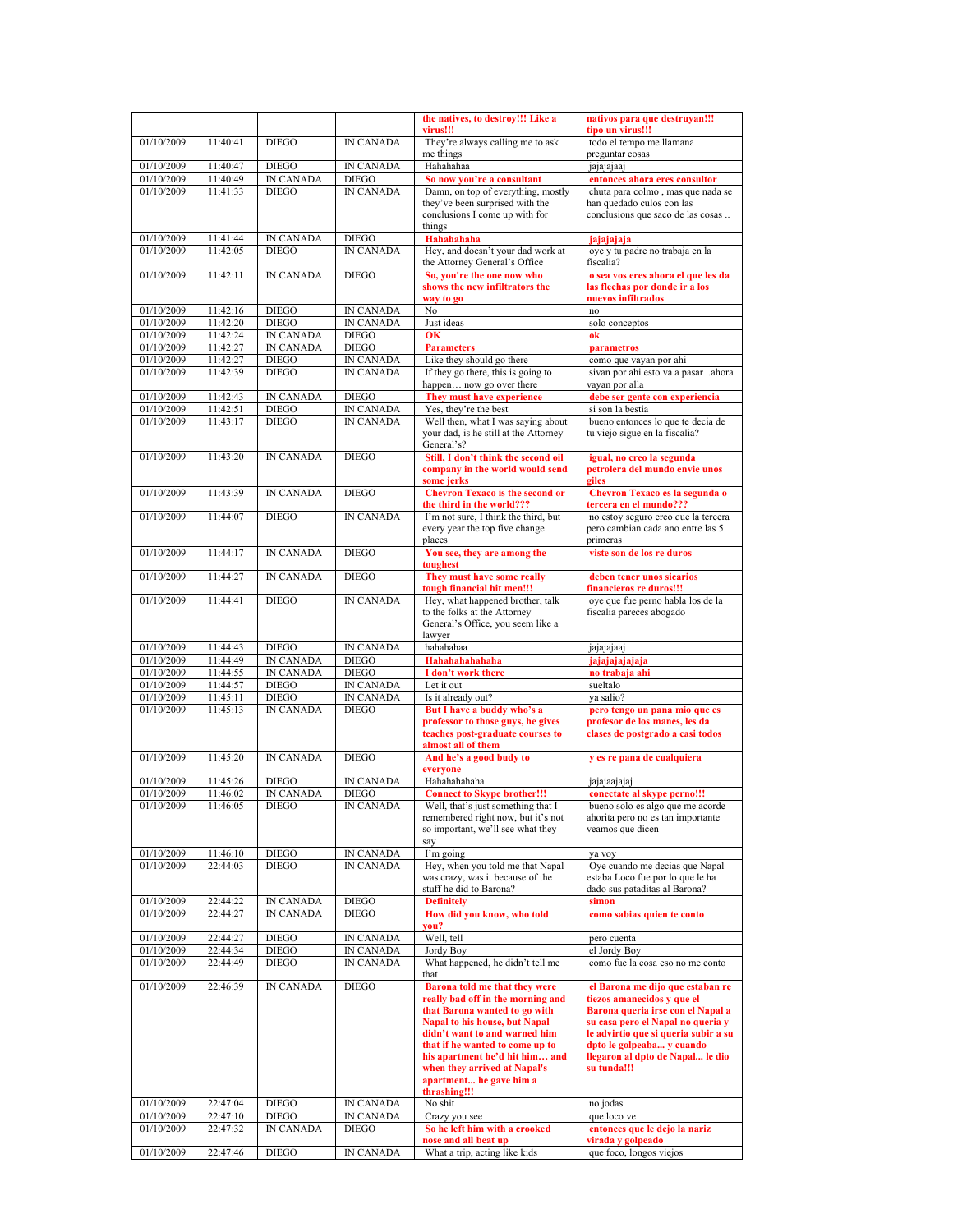| 01/10/2009 | 22:47:48 | <b>DIEGO</b>     | <b>IN CANADA</b> | Hahahaa                          | .<br>jajajajaj        |
|------------|----------|------------------|------------------|----------------------------------|-----------------------|
| 01/10/2009 | 22:47:58 | <b>IN CANADA</b> | <b>DIEGO</b>     | Yes fff                          | sifff                 |
| 01/10/2009 | 22:48:01 | <b>IN CANADA</b> | <b>DIEGO</b>     | <b>Poor Barona</b>               | pobre Barona          |
| 01/10/2009 | 22:48:08 | <b>DIEGO</b>     | <b>IN CANADA</b> | The drugs, brother               | las drogas perno      |
| 01/10/2009 | 22:48:15 | <b>IN CANADA</b> | DIEGO            | Yes, he's practically a skeleton | si es casi eskeletor! |
| 01/10/2009 | 22:48:24 | <b>DIEGO</b>     | <b>IN CANADA</b> | Hahahahahaha                     | .<br>jajajajaajaji    |
| 01/10/2009 | 22:48:25 | <b>DIEGO</b>     | <b>IN CANADA</b> | Hahahahahahaha                   | <i>safafafafafaf</i>  |

## Message Log for Page 12 of 25

| 01/10/2009               | 22:49:11             | <b>DIEGO</b>                     | <b>IN CANADA</b>                 | Jorge is going to Quito on                                                                                                  | El Jorge se va para Quito el                                                                       |
|--------------------------|----------------------|----------------------------------|----------------------------------|-----------------------------------------------------------------------------------------------------------------------------|----------------------------------------------------------------------------------------------------|
|                          |                      |                                  |                                  | Wednesday                                                                                                                   | miercoles                                                                                          |
| 01/10/2009               | 22:49:15<br>22:49:17 | <b>DIEGO</b>                     | <b>IN CANADA</b><br><b>DIEGO</b> | Good for him                                                                                                                | que ganas                                                                                          |
| 01/10/2009<br>01/10/2009 | 22:49:20             | <b>IN CANADA</b><br><b>DIEGO</b> | <b>IN CANADA</b>                 | They are old kids, brother<br>Yes                                                                                           | ya estan longos viejos perno<br>si                                                                 |
| 01/10/2009               | 22:49:24             | <b>DIEGO</b>                     | <b>IN CANADA</b>                 | Totally                                                                                                                     | totalmente                                                                                         |
| 01/10/2009               | 22:49:41             | <b>IN CANADA</b>                 | <b>DIEGO</b>                     | <b>Bad off, those two</b>                                                                                                   | mal los panas                                                                                      |
| 01/10/2009               | 22:49:55             | <b>IN CANADA</b>                 | <b>DIEGO</b>                     | <b>But according to Barona that</b>                                                                                         | pero segun el Barona eso le hizo                                                                   |
|                          |                      |                                  |                                  | made him reconsider and now<br>he's clean and sober                                                                         | recapacitar y ahora zanaoria                                                                       |
| 01/10/2009               | 22:50:21             | <b>DIEGO</b>                     | <b>IN CANADA</b>                 | But he always says that It's been<br>months without anything and then,<br>suddenly, he drinks!!!                            | Pero eso dice siempre ya hace<br>meses nada y de repente TOMA!!!                                   |
| 01/10/2009               | 22:50:41             | <b>DIEGO</b>                     | <b>IN CANADA</b>                 | But just the same, it's crazy,<br>they're buddies, get it                                                                   | Pero igual que loco son panas<br>cachas                                                            |
| 01/10/2009               | 22:50:59             | <b>DIEGO</b>                     | <b>IN CANADA</b>                 | I mean, no kidding                                                                                                          | o sea ni cagando                                                                                   |
| 01/10/2009               | 22:51:19             | <b>IN CANADA</b>                 | <b>DIEGO</b>                     | Yes fff, that's what Barona told<br>me                                                                                      | sifff, eso me conto Barona                                                                         |
| 01/10/2009               | 22:51:25             | <b>IN CANADA</b>                 | <b>DIEGO</b>                     | I thought you knew                                                                                                          | pense que si sabias                                                                                |
| 01/10/2009               | 22:51:48             | <b>DIEGO</b>                     | <b>IN CANADA</b>                 | No. I didn't know. I haven't<br>spoken to anyone, now with Jorge<br>and you, and you keep me in the<br>dark                 | No sabia, no he hablado con nadie<br>ahora con elJorge y voz que me<br>mantienes en la oscuridad   |
| 01/10/2009               | 22:52:12             | <b>IN CANADA</b>                 | <b>DIEGO</b>                     | Hahahahahaha                                                                                                                | jajajajajjaja                                                                                      |
| 01/10/2009               | 22:52:12             | <b>DIEGO</b>                     | <b>IN CANADA</b>                 | Hey, you know who is giving<br>Napal money for Le Lounge?                                                                   | Oye y sabes quien es la que le pone<br>el billete al napal para le Lounge?                         |
| 01/10/2009               | 22:52:19             | <b>IN CANADA</b>                 | <b>DIEGO</b>                     | No idea                                                                                                                     | ni idea                                                                                            |
| 01/10/2009               | 22:52:22             | <b>IN CANADA</b>                 | <b>DIEGO</b>                     | How's that???                                                                                                               | como es eso???                                                                                     |
| 01/10/2009               | 22:52:53             | <b>DIEGO</b>                     | <b>IN CANADA</b>                 | I mean, he's going to open this<br>Lounge, but I'd like to know what<br>guy is putting up now                               | O sea se va aponer este Lounge<br>pero quisiera saber que man es la<br>que pone ahora              |
| 01/10/2009               | 22:53:07             | <b>IN CANADA</b>                 | <b>DIEGO</b>                     | No idea                                                                                                                     | ni idea                                                                                            |
| 01/10/2009               | 22:53:41             | <b>IN CANADA</b>                 | <b>DIEGO</b>                     | Give me 10 minutes, I'm going to<br>the other room to talk about a<br>few things with my wife                               | dame 10 minutos que voy al<br>cuarto a hablar par cosas con mi<br>sra                              |
| 01/10/2009               | 22:53:42             | <b>DIEGO</b>                     | <b>IN CANADA</b>                 | Well, we already have another<br>typical seedy-bar that's ready when<br>you can come back, I mean in 2014<br>or around then | bueno ya tenemos otro antro tipico<br>esta listo cuando ya pueda regresar<br>o sea 2014 por ahi    |
| 01/10/2009               | 22:53:45             | <b>DIEGO</b>                     | <b>IN CANADA</b>                 | OK                                                                                                                          | ok                                                                                                 |
| 01/10/2009               | 22:53:49             | <b>IN CANADA</b>                 | <b>DIEGO</b>                     | <b>Hold on</b>                                                                                                              | esperame                                                                                           |
| 01/10/2009               | 22:54:02             | <b>DIEGO</b>                     | <b>IN CANADA</b>                 | I'll be here                                                                                                                | aqui estare                                                                                        |
| 01/10/2009<br>01/10/2009 | 23:10:19<br>23:10:35 | <b>IN CANADA</b><br><b>DIEGO</b> | <b>DIEGO</b><br><b>IN CANADA</b> | <b>Brother</b><br>What's up                                                                                                 | pernox<br>Que fueeeee                                                                              |
| 01/10/2009               | 23:10:48             | <b>DIEGO</b>                     | <b>IN CANADA</b>                 | I was looking at a wild filly on                                                                                            | estaba viendo una potra salvaje                                                                    |
|                          |                      |                                  |                                  | YouTube                                                                                                                     | enyoutube                                                                                          |
| 01/10/2009               | 23:11:20             | <b>IN CANADA</b>                 | <b>DIEGO</b>                     | What did you do today<br>brother???                                                                                         | que hiciste hoy perno???                                                                           |
| 01/10/2009               | 23:11:56             | <b>DIEGO</b>                     | <b>IN CANADA</b>                 | A little bit of everything, some<br>legal affairs for the Quito company<br>and a few stupid things, nothing<br>much         | de todo un poco, asuntos legales lo<br>de la compania de Quito y un par de<br>huevadas nada grande |
| 01/10/2009               | 23:12:04             | <b>DIEGO</b>                     | IN CANADA                        | How's that?                                                                                                                 | como asi ?                                                                                         |
| 01/10/2009<br>01/10/2009 | 23:12:19<br>23:12:21 | <b>IN CANADA</b><br><b>DIEGO</b> | <b>DIEGO</b><br><b>IN CANADA</b> | <b>Nothing</b>                                                                                                              | por nada                                                                                           |
|                          |                      |                                  |                                  | http://www.youtube.com/watch?v=<br>dzKW8zW7ZHo                                                                              | http://www.youtube.com/watch?v=<br>dzKW8zW7ZHo                                                     |
| 01/10/2009               | 23:12:35             | <b>DIEGO</b>                     | <b>IN CANADA</b>                 | Check this out, man                                                                                                         | cachale a esta man                                                                                 |
| 01/10/2009               | 23:12:35             | <b>DIEGO</b>                     | <b>IN CANADA</b>                 | Too much                                                                                                                    | en demas                                                                                           |
| 01/10/2009               | 23:13:45             | <b>DIEGO</b>                     | <b>IN CANADA</b>                 | I'm definitely going to request that<br>everything end up in Argentina                                                      | definitivamente voy a pedir que<br>todo termine por argentina                                      |
| 01/10/2009               | 23:13:45             | <b>DIEGO</b>                     | <b>IN CANADA</b>                 | What asses                                                                                                                  | que chuchas                                                                                        |
| 01/10/2009<br>01/10/2009 | 23:13:48<br>23:13:59 | <b>DIEGO</b><br><b>IN CANADA</b> | <b>IN CANADA</b><br><b>DIEGO</b> | Hahahahaahaha<br>Hahahahaha                                                                                                 | ajajajajaja                                                                                        |
| 01/10/2009               | 23:14:03             | <b>IN CANADA</b>                 | <b>DIEGO</b>                     | <b>Be serious!</b>                                                                                                          | jajajajaja<br>habla serio!                                                                         |
| 01/10/2009               | 23:14:24             | <b>IN CANADA</b>                 | <b>DIEGO</b>                     | <b>Call me on Skype</b>                                                                                                     | llamame al skype                                                                                   |
| 01/10/2009               | 23:14:33             | <b>DIEGO</b>                     | <b>IN CANADA</b>                 | I'll call you right now, hold on                                                                                            | va te llamo aguanta me conecto                                                                     |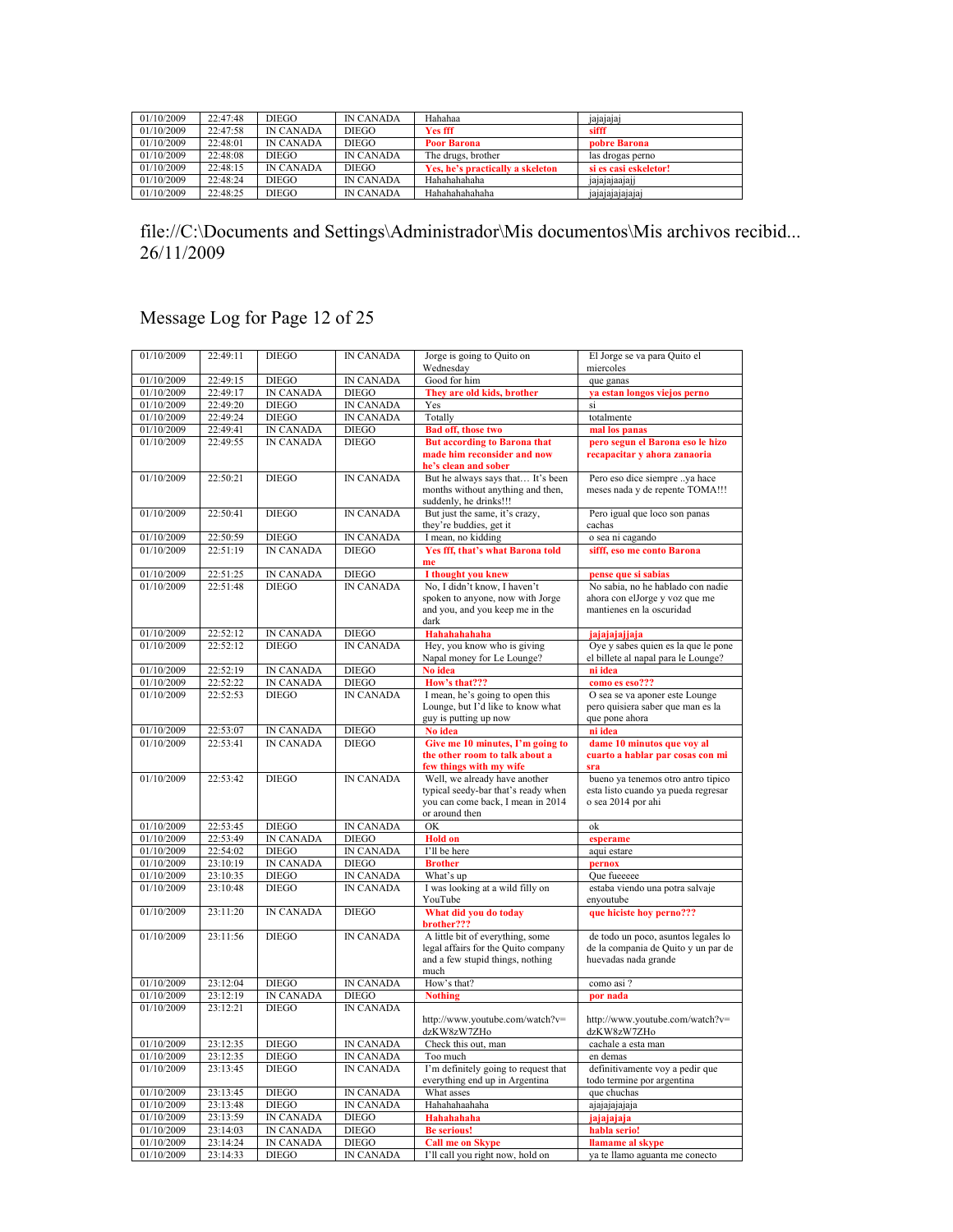|            |          |                  |                  | while I connect                    |                                  |
|------------|----------|------------------|------------------|------------------------------------|----------------------------------|
| 01/10/2009 | 23:14:39 | <b>IN CANADA</b> | <b>DIEGO</b>     | OK                                 | ok                               |
| 01/10/2009 | 23:14:48 | <b>DIEGO</b>     | <b>IN CANADA</b> | Cigarette, 2 mins. please          | tabaquito 2 min please           |
| 01/10/2009 | 23:14:56 | <b>IN CANADA</b> | <b>DIEGO</b>     | $\alpha$                           | ok                               |
| 01/10/2009 | 23:19:50 | <b>DIEGO</b>     | <b>IN CANADA</b> | But is says you're offline         | pero apareces offline            |
| 01/10/2009 | 23:20:22 | <b>IN CANADA</b> | <b>DIEGO</b>     | <b>Pm</b> there                    | ahi estov                        |
| 01/10/2009 | 23:20:26 | <b>IN CANADA</b> | <b>DIEGO</b>     | <b>Call me</b>                     | <b>llamame</b>                   |
| 01/10/2009 | 23:20:33 | <b>DIEGO</b>     | <b>IN CANADA</b> | It's ringing                       | esta timbrando                   |
| 01/10/2009 | 23:20:37 | <b>IN CANADA</b> | <b>DIEGO</b>     | You show as off                    | vos sales off                    |
| 01/10/2009 | 23:21:02 | <b>DIEGO</b>     | IN CANADA        | It's ringing there                 | ahi esta timbrando               |
| 01/10/2009 | 23:21:09 | <b>DIEGO</b>     | <b>IN CANADA</b> | Again                              | otra vez                         |
| 01/10/2009 | 23:21:27 | <b>DIEGO</b>     | <b>IN CANADA</b> | The answering machine picked up    | me contesta la grabadora         |
| 01/10/2009 | 23:21:45 | <b>IN CANADA</b> | <b>DIEGO</b>     | I'll call you now                  | va te llamo                      |
| 01/10/2009 | 23:21:48 | <b>DIEGO</b>     | <b>IN CANADA</b> | Let's see                          | a ver                            |
| 01/10/2009 | 23:27:03 | <b>IN CANADA</b> | <b>DIEGO</b>     |                                    |                                  |
|            |          |                  |                  | http://news.ca.msn.com/canada/vi   | http://news.ca.msn.com/canada/vi |
|            |          |                  |                  | deo.aspx?cpdocumentid=             | deo.aspx?cpdocumentid=           |
|            |          |                  |                  | e0cfa370-0cc7-4aa8-86fd-           | e0cfa370-0cc7-4aa8-86fd-         |
|            |          |                  |                  | 3c05555875d1,8caf3a10-4cba-        | 3c05555875d1.8caf3a10-4cba-      |
|            |          |                  |                  | 4732-9921-                         | 4732-9921-                       |
|            |          |                  |                  | 93602e7c815b.3496177b-2b19-        | 93602e7c815b,3496177b-2b19-      |
|            |          |                  |                  | 494f-9257-7f026cbcf0d1             | 494f-9257-7f026cbcf0d1           |
| 02/10/2009 | 0:22:46  | <b>DIEGO</b>     | <b>IN CANADA</b> | Brother, let's talk tomorrow, they | Perno hablemos manana que        |
|            |          |                  |                  | need the computer                  | necesitan la compu               |
| 02/10/2009 | 0:23:35  | <b>DIEGO</b>     | <b>IN CANADA</b> | A hug!!                            | un abrazo !!                     |
| 02/10/2009 | 0:23:41  | <b>IN CANADA</b> | <b>DIEGO</b>     | Hugs!                              | abrazos!                         |
| 02/10/2009 | 15:20:39 | <b>IN CANADA</b> | <b>DIEGO</b>     | <b>Little bustard!</b>             | <b>LITTLE BUSTARD!</b>           |
| 05/10/2009 | 14:22:33 | <b>DIEGO</b>     | <b>IN CANADA</b> | Santi Boy                          | Santi Boy                        |
| 05/10/2009 | 14:22:44 | <b>IN CANADA</b> | <b>DIEGO</b>     | <b>Mv God</b>                      | mi god                           |
| 05/10/2009 | 14:22:49 | <b>DIEGO</b>     | <b>IN CANADA</b> | What else brother                  | Que mas perno                    |
| 05/10/2009 | 14:22:49 | <b>IN CANADA</b> | <b>DIEGO</b>     | Dog                                | dog                              |
| 05/10/2009 | 14.22.52 | <b>IN CANADA</b> | <b>DIEGO</b>     | Hahahaha                           | jajajaja                         |
| 05/10/2009 | 14:22:58 | <b>DIEGO</b>     | <b>IN CANADA</b> | No, no, no your God is fine        | no no no tu god esta bien        |
| 05/10/2009 | 14:23:01 | <b>DIEGO</b>     | <b>IN CANADA</b> | Hahahahaha                         | jajajajajaja                     |
| 05/10/2009 | 14:23:18 | <b>IN CANADA</b> | <b>DIEGO</b>     | Hahahahahaha                       | jajajajajaja                     |
| 05/10/2009 | 14:23:28 | <b>IN CANADA</b> | <b>DIEGO</b>     | Are you online???                  | estas on line???                 |
| 05/10/2009 | 14:23:30 | <b>DIEGO</b>     | <b>IN CANADA</b> | What else is hot?                  | Que mas que hay caliente?        |
| 05/10/2009 | 14:23:35 | <b>DIEGO</b>     | <b>IN CANADA</b> | Yes, right here                    | si pues aqui mismo               |
|            |          |                  |                  |                                    |                                  |

## Message Log for Page 13 of 25

| 05/10/2009 | 14:24:01 | <b>IN CANADA</b> | <b>DIEGO</b>     | Give me 10 mins                  | dame 10m                        |
|------------|----------|------------------|------------------|----------------------------------|---------------------------------|
| 05/10/2009 | 14:24:02 | <b>IN CANADA</b> | <b>DIEGO</b>     | OK                               | ok                              |
| 05/10/2009 | 14:24:08 | <b>DIEGO</b>     | <b>IN CANADA</b> | Okay, I'll be here               | ok aqui estare                  |
| 05/10/2009 | 14:46:41 | <b>IN CANADA</b> | <b>DIEGO</b>     | Yeah                             | va                              |
| 05/10/2009 | 14:46:44 | <b>IN CANADA</b> | <b>DIEGO</b>     | You there???                     | estas???                        |
| 05/10/2009 | 14:49:35 | <b>IN CANADA</b> | <b>DIEGO</b>     | <b>Brother</b>                   | perno                           |
| 05/10/2009 | 15:10:50 | <b>DIEGO</b>     | <b>IN CANADA</b> | Hi                               | Hola                            |
| 05/10/2009 | 15:10:55 | <b>DIEGO</b>     | <b>IN CANADA</b> | I was bathing                    | Me estaba banando               |
| 05/10/2009 | 15:11:04 | <b>IN CANADA</b> | <b>DIEGO</b>     | <b>Skype</b>                     | skype                           |
| 05/10/2009 | 15:11:06 | <b>IN CANADA</b> | <b>DIEGO</b>     | Get it together!                 | ponte pilas!                    |
| 05/10/2009 | 15:11:10 | <b>DIEGO</b>     | <b>IN CANADA</b> | Hahahaha, right away             | jajaja de una                   |
| 05/10/2009 | 15:11:32 | <b>IN CANADA</b> | <b>DIEGO</b>     | You're not on                    | no estas conectado              |
| 05/10/2009 | 15:11:57 | <b>DIEGO</b>     | <b>IN CANADA</b> | Now!!                            | va!!                            |
| 05/10/2009 | 15:12:18 | <b>DIEGO</b>     | <b>IN CANADA</b> | You call me, because you don't   | pero llamame por que apareces   |
|            |          |                  |                  | appear to be on                  | como no conectado               |
| 05/10/2009 | 17:38:53 | <b>IN CANADA</b> | <b>DIEGO</b>     | <b>Diego</b> box                 | diego box                       |
| 05/10/2009 | 17:39:04 | <b>DIEGO</b>     | <b>IN CANADA</b> | Hi                               | hola                            |
| 05/10/2009 | 17:39:17 | <b>DIEGO</b>     | <b>IN CANADA</b> | What are you doing, broooooother | que haces pernooooooooo         |
| 05/10/2009 | 17:39:31 | <b>IN CANADA</b> | <b>DIEGO</b>     | Where were you?                  | donde andabas?                  |
| 05/10/2009 | 17:39:47 | <b>DIEGO</b>     | <b>IN CANADA</b> | I was installing some fuses      | estaba instalando unos fusibles |
| 05/10/2009 | 17:40:00 | <b>DIEGO</b>     | <b>IN CANADA</b> | There was no light in the pool   | no habia luz en la poscina      |
| 05/10/2009 | 17:40:02 | <b>DIEGO</b>     | <b>IN CANADA</b> | pool                             | piscina                         |
| 05/10/2009 | 17:40:08 | <b>IN CANADA</b> | <b>DIEGO</b>     | Cool                             | focote                          |
| 05/10/2009 | 17:40:12 | <b>DIEGO</b>     | <b>IN CANADA</b> | And that makes me sad            | v eso me entristese             |
| 05/10/2009 | 17:40:31 | <b>IN CANADA</b> | <b>DIEGO</b>     | Hahahaha                         | jajajaja                        |
| 05/10/2009 | 17:40:34 | <b>DIEGO</b>     | <b>IN CANADA</b> | hahahaahaa                       | jajajjajjaaj                    |
| 05/10/2009 | 17:40:36 | <b>IN CANADA</b> | <b>DIEGO</b>     | The rich also cry                | los ricos tambien lloran        |
| 05/10/2009 | 17:40:43 | <b>DIEGO</b>     | <b>IN CANADA</b> | Hahahaaha, what a bullshiter     | ajjajajaj que labioso           |
| 05/10/2009 | 17:40:54 | <b>DIEGO</b>     | <b>IN CANADA</b> | What else do you seeee           | que mas veeeeeee                |
| 05/10/2009 | 17:41:02 | <b>IN CANADA</b> | <b>DIEGO</b>     | I want my laptop                 | quiero mi laptop                |
| 05/10/2009 | 17:41:04 | <b>DIEGO</b>     | <b>IN CANADA</b> | I really feel like some booze    | estoy con unas ganitas de unos  |
|            |          |                  |                  |                                  | alcoholes                       |
| 05/10/2009 | 17:41:21 | <b>DIEGO</b>     | <b>IN CANADA</b> | I want a drink                   | vo quiero un trago              |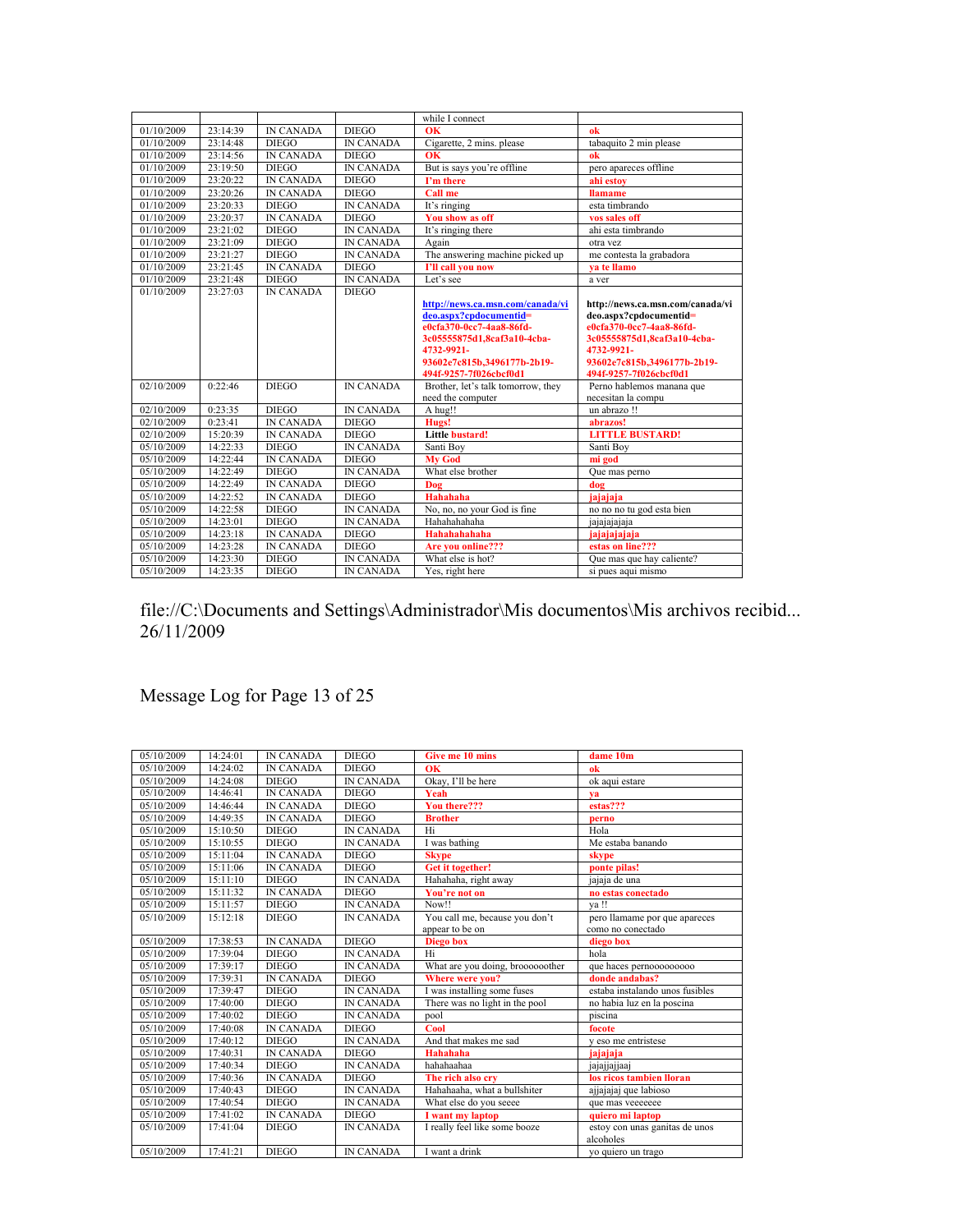| 05/10/2009 | 17:41:38 | <b>IN CANADA</b> | <b>DIEGO</b>     | <b>Hahahaha</b>                                | jajajaja                                           |
|------------|----------|------------------|------------------|------------------------------------------------|----------------------------------------------------|
| 05/10/2009 | 17:41:43 | <b>IN CANADA</b> | <b>DIEGO</b>     | <b>Be serious!</b>                             | habla serio!                                       |
| 05/10/2009 | 17:41:46 | <b>DIEGO</b>     | <b>IN CANADA</b> | I'm totally craving it in fact I am<br>craving | estoy con la vena abiertaza es mas<br>sov una vena |
| 05/10/2009 | 17:42:11 | <b>IN CANADA</b> | <b>DIEGO</b>     | And what do you feel like<br>having?           | y ganas de que te da?                              |
| 05/10/2009 | 17:42:17 | <b>DIEGO</b>     | IN CANADA        | Even that                                      | hasta de eso me da                                 |
| 05/10/2009 | 17:42:26 | <b>IN CANADA</b> | <b>DIEGO</b>     | <b>Hahahahaha</b>                              | iajajajaja                                         |
| 05/10/2009 | 17:42:30 | <b>IN CANADA</b> | <b>DIEGO</b>     | And it's not going to happen                   | y no va a ser                                      |
| 05/10/2009 | 17:42:33 | <b>DIEGO</b>     | <b>IN CANADA</b> | Hahahahaha                                     | ajjajajajaj                                        |
| 05/10/2009 | 17:42:34 | <b>DIEGO</b>     | <b>IN CANADA</b> | Hahahaa                                        | jajajajja                                          |
| 05/10/2009 | 17:43:03 | <b>DIEGO</b>     | <b>IN CANADA</b> | We have to plan a trip home with a             | tenemos que coordinar un trip a la                 |
|            |          |                  |                  | stop in Locombia, and we'll drive              | patria con parada por locombia y de                |
|            |          |                  |                  | from there                                     | ahi nos vamos en carro                             |
| 05/10/2009 | 17:43:17 | <b>DIEGO</b>     | <b>IN CANADA</b> | Or to Lima and bring a car                     | o a lima y llevamos un carrito                     |
| 05/10/2009 | 17:43:21 | <b>DIEGO</b>     | <b>IN CANADA</b> | For the expenses                               | para los gastos                                    |
| 05/10/2009 | 17:43:51 | <b>IN CANADA</b> | <b>DIEGO</b>     | A car for the expenses?                        | un carrito para los gastos?                        |
| 05/10/2009 | 17:44:30 | <b>DIEGO</b>     | <b>IN CANADA</b> | Of course, we bring it from here to            | claro lo llevamos de aqui llega a                  |
|            |          |                  |                  | Peru, temporary international, it              | Peru internacional temporal no paga                |
|            |          |                  |                  | won't pay taxes and we drive it to             | impuestos y lo manejamos a Ouito                   |
|            |          |                  |                  | Quito and sell it there                        | v le vendemos ahi                                  |
| 05/10/2009 | 17:44:43 | <b>DIEGO</b>     | <b>IN CANADA</b> | I know how                                     | va se como                                         |
| 05/10/2009 | 17:44:51 | <b>DIEGO</b>     | <b>IN CANADA</b> | It's all legal                                 | todo legal                                         |
| 05/10/2009 | 17:44:58 | <b>IN CANADA</b> | <b>DIEGO</b>     | Sounds good                                    | <b>ESO SUENA BIEN</b>                              |
| 05/10/2009 | 17:45:02 | <b>IN CANADA</b> | <b>DIEGO</b>     | <b>Call me on Skype</b>                        | <b>LLAMAME AL SKYPE</b>                            |
| 05/10/2009 | 17:45:06 | <b>DIEGO</b>     | <b>IN CANADA</b> | First we'll drive it like crazy                | le sacamos la puta primera                         |
| 05/10/2009 | 17:45:23 | <b>DIEGO</b>     | <b>IN CANADA</b> | I am logging on                                | va me conecto                                      |
| 05/10/2009 | 17:46:29 | <b>DIEGO</b>     | <b>IN CANADA</b> | Okav                                           | listo                                              |
| 05/10/2009 | 17:47:31 | <b>DIEGO</b>     | <b>IN CANADA</b> | Call!                                          | llama veee                                         |
| 05/10/2009 | 17:49:31 | <b>IN CANADA</b> | <b>DIEGO</b>     | I'll call you now                              | va te llamo                                        |
| 05/10/2009 | 17:49:35 | <b>DIEGO</b>     | <b>IN CANADA</b> | OK                                             | ok                                                 |
| 05/10/2009 | 17:51:53 | <b>IN CANADA</b> | <b>DIEGO</b>     | I have to go see my wife                       | tengo que irle a ver a mi sra                      |
| 05/10/2009 | 17:52:00 | <b>IN CANADA</b> | <b>DIEGO</b>     | I'll be back in 1 hour, dog                    | regreso en 1 hora dog                              |
| 05/10/2009 | 17:52:08 | <b>DIEGO</b>     | <b>IN CANADA</b> | Cool bro, we'll talk then                      | chevere bro ahi hablamos                           |
| 05/10/2009 | 17:52:09 | <b>IN CANADA</b> | <b>DIEGO</b>     | And we'll talk about the car                   | v hablamos sobre el auto                           |
| 05/10/2009 | 17:52:14 | <b>IN CANADA</b> | <b>DIEGO</b>     | Great!!!                                       | listo!!!                                           |
| 05/10/2009 | 17:52:15 | <b>DIEGO</b>     | <b>IN CANADA</b> | Sure                                           | de una                                             |
| 05/10/2009 | 17:52:18 | <b>IN CANADA</b> | <b>DIEGO</b>     | You'll be logged on                            | estaras conectado                                  |
| 06/10/2009 | 16:52:48 | <b>IN CANADA</b> | <b>DIEGO</b>     | Brother!!!!!!                                  | perno!!!!!!                                        |
| 06/10/2009 | 16:52:55 | <b>IN CANADA</b> | <b>DIEGO</b>     | I don't see you on Skype?                      | no te veo en Skype?                                |
| 06/10/2009 | 16:53:24 | <b>DIEGO</b>     | <b>IN CANADA</b> | I'm getting an error                           | me sale un error                                   |
| 06/10/2009 | 16:53:36 | <b>DIEGO</b>     | <b>IN CANADA</b> | I don't know what the hell is<br>happening     | no se que mierda le pasa                           |
| 06/10/2009 | 16:53:38 | <b>IN CANADA</b> | <b>DIEGO</b>     | How's that???                                  | como es eso???                                     |
| 06/10/2009 | 16:53:41 | <b>IN CANADA</b> | <b>DIEGO</b>     | Chi                                            | chi                                                |
| 06/10/2009 | 16:53:53 | <b>DIEGO</b>     | <b>IN CANADA</b> | errros 8467cff or something like<br>that       | errros 8467cff o algo asi                          |
| 06/10/2009 | 16:54:09 | <b>DIEGO</b>     | <b>IN CANADA</b> | I'm going to remove it and reload it           | ya le voy a quitar y volver a cargar               |
| 06/10/2009 | 16:54:21 | <b>DIEGO</b>     | <b>IN CANADA</b> | What else brother, what's new?                 | que mas perno que hay de nuevo?                    |
| 06/10/2009 | 16:55:17 | <b>IN CANADA</b> | <b>DIEGO</b>     | Here, reading the newspaper                    | aqui leyendo la prensa                             |
| 06/10/2009 | 16:55:34 | <b>DIEGO</b>     | <b>IN CANADA</b> | The sensationalist press                       | la prensa amarillista                              |
| 06/10/2009 | 16:55:44 | <b>IN CANADA</b> | <b>DIEGO</b>     | There's any other, hahahaha                    | no hay mas jajajaja                                |

# Message Log for Page 14 of 25

| 06/10/2009 | 16:55:45 | <b>IN CANADA</b> | <b>DIEGO</b>     |                                                                                                                                                                     |                                                                                                                                             |
|------------|----------|------------------|------------------|---------------------------------------------------------------------------------------------------------------------------------------------------------------------|---------------------------------------------------------------------------------------------------------------------------------------------|
| 06/10/2009 | 16:56:11 | <b>DIEGO</b>     | <b>IN CANADA</b> | Hahaha, that's great                                                                                                                                                | jajajaj que bien                                                                                                                            |
| 06/10/2009 | 16:57:29 | <b>IN CANADA</b> | <b>DIEGO</b>     | And you, brother?                                                                                                                                                   | v vos pernox?                                                                                                                               |
| 06/10/2009 | 16:58:01 | <b>DIEGO</b>     | <b>IN CANADA</b> | Everything's the same for me, all is                                                                                                                                | yo igual todo tranquilo                                                                                                                     |
|            |          |                  |                  | calm                                                                                                                                                                |                                                                                                                                             |
| 06/10/2009 | 16:58:13 | <b>IN CANADA</b> | <b>DIEGO</b>     | What happened with your                                                                                                                                             | que paso con tu Skypez?                                                                                                                     |
|            |          |                  |                  | <b>Skype?</b>                                                                                                                                                       |                                                                                                                                             |
| 06/10/2009 | 16:59:00 | <b>DIEGO</b>     | <b>IN CANADA</b> | I don't know, every time I want to<br>open it I get an error and I don't<br>know what the hell it is, some virus,<br>I think I have to do something to<br>the compu | no se cada vez que quiero habrirle<br>me sale un error y no se que mierda<br>sera algun virus creo tengo que<br>pasarle el huevo a la compu |
| 06/10/2009 | 17:01:00 | <b>IN CANADA</b> | <b>DIEGO</b>     | <b>Definitely</b>                                                                                                                                                   | simon                                                                                                                                       |
| 06/10/2009 | 17:01:04 | <b>IN CANADA</b> | <b>DIEGO</b>     | Or restart it                                                                                                                                                       | o reiniciale                                                                                                                                |
| 06/10/2009 | 17:04:15 | <b>IN CANADA</b> | <b>DIEGO</b>     | <b>Brother!</b>                                                                                                                                                     | perno!                                                                                                                                      |
| 06/10/2009 | 17:05:30 | <b>DIEGO</b>     | <b>IN CANADA</b> | I restarted it this morning, but it                                                                                                                                 | ya le reinicie en la manana pero se                                                                                                         |
|            |          |                  |                  | was kind of limping, so I don't                                                                                                                                     | queda medio cojuda entonces                                                                                                                 |
|            |          |                  |                  | want it to die on me because I have                                                                                                                                 | noqueiro que se me vaya a cagar                                                                                                             |
|            |          |                  |                  | a shitload of info that's not backed                                                                                                                                | por que tengo la bola de info sin                                                                                                           |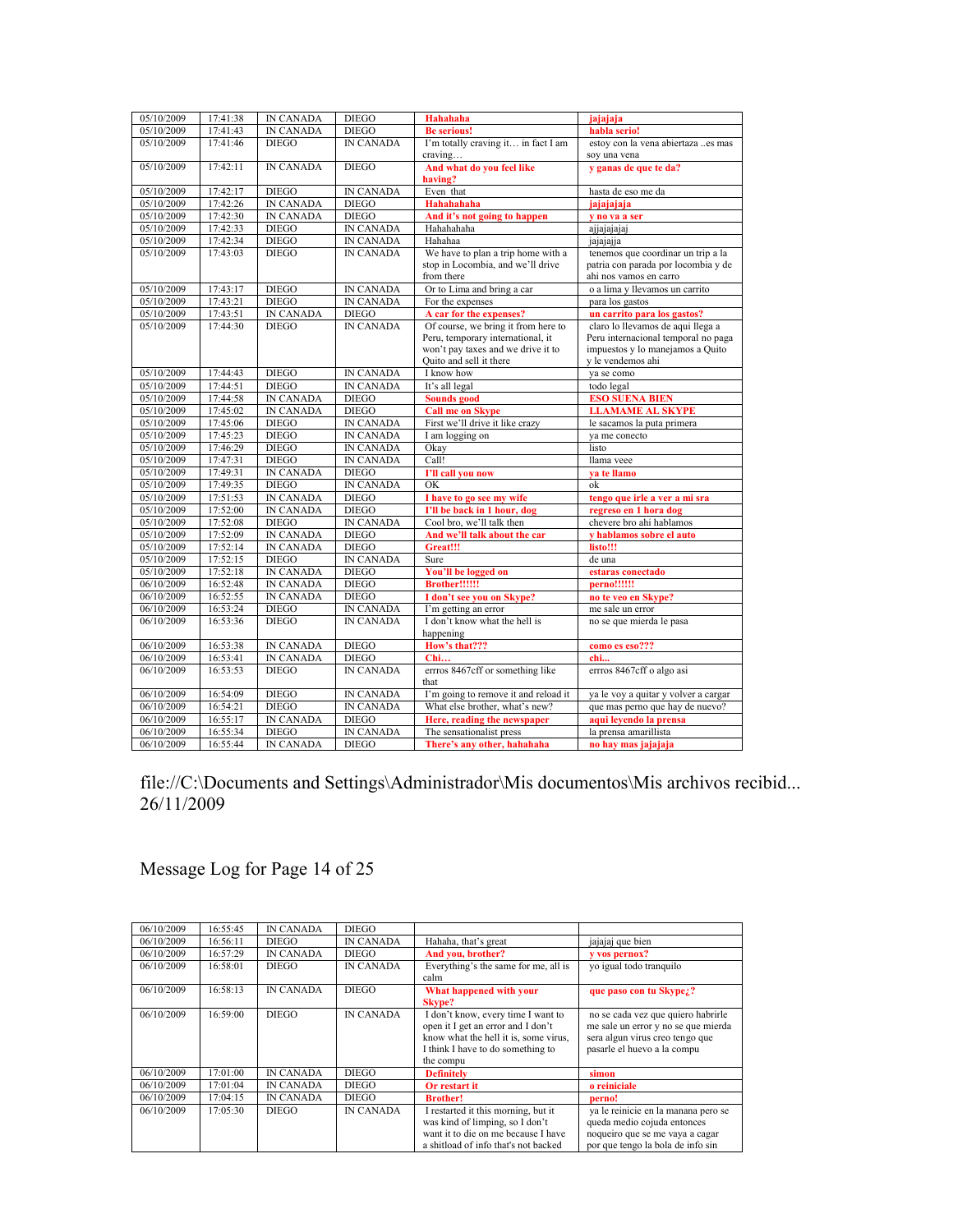|            |          |                  |                  | up and I'm doing that now                      | respaldo y estoy haceindolo ahora                |
|------------|----------|------------------|------------------|------------------------------------------------|--------------------------------------------------|
| 06/10/2009 | 17:05:44 | <b>IN CANADA</b> | <b>DIEGO</b>     | <b>OK</b>                                      | ok                                               |
| 06/10/2009 | 17:05:52 | <b>IN CANADA</b> | <b>DIEGO</b>     | Buy an external hard drive                     | comprate un disco duro externo                   |
| 06/10/2009 | 17:06:13 | <b>DIEGO</b>     | IN CANADA        | I'm putting it on iPod                         | lepongoen i pod                                  |
| 06/10/2009 | 17:06:16 | <b>DIEGO</b>     | <b>IN CANADA</b> | It's like that                                 | es como eso                                      |
| 06/10/2009 | 17:06:37 | <b>IN CANADA</b> | <b>DIEGO</b>     | OK                                             | ok                                               |
| 06/10/2009 | 17:13:14 | <b>IN CANADA</b> | <b>DIEGO</b>     | What else do you see, evil                     | que mas vea perno dañado?                        |
|            |          |                  |                  | brother?                                       |                                                  |
| 06/10/2009 | 17:14:09 | <b>DIEGO</b>     | <b>IN CANADA</b> | Hahahaha, nothing here either,                 | ajjajajaja nada aqui tambien                     |
|            |          |                  |                  | installing the wireless printer                | instalando la impresora wireless                 |
| 06/10/2009 | 17:14:21 | <b>IN CANADA</b> | <b>DIEGO</b>     | Cool                                           | chevere                                          |
| 06/10/2009 | 17:14:27 | <b>IN CANADA</b> | <b>DIEGO</b>     | The newest generation                          | de ultima generacion                             |
| 06/10/2009 | 17:15:02 | <b>DIEGO</b>     | <b>IN CANADA</b> | Yeah, it's a cool machine, I'm                 | si esta bacan la maquinita estoy                 |
|            |          |                  |                  | keeping a journal, and I want to               | haciendo un diario y quiro                       |
|            |          |                  |                  | print it                                       | imprimirle                                       |
| 06/10/2009 | 17:15:23 | <b>IN CANADA</b> | <b>DIEGO</b>     | How's that?                                    | como es eso?                                     |
| 06/10/2009 | 17:16:43 | <b>DIEGO</b>     | <b>IN CANADA</b> | So, things that I read and things I            | o sea cosas que leo y cosas que se               |
|            |          |                  |                  | think about every day. Doesn't that            | me ocurren cada dia, no te pasa que              |
|            |          |                  |                  | happen to you where you say, damn              | dices chuta esto ya pense ya tenia la            |
|            |          |                  |                  | I already thought about this and I             | soluciono tenias unaideaza pero no               |
|            |          |                  |                  | had a solution or you had a great              | te acuerdas buenohe decidido poner               |
|            |          |                  |                  | idea, but you don't remember it,               | por escrito para no tener que                    |
|            |          |                  |                  | well I've decided to write it down             | recurrir a todo el proceso que me                |
|            |          |                  |                  | so I don't have to go back through             | llevo sacar esa conclusion cahas                 |
|            |          |                  |                  | the whole process I go through to              |                                                  |
|            |          |                  |                  | come to that conclusion, you get it            |                                                  |
| 06/10/2009 | 17:17:05 | <b>IN CANADA</b> | <b>DIEGO</b>     | <b>OK</b>                                      | ok                                               |
| 06/10/2009 | 17:17:15 | <b>IN CANADA</b> | <b>DIEGO</b>     | The diaries of the Golden Boy                  | los diarios del chico de Oro                     |
| 06/10/2009 | 17:17:26 | <b>DIEGO</b>     | <b>IN CANADA</b> | Hahahahaahaha                                  | jajaajajajaja                                    |
| 06/10/2009 | 17:17:28 | <b>DIEGO</b>     | <b>IN CANADA</b> | Hahahahahaha                                   | jajjaajajjajaja                                  |
| 06/10/2009 | 17:17:36 | <b>IN CANADA</b> | <b>DIEGO</b>     | <b>Golden dreams</b>                           | golden dreams                                    |
| 06/10/2009 | 17:17:38 | IN CANADA        | <b>DIEGO</b>     | <b>Hahahaha</b>                                | jajajaja                                         |
| 06/10/2009 | 17:17:45 | <b>DIEGO</b>     | IN CANADA        | It's because my memory fails me                | es que la memoria me falla y si se               |
|            |          |                  |                  | and if I loose the info on my compu            | me pierde la info en la compu me                 |
|            |          |                  |                  | I'll be back at zero, hahaha                   | quedo en cero jajaja                             |
| 06/10/2009 | 17:17:58 | <b>DIEGO</b>     | <b>IN CANADA</b> | I mean, my memory is outsourced                | o sea tengo mi memoria tercerizada               |
| 06/10/2009 | 17:18:02 | <b>IN CANADA</b> | <b>DIEGO</b>     | $\overline{\mathbf{0}}$ K                      | o <sub>k</sub>                                   |
| 06/10/2009 | 17:18:05 | <b>IN CANADA</b> | <b>DIEGO</b>     | <b>Brother</b>                                 | pernox                                           |
| 06/10/2009 | 17:18:10 | <b>IN CANADA</b> | <b>DIEGO</b>     | What else is new?                              | que mas de novedades?                            |
| 06/10/2009 | 17:18:29 | <b>IN CANADA</b> | <b>DIEGO</b>     | What have you heard from the                   | que has sabido de los                            |
|            |          |                  |                  | plaintiffs?                                    | demandantes?                                     |
| 06/10/2009 | 17:18:36 | <b>DIEGO</b>     | IN CANADA        | Everything is mellow and calm                  | esta todo tranquilo y pasifico                   |
| 06/10/2009 | 17:19:06 | <b>DIEGO</b>     | IN CANADA        | Nothing, I haven't read much I                 | nada no he leido mucho se que                    |
|            |          |                  |                  | know that yesterday they had a                 | ayer hicieron una marcha pero nada               |
|            |          |                  |                  | protest, but that's all they're                | mas  estan cagados                               |
|            |          |                  |                  | screwed                                        |                                                  |
| 06/10/2009 | 17:19:11 | <b>DIEGO</b>     | IN CANADA        | Calm                                           | pacifico                                         |
| 06/10/2009 | 17:19:26 | <b>DIEGO</b>     | <b>IN CANADA</b> | They can no longer win this                    | ya no pueden ganar esto                          |
| 06/10/2009 | 17:19:35 | IN CANADA        | <b>DIEGO</b>     | Why can't they win this?                       | porque no pueden ganar?                          |
| 06/10/2009 | 17:19:52 | <b>DIEGO</b>     | <b>IN CANADA</b> | Because they have nothing to grab              | por que va no tienen de donde                    |
|            |          |                  |                  | hold of                                        |                                                  |
|            |          |                  |                  |                                                | agarrase                                         |
| 06/10/2009 | 17:20:00 | <b>DIEGO</b>     | <b>IN CANADA</b> | The show is falling apart for them             | se les esta cayendo el show                      |
| 06/10/2009 | 17:21:09 | <b>DIEGO</b>     | <b>IN CANADA</b> | I think the people that support them           | yo pienso que los que les auspician              |
|            |          |                  |                  | with money have given them a                   | con plata ya les pusieron un                     |
|            |          |                  |                  | deadline you know what boys, if                | deadline sabenque muchachos si                   |
|            |          |                  |                  | you don't get a judgment in 6                  | no sacan sentencia en 6 meses se                 |
|            |          |                  |                  | months the cash is finished                    | acabo el billete                                 |
| 06/10/2009 | 17:21:41 | IN CANADA        | DIEGO            | Do you think your recordings                   | vos crees que tus grabaciones les                |
|            |          |                  |                  | screwed up the trial for them?                 | cago el jucio?                                   |
| 06/10/2009 | 17:21:56 | <b>DIEGO</b>     | <b>IN CANADA</b> | For sure                                       | de ley                                           |
| 06/10/2009 | 17:22:19 | IN CANADA        | <b>DIEGO</b>     | Then you have too much power                   | entonces tienes demasiado poder                  |
|            |          |                  |                  | like the Texaco lawyers say!!!                 | como los mismos abogados de                      |
|            |          |                  |                  |                                                | <b>Taxaco dicen!!!</b>                           |
| 06/10/2009 | 17:22:43 | <b>DIEGO</b>     | IN CANADA        | Hold on a sec                                  | dame unseg                                       |
| 06/10/2009 | 17:26:40 | <b>DIEGO</b>     | IN CANADA        | I'm on the phone, give me a minute             | estoy en el telfono dame un minuto               |
| 06/10/2009 | 17:26:49 | <b>DIEGO</b>     | IN CANADA        | The gringo                                     | el gringo                                        |
| 06/10/2009 | 17:26:50 | <b>DIEGO</b>     | IN CANADA        | Hahahahaa                                      | jajajajaaj                                       |
| 06/10/2009 | 17:27:11 | IN CANADA        | <b>DIEGO</b>     | <b>Wein Hansen?</b>                            | <b>Wein Hansen?</b>                              |
| 06/10/2009 | 17:29:48 | <b>DIEGO</b>     | IN CANADA        | What bull, the guy is totally crazy            | que cague el man esta re loco                    |
| 06/10/2009 | 17:29:50 | <b>DIEGO</b>     | IN CANADA        | Hahahahaaha                                    | jajajajaaja                                      |
| 06/10/2009 | 17:29:59 | IN CANADA        | <b>DIEGO</b>     | What does he say?                              | que dice?                                        |
| 06/10/2009 | 17:30:06 | <b>DIEGO</b>     | IN CANADA        | He's talking to me about some                  | me habla de unos rusos                           |
|            |          |                  |                  | Russians                                       |                                                  |
| 06/10/2009 | 17:30:17 | <b>IN CANADA</b> | <b>DIEGO</b>     | Be careful, I'm already on that!!!             | cuidado que vo va estov en eso!!!                |
| 06/10/2009 | 17:30:17 | <b>DIEGO</b>     | IN CANADA        | What shit, what Russians                       | que mierda que rusos                             |
| 06/10/2009 | 17:30:24 | IN CANADA        | <b>DIEGO</b>     | What did he say to you???                      | que te dice ???                                  |
| 06/10/2009 | 17:30:28 | <b>DIEGO</b>     | IN CANADA        | What a trip, could it be the same              | que foco seran los mismos                        |
|            |          |                  |                  | ones                                           |                                                  |
| 06/10/2009 | 17:30:32 | IN CANADA        | <b>DIEGO</b>     | I don't think so                               | no creo                                          |
| 06/10/2009 | 17:30:43 | <b>DIEGO</b>     | IN CANADA        | That he doesn't want to talk over              | que no quiere hablar por telefono                |
|            |          |                  |                  | the phone, that I should go to him             | que me vaya donde el esta                        |
| 06/10/2009 | 17:31:03 | <b>DIEGO</b>     | IN CANADA        | But things are hot                             | pero que la cosa esta caliente                   |
| 06/10/2009 | 17:31:10 | <b>IN CANADA</b> | <b>DIEGO</b>     | Go see what he has to say                      | anda a ver que dicen                             |
| 06/10/2009 | 17:31:16 | DIEGO            | IN CANADA        | I told him I'm going to see if my              | le dije que voy a ver si mis                     |
| 06/10/2009 | 17:31:30 | IN CANADA        | <b>DIEGO</b>     | lawyers let me<br>And you're going to ask your | abogados me dejan<br>y les vas a preguntar a tus |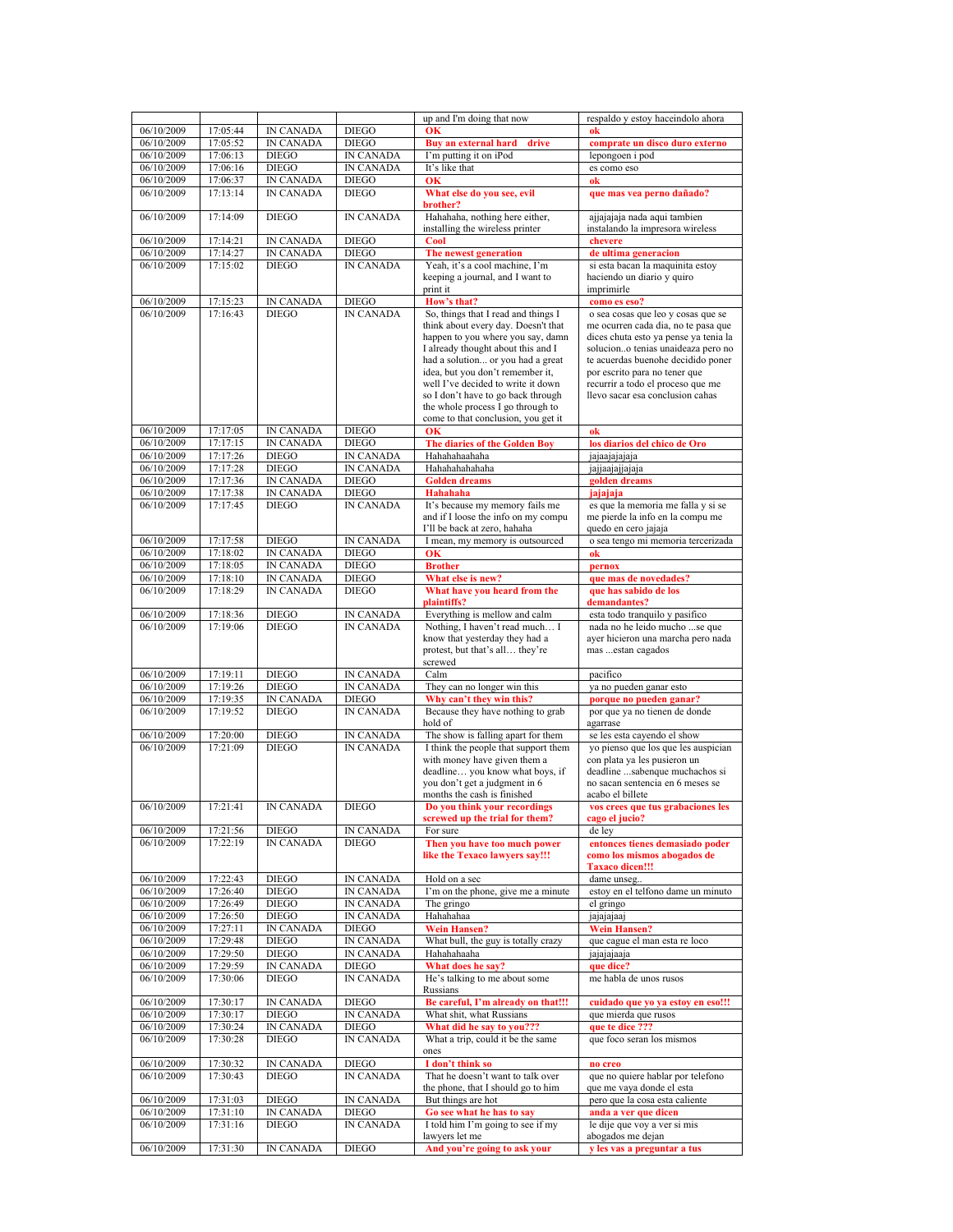|            |          |              |                  | lawyers?                           | abogados?                            |
|------------|----------|--------------|------------------|------------------------------------|--------------------------------------|
| 06/10/2009 | 17.31.39 | DIEGO        | <b>IN CANADA</b> | No, I'm going to go, I want to see | no voy a ir quiero ver que puede     |
|            |          |              |                  | what it could be                   | hacer                                |
| 06/10/2009 | 17:31:51 | DIEGO        | <b>IN CANADA</b> | Let him crash and burn alone       | que se queme el solicito             |
| 06/10/2009 | 17.32.04 | <b>DIEGO</b> | <b>IN CANADA</b> | Just the same, later it will be    | igual la cosa despues va a ser si le |
|            |          |              |                  | whether or not I support him       | apovo o no                           |

Message Log for Page 15 of 25

| 06/10/2009             | 17:32:10 | <b>IN CANADA</b> | <b>DIEGO</b>     | OK                                     | ok                                                        |
|------------------------|----------|------------------|------------------|----------------------------------------|-----------------------------------------------------------|
| 06/10/2009             | 17:32:26 | <b>DIEGO</b>     | <b>IN CANADA</b> | But I don't think so, that guy has     | pero no creo ese man esta con unas                        |
|                        |          |                  |                  | some really crazy ideas                | ideas locazas                                             |
| 06/10/2009             | 17:32:33 | <b>IN CANADA</b> | <b>DIEGO</b>     | And how are you going to know          | y como vas a saber que ofrecen si                         |
|                        |          |                  |                  | what they're offering if he won't      | no te dice por el telefono?                               |
|                        |          |                  |                  | tell you over the phone?               |                                                           |
| 06/10/2009             | 17:33:07 | <b>DIEGO</b>     | <b>IN CANADA</b> | I'm not really interested that much    | no me interesa mucho en verdad                            |
|                        |          |                  |                  | because the more he screws things      | por que mientras mas la cague mas                         |
|                        |          |                  |                  | up, the greater my strength            | fuerza meda ami                                           |
| 06/10/2009             | 17:34:04 | <b>DIEGO</b>     | <b>IN CANADA</b> | He's been declared mentally            | el esta declarado mentalmente                             |
|                        |          |                  |                  | incapacitated by the government        | discapacitado por el gobierno de                          |
|                        |          |                  |                  | here and also he has an awful          | aqui y ademas tiene un record                             |
|                        |          |                  |                  | record, so everything he does, he      | horrible en su pasado entonces todo                       |
|                        |          |                  |                  | has to do through me                   | lo quehaga tiene quehacerlo por                           |
|                        |          |                  |                  |                                        | medio de mi                                               |
| 06/10/2009             | 17:34:26 | <b>IN CANADA</b> | <b>DIEGO</b>     | OK                                     | ok                                                        |
| 06/10/2009             | 17:34:29 | <b>DIEGO</b>     | <b>IN CANADA</b> | But really, I don't think I'll go over | pero en verdad no creo que me                             |
|                        |          |                  |                  | to that side                           | vaya por ese lado                                         |
| 06/10/2009             | 17:34:49 | <b>IN CANADA</b> | <b>DIEGO</b>     | And if they offer you something        | v si te pintan algo grande?                               |
|                        |          |                  |                  | big?                                   |                                                           |
| 06/10/2009             | 17:35:30 | <b>DIEGO</b>     | IN CANADA        | There are two options                  | hay dos opciones                                          |
| 06/10/2009             | 17:36:00 | <b>DIEGO</b>     | <b>IN CANADA</b> | But I think they really want to talk   | pero yo creo que en verdad quieren                        |
|                        |          |                  |                  | to me because, or he would have        | hablar conmigo por que si o lo                            |
|                        |          |                  |                  | done it himself                        | hubiera hecho solo                                        |
| 06/10/2009             | 17:36:19 | <b>IN CANADA</b> | <b>DIEGO</b>     | In fact, with both of you, I think     | de ley con los dos creo vo                                |
| 06/10/2009             | 17:36:53 | <b>DIEGO</b>     | <b>IN CANADA</b> | Let's see what he does, you have to    | veamos que hace hay que ser                               |
|                        |          |                  |                  | be patient                             | pacientes                                                 |
| 06/10/2009             | 17:37:05 | <b>IN CANADA</b> | <b>DIEGO</b>     | It sounds good                         | suena bien                                                |
| 06/10/2009             | 17:37:32 | <b>DIEGO</b>     | <b>IN CANADA</b> | My brother, I'll be right back, I'm    | mi perno ya regreso me voy a                              |
|                        |          |                  |                  | going to by some cigarettes            | comprar tabaquitos                                        |
| 06/10/2009             | 17:38:01 | <b>IN CANADA</b> | <b>DIEGO</b>     | <b>Okay, Diego Borja the Golden</b>    | ya diego borja el golden boy                              |
|                        |          |                  |                  | Boy                                    |                                                           |
| 07/10/2009             | 21:10:33 | <b>IN CANADA</b> | <b>DIEGO</b>     | Are you there, brother????             | esta perno????                                            |
| 07/10/2009             | 21:14:27 | <b>IN CANADA</b> | <b>DIEGO</b>     | I mean Borgia, alias the Golden        | Digo Borgia alias Golden                                  |
|                        |          |                  |                  | <b>Box!!!!!!</b>                       | <b>Box!!!!!!!</b>                                         |
| 07/10/2009             | 21:17:51 | <b>DIEGO</b>     | IN CANADA        | Hello, hello                           | hola hola                                                 |
| 07/10/2009             | 21:18:07 | <b>DIEGO</b>     | IN CANADA        | What's up Santi boy                    | Que dices Santi boy                                       |
| 07/10/2009             | 21:18:12 | <b>DIEGO</b>     | IN CANADA        | What's hot                             | que hay caliente                                          |
| 07/10/2009             | 21:18:43 | <b>IN CANADA</b> | <b>DIEGO</b>     | Hahahaha                               | jajajaja                                                  |
| 07/10/2009             | 21:18:45 | <b>IN CANADA</b> | <b>DIEGO</b>     | I'll tell you                          | te cuento                                                 |
| 07/10/2009             | 21:18:48 | <b>IN CANADA</b> | <b>DIEGO</b>     | Go ahead, talk                         | va hable                                                  |
| 07/10/2009             | 21:18:51 | <b>DIEGO</b>     | <b>IN CANADA</b> |                                        |                                                           |
|                        |          |                  |                  |                                        |                                                           |
|                        |          |                  |                  | 0000000000000000000000                 | 000000000000000000000                                     |
| 07/10/2009             | 21:18:53 | <b>DIEGO</b>     | IN CANADA        | What a trip                            | que foco                                                  |
| 07/10/2009             | 21:18:56 | <b>IN CANADA</b> | <b>DIEGO</b>     | But they sent me to talk to            |                                                           |
|                        |          |                  |                  | someone else                           | pero me mandaron a hablar con<br>otro persona             |
| 07/10/2009             | 21:18:58 | <b>IN CANADA</b> | <b>DIEGO</b>     | Hahahahaha                             |                                                           |
| 07/10/2009             | 21:19:17 | <b>DIEGO</b>     | <b>IN CANADA</b> | I don't get it                         | jajajajaja                                                |
|                        |          |                  |                  |                                        | no cacho                                                  |
| 07/10/2009             | 21:19:36 | <b>IN CANADA</b> | <b>DIEGO</b>     | This gentleman told me it's not        | este señor me dijo que no esta a                          |
|                        |          |                  |                  | within his reach and that he'll put    | su alcance y que me pone en                               |
|                        |          |                  |                  | me in contact with another             | contacto con otroa persona                                |
| 07/10/2009             | 21:20:00 | <b>DIEGO</b>     | <b>IN CANADA</b> | person                                 |                                                           |
|                        |          |                  |                  | No kidding, but he isn't teasing       | no jodas pero no te estara                                |
|                        |          |                  |                  | you                                    | bacilando                                                 |
| 07/10/2009             | 21:20:51 | <b>IN CANADA</b> | <b>DIEGO</b>     | I don't think so                       | <b>NO CREO</b>                                            |
| 07/10/2009             | 21:21:23 | <b>IN CANADA</b> | <b>DIEGO</b>     | I'm calling you, I need to talk        | <b>TE ESTOY LLAMANDO</b>                                  |
| 07/10/2009             | 21:21:38 | <b>DIEGO</b>     | <b>IN CANADA</b> | What number are you calling me         | <b>NECESITO HABLAR</b><br>a que numero me estas llamando/ |
|                        |          |                  |                  | on                                     |                                                           |
| 07/10/2009             | 21:21:47 | IN CANADA        | <b>DIEGO</b>     | <b>Skype</b>                           | <b>SKYPE</b>                                              |
| 07/10/2009             | 21:21:47 | <b>DIEGO</b>     | <b>IN CANADA</b> | Skype isn't working for me             | no me funciona el skype                                   |
| 07/10/2009             | 21:21:55 | <b>IN CANADA</b> | <b>DIEGO</b>     | Weird                                  | <b>WEIRD</b>                                              |
| 07/10/2009             |          |                  | <b>DIEGO</b>     |                                        |                                                           |
|                        | 21:22:00 | IN CANADA        |                  | What did you do?                       | <b>OUE HABRAS HECHO?</b>                                  |
| $\frac{1}{07}/10/2009$ | 21:22:01 | <b>DIEGO</b>     | IN CANADA        | I already downloaded it, can you       | ya le cargue, me puedes llamar a                          |
|                        |          |                  |                  | call me on my cell                     | mi celular                                                |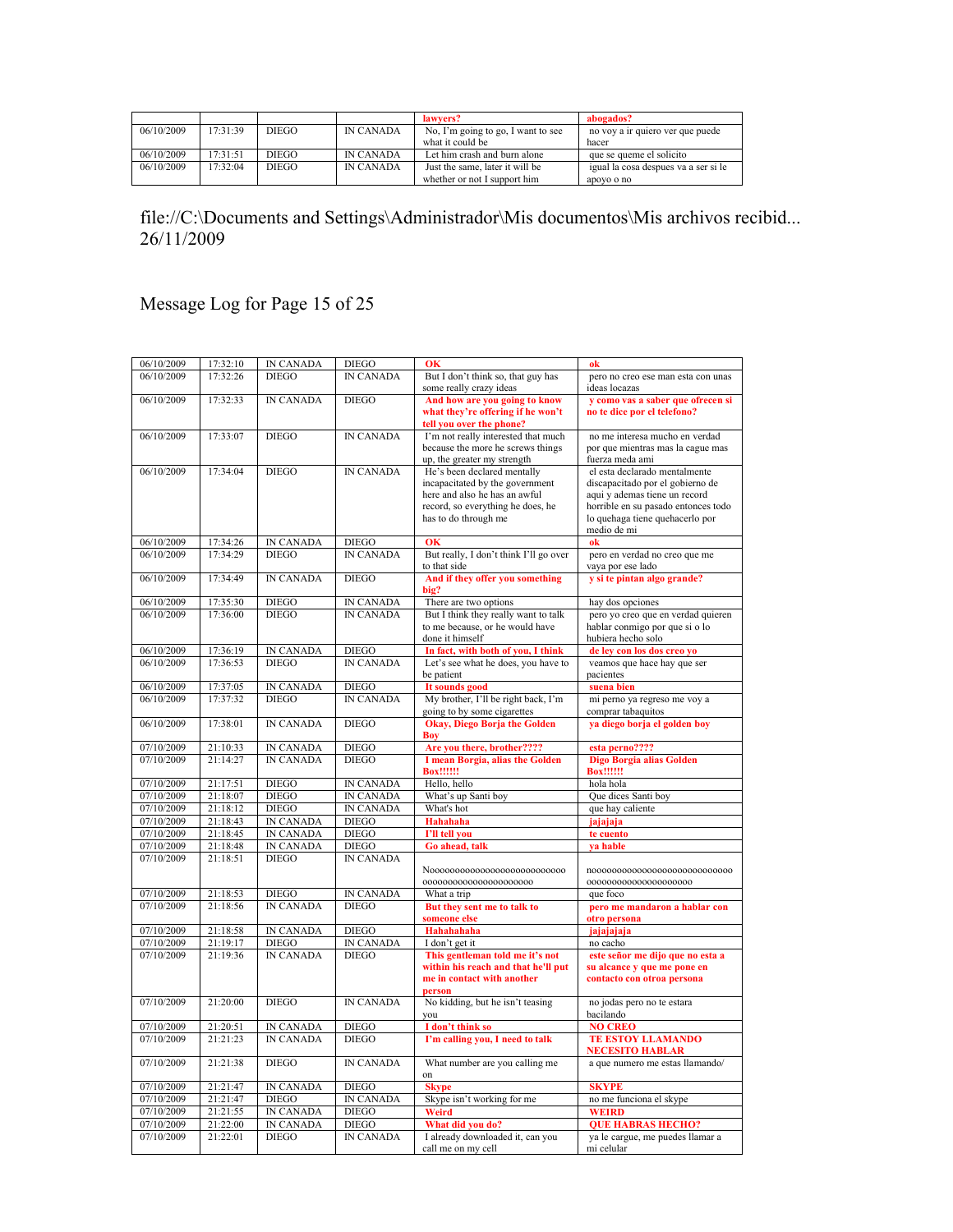| 07/10/2009 | 21:22:08 | <b>IN CANADA</b> | <b>DIEGO</b>     | Give me your cell number              | <b>DAME TU CELL</b>              |
|------------|----------|------------------|------------------|---------------------------------------|----------------------------------|
| 07/10/2009 | 21:22:12 | <b>DIEGO</b>     | <b>IN CANADA</b> | I don't know, I've installed it three | no se ya le innstalo 3 veces     |
|            |          |                  |                  | times already                         |                                  |
| 07/10/2009 | 21:22:41 | <b>DIEGO</b>     | <b>IN CANADA</b> | Let's see, call me at 925 866 7079    | a ver llamame al 925 866 7079    |
| 07/10/2009 | 21:23:16 | <b>DIEGO</b>     | <b>IN CANADA</b> | I'm doing a clean up with an          | estoy haceindole un clean up con |
|            |          |                  |                  | antivirus                             | un antivirus                     |
| 07/10/2009 | 21:23:19 | <b>DIEGO</b>     | <b>IN CANADA</b> | Just in case                          | por si acaso                     |
| 07/10/2009 | 21:23:44 | <b>IN CANADA</b> | <b>DIEGO</b>     | You can't get Skype to open?          | <b>NO SE TE ABRE EL SKYPE?</b>   |
| 07/10/2009 | 21:24:36 | <b>DIEGO</b>     | <b>IN CANADA</b> | No, I get that error                  | no me sale ese error             |
| 07/10/2009 | 21:24:49 | <b>DIEGO</b>     | <b>IN CANADA</b> | Right now it's at about 80%           | ahorita esta como a un 80 %      |
| 07/10/2009 | 21:24:58 | <b>IN CANADA</b> | <b>DIEGO</b>     | You don't get it?                     | <b>NO CACHO?</b>                 |
| 07/10/2009 | 21:25:09 | <b>DIEGO</b>     | <b>IN CANADA</b> | I'm running an antivirus              | estoy corriendo un antivirus     |
| 07/10/2009 | 21:25:27 | <b>DIEGO</b>     | <b>IN CANADA</b> | Oh man, it's at 80% and it says it's  | que va al 80% y qeu dice que me  |
|            |          |                  |                  | going to fix the problem for me       | va a arreglar el problema        |
| 07/10/2009 | 21.25.35 | <b>IN CANADA</b> | $DIEGO$          | If you have problems you have to      | <b>SI TIENES PROBLEMAS</b>       |
|            |          |                  |                  | remove it and then install it again   | <b>TIENES QUE DESINSTALAR Y</b>  |
|            |          |                  |                  |                                       | <b>LUEGO VOLVER A RE</b>         |
|            |          |                  |                  |                                       | <b>INSTALAR</b>                  |
| 07/10/2009 | 21:25:38 | <b>DIEGO</b>     | <b>IN CANADA</b> | It's at 85% now                       | va va 85%                        |
| 07/10/2009 | 21:25:43 | <b>DIEGO</b>     | <b>IN CANADA</b> | Yes, I already did that               | si va hice eso                   |
| 07/10/2009 | 21:25:45 | <b>DIEGO</b>     | <b>IN CANADA</b> | Yesterday                             | ayermismo                        |
| 07/10/2009 | 21:25:49 | IN CANADA        | <b>DIEGO</b>     | <b>Visss</b>                          | <b>VISSS</b>                     |
| 07/10/2009 | 21:25:53 | <b>IN CANADA</b> | <b>DIEGO</b>     | No idea, brother                      | <b>NI IDEA PERNO</b>             |
| 07/10/2009 | 21:26:33 | <b>DIEGO</b>     | <b>IN CANADA</b> | Damn, what shit                       | chuta que verch                  |
| 07/10/2009 | 21:26:45 | <b>DIEGO</b>     | <b>IN CANADA</b> | But do you want me to call you        | pero quieres que te llamae       |
| 07/10/2009 | 21:26:52 | <b>DIEGO</b>     | <b>IN CANADA</b> | What's your number                    | cual es tu numero                |
| 07/10/2009 | 21:27:04 | <b>IN CANADA</b> | <b>DIEGO</b>     | If you can, that's great              | <b>SI PUEDES DE UVAS</b>         |
| 07/10/2009 | 21:27:07 | <b>DIEGO</b>     | <b>IN CANADA</b> | Let's see                             | a ver                            |
| 07/10/2009 | 21:27:33 | <b>IN CANADA</b> | <b>DIEGO</b>     | 001 347 410 7019                      | 001 347 410 7019                 |
| 07/10/2009 | 21:27:37 | <b>IN CANADA</b> | <b>DIEGO</b>     | <b>Ask for Zen Zei</b>                | <b>PREGUNTA POR ZEN ZEI</b>      |
| 07/10/2009 | 21:27:57 | <b>DIEGO</b>     | <b>IN CANADA</b> | But do I dial 011 347 no              | pero yo marco 011 347 no/        |
| 07/10/2009 | 21:28:23 | <b>IN CANADA</b> | <b>DIEGO</b>     | +1347 410 7019                        | +1347 410 7019                   |
| 07/10/2009 | 21:28:27 | <b>IN CANADA</b> | <b>DIEGO</b>     | First press the +                     | <b>ANTE PON EL +</b>             |
| 07/10/2009 | 21:28:29 | <b>IN CANADA</b> | <b>DIEGO</b>     | And everything's okay                 | Y TODO OK                        |
| 07/10/2009 | 21:29:01 | <b>DIEGO</b>     | <b>IN CANADA</b> | What do you mean the +                | $como$ el +                      |
| 07/10/2009 | 21:29:04 | <b>DIEGO</b>     | <b>IN CANADA</b> | What's that                           | que es eso                       |
| 07/10/2009 | 21:29:11 | <b>IN CANADA</b> | <b>DIEGO</b>     | $+$                                   | $+$                              |
| 07/10/2009 | 21:29:13 | <b>IN CANADA</b> | <b>DIEGO</b>     | Of course                             | <b>CLARO</b>                     |
| 07/10/2009 | 21:29:28 | <b>IN CANADA</b> | <b>DIEGO</b>     | +1347 410 7019                        | +1347 410 7019                   |

#### Message Log for Page 16 of 25

| 12/10/2009 | 15:07:41 | Don't get vaccinated<br>against the AH1N1 flu                  | <b>DIEGO</b>                                                | Dog                           | dog                |
|------------|----------|----------------------------------------------------------------|-------------------------------------------------------------|-------------------------------|--------------------|
| 12/10/2009 | 15:07:52 | <b>DON'T GET</b><br><b>VACCINATED AGAINST</b><br>THE AH1N1 FLU | <b>DIEGO</b>                                                | Are you there?                | estas?             |
| 12/10/2009 | 15.30.15 | <b>DIEGO</b>                                                   | <b>DON'T GET VACCINATED</b><br><b>AGAINST THE AH1N1 FLU</b> | Right here                    | Aqui mismo         |
| 12/10/2009 | 15:30:15 | <b>DIEGO</b>                                                   | DON'T GET VACCINATED<br><b>AGAINST THE AH1N1 FLU</b>        | Right here                    | Aqui mismo         |
| 13/10/2009 | 19:29:42 | <b>DIEGO</b>                                                   | <b>DON'T GET VACCINATED</b><br><b>AGAINST THE AH1N1 FLU</b> | Speak, brother                | Habla perno        |
| 13/10/2009 | 19:29:49 | <b>DIEGO</b>                                                   | <b>DON'T GET VACCINATED</b><br><b>AGAINST THE AH1N1 FLU</b> | Tuesday the 13th <sup>5</sup> | Martes 13          |
| 13/10/2009 | 19:29:57 | <b>DON'T GET</b><br>VACCINATED AGAINST<br>THE AH1N1 FLU        | <b>DIEGO</b>                                                | What do you say my dog        | que dice mi dog    |
| 13/10/2009 | 19:30:00 | DON'T GET<br><b>VACCINATED AGAINST</b><br>THE AH1N1 FLU        | <b>DIEGO</b>                                                | How are we doing???           | como vamos???      |
| 13/10/2009 | 19:30:07 | <b>DIEGO</b>                                                   | <b>DON'T GET VACCINATED</b><br><b>AGAINST THE AH1N1 FLU</b> | Everything okay               | todo bien          |
| 13/10/2009 | 19:30:11 | <b>DIEGO</b>                                                   | <b>DON'T GET VACCINATED</b><br><b>AGAINST THE AH1N1 FLU</b> | It's cold                     | con frio           |
| 13/10/2009 | 19:30:13 | DON'T GET<br><b>VACCINATED AGAINST</b><br>THE AH1N1 FLU        | <b>DIEGO</b>                                                | I was going to call you       | va te iba a llamar |
| 13/10/2009 | 19:30:18 | DON'T GET<br>VACCINATED AGAINST<br>THE AH1N1 FLU               | <b>DIEGO</b>                                                | News?                         | novedades?         |

<sup>5</sup> Translator's note: Tuesday the 13<sup>th</sup> in Latin America is equivalent to Friday the 13<sup>th</sup> in the U.S.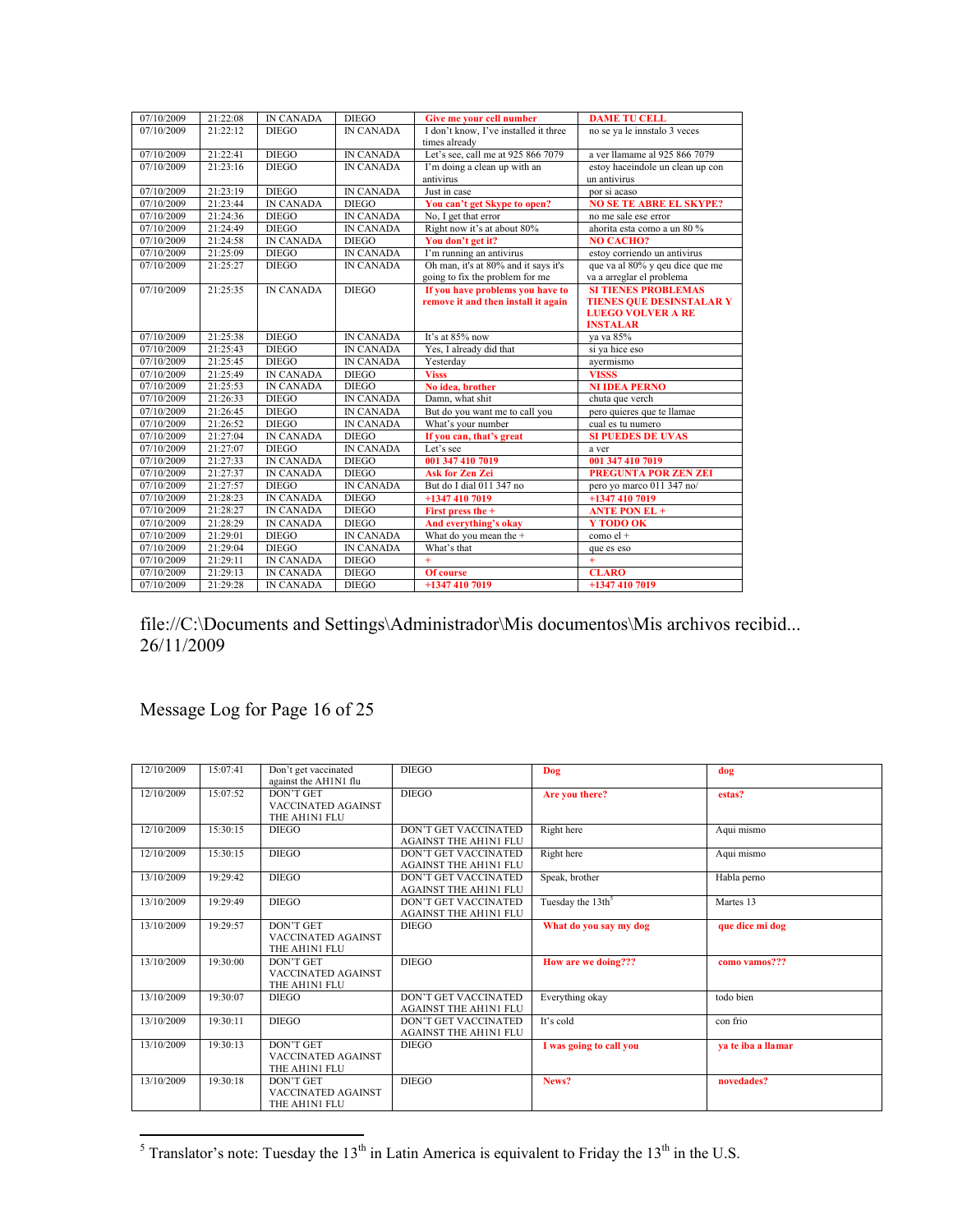| 13/10/2009 | 19:30:26 | <b>DIEGO</b>                                                   | <b>DON'T GET VACCINATED</b><br><b>AGAINST THE AH1N1 FLU</b> | No, nothing, you?                                                                                                                       | no ninguna tu?                                                                                                                |
|------------|----------|----------------------------------------------------------------|-------------------------------------------------------------|-----------------------------------------------------------------------------------------------------------------------------------------|-------------------------------------------------------------------------------------------------------------------------------|
| 13/10/2009 | 19:30:41 | <b>DON'T GET</b><br><b>VACCINATED AGAINST</b><br>THE AH1N1 FLU | <b>DIEGO</b>                                                | Nothing at all?                                                                                                                         | nada de nada?                                                                                                                 |
| 13/10/2009 | 19:30:50 | <b>DIEGO</b>                                                   | <b>DON'T GET VACCINATED</b><br><b>AGAINST THE AH1N1 FLU</b> | No, how's that?                                                                                                                         | no, como asi?                                                                                                                 |
| 13/10/2009 | 19:30:53 | <b>DIEGO</b>                                                   | <b>DON'T GET VACCINATED</b><br><b>AGAINST THE AH1N1 FLU</b> | Speak up                                                                                                                                | habla                                                                                                                         |
| 13/10/2009 | 19:31:57 | <b>DON'T GET</b><br><b>VACCINATED AGAINST</b><br>THE AH1N1 FLU | <b>DIEGO</b>                                                | I read that Chevro - Texaco asked<br>the U.S. Government to not extend the<br><b>preferential tariffs with Ecuador</b>                  | lei que Chevro - Texaco pidio al<br>zobierno de USA que no le prorrogue<br>las preferencias arancelarias al<br><b>Ecuador</b> |
| 13/10/2009 | 19:32:17 | <b>DIEGO</b>                                                   | <b>DON'T GET VACCINATED</b><br><b>AGAINST THE AH1N1 FLU</b> | Yes, too bad for them, and 6 others                                                                                                     | si, focote ellos y otras 6 mas                                                                                                |
| 13/10/2009 | 19:32:42 | <b>DON'T GET</b><br><b>VACCINATED AGAINST</b><br>THE AH1N1 FLU | <b>DIEGO</b>                                                | Which other 6                                                                                                                           | cuales otros 6 mas                                                                                                            |
| 13/10/2009 | 19:32:58 | <b>DIEGO</b>                                                   | <b>DON'T GET VACCINATED</b><br><b>AGAINST THE AH1N1 FLU</b> | No idea who they are, but there's 6<br>other companies                                                                                  | ni idea cuales son pero son 6 empresas<br>mas                                                                                 |
| 13/10/2009 | 19:33:20 | <b>DON'T GET</b><br><b>VACCINATED AGAINST</b><br>THE AH1N1 FLU | <b>DIEGO</b>                                                | Okay, I thought it was only Texaco                                                                                                      | ok, pense que solo Texaco                                                                                                     |
| 13/10/2009 | 19:33:51 | <b>DIEGO</b>                                                   | <b>DON'T GET VACCINATED</b><br><b>AGAINST THE AH1N1 FLU</b> | No, there are others there, because of<br>Oxy, because of the changes in judicial<br>security, and so many things that are<br>happening | no estan otras ahi, por lo de Oxy por<br>los cambios en la seguridad jurídica y<br>tanta cosa que esta pasando                |
| 13/10/2009 | 19:34:14 | <b>DON'T GET</b><br>VACCINATED AGAINST<br>THE AH1N1 FLU        | <b>DIEGO</b>                                                | $\alpha$                                                                                                                                | $\alpha$                                                                                                                      |
| 13/10/2009 | 19:35:11 | <b>DON'T GET</b><br><b>VACCINATED AGAINST</b><br>THE AH1N1 FLU | <b>DIEGO</b>                                                | And what else brother                                                                                                                   | y que mas perno                                                                                                               |
| 13/10/2009 | 19:35:29 | <b>DON'T GET</b><br>VACCINATED AGAINST<br>THE AH1N1 FLU        | <b>DIEGO</b>                                                | Can you call me in about 1 and a<br>half?                                                                                               | me puedes llamar tipo en 1 y<br>media?                                                                                        |
| 13/10/2009 | 19:35:34 | <b>DIEGO</b>                                                   | <b>DON'T GET VACCINATED</b><br><b>AGAINST THE AH1N1 FLU</b> | Nothing brother, watching the news                                                                                                      | nada hermano viendo noticias                                                                                                  |
| 13/10/2009 | 19:35:36 | <b>DIEGO</b>                                                   | <b>DON'T GET VACCINATED</b><br><b>AGAINST THE AH1N1 FLU</b> | For sure                                                                                                                                | de lev                                                                                                                        |
| 13/10/2009 | 19:35:41 | <b>DIEGO</b>                                                   | <b>DON'T GET VACCINATED</b><br><b>AGAINST THE AH1N1 FLU</b> | What was the number                                                                                                                     | cual era el numero                                                                                                            |

# Message Log for Page 17 of 25

| 13/10/2009 | 19:35:54 | <b>DON'T GET VACCINATED</b><br><b>AGAINST THE AH1N1 FLU</b> | <b>DIEGO</b>                                                | I'll get you through                                                                                      | ya te paso                                                                  |
|------------|----------|-------------------------------------------------------------|-------------------------------------------------------------|-----------------------------------------------------------------------------------------------------------|-----------------------------------------------------------------------------|
| 13/10/2009 | 19:36:03 | <b>DIEGO</b>                                                | <b>DON'T GET VACCINATED</b><br><b>AGAINST THE AH1N1 FLU</b> | Go ahead                                                                                                  | dale                                                                        |
| 13/10/2009 | 19:39:45 | <b>DIEGO</b>                                                | <b>DON'T GET VACCINATED</b><br><b>AGAINST THE AH1N1 FLU</b> | What was that?                                                                                            | Oue fueffff?                                                                |
| 13/10/2009 | 19:40:22 | DON'T GET VACCINATED<br><b>AGAINST THE AHIN1 FLU</b>        | <b>DIEGO</b>                                                | 347 410 7019                                                                                              | 347 410 7019                                                                |
| 13/10/2009 | 19:40:25 | <b>DON'T GET VACCINATED</b><br><b>AGAINST THE AH1N1 FLU</b> | <b>DIEGO</b>                                                | My brother!                                                                                               | mi perno!                                                                   |
| 13/10/2009 | 19:40:28 | DON'T GET VACCINATED<br><b>AGAINST THE AHIN1 FLU</b>        | <b>DIEGO</b>                                                | <b>Just call</b>                                                                                          | llame no mas                                                                |
| 13/10/2009 | 19:40:42 | <b>DIEGO</b>                                                | <b>DON'T GET VACCINATED</b><br><b>AGAINST THE AH1N1 FLU</b> | I'll call you in 20, okay                                                                                 | te llamo en 20 te parece                                                    |
| 13/10/2009 | 19:40:55 | <b>DON'T GET VACCINATED</b><br><b>AGAINST THE AH1N1 FLU</b> | <b>DIEGO</b>                                                | Can you in 30                                                                                             | en 30 puedes                                                                |
| 13/10/2009 | 19:40:58 | <b>DON'T GET VACCINATED</b><br><b>AGAINST THE AH1N1 FLU</b> | <b>DIEGO</b>                                                | <b>Brother!!!</b>                                                                                         | perno!!!                                                                    |
| 13/10/2009 | 19:40:59 | <b>DIEGO</b>                                                | <b>DON'T GET VACCINATED</b><br><b>AGAINST THE AH1N1 FLU</b> | Right away                                                                                                | de una                                                                      |
| 13/10/2009 | 19:41:07 | DON'T GET VACCINATED<br><b>AGAINST THE AH1N1 FLU</b>        | <b>DIEGO</b>                                                | Okay, what time is it where you<br>are?                                                                   | listo que horas es donde vos?                                               |
| 13/10/2009 | 19:41:20 | <b>DIEGO</b>                                                | <b>DON'T GET VACCINATED</b><br><b>AGAINST THE AH1N1 FLU</b> | 4:41                                                                                                      | 4.41                                                                        |
| 13/10/2009 | 19:41:33 | <b>DON'T GET VACCINATED</b><br><b>AGAINST THE AHIN1 FLU</b> | <b>DIEGO</b>                                                | <b>Great</b>                                                                                              | rico                                                                        |
| 13/10/2009 | 19:41:44 | <b>DON'T GET VACCINATED</b><br><b>AGAINST THE AH1N1 FLU</b> | <b>DIEGO</b>                                                | Here it's 7:41                                                                                            | aqui las 7 y 41                                                             |
| 13/10/2009 | 19:42:15 | <b>DIEGO</b>                                                | <b>DON'T GET VACCINATED</b><br><b>AGAINST THE AH1N1 FLU</b> | Cool, I'll be right back brother I'm<br>going to see my passport, I requested<br>another one just in case | Bacan, ya regreso perno voy a ver mi<br>pasaporte que pedi otro por si acso |
| 13/10/2009 | 19:42:26 | <b>DON'T GET VACCINATED</b><br><b>AGAINST THE AH1N1 FLU</b> | <b>DIEGO</b>                                                | OK                                                                                                        | $\mathbf{ok}$                                                               |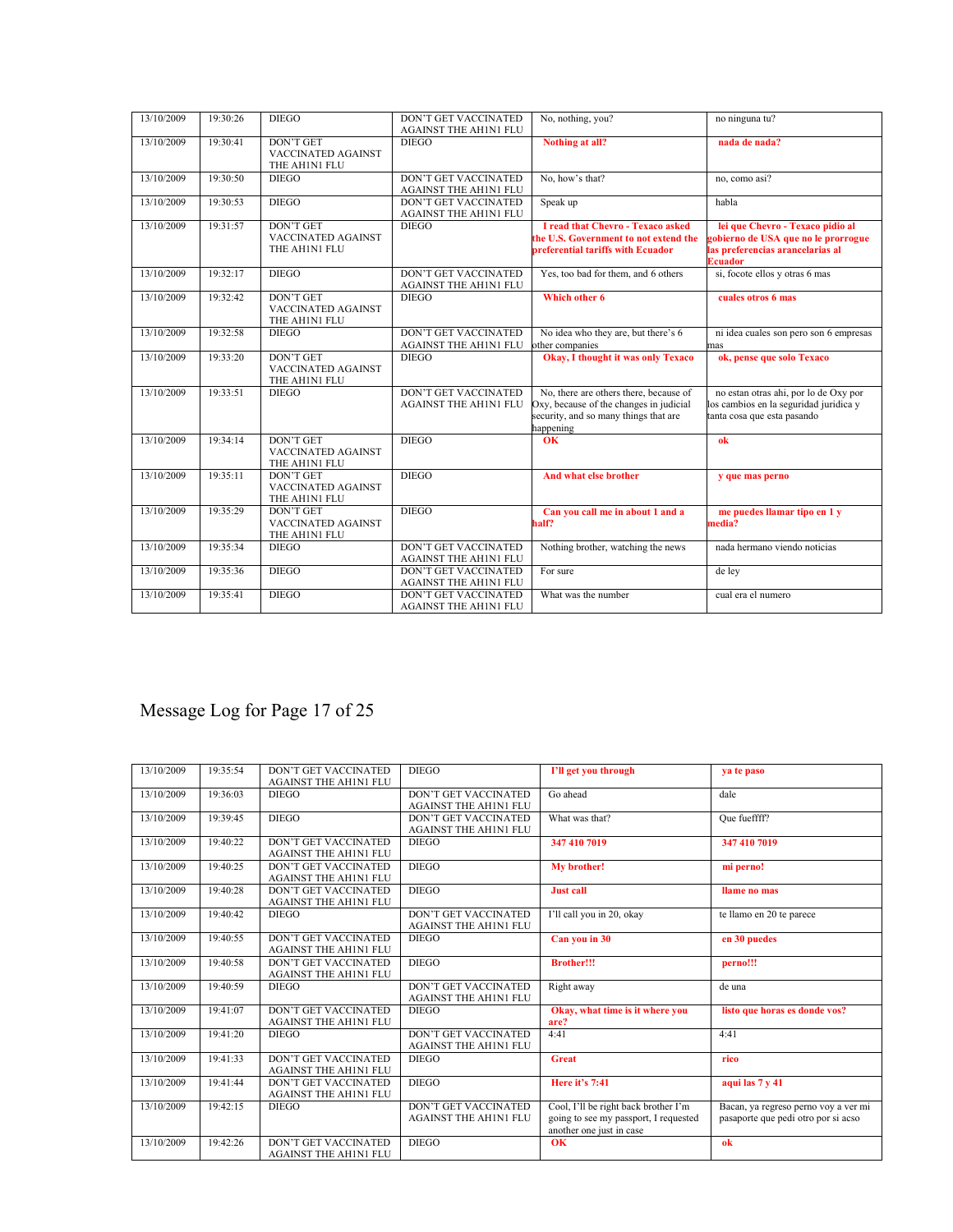| 13/10/2009 | 20:50:31 | <b>DON'T GET VACCINATED</b><br><b>AGAINST THE AH1N1 FLU</b> | <b>DIEGO</b> | Call me !! call me now !!                                              | call me !! call me now !!                                      |
|------------|----------|-------------------------------------------------------------|--------------|------------------------------------------------------------------------|----------------------------------------------------------------|
| 13/10/2009 | 21:09:39 | <b>DON'T GET VACCINATED</b><br><b>AGAINST THE AH1N1 FLU</b> | <b>DIEGO</b> | <b>Sir Diego</b>                                                       | don Diego                                                      |
| 13/10/2009 | 21:10:27 | <b>DON'T GET VACCINATED</b><br><b>AGAINST THE AH1N1 FLU</b> | <b>DIEGO</b> | Call me, I didn't hear it before,<br>now I'm close to the telephone!!! | llamame no escuche antes, ahora<br>estov cerca del telefono!!! |
| 13/10/2009 | 21:10:29 | <b>DON'T GET VACCINATED</b><br><b>AGAINST THE AH1N1 FLU</b> | <b>DIEGO</b> | Call me                                                                | <b>llamame</b>                                                 |
| 13/10/2009 | 21:14:55 | <b>DON'T GET VACCINATED</b><br><b>AGAINST THE AHIN1 FLU</b> | <b>DIEGO</b> | Sir Diego, where are you?                                              | Don Diego donde esta?                                          |
| 13/10/2009 | 21:24:06 | <b>DON'T GET VACCINATED</b><br><b>AGAINST THE AH1N1 FLU</b> | <b>DIEGO</b> | <b>Brother!</b>                                                        | perno!                                                         |
| 13/10/2009 | 21:24:08 | <b>DON'T GET VACCINATED</b><br><b>AGAINST THE AH1N1 FLU</b> | <b>DIEGO</b> | What is it?                                                            | cual es?                                                       |
| 13/10/2009 | 21:38:05 | <b>DON'T GET VACCINATED</b><br><b>AGAINST THE AHIN1 FLU</b> | <b>DIEGO</b> | Diego Boy, call me!!!!!!                                               | diego Boy llamame !!!!!!                                       |
| 13/10/2009 | 21:38:08 | <b>DON'T GET VACCINATED</b><br><b>AGAINST THE AH1N1 FLU</b> | <b>DIEGO</b> | The call was dropped                                                   | se cavo la llamada                                             |
| 13/10/2009 | 21:38:11 | <b>DON'T GET VACCINATED</b><br><b>AGAINST THE AH1N1 FLU</b> | <b>DIEGO</b> | What happened???                                                       | que paso???                                                    |
| 14/10/2009 | 22:33:42 | DON'T GET VACCINATED<br><b>AGAINST THE AHIN1 FLU</b>        | <b>DIEGO</b> | <b>Are you there Sir Diego</b>                                         | estas? don Diego                                               |

# Message Log for Page 18 of 25

| 15/10/2009 | 9:41:46  | <b>DON'T GET VACCINATED</b><br><b>AGAINST THE AHIN1 FLU</b> | <b>DIEGO</b>                                                | <b>Sir Diego</b>                                                                  | don Diego                                                     |
|------------|----------|-------------------------------------------------------------|-------------------------------------------------------------|-----------------------------------------------------------------------------------|---------------------------------------------------------------|
| 15/10/2009 | 9:42:28  | <b>DON'T GET VACCINATED</b><br><b>AGAINST THE AHIN1 FLU</b> | <b>DIEGO</b>                                                | If you're there, let me know!                                                     | si estas avisame !                                            |
| 15/10/2009 | 10:07:27 | <b>DON'T GET VACCINATED</b><br><b>AGAINST THE AHIN1 FLU</b> | <b>DIEGO</b>                                                | What's up!                                                                        | que hubo!                                                     |
| 15/10/2009 | 22:41:42 | <b>DIEGO</b>                                                | <b>DON'T GET VACCINATED</b><br><b>AGAINST THE AHIN1 FLU</b> | What happened brother, I called you<br>but nothing, just the answering<br>machine | Que fue perno, te llame hoy pero<br>nada solo la contestadora |
| 15/10/2009 | 22:42:23 | DON'T GET VACCINATED<br><b>AGAINST THE AHIN1 FLU</b>        | <b>DIEGO</b>                                                | <b>Sir Diego</b>                                                                  | <b>DON DIEGO</b>                                              |
| 15/10/2009 | 22:42:25 | DON'T GET VACCINATED<br><b>AGAINST THE AHIN1 FLU</b>        | <b>DIEGO</b>                                                | <b>How are you</b>                                                                | <b>COMO ESTAS</b>                                             |
| 15/10/2009 | 22:42:38 | <b>DIEGO</b>                                                | DON'T GET VACCINATED<br><b>AGAINST THE AHIN1 FLU</b>        | Everything okay                                                                   | todo bien                                                     |
| 15/10/2009 | 22:42:46 | <b>DON'T GET VACCINATED</b><br><b>AGAINST THE AHINI FLU</b> | <b>DIEGO</b>                                                | What happened to you brother!                                                     | <b>OUE PASO CONTIGO PERNO!</b>                                |
| 15/10/2009 | 22:42:51 | DON'T GET VACCINATED<br><b>AGAINST THE AH1N1 FLU</b>        | <b>DIEGO</b>                                                | Can you call me???                                                                | <b>PUEDES LLAMARME???</b>                                     |
| 15/10/2009 | 22:43:00 | <b>DIEGO</b>                                                | <b>DON'T GET VACCINATED</b><br><b>AGAINST THE AHIN1 FLU</b> | I'll call you soon                                                                | va te llamo                                                   |
| 15/10/2009 | 22:43:10 | <b>DON'T GET VACCINATED</b><br><b>AGAINST THE AHIN1 FLU</b> | <b>DIEGO</b>                                                | Okay                                                                              | <b>LISTO</b>                                                  |
| 16/10/2009 | 0:25:14  | <b>DON'T GET VACCINATED</b><br><b>AGAINST THE AHIN1 FLU</b> | <b>DIEGO</b>                                                | Are you still awake, brother?                                                     | sigues despierto perno?                                       |
| 18/10/2009 | 17:57:40 | <b>DON'T GET VACCINATED</b><br><b>AGAINST THE AHINI FLU</b> | <b>DIEGO</b>                                                | What do you say, Bro!!!                                                           | que dice brox!!!                                              |
| 18/10/2009 | 17:57:46 | <b>DON'T GET VACCINATED</b><br>AGAINST THE AHIN1 FLU        | <b>DIEGO</b>                                                | You there???                                                                      | $estas?$ ??                                                   |
| 18/10/2009 | 17:58:04 | <b>DIEGO</b>                                                | <b>DON'T GET VACCINATED</b><br><b>AGAINST THE AHIN1 FLU</b> | Yes. I'm here                                                                     | si aqui estov                                                 |
| 18/10/2009 | 17:58:13 | <b>DIEGO</b>                                                | <b>DON'T GET VACCINATED</b><br><b>AGAINST THE AHIN1 FLU</b> | Did you bathe                                                                     | ya te banaste                                                 |
| 18/10/2009 | 17:58:19 | <b>DON'T GET VACCINATED</b><br><b>AGAINST THE AHIN1 FLU</b> | <b>DIEGO</b>                                                | I was just getting out of the shower                                              | estaba saliendo de la ducha                                   |
| 18/10/2009 | 17:58:20 | <b>DON'T GET VACCINATED</b><br><b>AGAINST THE AHIN1 FLU</b> | <b>DIEGO</b>                                                | <b>Yes sir</b>                                                                    | simon                                                         |
| 18/10/2009 | 17:58:22 | <b>DON'T GET VACCINATED</b><br><b>AGAINST THE AH1N1 FLU</b> | <b>DIEGO</b>                                                | Call me                                                                           | <b>Ilamame</b>                                                |
| 18/10/2009 | 17:58:23 | DON'T GET VACCINATED<br><b>AGAINST THE AHIN1 FLU</b>        | <b>DIEGO</b>                                                | <b>Please</b>                                                                     | pls                                                           |
| 18/10/2009 | 17:58:25 | <b>DIEGO</b>                                                | <b>DON'T GET VACCINATED</b><br><b>AGAINST THE AHINI FLU</b> | I'll call you soon                                                                | va te llamo                                                   |
| 18/10/2009 | 21:33:23 | DON'T GET VACCINATED<br><b>AGAINST THE AHINI FLU</b>        | <b>DIEGO</b>                                                | <b>Brother</b>                                                                    | perno                                                         |
| 18/10/2009 | 21:34:13 | <b>DON'T GET VACCINATED</b><br><b>AGAINST THE AH1N1 FLU</b> | <b>DIEGO</b>                                                | <b>Sir Diego!</b>                                                                 | <b>DON DIEGO!</b>                                             |
| 18/10/2009 | 21:57:05 | <b>DIEGO</b>                                                | <b>DON'T GET VACCINATED</b><br><b>AGAINST THE AHIN1 FLU</b> | Hi                                                                                | hola                                                          |
| 18/10/2009 | 21:57:18 | <b>DON'T GET VACCINATED</b><br><b>AGAINST THE AHIN1 FLU</b> | <b>DIEGO</b>                                                | <b>Well, Sir Diego!</b>                                                           | <b>DON DIEGO PUES!</b>                                        |
| 18/10/2009 | 21:57:28 | <b>DIEGO</b>                                                | <b>DON'T GET VACCINATED</b>                                 | Hahahahaaha, what's new, brooooo                                                  | jajajajaajaj Que mas brooooo                                  |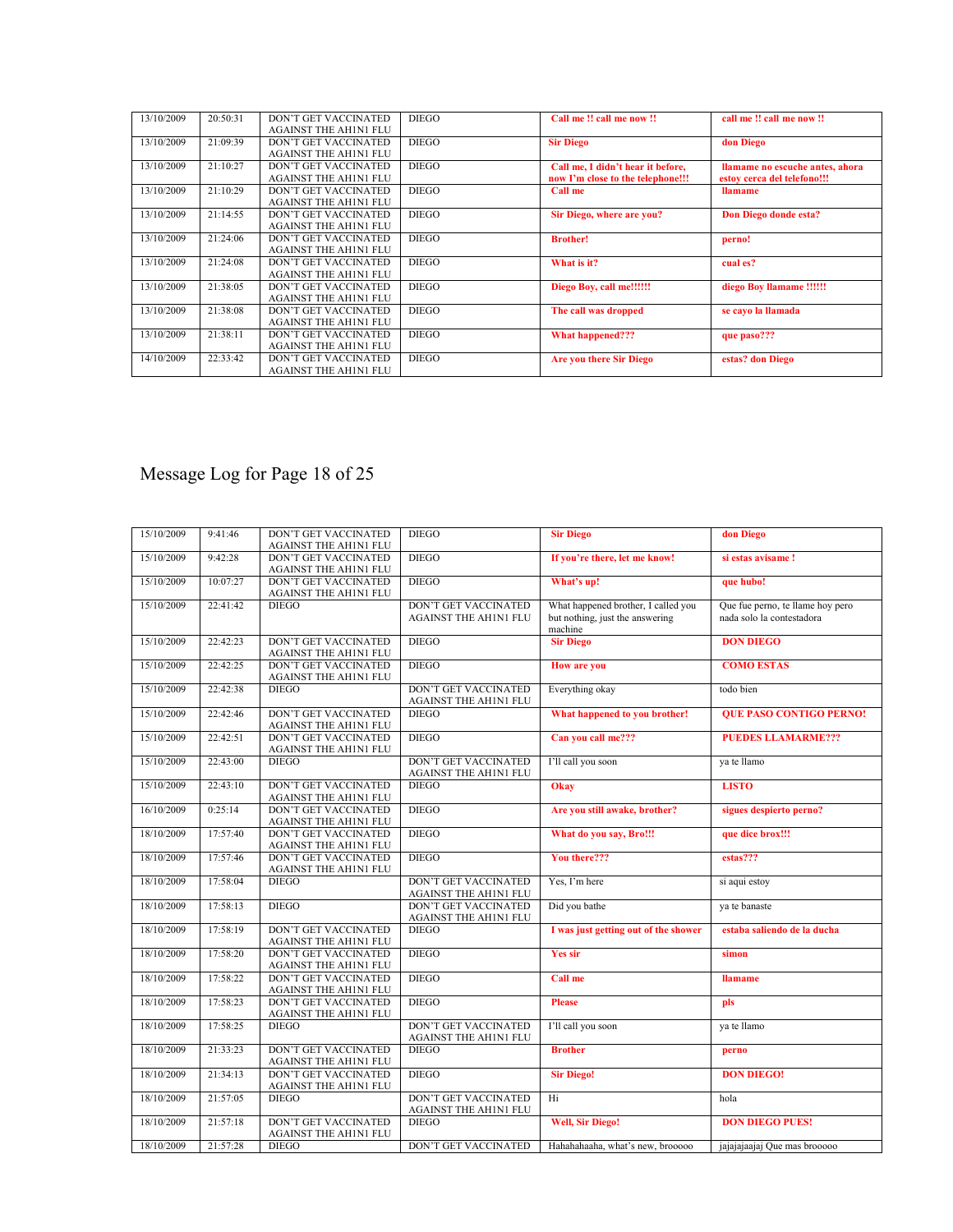|            |          |                                    | <b>AH1N1 FLU</b><br><b>THE</b><br><b>AGAINST</b> |                                |                             |
|------------|----------|------------------------------------|--------------------------------------------------|--------------------------------|-----------------------------|
| 18/10/2009 | 21:58:09 | <b>VACCINATED</b><br>DON'T<br>`GET | <b>DIEGO</b>                                     | Shocked about what you told me | <b>ASUSTADOC ON LO O ME</b> |
|            |          | THE AHINI FLU<br><b>AGAINST</b>    |                                                  |                                | <b>CONTASTE</b>             |

# Message Log for Page 19 of 25

| 18/10/2009 | 21:58:46 | <b>DIEGO</b>                                                | DON'T GET VACCINATED<br><b>AGAINST THE AH1N1 FLU</b>        | What a trip, no                                                                                                                                    | Focote no                                                                                                                                                      |
|------------|----------|-------------------------------------------------------------|-------------------------------------------------------------|----------------------------------------------------------------------------------------------------------------------------------------------------|----------------------------------------------------------------------------------------------------------------------------------------------------------------|
| 18/10/2009 | 21:59:06 | <b>DON'T GET VACCINATED</b><br>AGAINST THE AH1N1 FLU        | <b>DIEGO</b>                                                | Buy me my laptop and leave me<br>done!                                                                                                             | <b>COMPRAME MI LAPTOP Y</b><br><b>EJAME EN PAZ!</b>                                                                                                            |
| 18/10/2009 | 21:59:10 | <b>DIEGO</b>                                                | DON'T GET VACCINATED<br><b>AGAINST THE AH1N1 FLU</b>        | Hahahahahahaha                                                                                                                                     | jajajajajajaja                                                                                                                                                 |
| 18/10/2009 | 21:59:52 | <b>DON'T GET VACCINATED</b><br><b>AGAINST THE AHIN1 FLU</b> | <b>DIEGO</b>                                                | I don't want to know anything<br>lse                                                                                                               | <b>NO QUIERO SABER NADA</b><br>AAS                                                                                                                             |
| 18/10/2009 | 22:00:18 | <b>DIEGO</b>                                                | DON'T GET VACCINATED<br><b>AGAINST THE AH1N1 FLU</b>        | It's better if I just tell you light<br>hings, that's all                                                                                          | mejor, ahi te cuento cosas light no<br>nas                                                                                                                     |
| 18/10/2009 | 22:00:35 | <b>DON'T GET VACCINATED</b><br><b>AGAINST THE AHIN1 FLU</b> | <b>DIEGO</b>                                                | <b>Hahahaha</b>                                                                                                                                    | <b>JAJAJAJA</b>                                                                                                                                                |
| 18/10/2009 | 22:00:39 | <b>DON'T GET VACCINATED</b><br>AGAINST THE AH1N1 FLU        | <b>DIEGO</b>                                                | <b>Hardcore style!</b>                                                                                                                             | <b>HARDCORE STYLE!</b>                                                                                                                                         |
| 18/10/2009 | 22:00:48 | <b>DIEGO</b>                                                | <b>DON'T GET VACCINATED</b><br><b>AGAINST THE AH1N1 FLU</b> | How's the climate, the food, etc.                                                                                                                  | como esta el clima, la comida etc                                                                                                                              |
| 18/10/2009 | 22:01:08 | <b>DON'T GET VACCINATED</b><br><b>AGAINST THE AH1N1 FLU</b> | <b>DIEGO</b>                                                | It's out of curiosity, you want to<br>know the news about the jet set!                                                                             | <b>ES QUE DA CURIOSIDAD,</b><br><b>UNO QUIERE SABER LAS</b><br><b>NOTICIAS DEL JET SET!</b>                                                                    |
| 18/10/2009 | 22:02:03 | <b>DIEGO</b>                                                | DON'T GET VACCINATED<br><b>AGAINST THE AH1N1 FLU</b>        | Hahaahahahaaha, you have to let<br>things happen because they are at the<br>point of no return, so doing whatever is<br>totally counter-productive | jajaajajajaajja, hay que dejar que las<br>osas pasen por que ya estan en un<br>punto de no retorno entonces hacer lo<br>que sea es totalmente contraprudecente |
| 18/10/2009 | 22:02:26 | <b>DON'T GET VACCINATED</b><br><b>AGAINST THE AHIN1 FLU</b> | <b>DIEGO</b>                                                | You're the boss, Sir Diego!                                                                                                                        | <b>USTED MANDA DON DIEGO!</b>                                                                                                                                  |
| 18/10/2009 | 22:02:33 | <b>DIEGO</b>                                                | DON'T GET VACCINATED<br>AGAINST THE AHINI FLU               | My brother                                                                                                                                         | Mi perrrrrrno                                                                                                                                                  |
| 18/10/2009 | 22:02:53 | <b>DIEGO</b>                                                | <b>DON'T GET VACCINATED</b><br><b>AGAINST THE AHINI FLU</b> | But we can still speculate and when I<br>see you I'll tell you everything                                                                          | pero igual podemos especular y<br>uando te vea te cuento todo                                                                                                  |
| 18/10/2009 | 22:03:04 | <b>DON'T GET VACCINATED</b><br><b>AGAINST THE AH1N1 FLU</b> | <b>DIEGO</b>                                                | <b>Totally!</b>                                                                                                                                    | <b>DE UNA!</b>                                                                                                                                                 |
| 18/10/2009 | 22:03:05 | <b>DIEGO</b>                                                | <b>DON'T GET VACCINATED</b><br><b>AGAINST THE AH1N1 FLU</b> | Then you will be scared                                                                                                                            | ahi si te va a dar culillo                                                                                                                                     |
| 18/10/2009 | 22:03:07 | <b>DIEGO</b>                                                | DON'T GET VACCINATED<br><b>AGAINST THE AH1N1 FLU</b>        | Hahahahahaha                                                                                                                                       | jajajajaajjaaj                                                                                                                                                 |
| 18/10/2009 | 22:03:11 | <b>DON'T GET VACCINATED</b><br><b>AGAINST THE AHINI FLU</b> | <b>DIEGO</b>                                                | Hahahahahaha                                                                                                                                       | <b>JAJAJAJAJAJA</b>                                                                                                                                            |
| 18/10/2009 | 22:03:29 | <b>DON'T GET VACCINATED</b><br><b>AGAINST THE AHINI FLU</b> | <b>DIEGO</b>                                                | That's the problem, you know too<br>auch!                                                                                                          | <b>ESE ES EL PROBLEMA, SABES</b><br><b>EMASIADO!</b>                                                                                                           |
| 18/10/2009 | 22:03:41 | <b>DON'T GET VACCINATED</b><br><b>AGAINST THE AHIN1 FLU</b> | <b>DIEGO</b>                                                | You're a lethal weapon!                                                                                                                            | <b>ERES UNA ARMA MORTAL!</b>                                                                                                                                   |
| 18/10/2009 | 22:03:41 | <b>DIEGO</b>                                                | <b>DON'T GET VACCINATED</b><br>AGAINST THE AH1N1 FLU        | Yes, too crazy                                                                                                                                     | si loco en demas                                                                                                                                               |
| 18/10/2009 | 22:03:52 | <b>DIEGO</b>                                                | <b>DON'T GET VACCINATED</b><br><b>AGAINST THE AH1N1 FLU</b> | I went a bit too far                                                                                                                               | se me fue la mano un poquito                                                                                                                                   |
| 18/10/2009 | 22:04:17 | <b>DON'T GET VACCINATED</b><br><b>AGAINST THE AHIN1 FLU</b> | <b>DIEGO</b>                                                | <b>Hahahaha</b>                                                                                                                                    | <b>JAJAJAJA</b>                                                                                                                                                |
| 18/10/2009 | 22:04:35 | <b>DIEGO</b>                                                | <b>DON'T GET VACCINATED</b><br>AGAINST THE AHIN1 FLU        | http://www.youtube.com/watch?v=Z<br>ADpco6Zn9I                                                                                                     | http://www.youtube.com/watch?v=Z<br>ADpco6Zn9I                                                                                                                 |
| 18/10/2009 | 22:05:02 | <b>DON'T GET VACCINATED</b><br>AGAINST THE AH1N1 FLU        | $DIEGO$                                                     | I don't want to know anything<br>lse                                                                                                               | <b>NO QUIERO SABER MAS</b>                                                                                                                                     |
| 18/10/2009 | 22:05:03 | <b>DON'T GET VACCINATED</b><br><b>AGAINST THE AHIN1 FLU</b> | <b>DIEGO</b>                                                | <b>Hahahaha</b>                                                                                                                                    | <b>JAJAJAJA</b>                                                                                                                                                |
| 18/10/2009 | 22:05:09 | <b>DON'T GET VACCINATED</b><br><b>AGAINST THE AHIN1 FLU</b> | <b>DIEGO</b>                                                | Don't pressure me!                                                                                                                                 | <b>NO ME PRESIONES!</b>                                                                                                                                        |
| 18/10/2009 | 22:05:11 | <b>DIEGO</b>                                                | DON'T GET VACCINATED<br><b>AGAINST THE AH1N1 FLU</b>        | Hahaahaaha, look                                                                                                                                   | jajjaajjajaj mira                                                                                                                                              |
| 18/10/2009 | 22:05:19 | <b>DON'T GET VACCINATED</b><br><b>AGAINST THE AHINI FLU</b> | <b>DIEGO</b>                                                | Respect my right to live in peace!                                                                                                                 | <b>RESPETA MI DERECHO A</b><br><b>VIVIR EN PAZ!</b>                                                                                                            |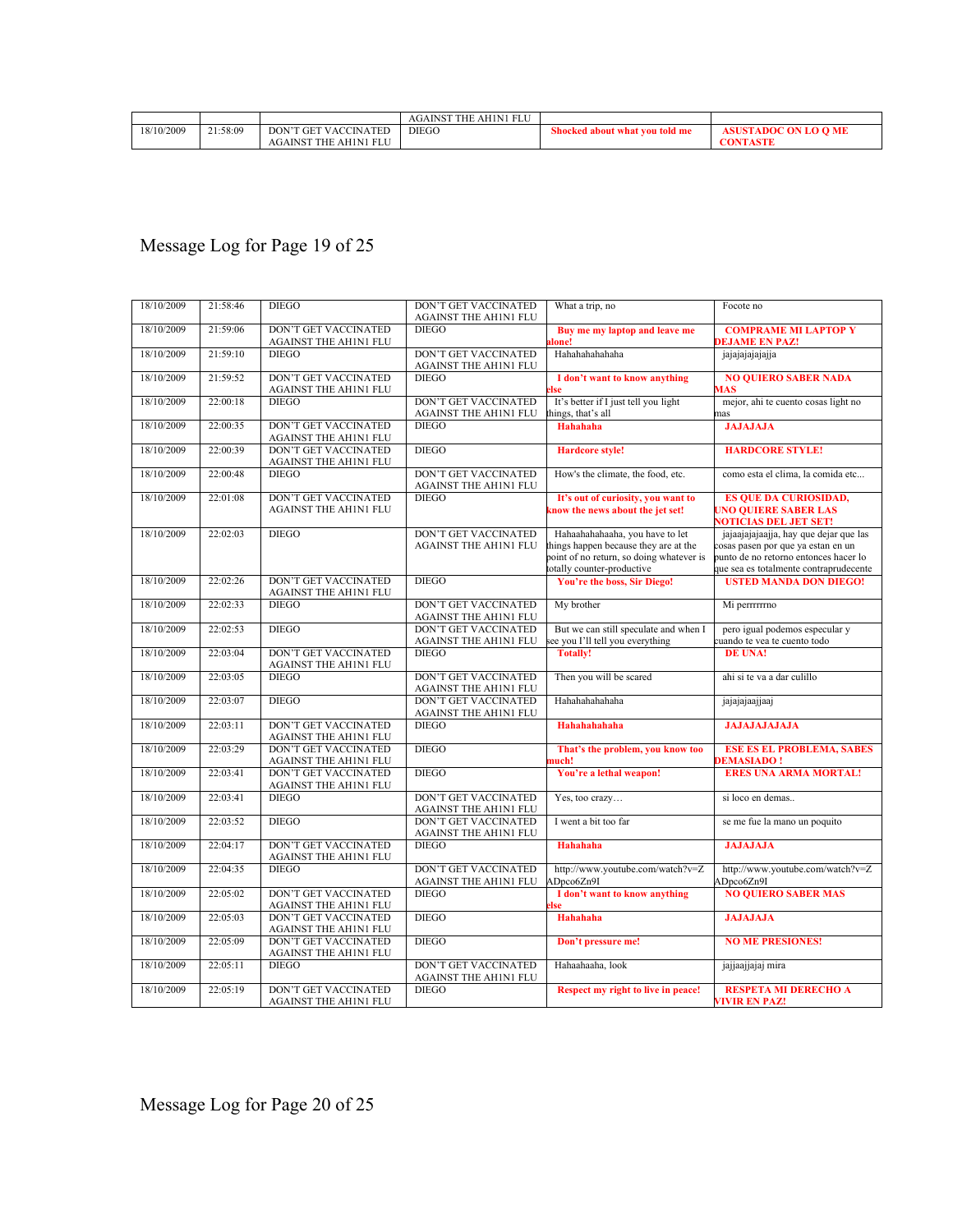| 18/10/2009 | 22:05:28 | <b>DIEGO</b>                                                | DON'T GET VACCINATED<br><b>AGAINST THE AH1N1 FLU</b>        | hahahahahahahaha                                                                                                           | jajaajajajajajaj                                                                                            |
|------------|----------|-------------------------------------------------------------|-------------------------------------------------------------|----------------------------------------------------------------------------------------------------------------------------|-------------------------------------------------------------------------------------------------------------|
| 18/10/2009 | 22:05:29 | <b>DIEGO</b>                                                | <b>DON'T GET VACCINATED</b><br><b>AGAINST THE AH1N1 FLU</b> | Hahahahahahaa                                                                                                              | jajajajaajjaaja                                                                                             |
| 18/10/2009 | 22:05:37 | <b>DIEGO</b>                                                | <b>DON'T GET VACCINATED</b><br><b>AGAINST THE AHINI FLU</b> | It's just a little song                                                                                                    | es solo una cancionsita                                                                                     |
| 18/10/2009 | 22:10:56 | <b>DON'T GET VACCINATED</b><br><b>AGAINST THE AHIN1 FLU</b> | <b>DIEGO</b>                                                | And that song???                                                                                                           | <b>Y ESA CANCION???</b>                                                                                     |
| 18/10/2009 | 22:11:28 | <b>DIEGO</b>                                                | DON'T GET VACCINATED<br><b>AGAINST THE AH1N1 FLU</b>        | You-it symbolizes all the corrupt<br>people and the Indians                                                                | you--significan todos los corruptos y<br>los indigenas                                                      |
| 18/10/2009 | 22:12:37 | <b>DON'T GET VACCINATED</b><br><b>AGAINST THE AHIN1 FLU</b> | <b>DIEGO</b>                                                | Not at all, that song is for a<br>woman                                                                                    | <b>NADA QUE VER ESA</b><br><b>CANCION ES A UNA PELADA</b>                                                   |
| 18/10/2009 | 22:12:43 | <b>DIEGO</b>                                                | <b>DON'T GET VACCINATED</b><br><b>AGAINST THE AH1N1 FLU</b> | No                                                                                                                         | no                                                                                                          |
| 18/10/2009 | 22:12:48 | <b>DIEGO</b>                                                | DON'T GET VACCINATED<br><b>AGAINST THE AHIN1 FLU</b>        | I'm already editing it                                                                                                     | ya estoy haciendo la edicion                                                                                |
| 18/10/2009 | 22:13:05 | DON'T GET VACCINATED<br><b>AGAINST THE AHIN1 FLU</b>        | <b>DIEGO</b>                                                | I don't get it my brother                                                                                                  | <b>NO TE CACHO MI PERNO</b>                                                                                 |
| 18/10/2009 | 22:13:23 | <b>DIEGO</b>                                                | DON'T GET VACCINATED<br><b>AGAINST THE AHIN1 FLU</b>        | I have serious problems, don't stress<br>out                                                                               | tengo problemas graves no te<br>estreses                                                                    |
| 18/10/2009 | 22:13:24 | <b>DIEGO</b>                                                | <b>DON'T GET VACCINATED</b><br><b>AGAINST THE AH1N1 FLU</b> | Hahahahahahaa                                                                                                              | jajajajajaajaaj                                                                                             |
| 18/10/2009 | 22:14:01 | <b>DIEGO</b>                                                | <b>DON'T GET VACCINATED</b><br>AGAINST THE AH1N1 FLU        | Check it out, Friday a crowd of<br>people went to my office in Quito                                                       | cacha el Viermes fueron una<br>multitud a mi oficina en quito                                               |
| 18/10/2009 | 22:14:10 | <b>DIEGO</b>                                                | <b>DON'T GET VACCINATED</b><br><b>AGAINST THE AH1N1 FLU</b> | What a trip, no                                                                                                            | que foco no                                                                                                 |
| 18/10/2009 | 22:14:36 | DON'T GET VACCINATED<br><b>AGAINST THE AHIN1 FLU</b>        | <b>DIEGO</b>                                                | <b>Speak up</b>                                                                                                            | <b>CUENTA</b>                                                                                               |
| 18/10/2009 | 22:15:01 | <b>DIEGO</b>                                                | DON'T GET VACCINATED<br><b>AGAINST THE AH1N1 FLU</b>        | They went there with banners and<br>the all the bullshit and tried to enter<br>by force                                    | fueron ahi con pancartas y la bola de<br>huevadas y trataron de entrar ala<br>fuerza                        |
| 18/10/2009 | 22:15:12 | <b>DON'T GET VACCINATED</b><br><b>AGAINST THE AHIN1 FLU</b> | <b>DIEGO</b>                                                | The price of fame                                                                                                          | <b>EL PRECIO DE LA FAMA</b>                                                                                 |
| 18/10/2009 | 22:15:47 | <b>DIEGO</b>                                                | <b>DON'T GET VACCINATED</b><br><b>AGAINST THE AH1N1 FLU</b> | The lawyer's offices are there also,<br>the police was there and all,<br>tomorrow they'll give me a video of<br>everything | ahi son las oficinas de los abogados<br>tambien, estuvo la policia y todo<br>manana me dan un video de todo |
| 18/10/2009 | 22:16:00 | <b>DIEGO</b>                                                | DON'T GET VACCINATED<br><b>AGAINST THE AH1N1 FLU</b>        | Then I'll tell you all the details                                                                                         | ahi te cuento en detalle                                                                                    |
| 18/10/2009 | 22:16:22 | <b>DON'T GET VACCINATED</b><br>AGAINST THE AH1N1 FLU        | <b>DIEGO</b>                                                | And do you own your office, or is<br>it rented?                                                                            | <b>Y TU OFFICE ES TUYA O</b><br><b>ARREDADA?</b>                                                            |
| 18/10/2009 | 22:16:30 | <b>DIEGO</b>                                                | DON'T GET VACCINATED<br><b>AGAINST THE AHIN1 FLU</b>        | It's rented                                                                                                                | era arrendada                                                                                               |
| 18/10/2009 | 22:17:03 | <b>DIEGO</b>                                                | <b>DON'T GET VACCINATED</b><br><b>AGAINST THE AH1N1 FLU</b> | But it's in the Borja Paez building, it<br>belongs to my uncle                                                             | pero es en el edificio Borja Paez de<br>mi tio                                                              |
| 18/10/2009 | 22:17:25 | DON'T GET VACCINATED<br><b>AGAINST THE AHIN1 FLU</b>        | <b>DIEGO</b>                                                | And now what's going to happen<br>to the office?                                                                           | Y AHORA QUE VA A PASAR<br><b>CON LA OFFICE?</b>                                                             |
| 18/10/2009 | 22:17:49 | <b>DIEGO</b>                                                | <b>DON'T GET VACCINATED</b><br><b>AGAINST THE AHINI FLU</b> | I guess they are using it for logistics<br>just the same                                                                   | ya le estan utilizando para ogistica<br>me imagino ogual                                                    |
| 18/10/2009 | 22:17:51 | <b>DIEGO</b>                                                | <b>DON'T GET VACCINATED</b><br><b>AGAINST THE AH1N1 FLU</b> | The same                                                                                                                   | igaul                                                                                                       |
| 18/10/2009 | 22:17:53 | <b>DIEGO</b>                                                | <b>DON'T GET VACCINATED</b><br><b>AGAINST THE AHIN1 FLU</b> | The same                                                                                                                   | igual                                                                                                       |
| 18/10/2009 | 22:18:25 | <b>DON'T GET VACCINATED</b><br><b>AGAINST THE AH1N1 FLU</b> | <b>DIEGO</b>                                                | Crazy!                                                                                                                     | <b>FOCO!</b>                                                                                                |
| 18/10/2009 | 22:19:16 | <b>DIEGO</b>                                                | <b>DON'T GET VACCINATED</b><br><b>AGAINST THE AHINI FLU</b> | Luckily they don't know yet that my<br>uncle's been one of Texaco's<br>representatives for more than 20<br>vears           | por suerte no saben todavia que mi<br>tio esuna de los representantes de la<br>texaco por mas de 20 anos    |

# Message Log for Page 21 of 25

| 18/10/2009 | 22:19:30 | <b>DIEGO</b>                                         | <b>DON'T GET VACCINATED</b><br><b>AGAINST THE AH1N1 FLU</b> | They're a bunch of idiots                                                                                            | son unos idiotas                                                                                                      |
|------------|----------|------------------------------------------------------|-------------------------------------------------------------|----------------------------------------------------------------------------------------------------------------------|-----------------------------------------------------------------------------------------------------------------------|
| 18/10/2009 | 22:19:48 | DON'T GET VACCINATED<br><b>AGAINST THE AHIN1 FLU</b> | <b>DIEGO</b>                                                | Hahahahaha                                                                                                           | <b>JJAJAJAJAJA</b>                                                                                                    |
| 18/10/2009 | 22:19:50 | <b>DIEGO</b>                                         | <b>DON'T GET VACCINATED</b><br><b>AGAINST THE AH1N1 FLU</b> | Or they already know and they are<br>hiding it                                                                       | o ya saben y la tienen guardada                                                                                       |
| 18/10/2009 | 22:19:59 | DON'T GET VACCINATED<br><b>AGAINST THE AHIN1 FLU</b> | DIEGO                                                       | You're evil!                                                                                                         | <b>ERES DAÑADO!</b>                                                                                                   |
| 18/10/2009 | 22:20:34 | <b>DIEGO</b>                                         | <b>DON'T GET VACCINATED</b><br><b>AGAINST THE AH1N1 FLU</b> | Hahaahaaahaaha                                                                                                       | ajajaajjjjaajjaja                                                                                                     |
| 18/10/2009 | 22:21:34 | <b>DIEGO</b>                                         | <b>DON'T GET VACCINATED</b><br><b>AGAINST THE AH1N1 FLU</b> | What do you think, they just created<br>an international human rights<br>oversight commission to oversee the<br>case | que tal se acaba de crear una<br>comision internacionl de veeduria de<br>derechos humanos para que vigilen<br>el caso |
| 18/10/2009 | 22:21:47 | <b>DIEGO</b>                                         | <b>DON'T GET VACCINATED</b>                                 | They are desperate                                                                                                   | estan con patadas de ahogados                                                                                         |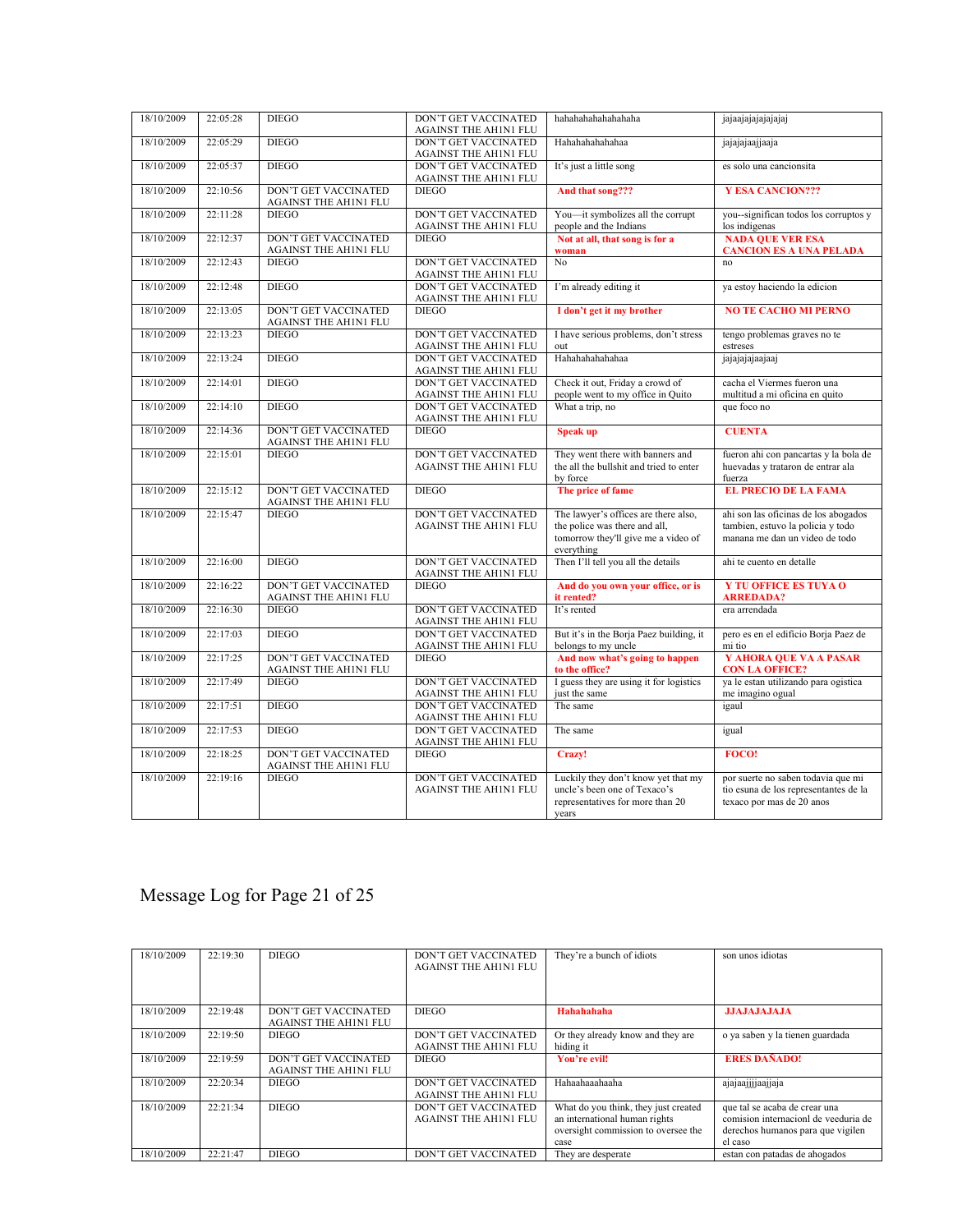|            |          |                              | <b>AGAINST THE AH1N1 FLU</b> |                                       |                                         |
|------------|----------|------------------------------|------------------------------|---------------------------------------|-----------------------------------------|
| 18/10/2009 | 22:21:49 | <b>DON'T GET VACCINATED</b>  | <b>DIEGO</b>                 | Who did that?                         | <b>OUIEN HIZO ESO?</b>                  |
|            |          | <b>AGAINST THE AHIN1 FLU</b> |                              |                                       |                                         |
| 18/10/2009 | 22:21:55 | <b>DIEGO</b>                 | <b>DON'T GET VACCINATED</b>  | The plaintiffs                        | los demandantes                         |
|            |          |                              | <b>AGAINST THE AH1N1 FLU</b> |                                       |                                         |
| 18/10/2009 | 22:22:04 | <b>DON'T GET VACCINATED</b>  | <b>DIEGO</b>                 | Yeah                                  | YA                                      |
|            |          | <b>AGAINST THE AH1N1 FLU</b> |                              |                                       |                                         |
| 18/10/2009 | 22:23:13 | <b>DON'T GET VACCINATED</b>  | <b>DIEGO</b>                 | And what do they want to do with      | <b>Y QUIEREN HACER CON ESA</b>          |
|            |          |                              |                              |                                       |                                         |
|            |          | <b>AGAINST THE AHIN1 FLU</b> |                              | that overseer?                        | <b>VEEDURIA?</b>                        |
| 18/10/2009 | 22:25:13 | <b>DIEGO</b>                 | <b>DON'T GET VACCINATED</b>  | http://www.youtube.com/watch?v=v      | http://www.youtube.com/watch?v=v        |
|            |          |                              | <b>AGAINST THE AH1N1 FLU</b> | xqEwZEHxLY                            | xqEwZEHxLY                              |
| 18/10/2009 | 22:25:24 | <b>DON'T GET VACCINATED</b>  | <b>DIEGO</b>                 | No more songs, dude!!!!!!             | <b>NO MAS CANCIONES</b>                 |
|            |          | <b>AGAINST THE AHINI FLU</b> |                              |                                       | LOCO!!!!!!                              |
| 18/10/2009 | 22:25:27 | <b>DON'T GET VACCINATED</b>  | <b>DIEGO</b>                 | Hahahaaaaaaaa                         | <b>JAJAJAAAAAAAAA</b>                   |
|            |          | <b>AGAINST THE AHINI FLU</b> |                              |                                       |                                         |
| 18/10/2009 | 22:25:32 | <b>DIEGO</b>                 | <b>DON'T GET VACCINATED</b>  | They're not songs                     | no son canciones                        |
|            |          |                              | <b>AGAINST THE AH1N1 FLU</b> |                                       |                                         |
| 18/10/2009 | 22:25:48 | $DIEGO$                      | <b>DON'T GET VACCINATED</b>  | Hahahaahaa                            | jajajajajja                             |
|            |          |                              | <b>AGAINST THE AH1N1 FLU</b> |                                       |                                         |
| 18/10/2009 | 22:26:22 | <b>DON'T GET VACCINATED</b>  | <b>DIEGO</b>                 | Don't be a low life!                  | <b>NO SEAS TROLOTE!</b>                 |
|            |          |                              |                              |                                       |                                         |
|            |          | <b>AGAINST THE AHIN1 FLU</b> |                              |                                       |                                         |
| 18/10/2009 | 22:26:37 | <b>DIEGO</b>                 | <b>DON'T GET VACCINATED</b>  | Did you see it already?               | va viste?                               |
|            |          |                              | <b>AGAINST THE AH1N1 FLU</b> |                                       |                                         |
| 18/10/2009 | 22:26:47 | <b>DIEGO</b>                 | <b>DON'T GET VACCINATED</b>  | It's about the overseer               | es lo de la veeduria                    |
|            |          |                              | <b>AGAINST THE AH1N1 FLU</b> |                                       |                                         |
| 18/10/2009 | 22:26:54 | <b>DON'T GET VACCINATED</b>  | <b>DIEGO</b>                 | Yes                                   | SI                                      |
|            |          | <b>AGAINST THE AH1N1 FLU</b> |                              |                                       |                                         |
| 18/10/2009 | 22:26:59 | <b>DON'T GET VACCINATED</b>  | <b>DIEGO</b>                 | I'm watching it                       | <b>ESTOY VIENDO</b>                     |
|            |          | <b>AGAINST THE AH1N1 FLU</b> |                              |                                       |                                         |
| 18/10/2009 | 22:27:00 | <b>DIEGO</b>                 | <b>DON'T GET VACCINATED</b>  | pigs                                  | longos puercos                          |
|            |          |                              | <b>AGAINST THE AH1N1 FLU</b> |                                       |                                         |
| 18/10/2009 | 22:31:38 | <b>DON'T GET VACCINATED</b>  | <b>DIEGO</b>                 | And what'll happen with that?         | <b>Y CON ESO QUE PASA?</b>              |
|            |          | <b>AGAINST THE AHIN1 FLU</b> |                              |                                       |                                         |
|            | 22.32.41 | <b>DIEGO</b>                 | <b>DON'T GET VACCINATED</b>  |                                       |                                         |
| 18/10/2009 |          |                              |                              | Nothing really, from my point of      | nada realmente desde mi punto de        |
|            |          |                              | <b>AGAINST THE AH1N1 FLU</b> | view it's just pressure to get a      | vista es presion para sacar una         |
|            |          |                              |                              | sentence quickly and try to do        | sentencia rapidamente y tratar de       |
|            |          |                              |                              | something, but it's too late the next | hacer algo pero ya es muy tarde lo      |
|            |          |                              |                              | step is voiding the decisions of the  | siguiente es la anulacion de los fallos |
|            |          |                              |                              | corrupt judge                         | del juez corrupto                       |
| 18/10/2009 | 22:33:24 | <b>DIEGO</b>                 | <b>DON'T GET VACCINATED</b>  | And after that comes the Hague, and   | y despues de eso viene la haya y un     |
|            |          |                              | <b>AGAINST THE AH1N1 FLU</b> | in a few years they will run out of   | par de anos se acabaron sus             |
|            |          |                              |                              | arguments                             | argumentos                              |
| 18/10/2009 | 22:33:37 | <b>DON'T GET VACCINATED</b>  | <b>DIEGO</b>                 | I saw that note                       | <b>VISSS ESA NOTA</b>                   |
|            |          | <b>AGAINST THE AH1N1 FLU</b> |                              |                                       |                                         |
| 18/10/2009 | 22:33:45 | <b>DON'T GET VACCINATED</b>  | <b>DIEGO</b>                 | Don't be evil!                        | <b>NO SEAS MALANDRO!</b>                |
|            |          | <b>AGAINST THE AH1N1 FLU</b> |                              |                                       |                                         |
|            |          |                              |                              |                                       |                                         |

# Message Log for Page 22 of 25

| 18/10/2009 | 22:33:50 | <b>DON'T GET VACCINATED</b><br><b>AGAINST THE AHINI FLU</b> | <b>DIEGO</b>                                                | <b>Just like that???</b>                                                                                                      | <b>ASI DE UNA???</b>                                                                                                                              |
|------------|----------|-------------------------------------------------------------|-------------------------------------------------------------|-------------------------------------------------------------------------------------------------------------------------------|---------------------------------------------------------------------------------------------------------------------------------------------------|
| 18/10/2009 | 22:34:07 | <b>DIEGO</b>                                                | <b>DON'T GET VACCINATED</b><br><b>AGAINST THE AHINI FLU</b> | Hahahahahaaha, just like that, that's<br>why they are so crazy                                                                | ajjajajajajaaj de una por eso estan<br>como locos                                                                                                 |
| 18/10/2009 | 22:34:36 | <b>DON'T GET VACCINATED</b><br><b>AGAINST THE AHINI FLU</b> | <b>DIEGO</b>                                                | <b>I</b> see                                                                                                                  | <b>ASI VEO</b>                                                                                                                                    |
| 18/10/2009 | 22:34:39 | <b>DIEGO</b>                                                | <b>DON'T GET VACCINATED</b><br><b>AGAINST THE AHINI FLU</b> | But like that they'll end up with a<br>sentence in their favor What good<br>is it to them on paper? How will they<br>collect? | pero asi llegaran a sacar una<br>sentencia en favor de ellos de que<br>les sirve en papel? donde vana<br>acobrar?                                 |
| 18/10/2009 | 22:34:54 | <b>DON'T GET VACCINATED</b><br><b>AGAINST THE AH1N1 FLU</b> | <b>DIEGO</b>                                                | In the USA???                                                                                                                 | <b>EN USA???</b>                                                                                                                                  |
| 18/10/2009 | 22:35:25 | <b>DIEGO</b>                                                | <b>DON'T GET VACCINATED</b><br><b>AGAINST THE AHINI FLU</b> | Like that's why I'm here,                                                                                                     | comof por eso estoy aqui yo,                                                                                                                      |
| 18/10/2009 | 22:36:22 | <b>DIEGO</b>                                                | <b>DON'T GET VACCINATED</b><br><b>AGAINST THE AHINI FLU</b> | because here is where my testimony<br>is worth something                                                                      | por que aqui es donde vale mi<br>testimonio                                                                                                       |
| 18/10/2009 | 22:36:28 | <b>DIEGO</b>                                                | <b>DON'T GET VACCINATED</b><br><b>AGAINST THE AHINI FLU</b> | Not there                                                                                                                     | no alla                                                                                                                                           |
| 18/10/2009 | 22:36:30 | <b>DIEGO</b>                                                | <b>DON'T GET VACCINATED</b><br><b>AGAINST THE AH1N1 FLU</b> | You get it                                                                                                                    | cachas                                                                                                                                            |
| 18/10/2009 | 22:37:31 | DON'T GET VACCINATED<br><b>AGAINST THE AHINI FLU</b>        | <b>DIEGO</b>                                                | Yes, but like I told you before, the<br>jurisdiction is in Ecuador because<br>vour recordings were made in<br><b>Ecuador</b>  | <b>SI PERO COMO TE DIJE</b><br><b>ANTES, LA JURISDICCION ES</b><br>DE ECUADOR PORQUE TUS<br><b>GRABACIONES FUERON</b><br><b>HECHAS EN ECUADOR</b> |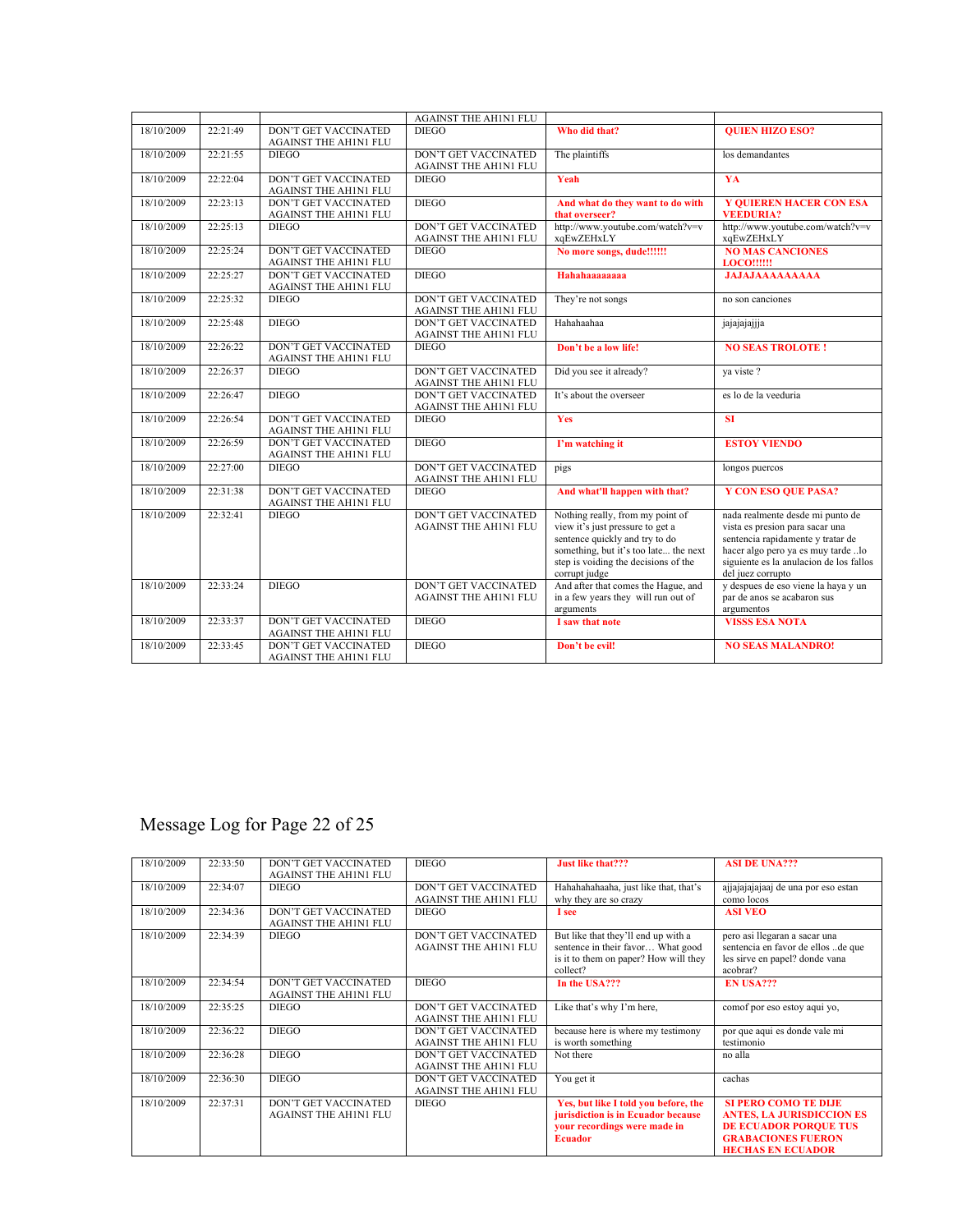| 18/10/2009 | 22:39:07 | <b>DIEGO</b>                                                | <b>DON'T GET VACCINATED</b><br><b>AGAINST THE AH1N1 FLU</b> | Yes, I get you, but before sending it<br>to the authorities in our country, it<br>was filed here before what you're<br>talking about, and as a courtesy they<br>sent it to the Attorney General there,<br>because really there's nothing there | si te cacho, pero antes de mandar a<br>las autoridades en nuestra patria ya<br>se hizo la gestion aqui adelantandazo<br>a lo que estas diciendo y por cortesia<br>le mandaron a la fiscalia alla por que<br>en verdad alla no hay nada |
|------------|----------|-------------------------------------------------------------|-------------------------------------------------------------|------------------------------------------------------------------------------------------------------------------------------------------------------------------------------------------------------------------------------------------------|----------------------------------------------------------------------------------------------------------------------------------------------------------------------------------------------------------------------------------------|
| 18/10/2009 | 22:39:38 | <b>DIEGO</b>                                                | <b>DON'T GET VACCINATED</b><br><b>AGAINST THE AH1N1 FLU</b> | That's why it might mean some<br>money if it is in their favor                                                                                                                                                                                 | por eso seria algo de papel si sale esa<br>a favor de ellos                                                                                                                                                                            |
| 18/10/2009 | 22:39:50 | <b>DON'T GET VACCINATED</b><br><b>AGAINST THE AH1N1 FLU</b> | <b>DIEGO</b>                                                | OK                                                                                                                                                                                                                                             | $\overline{\textbf{OK}}$                                                                                                                                                                                                               |
| 18/10/2009 | 22:40:12 | <b>DON'T GET VACCINATED</b><br><b>AGAINST THE AH1N1 FLU</b> | <b>DIEGO</b>                                                | But, what use is it in the USA if<br>the trial is in Ecuador?                                                                                                                                                                                  | PERO DE QUE SIRVE EN USA<br><b>SI EL JUICIO ES EN</b><br><b>ECUADOR?</b>                                                                                                                                                               |
| 18/10/2009 | 22:40:48 | <b>DIEGO</b>                                                | <b>DON'T GET VACCINATED</b><br><b>AGAINST THE AH1N1 FLU</b> | Because they will want to execute it<br>here                                                                                                                                                                                                   | por que ellos van a querer ejecutar<br>aca                                                                                                                                                                                             |
| 18/10/2009 | 22:41:01 | <b>DON'T GET VACCINATED</b><br><b>AGAINST THE AH1N1 FLU</b> | <b>DIEGO</b>                                                | $\overline{\textbf{OK}}$                                                                                                                                                                                                                       | $\overline{OK}$                                                                                                                                                                                                                        |
| 18/10/2009 | 22:41:14 | <b>DON'T GET VACCINATED</b><br>AGAINST THE AH1N1 FLU        | <b>DIEGO</b>                                                | Talk to me then, my son!!! So I<br>can understand you                                                                                                                                                                                          | <b>HABLE PUES HIJITO!!! ASI SI</b><br><b>LE ENTIENDO</b>                                                                                                                                                                               |
| 18/10/2009 | 22:41:23 | <b>DIEGO</b>                                                | <b>DON'T GET VACCINATED</b><br><b>AGAINST THE AH1N1 FLU</b> | Hahahahahahahaha                                                                                                                                                                                                                               | jajaajajajajajaaj                                                                                                                                                                                                                      |
| 18/10/2009 | 22:41:25 | <b>DIEGO</b>                                                | <b>DON'T GET VACCINATED</b><br><b>AGAINST THE AH1N1 FLU</b> | Hahaahaaahaaha                                                                                                                                                                                                                                 | jajajaajjajjajaja                                                                                                                                                                                                                      |
| 18/10/2009 | 22:41:26 | <b>DON'T GET VACCINATED</b><br><b>AGAINST THE AH1N1 FLU</b> | <b>DIEGO</b>                                                | You tell it to me as if I know<br>everything!                                                                                                                                                                                                  | <b>ES QUE VOS ME CUENTAS</b><br><b>COMO QUE YO SE TODO!</b>                                                                                                                                                                            |
| 18/10/2009 | 22:41:34 | <b>DIEGO</b>                                                | <b>DON'T GET VACCINATED</b><br><b>AGAINST THE AH1N1 FLU</b> | Sorry, it's true                                                                                                                                                                                                                               | sorry cierto                                                                                                                                                                                                                           |
| 18/10/2009 | 22:41:38 | <b>DON'T GET VACCINATED</b><br><b>AGAINST THE AH1N1 FLU</b> | <b>DIEGO</b>                                                | Ahahahaa                                                                                                                                                                                                                                       | <b>AJAJAJAJA</b>                                                                                                                                                                                                                       |
| 18/10/2009 | 22.41.59 | <b>DIEGO</b>                                                | DON'T GET VACCINATED<br><b>AGAINST THE AH1N1 FLU</b>        | My brother, I'm going because my<br>mother is calling me, we'll talk<br>tomorrow                                                                                                                                                               | mi perno me voy que me llama mi<br>madre hablemos manana                                                                                                                                                                               |
| 18/10/2009 | 22:42:20 | <b>DON'T GET VACCINATED</b><br><b>AGAINST THE AH1N1 FLU</b> | <b>DIEGO</b>                                                | Okay, say hello for me!                                                                                                                                                                                                                        | <b>LISSTO SALUDOS!</b>                                                                                                                                                                                                                 |
| 18/10/2009 | 22:42:34 | <b>DIEGO</b>                                                | <b>DON'T GET VACCINATED</b><br><b>AGAINST THE AH1N1 FLU</b> | Hugs                                                                                                                                                                                                                                           | un abrazo                                                                                                                                                                                                                              |
| 31/10/2009 | 20:21:04 | <b>DIEGO</b>                                                | <b>DON'T GET VACCINATED</b><br><b>AGAINST THE AH1N1 FLU</b> | What's up with you                                                                                                                                                                                                                             | Oue es de vozfffffffffffff                                                                                                                                                                                                             |
| 31/10/2009 | 20:21:32 | <b>DON'T GET VACCINATED</b><br><b>AGAINST THE AH1N1 FLU</b> | <b>DIEGO</b>                                                | <b>Golden Boy!</b>                                                                                                                                                                                                                             | golden boy!                                                                                                                                                                                                                            |
| 31/10/2009 | 20:21:39 | <b>DIEGO</b>                                                | <b>DON'T GET VACCINATED</b><br><b>AGAINST THE AH1N1 FLU</b> | Hahahahaha                                                                                                                                                                                                                                     | jajajajaja                                                                                                                                                                                                                             |

# Message Log for Page 23 of 25

| 31/10/2009 | 20:21:59 | <b>DIEGO</b>                                                | DON'T GET VACCINATED<br><b>AGAINST THE AH1N1 FLU</b>        | What's that about the vaccine?                        | como asi lo de la vacuna ve?                 |
|------------|----------|-------------------------------------------------------------|-------------------------------------------------------------|-------------------------------------------------------|----------------------------------------------|
| 31/10/2009 | 20:22:01 | <b>DON'T GET VACCINATED</b><br><b>AGAINST THE AH1N1 FLU</b> | <b>DIEGO</b>                                                | Here, eating pumpkin pie                              | aqui comiendo pumpkin pie                    |
| 31/10/2009 | 20:22:18 | <b>DIEGO</b>                                                | <b>DON'T GET VACCINATED</b><br><b>AGAINST THE AH1N1 FLU</b> | Halloween                                             | halloween                                    |
| 31/10/2009 | 20:22:31 | <b>DIEGO</b>                                                | DON'T GET VACCINATED<br><b>AGAINST THE AH1N1 FLU</b>        | That's holiday for the devil, I don't<br>celebrate it | esa es fiesta del demonio yo no<br>celebro   |
| 31/10/2009 | 20:22:38 | DON'T GET VACCINATED<br><b>AGAINST THE AH1N1 FLU</b>        | <b>DIEGO</b>                                                | It's crazy how they party here!!!                     | que loco como han sabido festejar<br>aqui!!! |
| 31/10/2009 | 20:22:43 | <b>DIEGO</b>                                                | <b>DON'T GET VACCINATED</b><br><b>AGAINST THE AH1N1 FLU</b> | Strange, right                                        | focote no                                    |
| 31/10/2009 | 20:22:55 | <b>DON'T GET VACCINATED</b><br><b>AGAINST THE AHINI FLU</b> | <b>DIEGO</b>                                                | Are you calling???                                    | vos estas llamando???                        |
| 31/10/2009 | 20:22:59 | <b>DIEGO</b>                                                | <b>DON'T GET VACCINATED</b><br><b>AGAINST THE AH1N1 FLU</b> | No                                                    | no                                           |
| 31/10/2009 | 20:23:18 | <b>DON'T GET VACCINATED</b><br><b>AGAINST THE AHINI FLU</b> | <b>DIEGO</b>                                                | I thought it was you                                  | pense que eras vos                           |
| 31/10/2009 | 20:23:21 | DON'T GET VACCINATED<br><b>AGAINST THE AH1N1 FLU</b>        | <b>DIEGO</b>                                                | Let me see who it is                                  | deja ver quien es                            |
| 31/10/2009 | 20:23:23 | <b>DIEGO</b>                                                | <b>DON'T GET VACCINATED</b><br><b>AGAINST THE AH1N1 FLU</b> | No, my brother                                        | no mi perno                                  |
| 31/10/2009 | 20:23:29 | <b>DIEGO</b>                                                | <b>DON'T GET VACCINATED</b><br><b>AGAINST THE AH1N1 FLU</b> | I don't call anyone                                   | ya no llamo a nadie                          |
| 31/10/2009 | 20:23:45 | <b>DON'T GET VACCINATED</b><br><b>AGAINST THE AH1N1 FLU</b> | <b>DIEGO</b>                                                | <b>It was Bendito</b>                                 | ha sido bendito                              |
| 31/10/2009 | 20:23:50 | DON'T GET VACCINATED<br><b>AGAINST THE AHINI FLU</b>        | <b>DIEGO</b>                                                | That shrimp is always bugging me                      | ese anano jode todo el tiempo                |
| 31/10/2009 | 20:23:55 | <b>DON'T GET VACCINATED</b>                                 | <b>DIEGO</b>                                                | Why, don't you call?                                  | como asi no llamas?                          |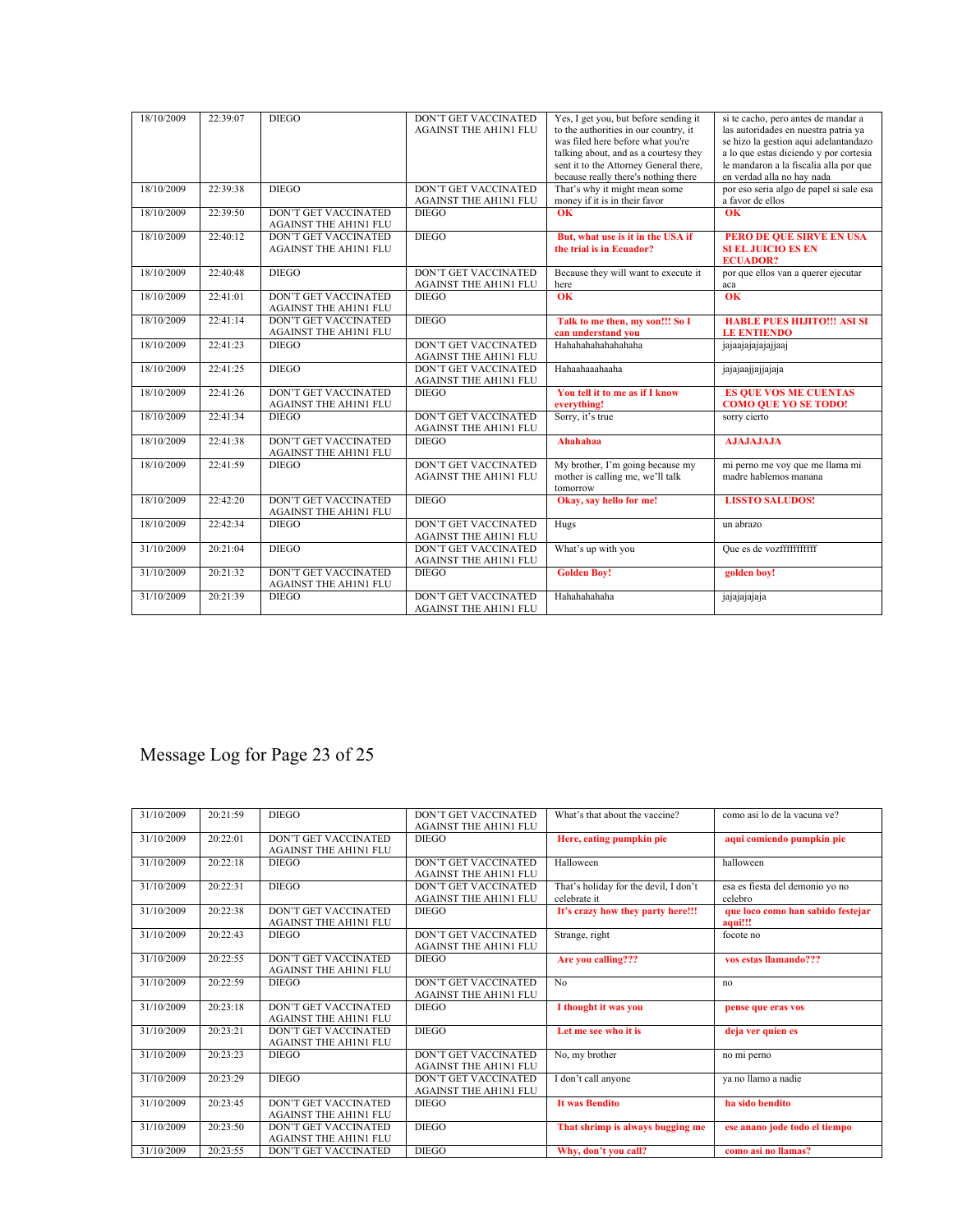|            |          | <b>AGAINST THE AH1N1 FLU</b>                                |                                                             |                                                                                                                              |                                                                                                    |
|------------|----------|-------------------------------------------------------------|-------------------------------------------------------------|------------------------------------------------------------------------------------------------------------------------------|----------------------------------------------------------------------------------------------------|
| 31/10/2009 | 20.23.59 | <b>DIEGO</b>                                                | <b>DON'T GET VACCINATED</b><br><b>AGAINST THE AH1N1 FLU</b> | Haahahaha, that's great, tell him<br>hello for me                                                                            | ajjajajaj que bien saludale de mi<br>parte                                                         |
| 31/10/2009 | 20.24.04 | <b>DIEGO</b>                                                | DON'T GET VACCINATED<br><b>AGAINST THE AH1N1 FLU</b>        | You know                                                                                                                     | va tu sabes                                                                                        |
| 31/10/2009 | 20:24:17 | DON'T GET VACCINATED<br><b>AGAINST THE AHIN1 FLU</b>        | <b>DIEGO</b>                                                | I have told him to come up to our<br>level                                                                                   | ya le dije que se pona a nuestra<br>altura                                                         |
| 31/10/2009 | 20:24:22 | <b>DIEGO</b>                                                | <b>DON'T GET VACCINATED</b><br><b>AGAINST THE AH1N1 FLU</b> | Hahahahaahaha                                                                                                                | ajajajajajaaj                                                                                      |
| 31/10/2009 | 20.24.26 | <b>DON'T GET VACCINATED</b><br><b>AGAINST THE AHINI FLU</b> | <b>DIEGO</b>                                                | Hahahahahaha                                                                                                                 | jajajajajaja                                                                                       |
| 31/10/2009 | 20:24:32 | DON'T GET VACCINATED<br><b>AGAINST THE AHIN1 FLU</b>        | <b>DIEGO</b>                                                | They don't let you make calls<br>anymore?                                                                                    | ya no te dejan llamar?                                                                             |
| 31/10/2009 | 20:24:38 | <b>DIEGO</b>                                                | <b>DON'T GET VACCINATED</b><br><b>AGAINST THE AH1N1 FLU</b> | He was born evil, but the wrong size                                                                                         | ese nacio malvado pero con la talla<br>equivocada                                                  |
| 31/10/2009 | 20:24:44 | <b>DON'T GET VACCINATED</b><br><b>AGAINST THE AHIN1 FLU</b> | <b>DIEGO</b>                                                | Hahahahahahaha                                                                                                               | jajajajajaja                                                                                       |
| 31/10/2009 | 20.24:57 | DON'T GET VACCINATED<br><b>AGAINST THE AHINI FLU</b>        | <b>DIEGO</b>                                                | <b>Bendito</b> is evil                                                                                                       | el bendito es un mal-vadisco                                                                       |
| 31/10/2009 | 20:25:25 | <b>DIEGO</b>                                                | <b>DON'T GET VACCINATED</b><br><b>AGAINST THE AHINI FLU</b> | Hahahaahaha, and he's reformed<br>already? because he always<br>disappears because of that, and he's<br>back with new tricks | jajajaajaj y ya se regenero? por que<br>siempre desaparece para eso y<br>regreso con nuevos trucos |
| 31/10/2009 | 20:25:40 | <b>DON'T GET VACCINATED</b><br><b>AGAINST THE AH1N1 FLU</b> | <b>DIEGO</b>                                                | Hahahahaha, he's doing a post-<br>grad degree                                                                                | jajajajaja anda haciendo un post<br>grado                                                          |
| 31/10/2009 | 20:25:44 | DON'T GET VACCINATED<br><b>AGAINST THE AH1N1 FLU</b>        | <b>DIEGO</b>                                                | In that plumage                                                                                                              | en ese plumaje                                                                                     |

#### Message Log for Page 24 of 25

| 31/10/2009 | 20:25:46 | <b>DIEGO</b>                                                | DON'T GET VACCINATED<br><b>AGAINST THE AH1N1 FLU</b>        | Of tricks, but                                                                                                                                             | de trucos pero                                                                                                                                               |
|------------|----------|-------------------------------------------------------------|-------------------------------------------------------------|------------------------------------------------------------------------------------------------------------------------------------------------------------|--------------------------------------------------------------------------------------------------------------------------------------------------------------|
| 31/10/2009 | 20:25:50 | <b>DON'T GET VACCINATED</b><br><b>AGAINST THE AHIN1 FLU</b> | <b>DIEGO</b>                                                | You see, imagine that!!!                                                                                                                                   | para que veas no mas!!!                                                                                                                                      |
| 31/10/2009 | 20:25:57 | <b>DON'T GET VACCINATED</b><br><b>AGAINST THE AHIN1 FLU</b> | <b>DIEGO</b>                                                | No idea I think everything's<br>okav                                                                                                                       | ni idea creo que todo ok                                                                                                                                     |
| 31/10/2009 | 20:26:02 | <b>DIEGO</b>                                                | <b>DON'T GET VACCINATED</b><br><b>AGAINST THE AH1N1 FLU</b> | Great                                                                                                                                                      | que bien                                                                                                                                                     |
| 31/10/2009 | 20:26:29 | <b>DIEGO</b>                                                | <b>DON'T GET VACCINATED</b><br><b>AGAINST THE AH1N1 FLU</b> | During this holiday time in Quito is<br>when you most miss the little angels                                                                               | esta epoca de fiestas de quito es<br>cuando se les extrana mas a los<br>angelillos                                                                           |
| 31/10/2009 | 20:26:35 | <b>DON'T GET VACCINATED</b><br><b>AGAINST THE AHINI FLU</b> | <b>DIEGO</b>                                                | Hahahahahaha                                                                                                                                               | jajajajaja                                                                                                                                                   |
| 31/10/2009 | 20:26:51 | <b>DON'T GET VACCINATED</b><br><b>AGAINST THE AHINI FLU</b> | <b>DIEGO</b>                                                | Listen brother, and can you talk<br>on the phone?                                                                                                          | oye perno y si puedes hablar por<br>telefono?                                                                                                                |
| 31/10/2009 | 20:26:57 | <b>DON'T GET VACCINATED</b><br><b>AGAINST THE AHIN1 FLU</b> | <b>DIEGO</b>                                                | <b>Or Skype?</b>                                                                                                                                           | o skype?                                                                                                                                                     |
| 31/10/2009 | 20:27:40 | <b>DIEGO</b>                                                | DON'T GET VACCINATED<br><b>AGAINST THE AHINI FLU</b>        | Sure, Skype doesn't work for me,<br>but on the phone yes, now about the<br>shit that's going on, I'm telling you<br>they're involved in everything         | claro, el skype no me funciona pero<br>por telefono si, ahora de lo que esta<br>pasando cagado ya te digo que estan<br>en todas                              |
| 31/10/2009 | 20:27:47 | <b>DIEGO</b>                                                | <b>DON'T GET VACCINATED</b><br><b>AGAINST THE AH1N1 FLU</b> | You saw the stuff about Wayne, no?                                                                                                                         | si vist la del wayne no?                                                                                                                                     |
| 31/10/2009 | 20:27:54 | <b>DON'T GET VACCINATED</b><br><b>AGAINST THE AHIN1 FLU</b> | <b>DIEGO</b>                                                | <b>Absolutely, amazing</b>                                                                                                                                 | simon, focote                                                                                                                                                |
| 31/10/2009 | 20:28:02 | <b>DON'T GET VACCINATED</b><br><b>AGAINST THE AHIN1 FLU</b> | <b>DIEGO</b>                                                | I read it yesterday                                                                                                                                        | aver lei                                                                                                                                                     |
| 31/10/2009 | 20:28:05 | <b>DIEGO</b>                                                | DON'T GET VACCINATED<br><b>AGAINST THE AH1N1 FLU</b>        | We knew that from the get go                                                                                                                               | ya sabiamos eso desde el principio                                                                                                                           |
| 31/10/2009 | 20:28:13 | <b>DIEGO</b>                                                | <b>DON'T GET VACCINATED</b><br><b>AGAINST THE AH1N1 FLU</b> | Collateral damage                                                                                                                                          | colateral damage                                                                                                                                             |
| 31/10/2009 | 20:28:17 | DON'T GET VACCINATED<br><b>AGAINST THE AHIN1 FLU</b>        | <b>DIEGO</b>                                                | Yes, you answered me, but only<br>one part                                                                                                                 | si me constaste pero solo una<br>parte                                                                                                                       |
| 31/10/2009 | 20:28:28 | DON'T GET VACCINATED<br><b>AGAINST THE AHIN1 FLU</b>        | <b>DIEGO</b>                                                | He's disreputable                                                                                                                                          | ha sido una fichita                                                                                                                                          |
| 31/10/2009 | 20:28:36 | <b>DIEGO</b>                                                | <b>DON'T GET VACCINATED</b><br><b>AGAINST THE AH1N1 FLU</b> | That leaves me as the only source of<br>reliable information                                                                                               | eso me deja a mi como la unica<br>fuente de informacion fidedigna                                                                                            |
| 31/10/2009 | 20:28:55 | <b>DON'T GET VACCINATED</b><br><b>AGAINST THE AHINI FLU</b> | <b>DIEGO</b>                                                | <b>You're the Golden Boy!</b>                                                                                                                              | eres el golden boy!                                                                                                                                          |
| 31/10/2009 | 20:28:58 | <b>DIEGO</b>                                                | DON'T GET VACCINATED<br><b>AGAINST THE AHINI FLU</b>        | And that guy doesn't even appear in<br>the other videos, and don't see his<br>face                                                                         | y el ma n ni aparece en los demas<br>videos ni se le ve la car                                                                                               |
| 31/10/2009 | 20:29:35 | <b>DIEGO</b>                                                | <b>DON'T GET VACCINATED</b><br><b>AGAINST THE AH1N1 FLU</b> | And they're a bunch of scoundrels,<br>they should say that he has like 4<br>Purple Heart medals of honor from<br>the Vietnam War and well the<br>media war | y son unos desgraciados, deberian<br>poner que el man tiene como 4<br>medallas de honor purple heart en la<br>guerra de vietnam y bueno  guerra<br>mediatica |
| 31/10/2009 | 20:30:11 | <b>DON'T GET VACCINATED</b><br><b>AGAINST THE AHIN1 FLU</b> | <b>DIEGO</b>                                                | Hahahahaha, in other words, he's<br>also a hero? That's a good one!!!                                                                                      | jajajajaja osea es heroe tambien?<br>esta buena esa!!! jajajaja                                                                                              |